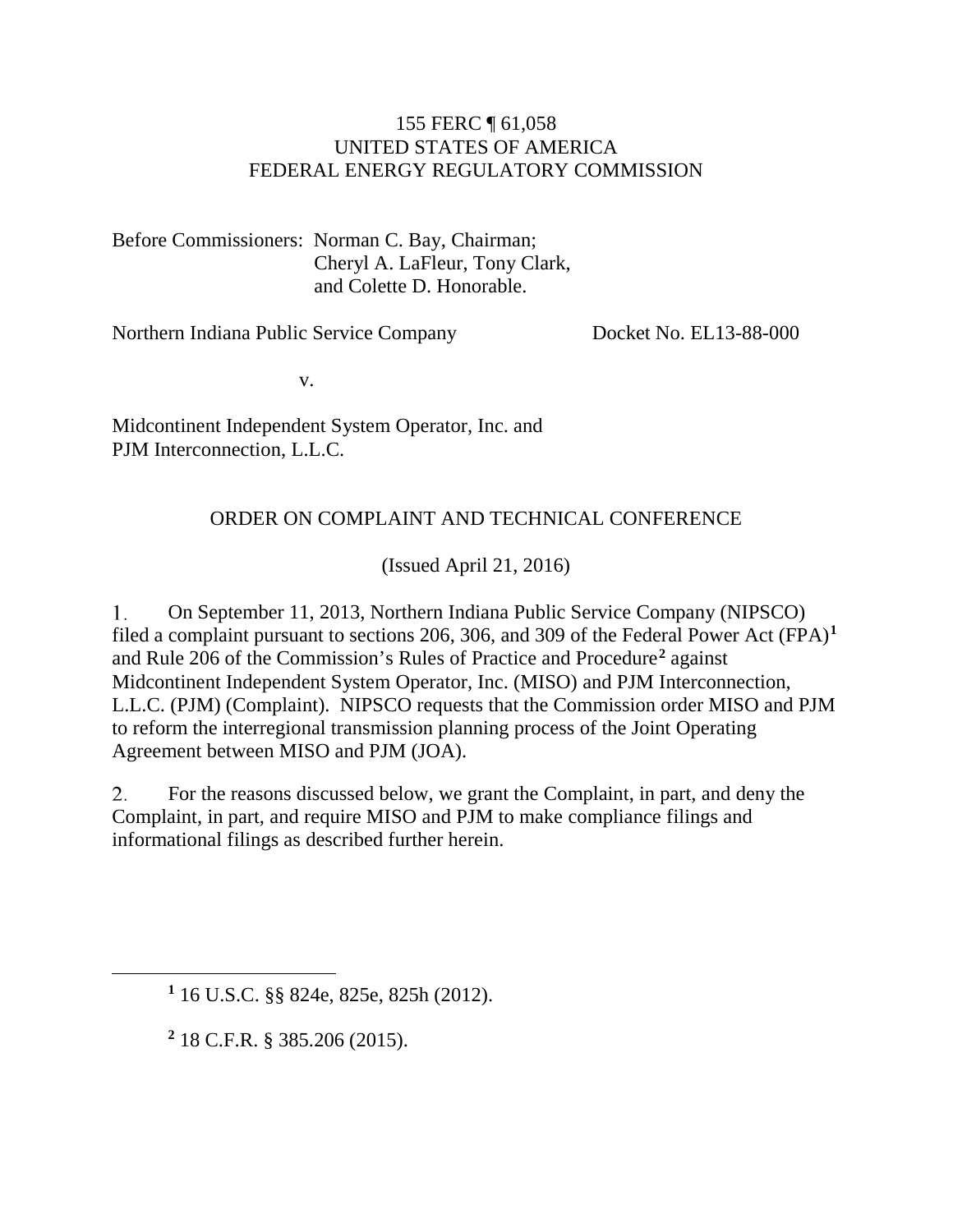### **I. Background**

 $3<sub>1</sub>$ NIPSCO is a vertically-integrated Indiana corporation engaged in the generation, transmission and distribution of energy at the wholesale and retail levels. NIPSCO is an electric load-serving entity and a transmission owning member of MISO.**[3](#page-1-0)** NIPSCO's system lies between the PJM systems of Commonwealth Edison Company (ComEd) and American Electric Power's (AEP) Indiana & Michigan Power Company and the rest of PJM's system. The interconnections of NIPSCO's transmission network with the transmission networks of ComEd and AEP are at the "seams" of MISO and PJM.

4. Both MISO and PJM are Commission-approved regional transmission organizations (RTO) and signatories to the JOA.**[4](#page-1-1)** MISO and PJM filed the JOA on December 31, 2003 pursuant to earlier Commission orders.**[5](#page-1-2)** The Commission conditionally accepted the JOA on March 18, 2004, and directed MISO and PJM to make further revisions concerning sharing of transmission owner plans and coordination in development of regional transmission plans.**[6](#page-1-3)** MISO and PJM submitted a compliance filing on April 2, 2004, and the Commission accepted the changes on August 5, 2004.**[7](#page-1-4)** Since 2004, MISO and PJM have filed a number of revisions to the JOA.

5. In 2009, MISO and PJM filed a proposal for interregional cost allocation related to interregional economic transmission projects, which was accepted by the Commission on November 3, 2009.**[8](#page-1-5)** The costs of these projects are allocated between MISO and PJM

**<sup>3</sup>** Complaint at 12.

**<sup>4</sup>** *Id.* at 13.

<span id="page-1-0"></span> $\overline{a}$ 

<span id="page-1-2"></span><span id="page-1-1"></span>**<sup>5</sup>** *See Midwest Indep. Transmission Sys. Operator, Inc. and PJM Interconnection*, L.L.C., Docket No. ER04-375-000, Submission of Joint Operating Agreement at 4; *Alliance Cos.*, 103 FERC ¶ 61,274, at PP 22-23 (2003) (Alliance Order).

<span id="page-1-3"></span>**<sup>6</sup>** *See Midwest Indep. Transmission Sys. Operator, Inc. and PJM Interconnection, L.L.C.*, 106 FERC ¶ 61,251 (2014).

<span id="page-1-4"></span>**<sup>7</sup>** *See Midwest Indep. Transmission Sys. Operator, Inc. and PJM Interconnection, L.L.C.*, 108 FERC ¶ 61,143 (2004).

<span id="page-1-5"></span>**<sup>8</sup>** *See Midwest Indep. Transmission Sys. Operator, Inc. and PJM Interconnection, L.L.C.*, 129 FERC ¶ 61,102, at P 27 (2009) (November 2009 Order). At the time, the JOA called interregional economic transmission projects Cross Border Market Efficiency Projects. MISO and PJM subsequently changed the name of these projects to Interregional Market Efficiency Projects (*PJM Interconnection, L.L.C.,* 155 FERC

(continued ...)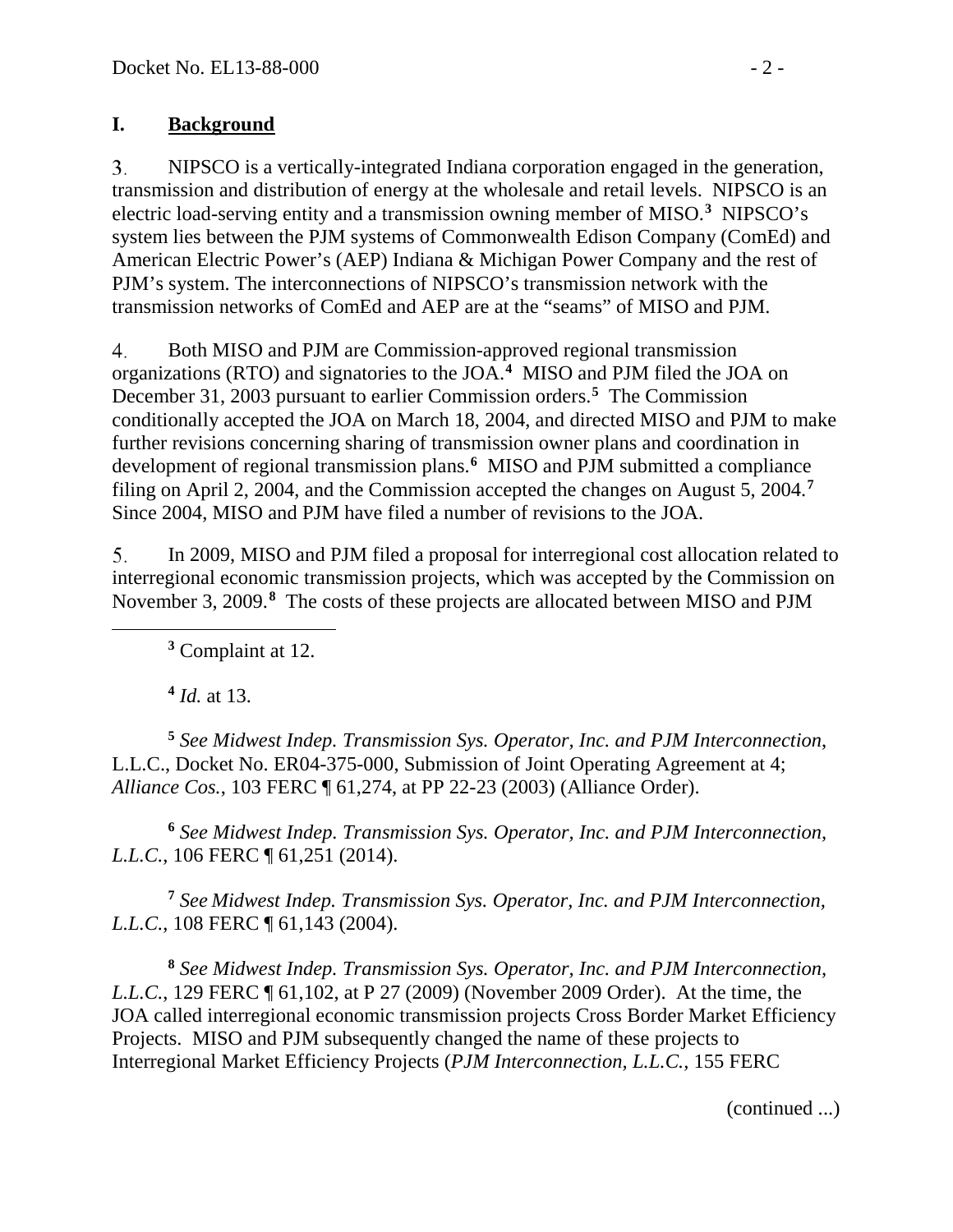"in proportion to the present value of the RTO's share of the annual benefits that are calculated for the proposed project."**[9](#page-2-0)** The costs would then be allocated within each RTO based on the benefit formulas that were already used by MISO and PJM for cost allocation of their own economic projects on a regional basis.

# **II. Complaint[10](#page-2-1)**

6. NIPSCO states that it has filed the Complaint to remedy flaws in the interregional transmission planning provisions of the JOA. NIPSCO also argues that the Order No. 1000**[11](#page-2-2)** interregional compliance filings by MISO and PJM do not comply with Order No. 1000. NIPSCO argues that assuming, *arguendo*, that MISO and PJM have complied with Order No. 1000, given the specific orders approving the MISO-PJM seam in particular, and the specific facts and circumstances surrounding the state of affairs along the MISO-PJM seam, the Commission should take action to ensure that customers' rates remain just and reasonable.**[12](#page-2-3)** NIPSCO states that elements of its proposed reforms to the JOA process may arguably be considered within the scope of MISO's and PJM's Order No. 1000 interregional compliance filings, while other elements may be outside the mandates of Order No. 1000.**[13](#page-2-4)**

7. NIPSCO argues that, to date, no transmission project has been approved under the JOA. NIPSCO argues that the highly interconnected and highly utilized nature of the MISO-PJM seam demonstrates that the transmission planning process the RTOs rely on

 $\overline{a}$ ¶ 61,008 (2016)).In this order, we refer to such projects as interregional economic transmission projects.

**<sup>9</sup>** *See* November 2009 Order, 129 FERC ¶ 61,102 at P 5.

**<sup>10</sup>** Further details of the Complaint will be explained throughout this order.

<span id="page-2-2"></span><span id="page-2-1"></span><span id="page-2-0"></span>**<sup>11</sup>** *Transmission Planning and Cost Allocation by Transmission Owning and Operating Public Utilities*, Order No. 1000, FERC Stats. & Regs. ¶ 31,323 (2011), *order on reh'g*, Order No. 1000-A, 139 FERC ¶ 61,132, *order on reh'g and clarification*, Order No. 1000-B, 141 FERC ¶ 61,044 (2012), *aff'd sub nom. S.C. Pub. Serv. Auth.* v. *FERC*, 762 F.3d 41 (D.C. Cir. 2014).

**<sup>12</sup>** Complaint at 4.

<span id="page-2-4"></span><span id="page-2-3"></span>**<sup>13</sup>** *Id.* at 2. NIPSCO submitted a protest to MISO's and PJM's Order No. 1000 interregional compliance filings in Docket Nos. ER13-1924-000, ER13-1943-000, ER13- 1944-000, and ER13-1945-000. The Complaint and protest are essentially identical.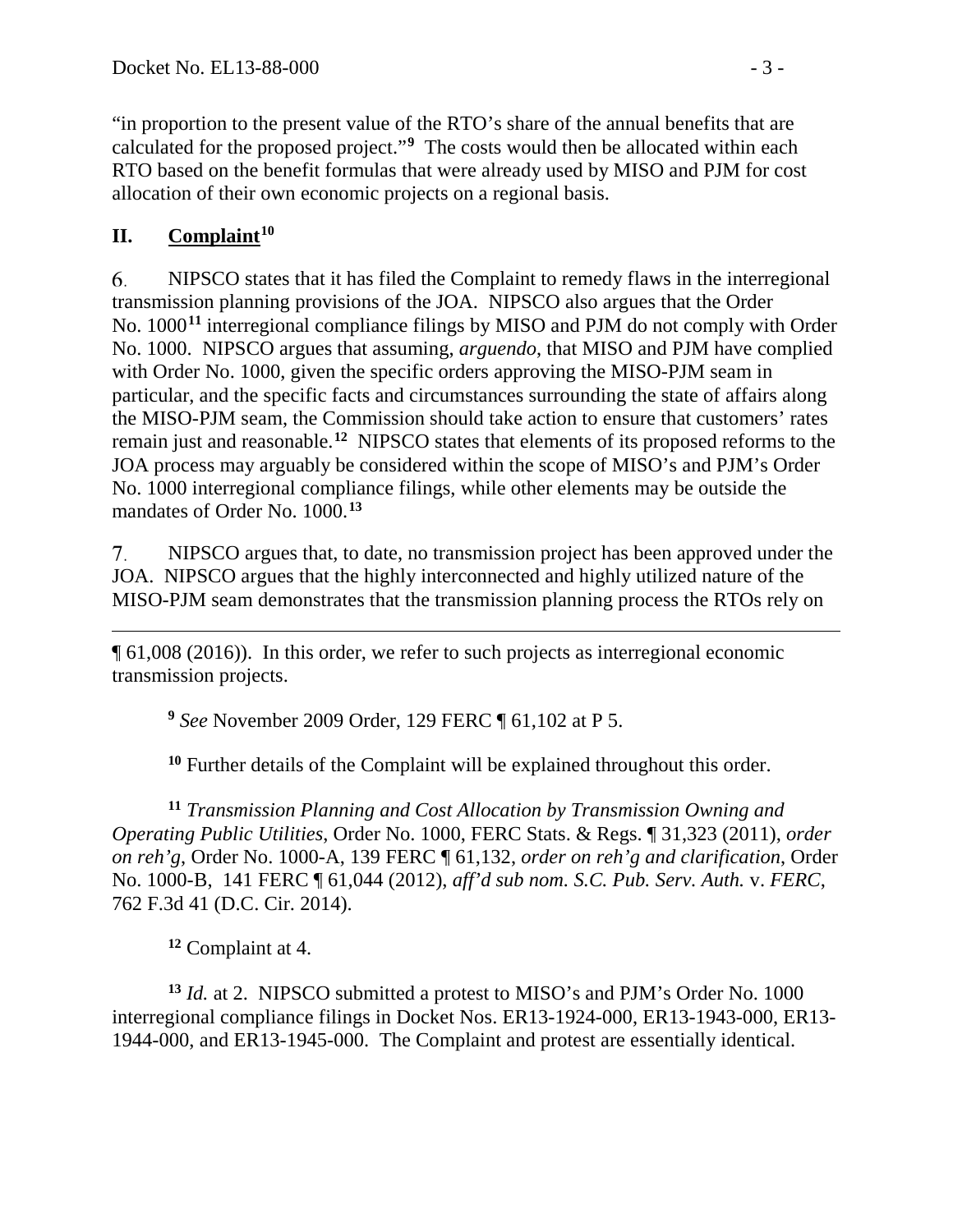to meet their interregional transmission planning responsibilities is unreasonably flawed.**[14](#page-3-0)** NIPSCO also asserts that there have been significant congestion costs and operating issues along the MISO-PJM seam and on the NIPSCO interface in particular. NIPSCO submits that, while the use of market-to-market redispatch and associated payments for day-to-day operations makes sense, the deeper problem is that this approach has served as a solution to interregional constraints rather than building long-term solutions to long-standing congested flowgates.**[15](#page-3-1)**

NIPSCO submits that, to make the JOA interregional transmission planning 8. provisions just and reasonable, the Commission should order MISO and PJM to implement the following six reforms through revisions to the JOA.

9. First, NIPSCO states that the Commission should require the MISO-PJM crossborder planning process to run concurrently with the MISO Transmission Expansion Plan (MTEP) and the PJM Regional Transmission Expansion Plan (RTEP) processes rather than after the MTEP and RTEP cycles, and NIPSCO proposes a schedule for doing so.**[16](#page-3-2)**

10. Second, NIPSCO states that there should be consistency between the MISO and PJM transmission planning analyses.<sup>[17](#page-3-3)</sup> Specifically, NIPSCO states that the Commission should require MISO and PJM to develop and use a single combined MTEP/RTEP model that uses the same modeling assumptions for annual reliability and economic transmission planning related to seams-related transmission issues.**[18](#page-3-4)**

Third, NIPSCO states that the Commission should require MISO and PJM to 11. develop and jointly agree upon a single common set of criteria for the approval of interregional economic transmission projects. **[19](#page-3-5)**

12. Fourth, NIPSCO states that the Commission should require MISO and PJM to amend the criteria for approval of an interregional economic transmission project so that

**<sup>14</sup>** Complaint at 5.

**<sup>15</sup>** *Id.* at 24.

<span id="page-3-2"></span><span id="page-3-1"></span><span id="page-3-0"></span> $\overline{a}$ 

**<sup>16</sup>** *Id.* at 6-7 and Attachment A.

<span id="page-3-3"></span>**<sup>17</sup>** *Id.* at 7-8.

<span id="page-3-4"></span>**<sup>18</sup>** *Id.* at 7.

<span id="page-3-5"></span>**<sup>19</sup>** *Id.* at 8-9, 43-46.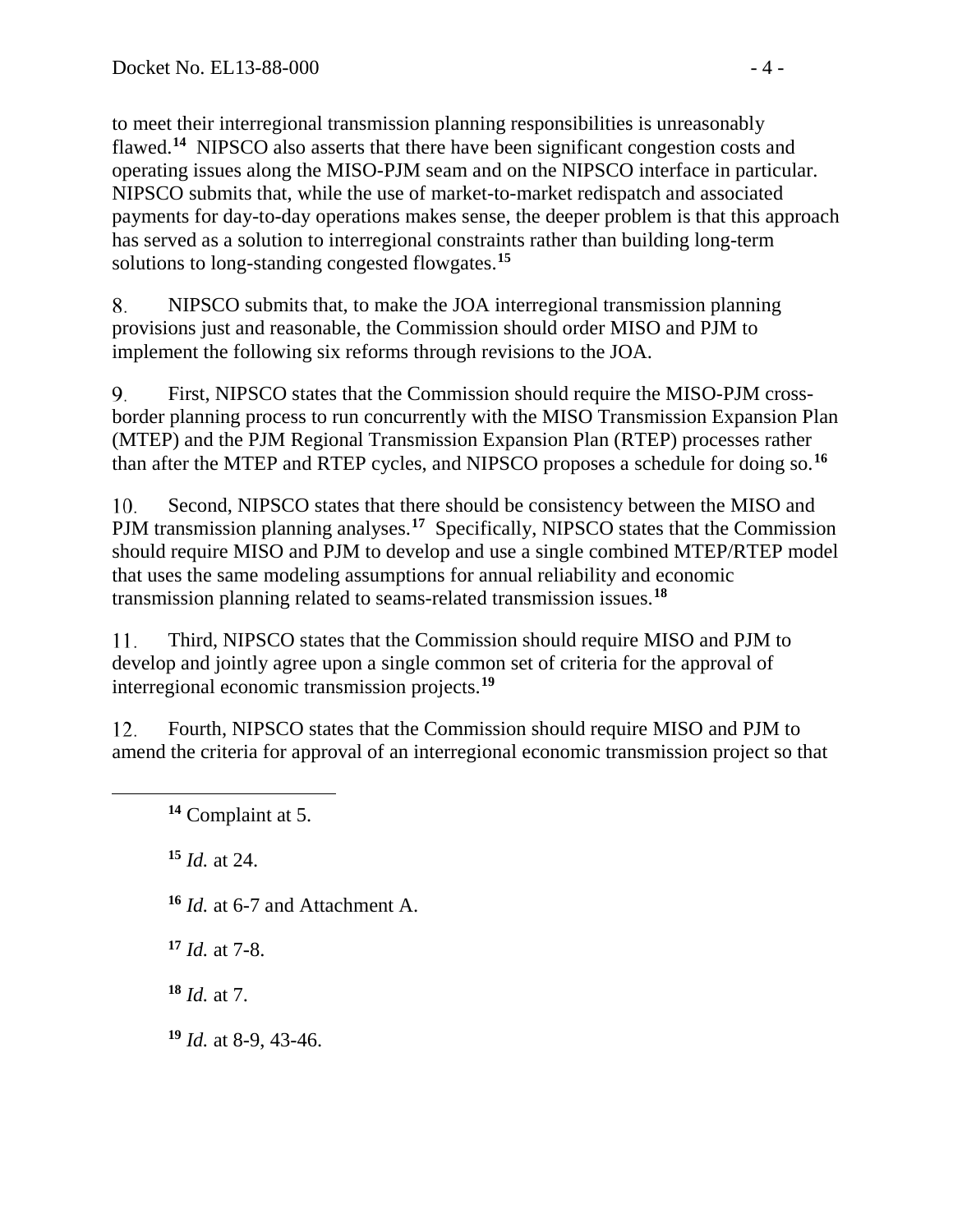it addresses all known benefits including, more specifically, avoidance of future marketto-market payments made to reallocate short-term transmission capacity in the real-time operation of the system.**[20](#page-4-0)**

13. Fifth, NIPSCO states that the Commission should require MISO and PJM to have a process for joint planning and cost allocation of lower-voltage and lower-cost transmission upgrades.**[21](#page-4-1)**

14. Sixth, NIPSCO states that MISO and PJM must improve the processes within the JOA with respect to new generator interconnections and generation retirements.**[22](#page-4-2)**

# **III. Subsequent Events**

15. On December 19, 2013, the Commission issued an order holding the Complaint in abeyance pending further Commission action in other proceedings, including MISO and PJM's proposed compliance with the interregional coordination and cost allocation requirements of Order No. 1000.**[23](#page-4-3)**

On December 18, 2014, the Commission issued an order addressing MISO and 16. PJM's proposed compliance with the interregional coordination and cost allocation requirements of Order No. 1000.**[24](#page-4-4)** In that order, the Commission stated that NIPSCO's protest to the MISO and PJM interregional compliance filings raised the same issues that NIPSCO raised in its Complaint against MISO and PJM. The Commission also stated that it would address the issues NIPSCO raised in its protest in the MISO-PJM Order No. 1000 interregional compliance proceeding in the Complaint proceeding. In addition, the Commission noted that its determinations in the order addressing MISO and PJM's proposed compliance with the interregional coordination and cost allocation requirements

**<sup>20</sup>** *Id.* at 9-10, 46-48.

**<sup>21</sup>** *Id.* at 10, 48-50.

<span id="page-4-1"></span><span id="page-4-0"></span> $\overline{a}$ 

**<sup>22</sup>** *Id.* at 11, 50-55.

<span id="page-4-3"></span><span id="page-4-2"></span>**<sup>23</sup>** *Northern Indiana Public Service Co. v. Midcontinent Indep. Sys. Operator, Inc. and PJM Interconnection, L.L.C.*, 145 FERC ¶ 61,256, at P 21 (2013) (Abeyance Order).

<span id="page-4-4"></span>**<sup>24</sup>** *PJM Interconnection, L.L.C.*, 149 FERC ¶ 61,250 (2014) (MISO-PJM First Interregional Compliance Order).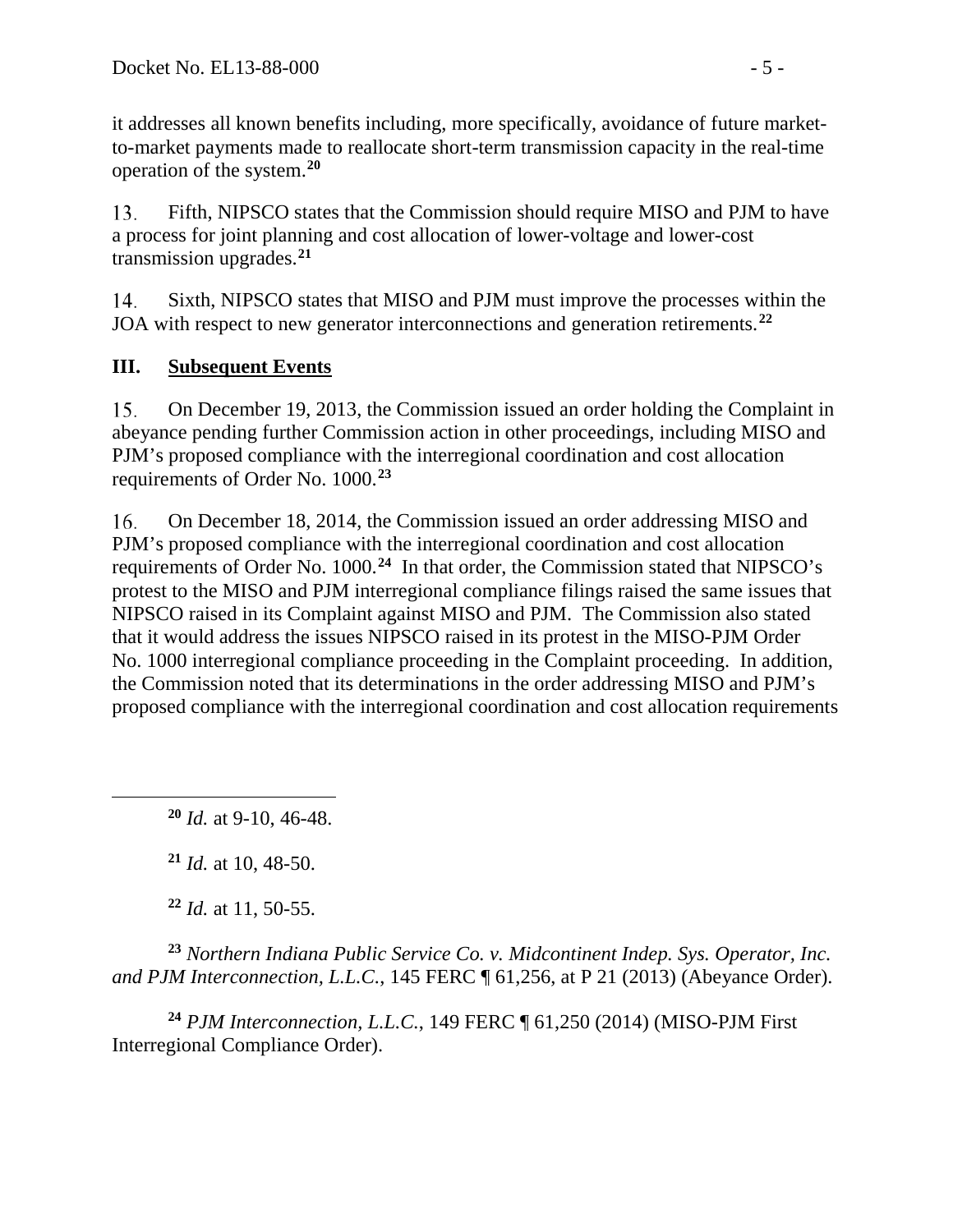<span id="page-5-0"></span> $\overline{a}$ 

of Order No. 1000 do not preclude any Commission action on the issues raised in the Complaint. **[25](#page-5-0)**

17. Also on December 18, 2014, the Commission issued an order directing Commission staff to convene a technical conference to explore issues raised in the Complaint related to the JOA and the MISO-PJM seam and established a refund effective date of September 11, 2013.**[26](#page-5-1)** The Commission directed Commission staff to issue a request for comments on these issues prior to the technical conference to inform the technical conference discussion. **[27](#page-5-2)**

On February 12, 2015, Commission staff issued a request for pre-technical 18. conference comments and reply comments. Comments were submitted by: NIPSCO; Southern Indiana Gas & Electric Company (Southern Indiana); MISO and PJM; American Transmission Company LLC (ATC); Generator Group; **[28](#page-5-3)** Indiana Utility Regulatory Commission; AEP**[29](#page-5-4)**and Exelon; Xcel Energy Services Inc. (Xcel);**[30](#page-5-5)** American Wind Energy Association (AWEA); ITC;**[31](#page-5-6)** and Wisconsin Electric Power

**<sup>25</sup>** MISO-PJM First Interregional Compliance Order, 149 FERC ¶ 61,250 at P 28.

<span id="page-5-1"></span>**<sup>26</sup>** *Northern Indiana Public Service Co. v. Midcontinent Indep. Sys. Operator, Inc. and PJM Interconnection, L.L.C.*, 149 FERC ¶ 61,248 (2014) (Technical Conference Order).

**<sup>27</sup>** Technical Conference Order, 149 FERC ¶ 61,248 at P 35.

<span id="page-5-3"></span><span id="page-5-2"></span>**<sup>28</sup>** Generator Group is comprised of EDP Renewables North America LLC; E.ON Climate & Renewables North America, LLC; and Hoosier Wind Project, LLC.

<span id="page-5-4"></span>**<sup>29</sup>** AEP is comprised of American Electric Power Service Corporation, on behalf of its affiliates Transource Energy, LLC; Appalachian Power Company; Indiana Michigan Power Company; Kentucky Power Company; Kingsport Power Company; Ohio Power Company; Wheeling Power Company; AEP Appalachian Transmission Company; AEP Indiana Michigan Transmission Company; AEP Kentucky Transmission Company; AEP Ohio Transmission Company; and AEP West Virginia Transmission Company.

<span id="page-5-5"></span>**<sup>30</sup>** Xcel filed on behalf of its utility operating company affiliates Northern States Power Company, a Minnesota corporation, and Northern States Power Company, a Wisconsin corporation.

<span id="page-5-6"></span>**<sup>31</sup>** ITC is comprised of International Transmission Company; Michigan Electric Transmission Company, LLC; ITC Midwest LLC; ITC Mid-Atlantic Development LLC; and ITC Midcontinent Development, LLC.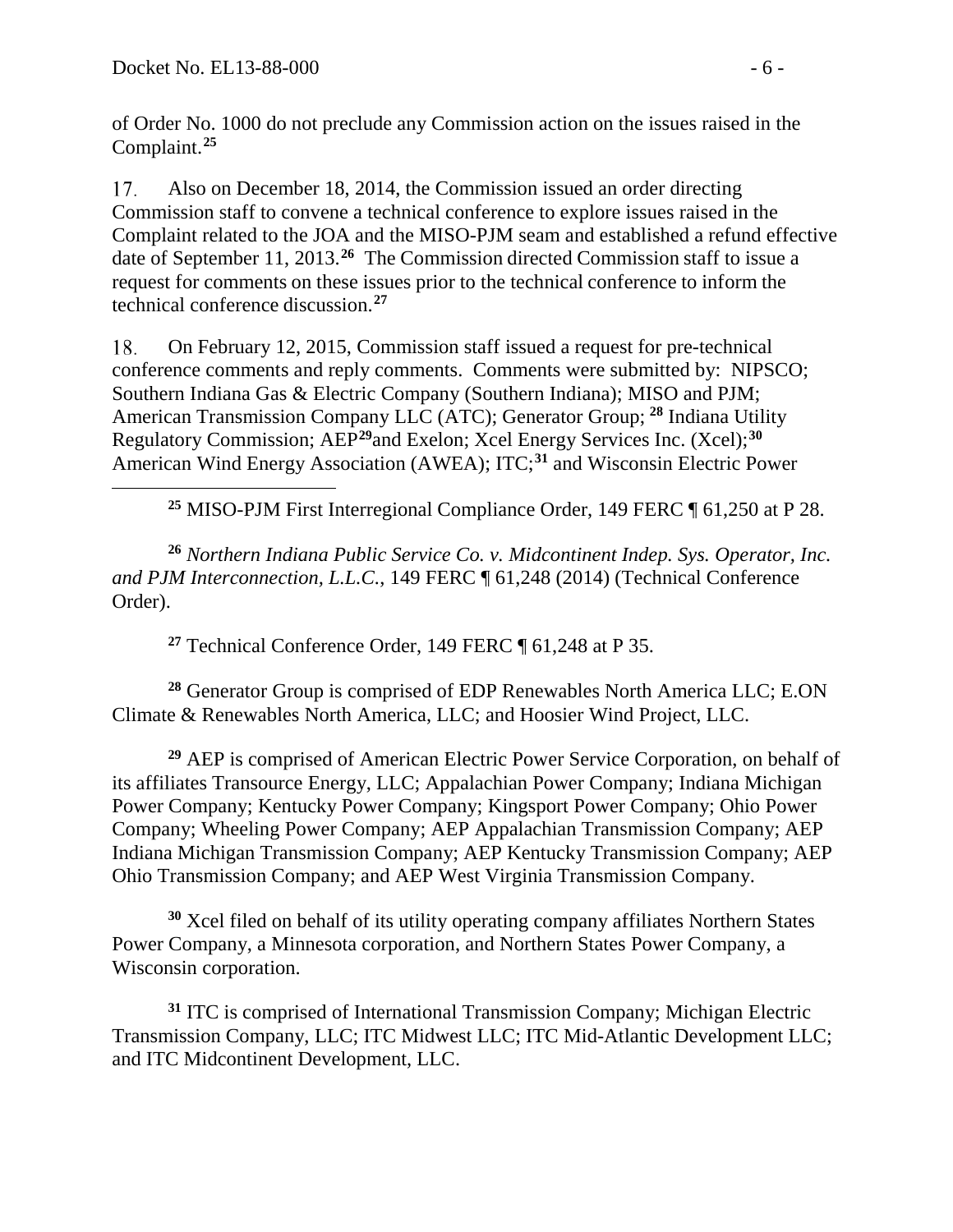Company (Wisconsin Electric). Reply comments were submitted by: ITC; Generator Group; AEP and Exelon; and NIPSCO.

19. Commission staff convened the technical conference on June 15, 2015.

20. On July 15, 2015, Indiana Utility Regulatory Commission (Indiana Commission), PSEG Companies;**[32](#page-6-0)** ITC, and NIPSCO submitted post-technical conference comments.

21. Also on July 15, 2015, the Commission issued a notice requesting further posttechnical conference comments, due on or before August 14, 2015, and reply comments, due on or before August 31, 2015.

22. On August 14, 2015, post-technical conference comments were submitted by: NIPSCO; ITC; MISO and PJM; AEP and Exelon; and Generator Group. On August 31, 2015, post-technical conference reply comments were submitted by: NIPSCO; ITC; AEP and Exelon; and Generator Group.

23. On September 3, 2015, PJM filed a motion for leave to reply out of time and reply. On September 28, 2015, NIPSCO filed an answer to PJM's motion and reply. On October 13, 2015, PJM filed an answer to NIPSCO's answer.

24. On February 3, 2016, Generator Group filed supplemental comments. On February 18, 2016 and February 22, 2016, respectively, Xcel and MISO Transmission Owners**[33](#page-6-1)** filed answers to Generator Group's supplemental comments. On February 29,

<span id="page-6-1"></span>**<sup>33</sup>** MISO Transmission Owners for this filing consist of Ameren Services Company, as agent for Union Electric Company, Ameren Illinois Company, and Ameren Transmission Company of Illinois; ATC; Big Rivers Electric Corporation; Central Minnesota Municipal Power Agency; City Water, Light & Power; Cleco Power LLC; Dairyland Power Cooperative; Duke Energy Business Services, LLC for Duke Energy Indiana, Inc.; East Texas Electric Cooperative; Entergy Arkansas, Inc.; Entergy Louisiana, LLC; Entergy Mississippi, Inc.; Entergy New Orleans, Inc.; Entergy Texas, Inc.; Great River Energy; Hoosier Energy Rural Electric Cooperative, Inc.; Indiana Municipal Power Agency; MidAmerican Energy Company; Minnesota Power and Superior Water, L&P; Missouri River Energy Services; Montana-Dakota Utilities Co.; Northern States Power Company, a Minnesota corporation, and Northern States Power Company, a Wisconsin corporation; Northwestern Wisconsin Electric Company; Otter Tail Power Company; Prairie Power Inc.; Southern Illinois Power Cooperative; Southern

(continued ...)

<span id="page-6-0"></span> $\overline{a}$ **<sup>32</sup>** PSEG Companies are Public Service Electric and Gas Company, PSEG Power LLC, and PSEG Energy Resources & Trade LLC.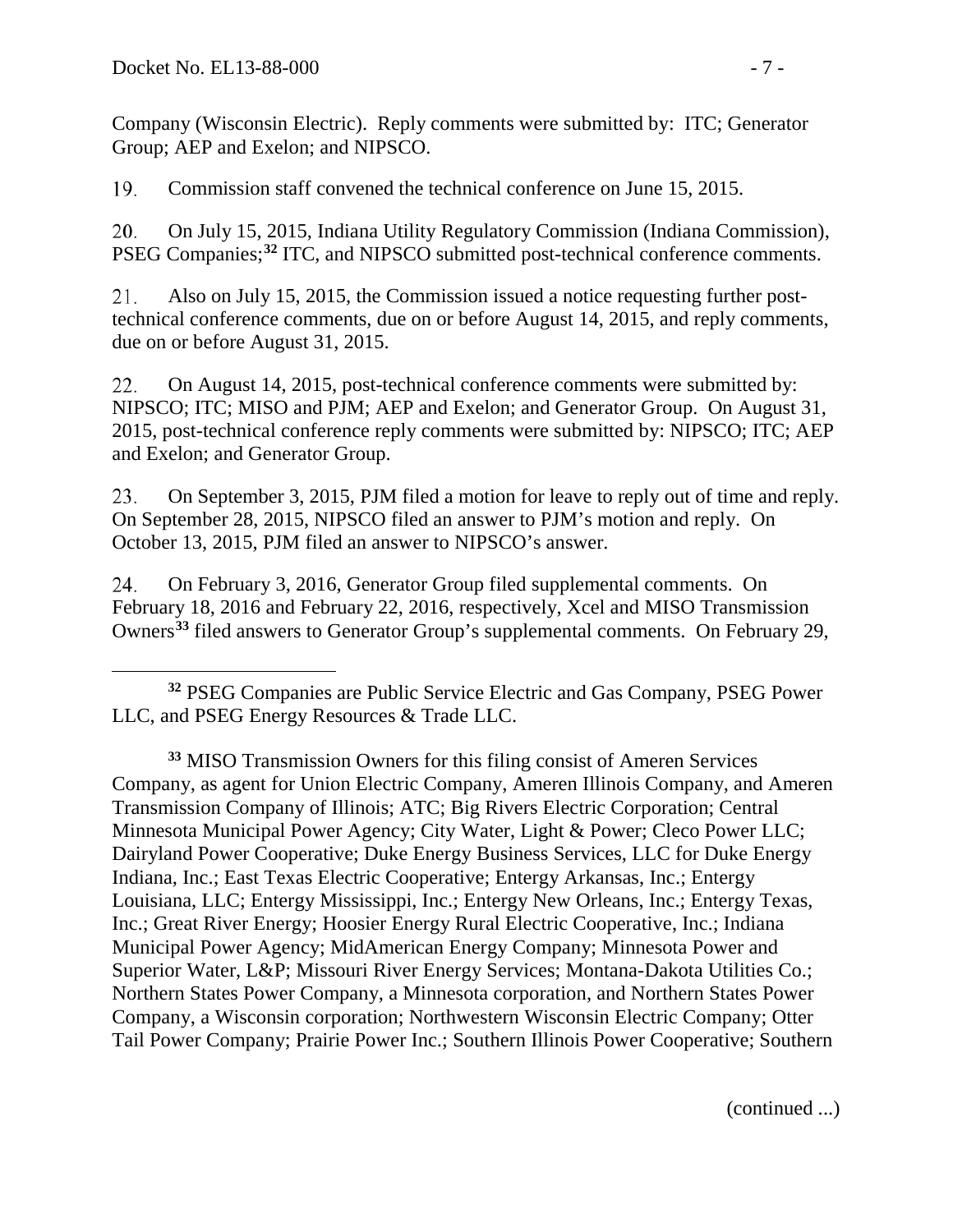2016, Generator Group filed an answer to Xcel's and MISO Transmission Owners' answers. On March 31, 2016, MISO filed an answer to the Generator Group's supplemental concerns. On April 8, 2016, NIPSCO filed an answer to MISO's answer.

BHE US Transmission; Midwest TDUs;**[34](#page-7-0)** South Mississippi Electric Power 25. Association, Cleco Power LLC; Entergy Services, Inc.; and Arkansas Electric Cooperative Corporation filed motions to intervene out-of-time.

## **IV. Discussion**

# **A. Procedural Matters**

26. Pursuant to Rule 214(d) of the Commission's Rules of Practice and Procedure, 18 C.F.R. § 385.214(d) (2015), we grant the late-filed motions to intervene submitted by BHE US Transmission; Midwest TDUs; South Mississippi Electric Power Association, Cleco Power LLC; Entergy Services, Inc.; and Arkansas Electric Cooperative Corporation given their interest in the proceeding, the early stage of the proceeding, and the absence of undue prejudice or delay.**[35](#page-7-1)**

27. Pursuant to Rule 213(a)(2) of the Commission's Rules of Practice and Procedure, 18 C.F.R. § 385.213(a)(2) (2015), we will accept the answers filed because they have provided information that assisted us in our decision-making process.

# **B. Substantive Matters**

28. As discussed further below, we find that NIPSCO has, in part, met its burden under section 206 of the FPA to show that the JOA and MISO tariff are unjust, unreasonable, unduly discriminatory, or preferential. Accordingly, we will grant NIPSCO's Complaint in part and deny it in part and direct MISO and PJM to submit revisions to the JOA and MISO tariff, as discussed further below.

 $\overline{a}$ Indiana Gas & Electric Company; Southern Minnesota Municipal Power Agency; Wabash Valley Power Association, Inc.; and Wolverine Power Supply Cooperative, Inc.

<span id="page-7-0"></span>**<sup>34</sup>** Midwest TDUs are Madison Gas & Electric Company; Missouri Joint Municipal Electric Utility Commission; Missouri River Energy Services; and WPPI Energy.

<span id="page-7-1"></span>**<sup>35</sup>** The Commission previously found that parties that had submitted notices of intervention and timely, unopposed motions to intervene make the entities that filed them parties to this proceeding. *See* Abeyance Order, 145 FERC ¶ 61,256 at P 19.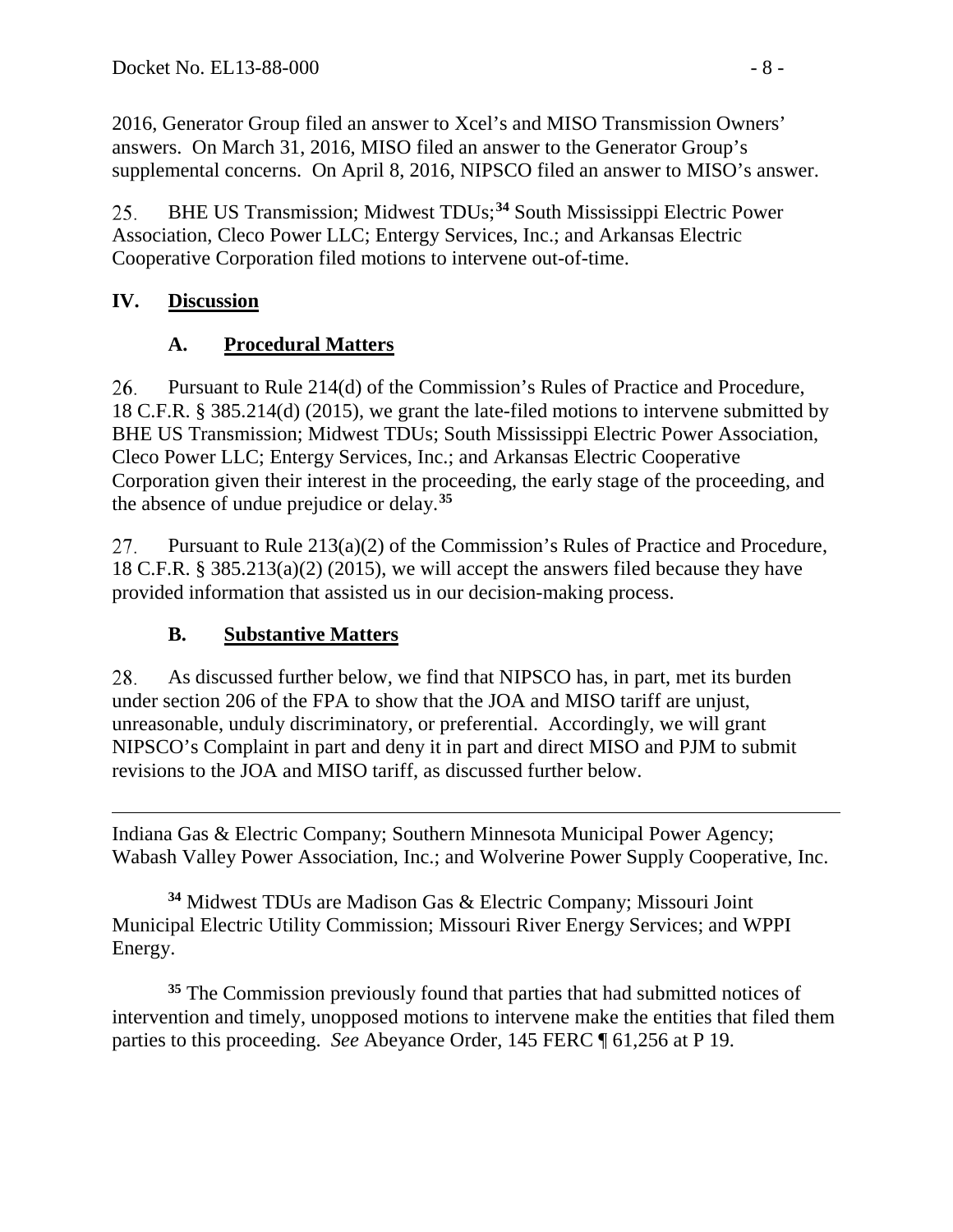### **1. Transmission Planning Cycles**

### **a. JOA**

29. As defined in the JOA, the primary purpose of coordinated transmission planning and development of the Coordinated System Plan Study is to ensure that coordinated analyses are performed to identify expansions or enhancements to transmission system capability needed to maintain reliability, improve operational performance, enhance the competitiveness of electricity markets, or promote public policy.**[36](#page-8-0)**

30. In the JOA, MISO and PJM agree to assist in preparing a Coordinated System Plan Study, which integrates their respective regional transmission plans, specifies actions to resolve any impacts along the MISO-PJM seam due to this integration, and describes the results of the joint transmission analysis for the combined MISO-PJM transmission system.**[37](#page-8-1)** Coordinated regional transmission planning and joint planning between MISO and PJM are conducted through two formal committees: (1) the Joint RTO Planning Committee, comprised of staff representatives from both RTOs, and (2) the Interregional Planning Stakeholder Advisory Committee, a committee open to stakeholders from both regions. The Joint RTO Planning Committee is responsible for, among other things, conducting an annual review of transmission issues identified by MISO and PJM, determining if a Coordinated System Plan Study should be performed, and developing various models to perform coordinated system planning.**[38](#page-8-2)** The Interregional Planning Stakeholder Advisory Committee facilitates stakeholder review and provides input into this process.**[39](#page-8-3)**

Following an annual review of transmission issues identified by MISO and PJM, 31. the Joint RTO Planning Committee will determine, with input from the Interregional Planning Stakeholder Advisory Committee, whether a Coordinated System Plan Study is needed. A study is initiated if (1) both MISO and PJM vote in favor of performing the study, or (2) if after two consecutive years of not performing a study, either MISO or PJM votes to do so. When a Coordinated System Plan Study is initiated, the Joint RTO Planning Committee determines a start date for the study, not to exceed 180 calendar

**<sup>36</sup>** JOA, § 9.3.

<span id="page-8-2"></span><span id="page-8-1"></span><span id="page-8-0"></span> $\overline{a}$ 

**<sup>37</sup>** *Id.* § 9.3.5.1.

**<sup>38</sup>** *Id.* § 9.1.1.

<span id="page-8-3"></span>**<sup>39</sup>** *Id.* § 9.1.2.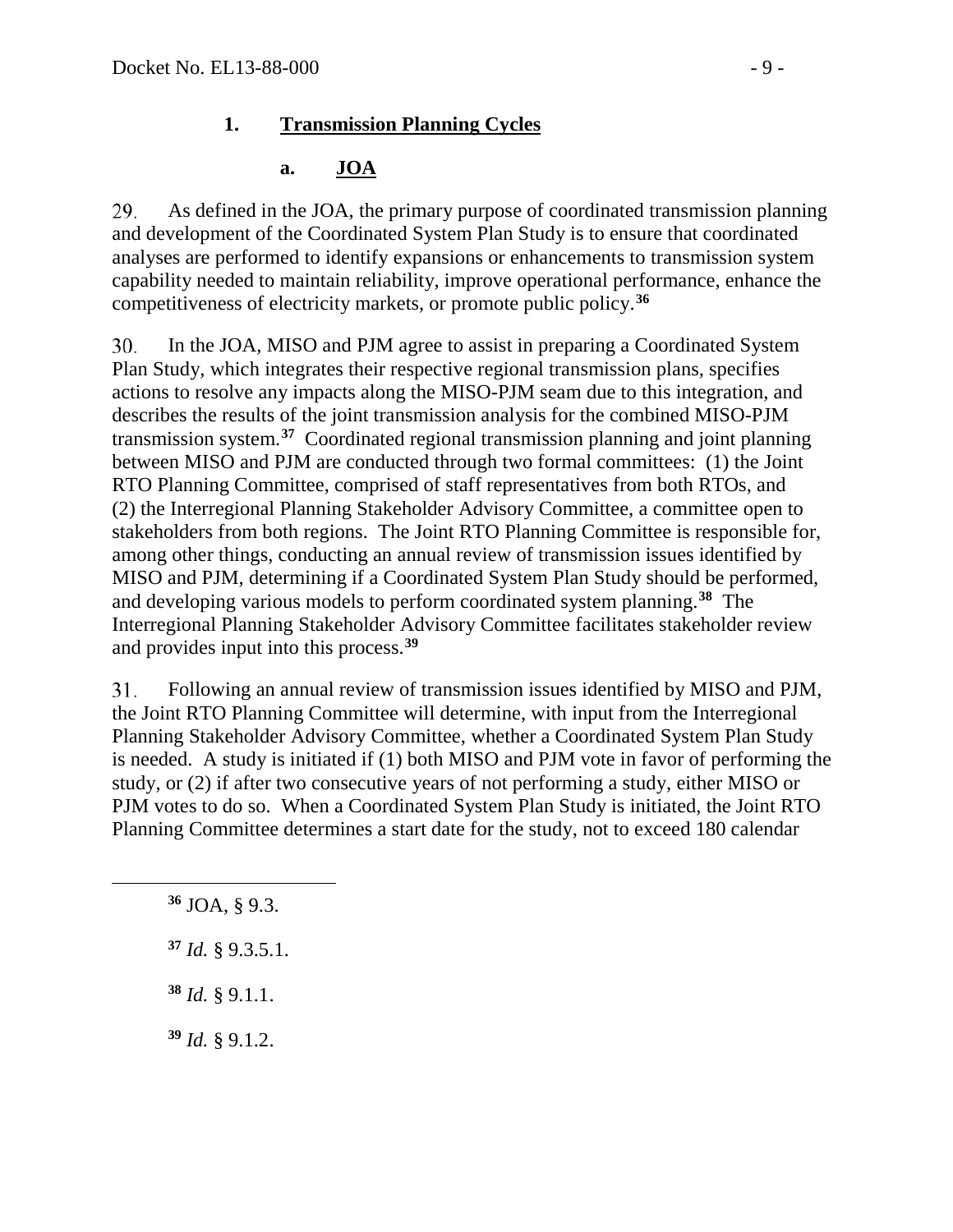days from the date of the Joint RTO Planning Committee's determination to perform the study, unless MISO and PJM agree to an alternative start date.**[40](#page-9-0)**

32. MISO and PJM will be responsible for providing technical support required to complete the Coordinated System Plan Study. The Joint RTO Planning Committee will develop the scope and procedures for the study, including evaluation of transmission issues identified by MISO and PJM in the annual review, and a schedule of Interregional Planning Stakeholder Advisory Committee review and input. Ad hoc study groups may be formed to address localized seams issues or to perform targeted studies of particular areas, needs, or potential expansions and to ensure the coordinated reliability and efficiency of MISO's and PJM's systems. The Coordinated System Plan Study will consider identified transmission issues reviewed by the Joint RTO Planning Committee and Interregional Planning Stakeholder Advisory Committee for further evaluation of potential solutions, including stakeholder and transmission developer proposals for Interregional Projects. At the conclusion of the Coordinated System Plan Study, the Joint RTO Planning Committee produces and provides to the Interregional Planning Stakeholder Advisory Committee for review a Coordinated System Plan, which includes the transmission issues evaluated, studies performed, solutions considered, and, if applicable, recommended Interregional Projects addressing the identified issues. These recommended solutions will then be reviewed in the MTEP and RTEP.**[41](#page-9-1)**

#### **b. Regional Transmission Planning Cycles**

33. The MTEP follows an 18-month cycle, beginning in June of one year and ending in December the following year. The first six months of the MTEP process overlap with the final six months of the previous MTEP process.**[42](#page-9-2)** Through the MTEP process, MISO identifies regional transmission needs and the transmission facilities that will be constructed to address those needs. After the MISO Board of Directors approves the MTEP, MISO holds a competitive bidding process to select transmission developers for eligible transmission projects.**[43](#page-9-3)** The RTEP uses a 24-month cycle, made up of

**<sup>40</sup>** *Id.* § 9.3.5.2(a).

<span id="page-9-0"></span> $\overline{a}$ 

**<sup>41</sup>** *Id.* § 9.3.5.2(b).

<span id="page-9-2"></span><span id="page-9-1"></span>**<sup>42</sup>**Midcontinent Indep. Sys. Operator, Inc., *MISO Transmission Expansion Plan 2015* (2015), p. 37, [https://www.misoenergy.org/Library/Repository/Study/MTEP/MTEP15/MTEP15%20Ful](https://www.misoenergy.org/Library/Repository/Study/MTEP/MTEP15/MTEP15%20Full%20Report.pdf) [l%20Report.pdf](https://www.misoenergy.org/Library/Repository/Study/MTEP/MTEP15/MTEP15%20Full%20Report.pdf) (MTEPIS Full Report). *See also* MISO, FERC Electric Tariff, Attachment FF, I.C.1 (43.0.0).

<span id="page-9-3"></span>**<sup>43</sup>** MISO MTEP15 Full Report, pp. 50-51,

(continued ...)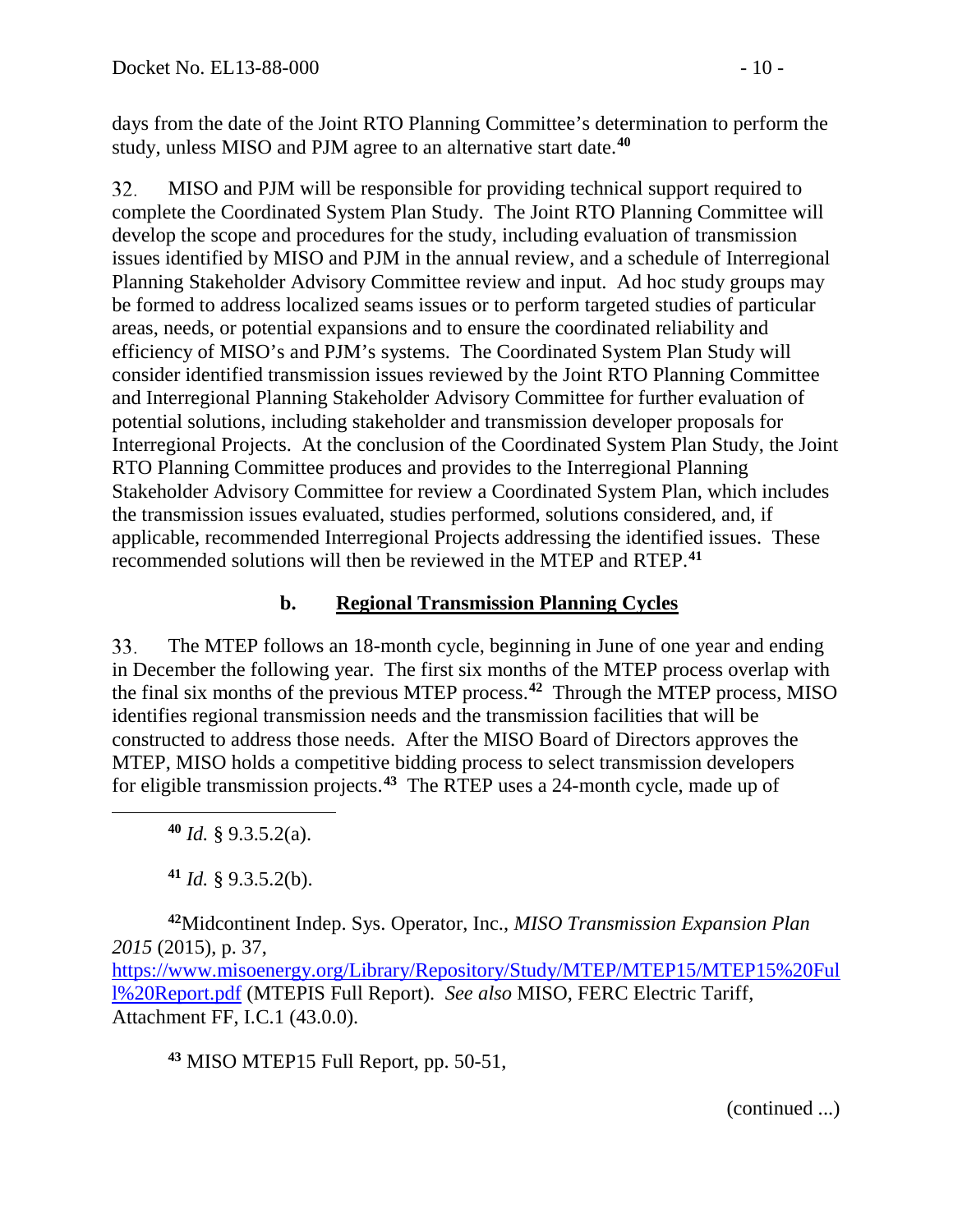two 12-month cycles for shorter lead-time projects (with a required in-service date 3-5 years in the future), and one 24-month cycle for longer lead-time projects (with a required in-service date more than five years in the future). Each of the three PJM processes begins in December of the relevant year.**[44](#page-10-0)** As part of the RTEP process, PJM identifies transmission needs and opens proposal windows to solicit potential solutions to those needs. Over the 24-month transmission planning cycle, PJM holds two proposal windows for short lead-time solutions and a third proposal window for long lead-time solutions. PJM may also open a shortened proposal window for solutions to immediate reliability needs (those that need to be addressed in less than three years).**[45](#page-10-1)** PJM recommends solutions to identified transmission needs and developers to construct those solutions to the PJM Board of Managers for approval.

#### **c. Complaint**

34. NIPSCO states that there are three fundamental problems related to transmission planning cycles and schedules in the JOA. First, there is no requirement for MISO and PJM to conduct a Coordinated System Plan Study. NIPSCO states that, at the time of its Complaint, MISO and PJM had not completed a Coordinated System Plan since 2008.**[46](#page-10-2)** Second, the Coordinated System Plan Study process in the JOA is open-ended and does not stipulate any specific start or end time. NIPSCO states that the lack of deadlines in the JOA for completing a Coordinated System Plan Study means that the analysis does not have to be complete within a specific region's transmission planning cycle or even several cycles.**[47](#page-10-3)** Third, the Coordinated System Plan Study in the JOA runs after, rather than concurrently with, the regional transmission planning processes, which causes significant delays.**[48](#page-10-4)** NIPSCO asserts that an example of the negative consequences

 $\overline{a}$ https://www.misoenergy.org/Library/Repository/Study/MTEP/MTEP15/MTEP15%20Ful l%20Report.pdf. *See also* MISO, FERC Electric Tariff, Attachment FF, I.C.1.b and VIII  $(43.0.0)$ .

**<sup>44</sup>** PJM, Manual 14B: PJM Region Transmission Planning Process, at 14-18.

<span id="page-10-2"></span><span id="page-10-1"></span><span id="page-10-0"></span>**<sup>45</sup>** PJM Interconnection, L.L.C., *RTEP Proposal Windows*, http://pjm.com/planning/rtep-development/expansion-plan-process/ferc-order-1000/rtepproposal-windows.aspx.

**<sup>46</sup>** Complaint at 37.

<span id="page-10-3"></span>**<sup>47</sup>** *Id.*

<span id="page-10-4"></span>**<sup>48</sup>** *Id.* at 36-37.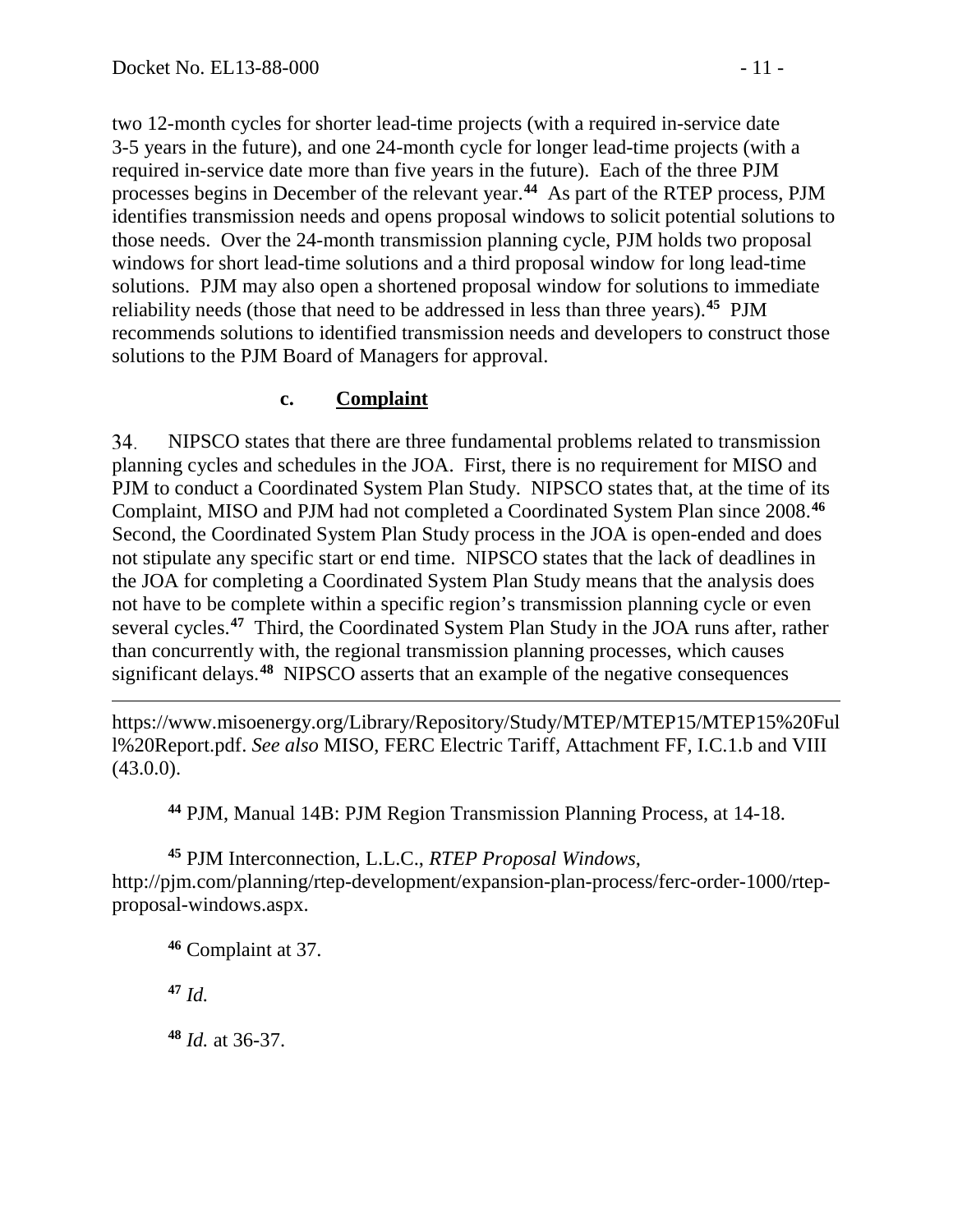caused by running the regional transmission planning processes and the Coordinated System Plan Study consecutively and not concurrently is its proposed Reynolds to Wilton Center project.**[49](#page-11-0)** NIPSCO outlines the process the Reynolds to Wilton Center project followed and asserts that it demonstrates that it takes at least 42 months for a potential interregional economic transmission project to navigate the three independent processes, analyses, and approvals currently required under the JOA.**[50](#page-11-1)** NIPSCO also asserts that the misalignment of the three economic study processes effectively precludes any interregional economic transmission project from ever being approved.**[51](#page-11-2)**

35. NIPSCO asserts that the solution to these three fundamental problems is greater alignment between the MTEP, RTEP and Coordinated System Plan Study processes, and a requirement that the processes run concurrently. NIPSCO proposes a one-year, concurrent timeline, and asks that the Commission direct MISO and PJM to revise the JOA to implement its proposal. NIPSCO states that, under its proposal for concurrent processes, the regional transmission planning processes identify optimal solutions, the Coordinated System Plan Study in the JOA would evaluate for cross-border regional solutions, and finally, the regional processes and interregional analyses would be combined to determine what transmission projects should be approved.**[52](#page-11-3)**

# **d. Comments Supporting Complaint[53](#page-11-4)**

NIPSCO again points to the example of its proposed Reynolds to Wilton Center 36. project in its Complaint as illustrating the severity of the delays inherent in the threeprocess timeline.**[54](#page-11-5)** In addition, NIPSCO asserts that over ten years of history have

<span id="page-11-1"></span>**<sup>50</sup>** Complaint at 7.

**<sup>51</sup>** *Id.* at 38.

**<sup>52</sup>** *Id.* at 39-40 and Attachment A.

<span id="page-11-4"></span><span id="page-11-3"></span><span id="page-11-2"></span>**<sup>53</sup>** We note that certain comments were summarized in the Technical Conference Order. *See* Technical Conference Order, 149 FERC ¶ 61,248 at PP 25-26.

<span id="page-11-5"></span>**<sup>54</sup>** NIPSCO March 31, 2015 Pre-Technical Conference Comments at 5 (citing Complaint at 6-7, 37).

<span id="page-11-0"></span> $\overline{a}$ **<sup>49</sup>** NIPSCO states that this is a potential 345 kV transmission line from Reynolds (NIPSCO/MISO) to Wilton Center (Commonwealth Edison/PJM) that addressed PJM/MISO interregional issues within Northern Illinois and Northern Indiana. Complaint at 6.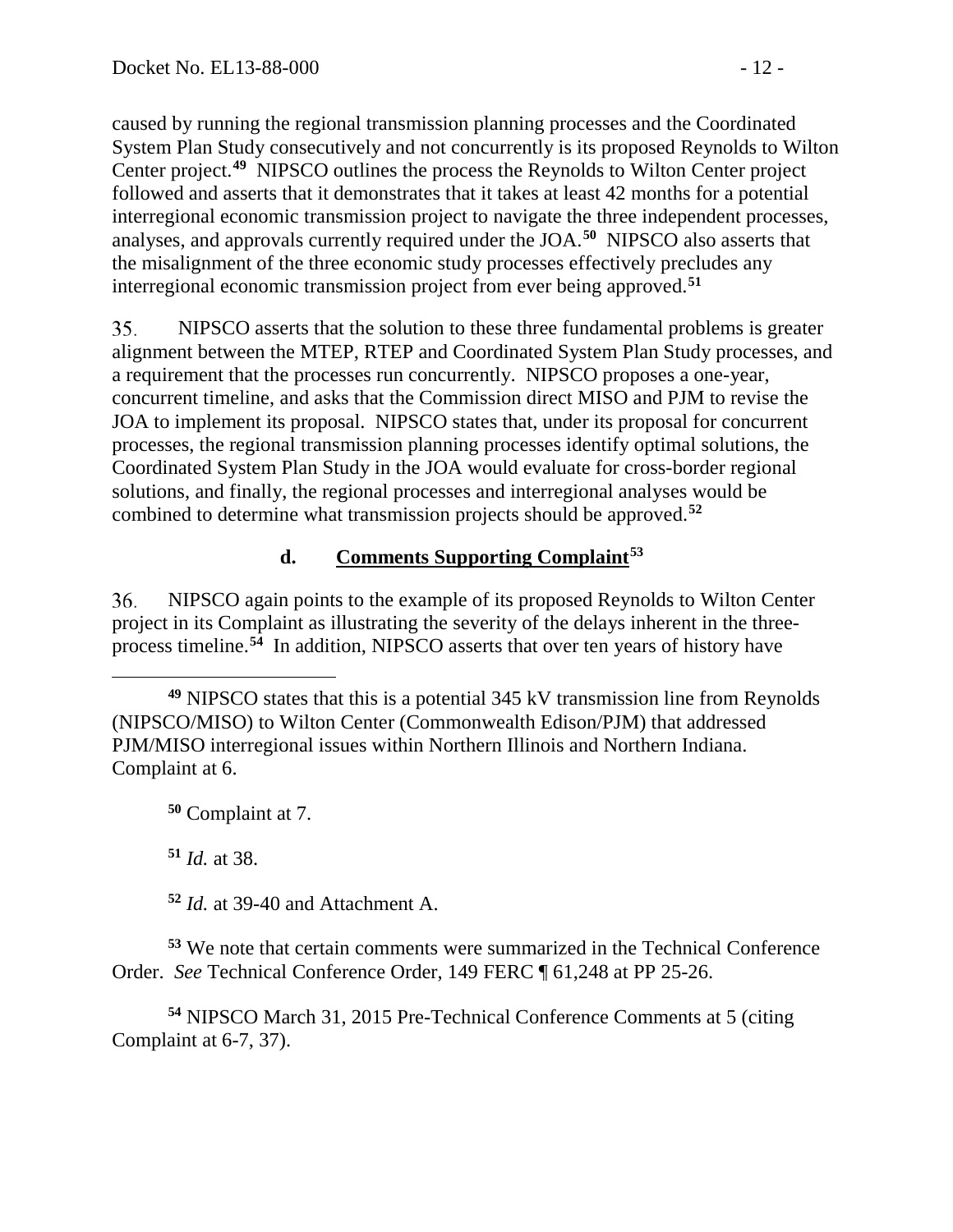verified that no transmission developer has had the necessary foresight or fortitude to successfully run the gauntlet of the MISO-PJM interregional process. NIPSCO states that it therefore does not believe that it is possible for a transmission project to navigate all three existing processes.**[55](#page-12-0)** NIPSCO argues that a timeline exceeding three years is unreasonably lengthy and denies consumers the benefits of efficient regional and interregional transmission planning, as NIPSCO asserts was required by Order Nos. 2000,**[56](#page-12-1)** 890,**[57](#page-12-2)** and 1000.**[58](#page-12-3)** NIPSCO suggests that, if the three processes required by the JOA remain, the regional analyses performed by MISO and PJM should run concurrently with the interregional analysis under the JOA to determine the optimum planning solution. NIPSCO asserts that MISO and PJM agree with the need for "[b]etter alignment between regional and interregional processes," and urges the Commission to prescribe the interregional process that the RTOs should follow to achieve such alignment.**[59](#page-12-4)**

37. NIPSCO also states that the proposed timeline provided in its Complaint, creating a one-year transmission planning process, would conform with the Commission's prior order recognizing that the MISO-PJM configuration separated a "highly interconnected" portion of the grid.**[60](#page-12-5)** In addition, NIPSCO notes that that the most recent interregional

**<sup>55</sup>** *Id.* at 7.

<span id="page-12-0"></span> $\overline{a}$ 

<span id="page-12-1"></span>**<sup>56</sup>** *Regional Transmission Organizations*, Order No. 2000, FERC Stats. & Regs. ¶ 31,089 (1999), *order on reh'g*, Order No. 2000-A, FERC Stats. & Regs. ¶ 31,092 (2000), *aff'd sub nom. Pub. Util. Dist. No. 1 v. FERC*, 272 F.3d 607 (D.C. Cir. 2001).

<span id="page-12-2"></span>**<sup>57</sup>** *Preventing Undue Discrimination and Preference in Transmission Service*, Order No. 890, FERC Stats. & Regs. ¶ 31,241, *order on reh'g*, Order No. 890-A, FERC Stats. & Regs. ¶ 31,261 (2007), *order on reh'g*, Order No. 890-B, 123 FERC ¶ 61,299 (2008), *order on reh'g*, Order No. 890-C, 126 FERC ¶ 61,228, *order on clarification*, Order No. 890-D, 129 FERC ¶ 61,126 (2009).

**<sup>58</sup>** NIPSCO March 31, 2015 Pre-Technical Conference Comments at 4-5.

<span id="page-12-4"></span><span id="page-12-3"></span>**<sup>59</sup>** *Id.* at 5-8 (citing Midcontinent Indep. Sys. Operator, Inc. and PJM Interconnection, L.L.C., *MISO-PJM Cross-Border Planning*, Presentation at May 28, 2014 Joint and Common Market meeting, at 5, https://www.misoenergy.org/Library/Repository/Meeting%20Material/Stakeholder/Work shops%20and%20Special)**.**

<span id="page-12-5"></span>**<sup>60</sup>** NIPSCO July 15, 2015 Comments at 3 (citing Alliance Order, 103 FERC ¶ 61,274 at PP 26-27).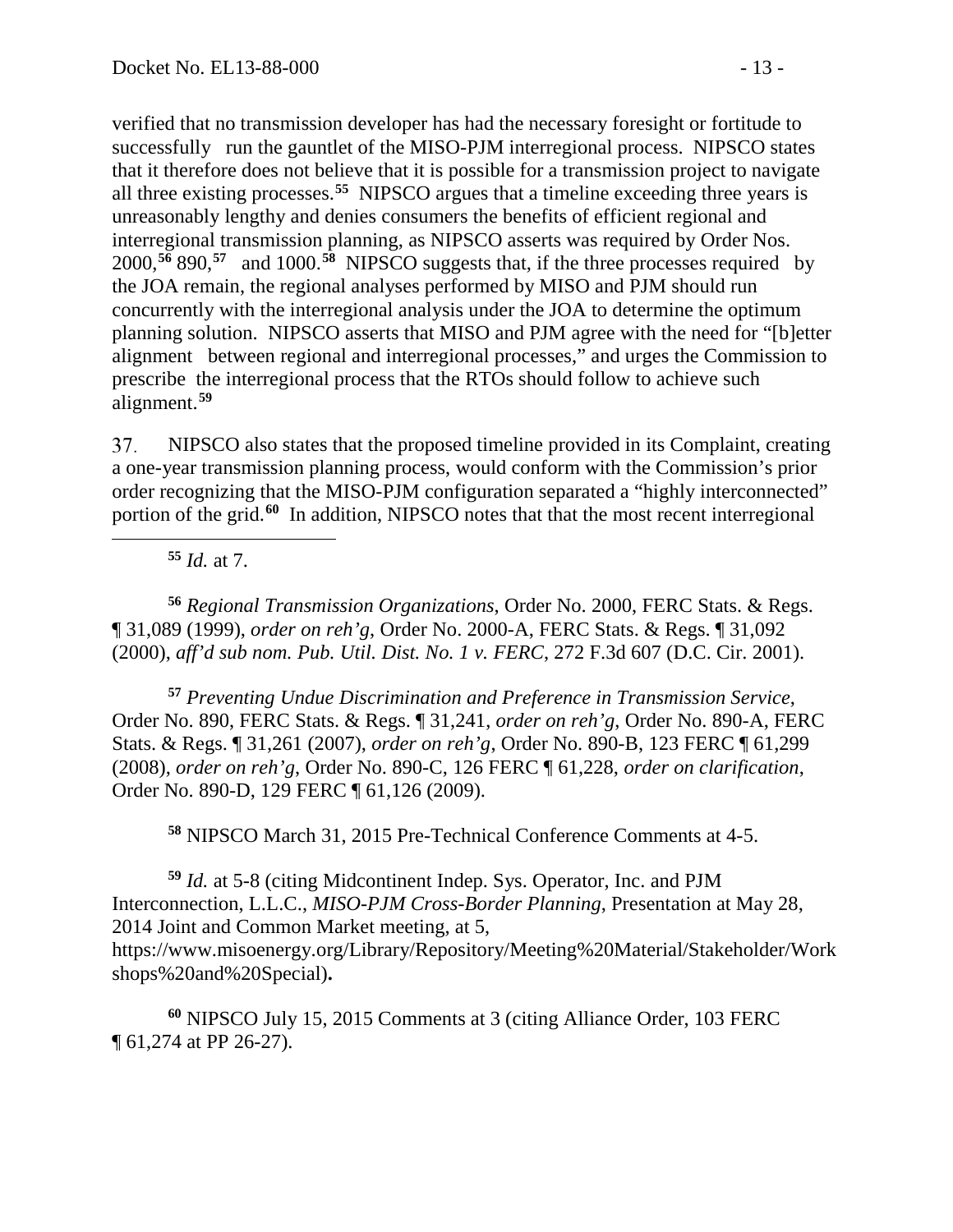study process under the JOA took 39-42 months and produced zero transmission projects across this "highly interconnected" portion of the grid, and that the all-in timeline under the current process for a new transmission project could be as long as 10-12 years.**[61](#page-13-0)**

38. NIPSCO contends that MISO and PJM staff at the technical conference fell back on the Order No. 1000 process, but overlooked the fact that the Commission has already recognized that the MISO-PJM seam, and NIPSCO's circumstances along that seam, are unique. NIPSCO asserts that, through a failure of proper planning, the current process pushes what should be transmission planning solutions into real-time problems and solutions. These real-time solutions, according to NIPSCO, are in turn resolved along the seam, with the impacts felt locally by NIPSCO's system and its load. NIPSCO argues that failure of the interregional transmission planning process in the JOA eventually forces these interregional economic transmission projects into the MTEP and RTEP as reliability projects, costs of which are typically borne by local customers.**[62](#page-13-1)**

39. NIPSCO contends that its proposed reforms can be implemented without substantial modification to the RTOs' existing reliability transmission planning cycles and insists that the RTOs should be required to file a defined process for interregional transmission planning that runs concurrently with the regional transmission planning cycle on a defined and repeatable schedule.**[63](#page-13-2)** NIPSCO reiterates that, as part of the last interregional study, MISO and PJM developed a schedule with defined deadlines, but because the deadlines were not contractually binding, the schedule slipped. NIPSCO contrasts this to the generator interconnection process, which it contends has been successful because of binding deadlines.**[64](#page-13-3)** Accordingly, NIPSCO argues that the Commission should require the RTOs to file a defined process for interregional transmission planning that runs concurrently with the regional transmission planning cycle on a defined and repeatable schedule.**[65](#page-13-4)**

40. NIPSCO proposes several specific tariff changes—or, in the alternative, a targeted settlement process—to address what it calls fundamental flaws of the existing transmission planning process:

 *Id.* at 4. *Id.* at 4-5. *Id*. at 5-6. *Id*. at 6-7. **<sup>65</sup>** *Id.* at 6.

<span id="page-13-4"></span><span id="page-13-3"></span><span id="page-13-2"></span><span id="page-13-1"></span><span id="page-13-0"></span> $\overline{a}$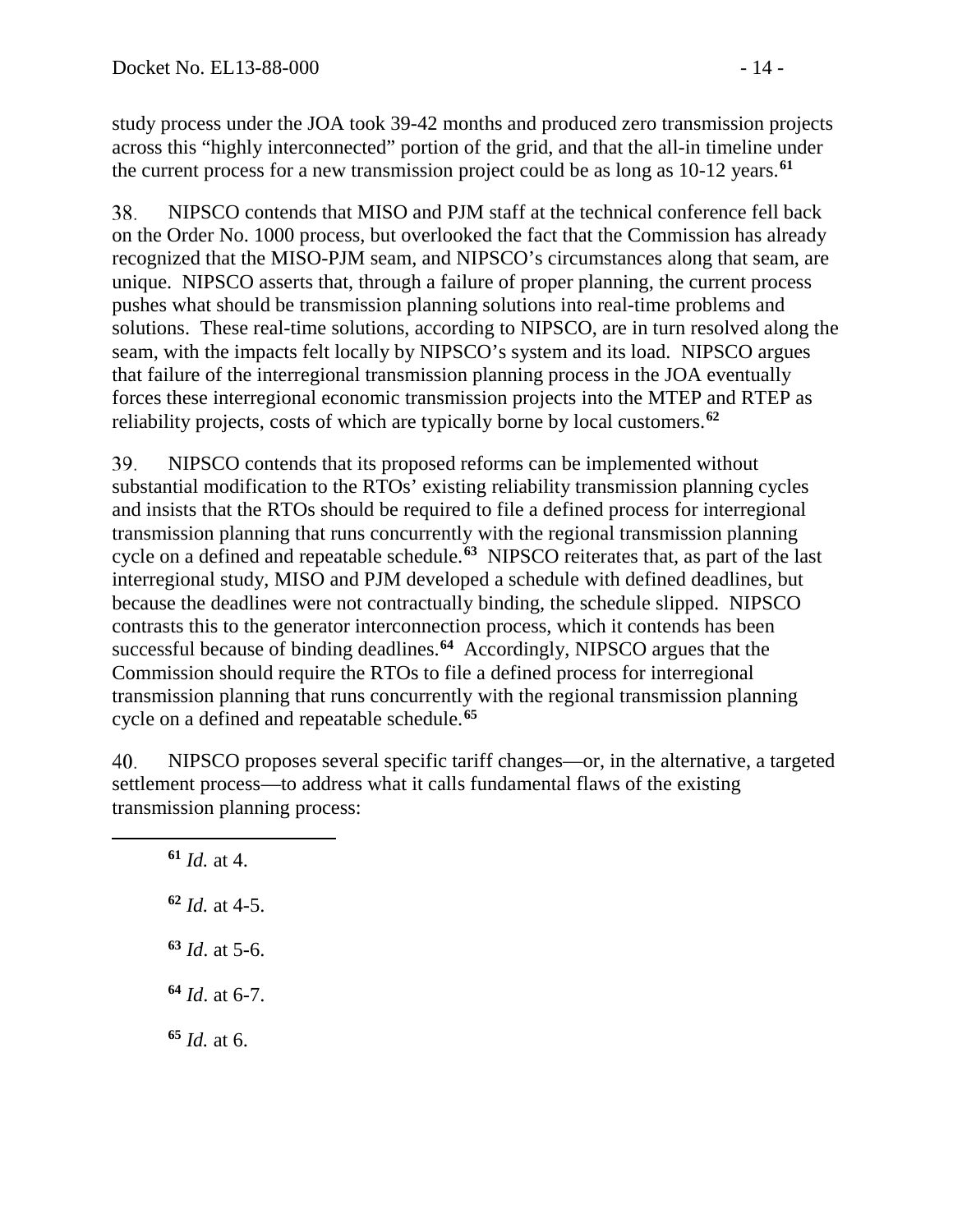• Section 9.3.6.1 of the JOA should be amended to include a requirement that a Coordinated System Plan be produced on an annual basis or some other specific timeframe determined by the Commission.

• Section 9.3.6.2 of the JOA should be amended to include a corresponding requirement that the underlying analyses be completed in a timely manner so that the final Coordinated System Plan is timely completed.

The JOA should be amended to reflect the concurrent nature of the PJM, MISO, and joint planning cycles. Specifically, Section 9.3.6.1 should be amended to state: "[e]ach Party's annual transmission planning reports will be developed concurrently with the Coordinated System Plan," replacing the current language stating that "[e]ach Party's annual transmission planning reports will be incorporated into the Coordinated System Plan."

Either Section 9.3.6.1 or 9.3.6.2 of the JOA should be amended to include the requirements proposed in Appendix A of NIPSCO's Complaint, such as the requirement that the RTOs "share project submittal lists" on a timely basis.**[66](#page-14-0)**

41. In its comments, AWEA contends that, without a specific start or end date in the JOA, the interregional transmission planning process is ambiguous and open-ended, resulting in significant delays that impact the queuing of wind resources and transmission congestion.**[67](#page-14-1)** Indiana Commission argues that requiring the MISO-PJM interregional transmission planning process to run concurrently with the MTEP and RTEP cycles will allow interregional economic transmission projects to be approved expeditiously, rather than waiting on another regional transmission planning cycle, which could lengthen the approval process by two years.**[68](#page-14-2)**

42. Generator Group contends that NIPSCO's proposal for interregional transmission planning will have significant benefits, including: (1) alleviating delay that leads to increased costs to ratepayers; (2) addressing the lack of approved transmission; (3) incenting generation investment by signaling to generation developers that a robust grid is being maintained and planned, thereby alleviating their concerns about investing in new generation; (4) lowering retail rates for capacity, energy and ancillary services by allowing more optimal use of cost-effective generation; (5) enhancing grid reliability

<span id="page-14-2"></span><span id="page-14-1"></span><span id="page-14-0"></span> $\overline{a}$ 

**<sup>68</sup>** Indiana Commission March 31, 2015 Pre-Technical Conference Comments at 3.

**<sup>66</sup>** NIPSCO August 14, 2015 Comments at 9-11.

**<sup>67</sup>** AWEA March 31, 2015 Pre-Technical Conference Comments at 2-3.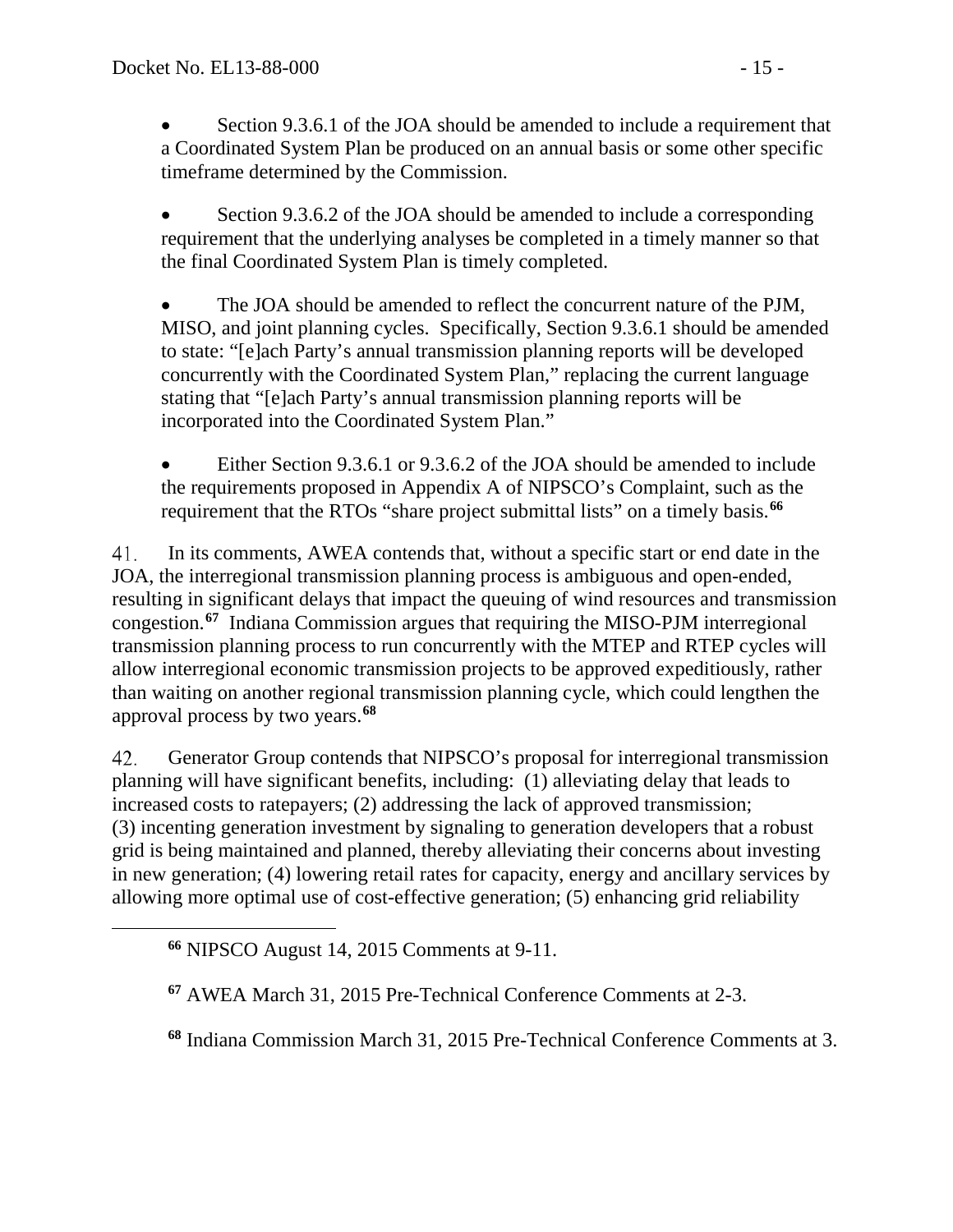during an era of significant changes and challenges to the system; and (6) potentially encouraging regional rather than state-by-state implementation of the EPA's Clean Power Plan.**[69](#page-15-0)** Generator Group states that the MTEP and the RTEP need to be revised to alleviate the mismatch between timing and study horizons. Generator Group also requests that the Commission direct MISO and PJM to demonstrate whether NIPSCO's proposed model to allow for concurrent review can work. In the alternative, Generator Group requests a targeted transition date where new, coordinated timelines for MTEP, RTEP and JOA planning are installed, so that MISO and PJM will be on identical internal timelines and will have identical milestones, which will facilitate eventual interregional review.**[70](#page-15-1)**

43. Wisconsin Electric agrees with NIPSCO that the misalignment of the three economic study processes can have a negative impact on the likelihood of a transmission project being approved, and argues that the formal Coordinated System Plan Study would be more effective if specific deadlines were established to facilitate a better aligned, coordinated process. According to Wisconsin Electric, these deadlines should consider whether a transmission project can be implemented in the short-term (three to five years) or the long-term (more than five years). Wisconsin Electric suggests that a two-year common transmission planning process that performs both regional and interregional analysis of transmission issues at the beginning of the study process would enable a concurrent transmission planning cycle. Wisconsin Electric submits that it is appropriate to vary the length of the transmission planning cycle based on the urgency of the identified transmission issue and whether it involves a single issue (e.g., reliability, market efficiency, or public policy) or a combination thereof. Wisconsin Electric states that the coordinated transmission planning process for short-term transmission needs could follow a 12-month cycle and the study could be performed by an *ad hoc* study group under the direction of the Joint RTO Planning Committee. Wisconsin Electric suggests that an overlapping coordinated transmission planning process for long-term transmission needs could follow a 24-month cycle using a joint model with multiple future scenarios. Wisconsin Electric states that, while the length of each planning process may vary, there should be consistency in the general performance of the specific tasks for either study timeline.**[71](#page-15-2)**

**<sup>70</sup>** *Id.* at 4-6.

<span id="page-15-2"></span><span id="page-15-1"></span><span id="page-15-0"></span> $\overline{a}$ 

**<sup>69</sup>** Generator Group March 31, 2015 Pre-Technical Conference Comments at 3-4.

**<sup>71</sup>** Wisconsin Electric March 31, 2015 Pre-Technical Conference Comments at 2-6.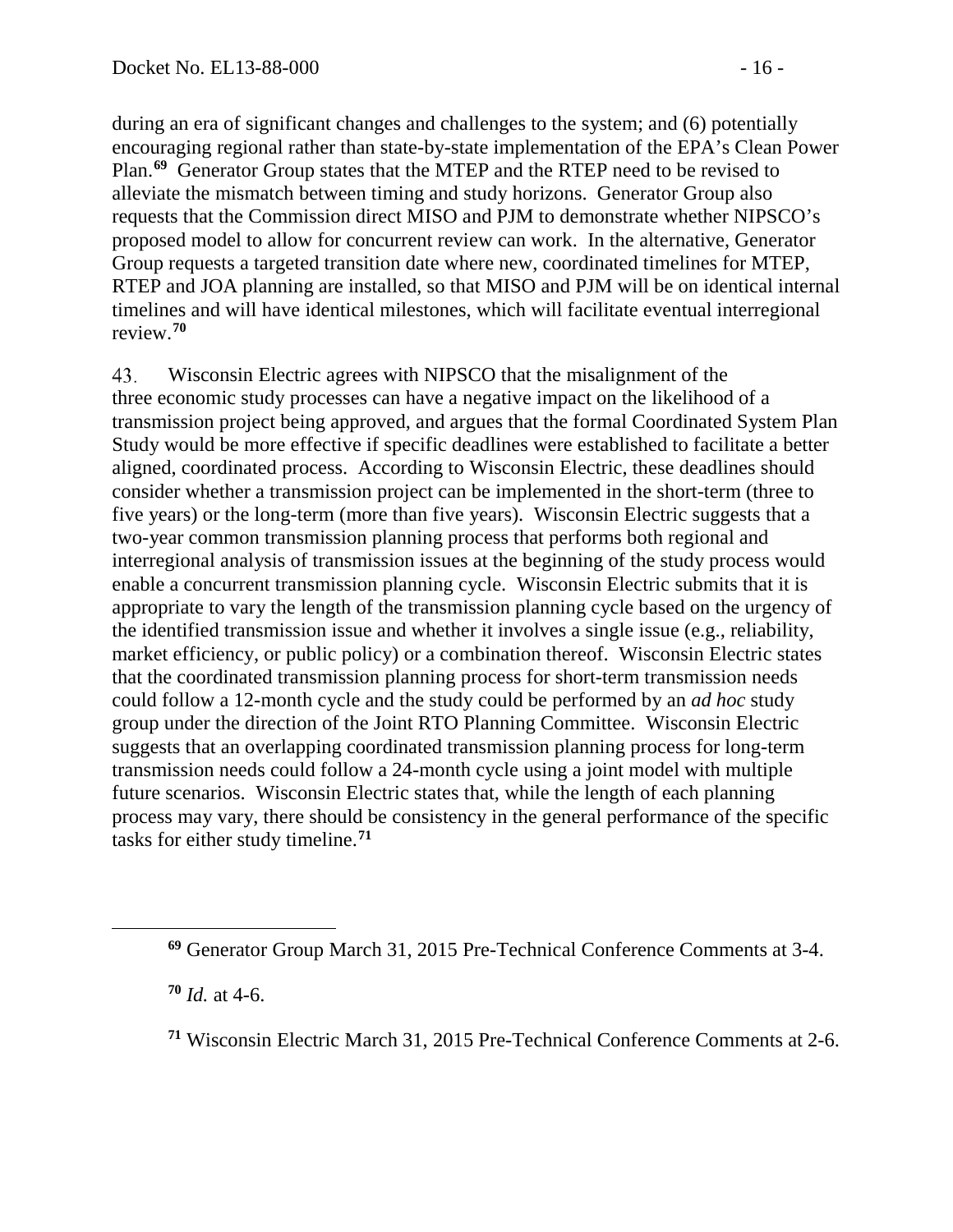#### **e. Comments Opposing Complaint**

44. MISO agrees with NIPSCO that, to the extent possible, it would be appropriate for MISO and PJM to better align the MTEP and RTEP cycles and milestones, but notes that Order No. 1000 does not require that interregional and regional transmission planning processes be synchronized exactly, rather that they occur in "the same general timeframe." MISO contends that sequencing of some aspects of the regional and interregional transmission planning processes is unavoidable due to the requirement in Order No. 1000 that interregional transmission project proposals be submitted in the regional transmission planning processes before being considered in the interregional transmission planning process, and any transmission projects recommended by the interregional transmission planning process must be approved afterwards in the regional transmission planning processes.**[72](#page-16-0)** MISO states that, while it is amenable to increasing coordination of the MTEP and RTEP schedules for interregional purposes, it may not be necessary to exactly align the regional transmission planning cycles to achieve that end.**[73](#page-16-1)**

45. MISO and PJM state that their interregional and regional transmission planning cycles are highly aligned and that it is unnecessary to require them to run concurrently. To support this contention, MISO and PJM state that they conducted, after NIPSCO filed its Complaint, a joint coordinated planning study in 2014 (the "2012-2014 MISO-PJM Planning Study") that evaluated interregional transmission issues and identified opportunities for transmission expansion. MISO and PJM state that the 2012-2014 MISO-PJM Planning Study process ran concurrently with both the MTEP and the RTEP, which were situated to allow timely review of any interregional transmission projects that met the interregional and regional transmission planning criteria. MISO and PJM state that none of the 80 transmission projects they evaluated as part for the 2012-2014 MISO-PJM Planning Study process met all the necessary regional and interregional transmission planning criteria. However, MISO and PJM argue that this was not because of any mismatch in planning cycle timing and synchronization, but because no transmission projects met the cost-benefit thresholds.**[74](#page-16-2)** MISO and PJM further argue that requiring the interregional and regional transmission planning processes to run simultaneously would significantly impair their ability to conduct important local and regional reliability

<span id="page-16-2"></span><span id="page-16-1"></span>**<sup>73</sup>** *Id.* at 33 (citing Order No. 1000, FERC Stats. & Regs. ¶ 31,323 at P 436; Order No. 1000-A, 139 FERC ¶ 61,132 at P 506).

**<sup>74</sup>** MISO/PJM March 31, 2015 Pre-Technical Conference Joint Comments at 4-5.

<span id="page-16-0"></span> $\overline{a}$ **<sup>72</sup>** MISO October 31, 2013 Answer at 31-32 (citing Order No. 1000, FERC Stats. & Regs. ¶ 31,323 at PP 438-39; Order No. 1000-A, 139 FERC ¶ 61,132 at P 506).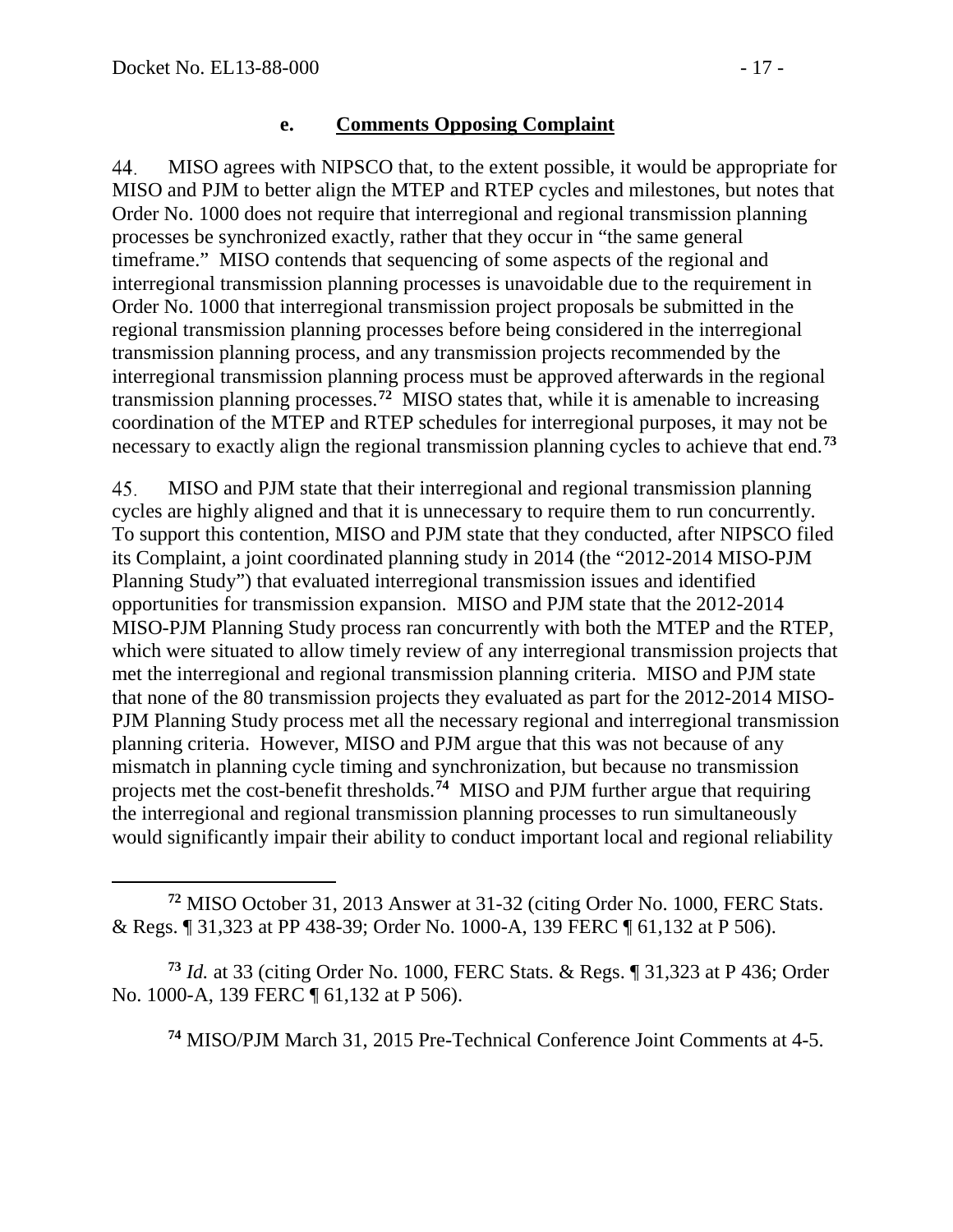work in a timely and efficient manner, because such a "mega-process" would encumber every regional transmission project with interregional requirements under the JOA.**[75](#page-17-0)**

46. MISO and PJM state that some of NIPSCO's recommendations are beyond the requirements of Order No. 1000, and they do not believe more process is required or any revisions are necessary relative to the performance of the Coordinated System Plan Study process. MISO and PJM state that a process to conduct joint interregional transmission planning studies is already clearly spelled out in the JOA and it provides the RTOs and stakeholders the ability to determine when or if a joint study is appropriate.**[76](#page-17-1)** MISO and PJM further state that the frequency of a Coordinated System Plan Study is based on whether (1) each RTO in the Joint RTO Planning Committee votes in favor of performing a Coordinated System Plan Study or (2) after two consecutive years during which a Coordinated System Plan Study has not been conducted and one RTO votes in favor of performing a Coordinated System Plan Study.**[77](#page-17-2)**

MISO Transmission Owners, AEP and Exelon, and Xcel do not support the 47. changes to the JOA that NIPSCO proposes.**[78](#page-17-3)** MISO Transmission Owners argue that the Commission in Order No. 1000 dismissed suggestions of requiring a fixed timeframe within which transmission planning regions must jointly conduct interregional transmission planning processes.**[79](#page-17-4)** AEP and Exelon state that it would be unrealistic to expect an RTO to alter regional transmission planning cycles to meet the interregional transmission planning needs of just one of its neighboring seams.**[80](#page-17-5)** AEP and Exelon argue that it would be more productive for each RTO to first identify its own regional transmission needs through its regional transmission planning process and then come together through a joint interregional transmission planning process to determine if any interregional economic transmission projects can meet those regional transmission needs

**<sup>75</sup>** *Id.* at 6-7.

<span id="page-17-0"></span> $\overline{a}$ 

<span id="page-17-1"></span>**<sup>76</sup>** MISO/PJM August 14, 2015 Joint Comments at 5 (citing JOA § 9.3.5.1 and 9.3.5.2.).

**<sup>77</sup>** *Id.* at 5-6 (citing JOA § 9.3.5.2(a)(ii)).

<span id="page-17-5"></span><span id="page-17-4"></span><span id="page-17-3"></span><span id="page-17-2"></span>**<sup>78</sup>** MISO Transmission Owners October 31, 2013 Comments at 7-8; AEP/Exelon March 31, 2015 Joint Comments at 5; Xcel March 31, 2015 Comments at 5-7.

**<sup>79</sup>** *Id.* (citing Order No. 1000, FERC Stats. & Regs. ¶ 31,323 at PP 437, 439).

**<sup>80</sup>** AEP/Exelon March 31, 2015 Joint Comments at 5.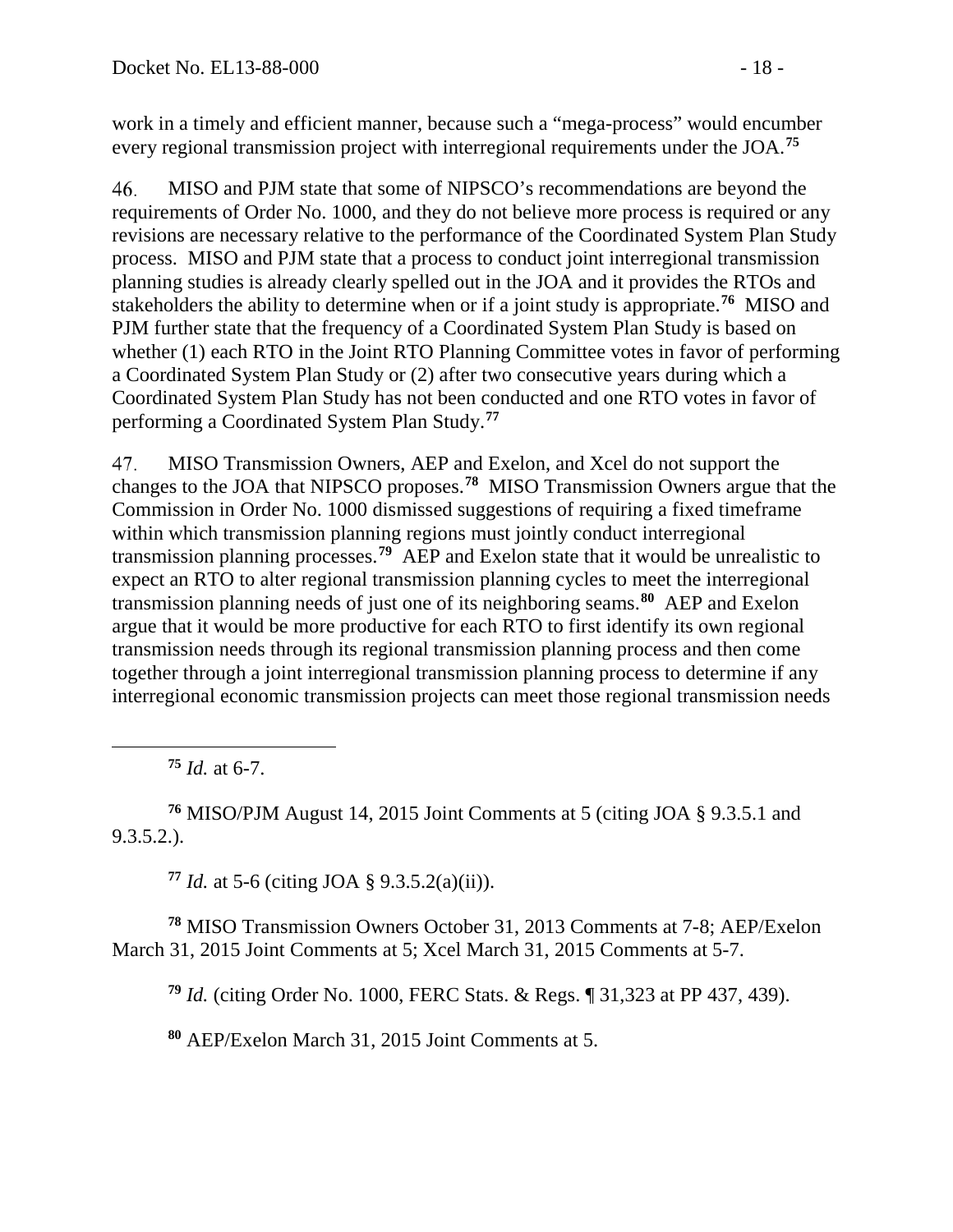more efficiently and cost-effectively than any of the proposed regional transmission projects.

48. Xcel argues that the Complaint is fundamentally a request that the Commission order MISO and PJM to be considered one region for interregional transmission planning purposes. Xcel states that NIPSCO's suggested changes are not achievable given MISO's and PJM's separate regional transmission planning processes and that requiring MISO and PJM to effectively be considered one region for the purposes of interregional transmission planning could undermine the independent regional determinations necessary for successful regional transmission planning. Xcel asserts that, because the stakeholders in each region have different values, needs, and expectations, the focus should be the regional planning processes and the Commission should allow PJM and MISO to continue to improve their interregional planning processes through the stakeholder process.**[81](#page-18-0)**

## **f. Reply Comments**

49. NIPSCO disagrees with the RTOs' assertion that they have highly aligned interregional and regional planning cycles, noting that it would have taken at least 42 months, spanning multiple regional planning cycles of both RTOs, to study a single interregional transmission project. NIPSCO clarifies that its reforms would apply only to the MISO-PJM interregional transmission planning processes in the JOA and would not impact the regionally-specific processes that identify and mitigate issues driven by regional issues.**[82](#page-18-1)** NIPSCO states that the RTOs do not address the problems created by overlapping yet non-synchronous transmission planning cycles detailed by NIPSCO. Further, NIPSCO states that the RTOs have not addressed the fact that the JOA does not specify a start or end date for a Coordinated System Plan Study, or even contain a requirement that such a plan be produced. NIPSCO notes again that the RTOs are capable of building a defined timeline that aligns with the regional planning cycles, and that they should use this defined timeline as a starting point for revising the JOA.**[83](#page-18-2)**

50. In response to MISO's and PJM's argument that certain recommendations proposed by NIPSCO are beyond the requirements of Order No. 1000, ITC asserts that no interregional transmission project has been approved through the existing interregional process across the MISO-PJM seam and that this will continue unless the Commission

<span id="page-18-2"></span><span id="page-18-1"></span><span id="page-18-0"></span> $\overline{a}$ 

**<sup>82</sup>** NIPSCO April 15, 2015 Reply Comments at 8-12.

**<sup>83</sup>** NIPSCO August 31, 2015 Reply Comments at 9-11.

**<sup>81</sup>** Xcel March 31, 2015 Comments at 5-7.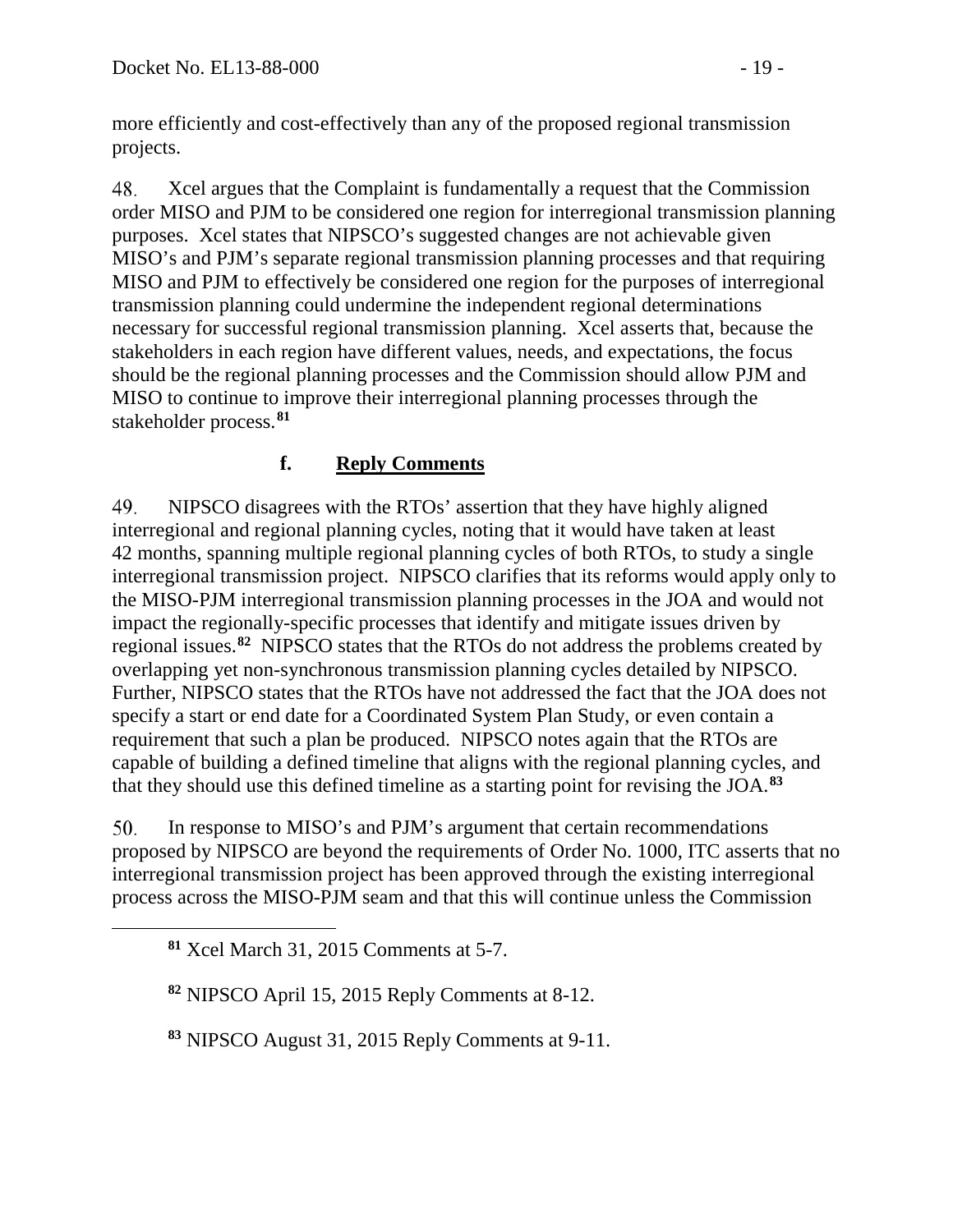implements reforms such as those proposed by NIPSCO and ITC. ITC adds that the Commission has previously recognized that the MISO-PJM seam is highly interconnected and explicitly conditioned the creation of the MISO-PJM seam pursuant to the provisions Order No. 2000 upon MISO and PJM and their stakeholders developing interregional coordination procedures. Similarly, ITC argues, in the instant proceeding the implementation of reforms such as those proposed by NIPSCO and ITC would be consistent with the interregional coordination requirements of Order No. 1000. Should the Commission find that the reforms proposed by NIPSCO and ITC exceed the scope of Order No. 1000, ITC supports NIPSCO's position that the Commission should go beyond the scope of Order No. 1000 to remedy the problems at the MISO-PJM seam.**[84](#page-19-0)**

51. Generator Group supports the planning initiative proposed by Wisconsin Electric—a two-year common transmission planning process that performs both regional and interregional analysis of transmission issues on the front end of the study process and states that the Commission should require MISO, PJM and the regional stakeholders to consider the merits of specific proposals such as this one.**[85](#page-19-1)**

52. AEP and Exelon agree with MISO and PJM that Order No. 1000 did not require synchronized evaluation cycles for regional and interregional transmission planning, and that the timing and synchronization of the RTOs' respective regional transmission planning and their joint interregional transmission planning cycle were not the reasons why no interregional transmission projects were selected under the most recent joint coordinated planning study.**[86](#page-19-2)**

53. PJM states that much time and effort went into PJM's and MISO's newly designed regional transmission planning cycles and argues that it and MISO should have the opportunity to complete a full planning cycle rather than being forced to abandon those changes before they are even fully tested. PJM further states that, while the Commission did not require PJM and MISO to produce a Coordinated System Plan annually, the JOA requires them to conduct an annual issue review administered by the Joint RTO Planning Committee to evaluate transmission issues, among other things. MISO and PJM state that, under the Coordinated System Plan Study process, the scheduling of the annual review must consider each RTO's planning cycle in order to provide meaningful opportunity for the review and use of such information. PJM argues that there is no point to require the RTOs to conduct an unnecessary study just for the sake of doing a study,

<span id="page-19-2"></span><span id="page-19-1"></span><span id="page-19-0"></span> $\overline{a}$ 

**<sup>86</sup>** AEP/Exelon April 15, 2015 Reply Comments at 2-3.

**<sup>84</sup>** ITC April 15 Reply Comments at 2-4.

**<sup>85</sup>** Generator Group April 15, 2015 Reply Comments at 2-4.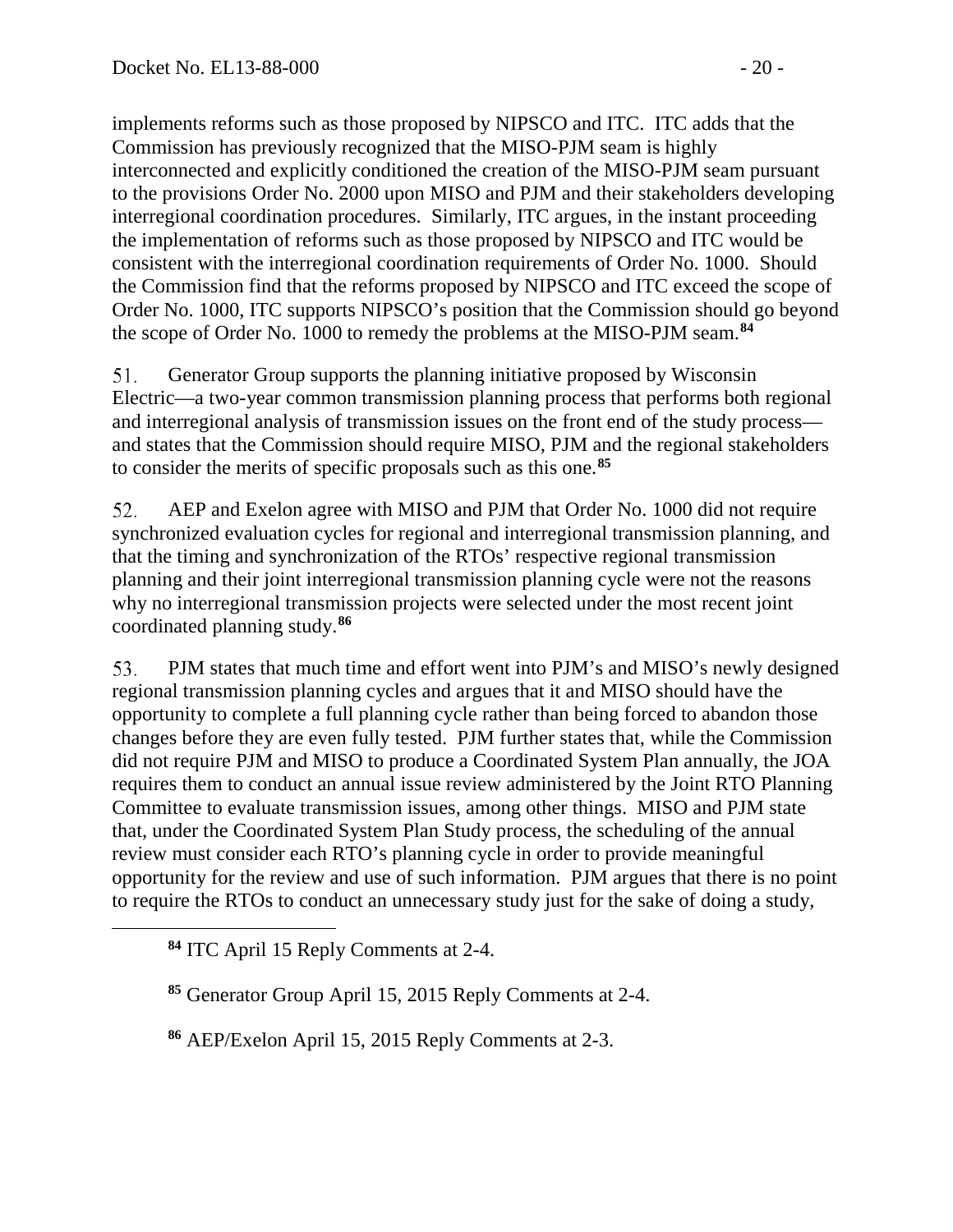<span id="page-20-0"></span> $\overline{a}$ 

and, since there are no disparities in the respective timing of the PJM and MISO regional study processes, interregional work necessarily proceeds concurrently with regional work. PJM states that the RTOs were fully aware of the differences between their regional processes and proposed revisions to the JOA to bake in the necessary flexibility to enable the coordination between the interregional and regional processes.**[87](#page-20-0)**

### **g. Commission Determination**

We grant the Complaint, in part, with regard to transmission planning cycles, and 54. direct MISO and PJM to revise the JOA to include timely, specific deadlines for each step in the Coordinated System Plan Study process and a deadline for the maximum total amount of time the Coordinated System Plan Study process will take from the date the process begins to the date a Coordinated System Plan Study is approved. We direct MISO and PJM to revise the JOA to describe which and how specific steps in the Coordinated System Plan Study process interact and coordinate with specific steps in the MTEP and RTEP processes. Finally, as discussed below, we direct MISO and PJM to submit an informational filing that describes how MISO and PJM could potentially conduct the Coordinated System Plan Study concurrently with the MTEP and the RTEP. We also note that interregional transmission coordination will be examined at the technical conference to take place on June 27-28, 2016.**[88](#page-20-1)**

55. We agree with NIPSCO that the existing open-ended process in the JOA that does not establish timely, specific deadlines for the Coordinated System Plan Study is unjust and unreasonable because it can lead to significant delays in the identification, analysis and potential approval of beneficial interregional economic transmission projects. For the same reason, as we discuss further below, we also find that MISO and PJM must revise the JOA to establish a deadline for the maximum total amount of time it will take to complete the full Coordinated System Plan Study process, including the annual review of transmission issues. These directives do not require MISO and PJM to change the Coordinated System Plan Study process or the annual review of transmission issues. Rather, MISO and PJM must create deadlines in the JOA for each step of the existing Coordinated System Plan Study process and specify the maximum amount of time that the total existing Coordinated System Plan Study process will take.

<span id="page-20-1"></span>**<sup>88</sup>** *See* Notice of Technical Conference, Docket No. AD16-18-000 (2016). This technical conference will discuss issues related to competitive transmission development processes, including but not limited to use of cost containment provisions, the relationship of competitive transmission development to transmission incentives, and other ratemaking issues.

**<sup>87</sup>** PJM September 3, 2015 Reply Comments at 7-8.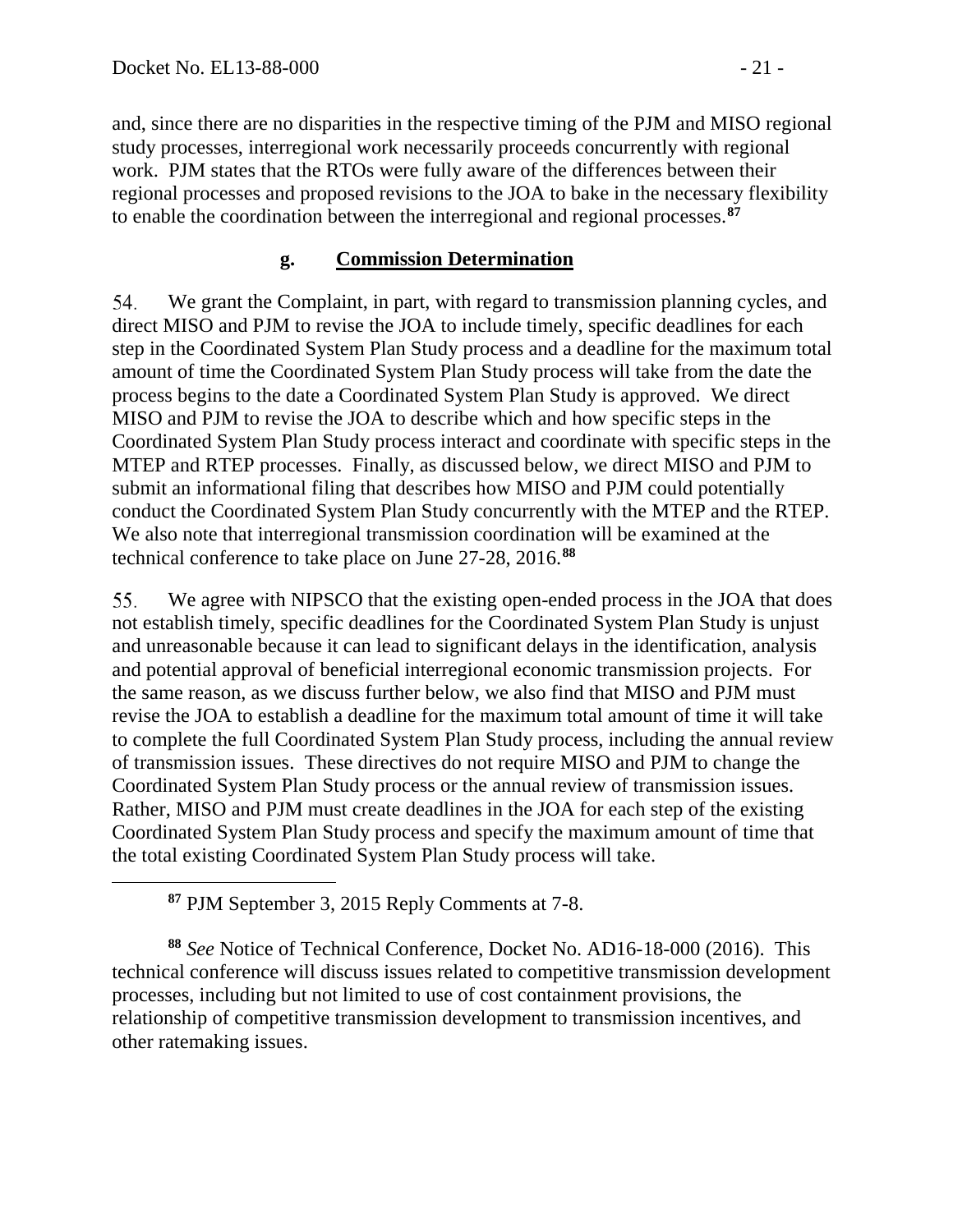56. We also find that, based on the record in this proceeding, it is unclear how the Coordinated System Plan Study in the JOA interacts and aligns with the MTEP and the RTEP. Although MISO and PJM assert that the three processes are closely aligned, we find that JOA does not include language that explains this interaction in detail. The lack of a clear explanation in the JOA of the alignment of the Coordinated System Plan Study and the MTEP and RTEP processes has led to disagreements over whether and how the processes interact. For example, MISO and PJM assert that the processes are highly aligned and that it is unnecessary to require them to run concurrently,**[89](#page-21-0)** while NIPSCO disputes that claim.**[90](#page-21-1)** A clear process laid out in the JOA may resolve these disagreements and help provide a consistent understanding of the process for all stakeholders.

57. We agree with NIPSCO that the RTOs are capable of defining a timeline for the JOA that specifies the links to the MTEP and RTEP, and do not believe that the changes we are requiring of the RTOs are either unprecedented or unduly burdensome. We note that, in their joint comments, MISO and PJM state that the 2012-2014 MISO-PJM Planning Study process ran concurrently with both the MTEP and the RTEP.**[91](#page-21-2)** Therefore, we direct MISO and PJM to submit, within 60 days of the date of this order, a compliance filing with revisions to the JOA to include (1) timely, specific binding deadlines for each step within the annual review of issues that lead up to the decision about whether or not to conduct a Coordinated System Plan; (2) an annual, binding deadline by which the RTOs will determine whether to conduct a Coordinated System Plan; (3) timely, specific binding deadlines for each step in the Coordinated System Plan Study process once the RTOs decide to conduct that process; (4) a binding deadline for the maximum total amount of time the Coordinated System Plan Study process will take from the date the process begins to the date a Coordinated System Plan is approved; and (5) a description of which and how specific steps in the Coordinated System Plan Study process interact and coordinate with specific steps in the MTEP and the RTEP.

58. Based on the record in this proceeding, we deny NIPSCO's and Wisconsin Electric's request that the Commission require the MTEP, RTEP, and JOA processes to follow a common timeline or set of timelines with identical milestones and deadlines. However, in order to understand what specific changes might be necessary to allow all three processes to follow a common timeline, we require MISO and PJM to jointly study

<span id="page-21-2"></span><span id="page-21-1"></span><span id="page-21-0"></span> $\overline{a}$ 

**<sup>91</sup>** MISO/PJM March 31, 2015 Pre-Technical Conference Joint Comments at 4-5.

**<sup>89</sup>** MISO/PJM March 31, 2015 Pre-Technical Conference Comments at 4.

**<sup>90</sup>** NIPSCO April 15, 2015 Reply Comments at 10.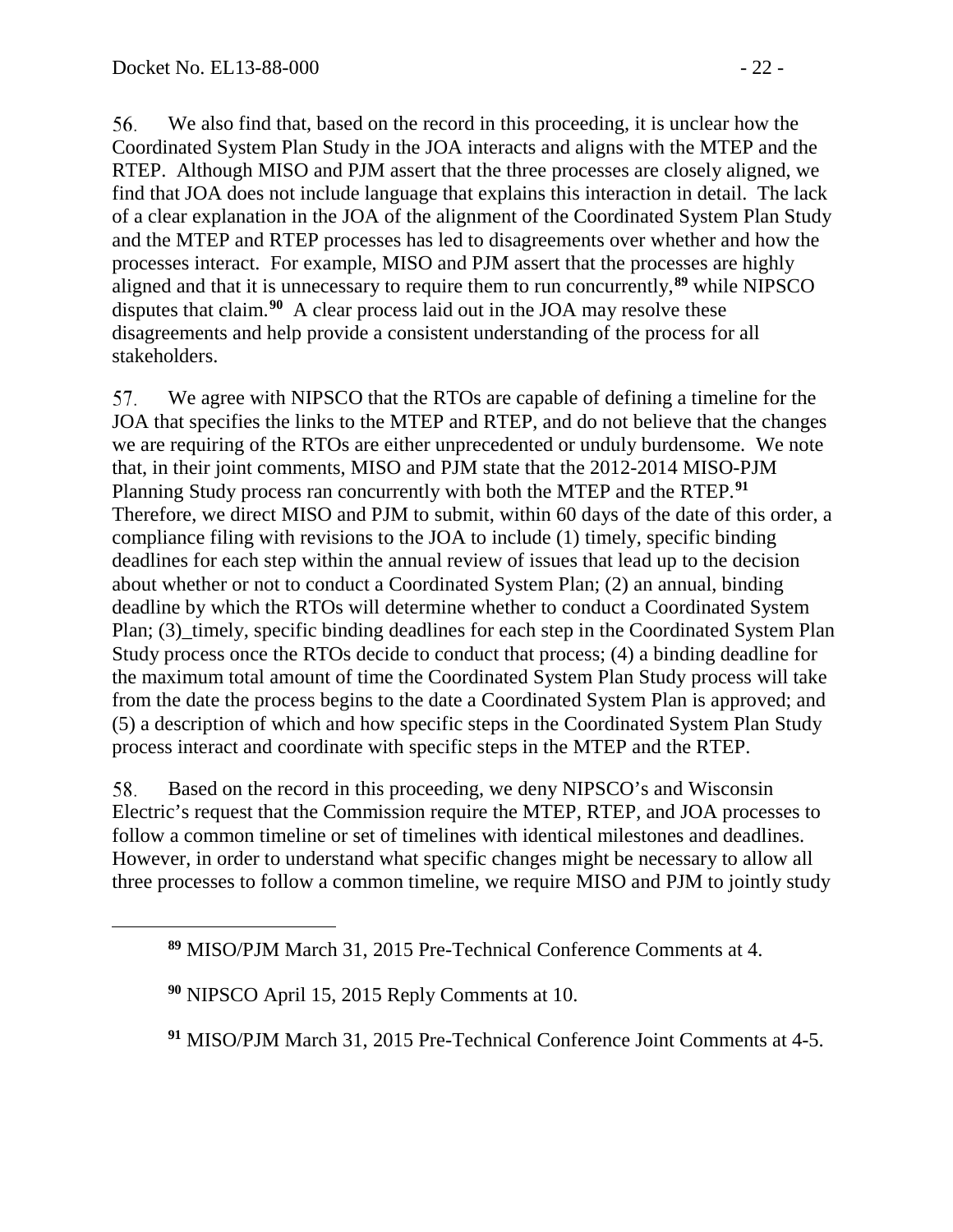and report to the Commission, in an informational filing due within 120 days of the date of issuance of this order, how MISO and PJM could conduct the JOA transmission planning, MTEP and RTEP processes using a single, common timeline with identical milestones and deadlines. The informational filing should explain what specific impacts, if any, such changes would have on the regional transmission planning processes of MISO and PJM and on the interregional coordination MISO and PJM conduct with other neighboring transmission planning regions.

59. We also deny NIPSCO's request to require MISO and PJM to conduct a Coordinated System Plan Study on a regular basis, or include new provisions in the JOA specifying explicit start and end dates for conducting a regular Coordinated System Plan Study. We agree with PJM that it is appropriate for a Coordinated System Plan Study to be conducted when such a study is found to be necessary based on the RTOs' annual review of transmission issues. Furthermore, requiring a Coordinated System Plan Study on a regular basis, even when the RTOs' annual review of transmission issues finds it unnecessary, would not be an efficient use of MISO's, PJM's, and stakeholders' time and resources. If NIPSCO or other stakeholders believe that there are transmission issues that warrant a Coordinated System Plan Study, they are able to advocate for that position in the open and transparent stakeholder process mandated under the JOA.

We also find that our requirement for the JOA to specifically describe how steps 60. in the Coordinated System Plan Study process schedule interact and coordinate with specific steps in each of the two regional processes will help all stakeholders reach a common understanding of how the three processes inform and interact with each other. Increasing stakeholder understanding of the Coordinated System Plan Study process through development of timely, specific deadlines, and an explanation of the interaction with the MTEP and the RTEP could improve coordination of the regional and interregional transmission planning processes, and reduce various risks, such as planning and financing risks, associated with developing interregional transmission projects, thereby increasing the likelihood that any such projects can successfully navigate the study and approval process and ultimately get built.

# **2. Modeling and Criteria**

### **a. JOA**

61. With regard to modeling and criteria, the JOA requires MISO and PJM to exchange specific data and information on an annual basis in support of interregional transmission planning coordination, including power flow models for projected system conditions for the transmission planning horizon (up to the next 10 years) that include planned generation development and retirements, planned transmission facilities and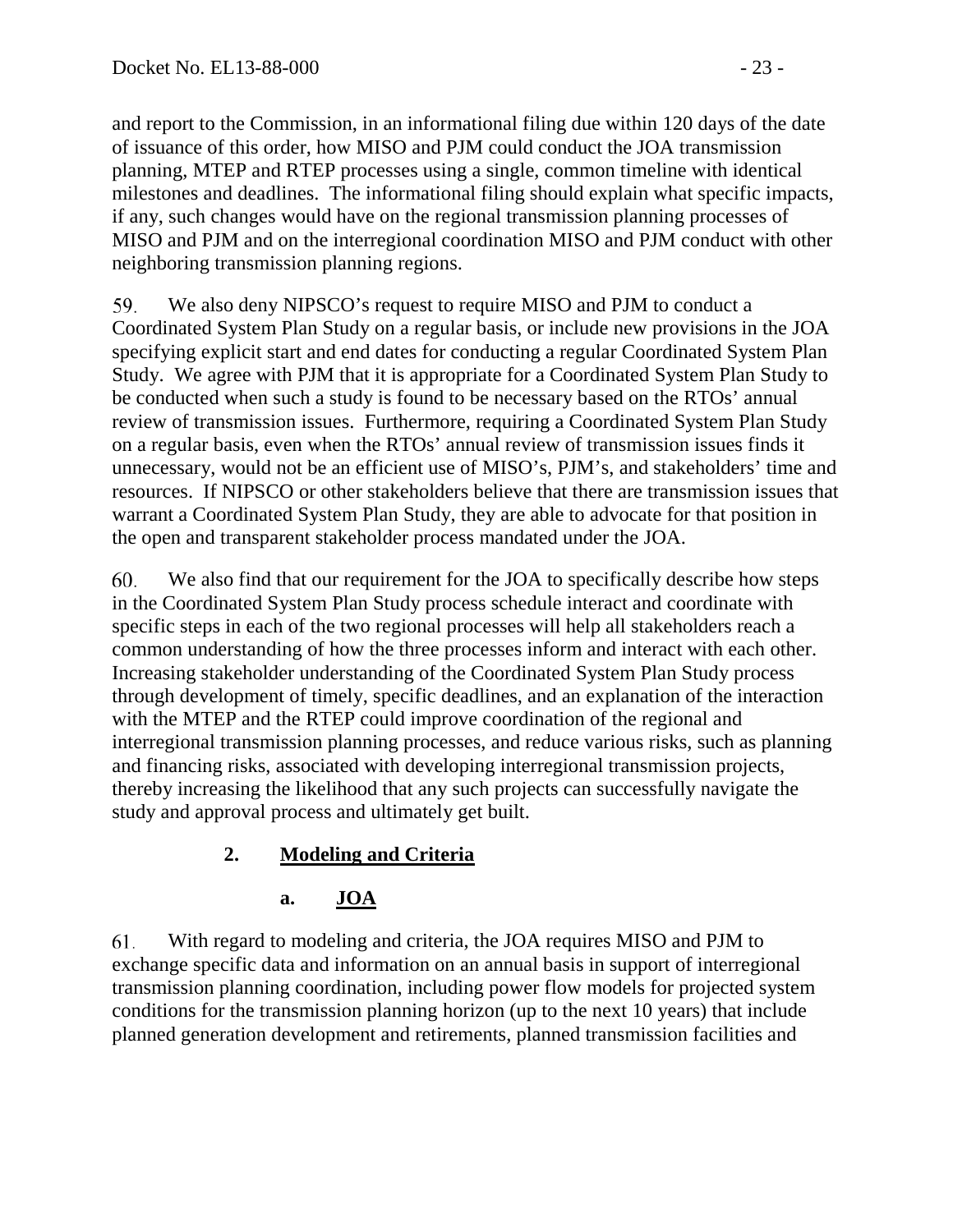seasonal load projections, system stability models, production cost models, and the underlying assumptions and contingency lists used in those models.**[92](#page-23-0)** The JOA also states that the models will be consistent with those used in each RTO's transmission planning processes.**[93](#page-23-1)** In addition, the JOA states that, upon request, other data and information as is needed for each RTO to plan its own system accurately and reliably is provided and so each RTO can assess the impact of conditions existing on the system of the other RTO.**[94](#page-23-2)**

62. The JOA also outlines that MISO and PJM engage in their own, single party transmission planning activities including expansion plans, system impact studies, and generator interconnection studies. MISO and PJM share information that arises in the performance of this single party planning as is necessary for effective coordination between MISO and PJM, including generators permanently retiring or suspending operations and proposed transmission enhancements.**[95](#page-23-3)**

63. With regard to the Coordinated System Plan Study process, MISO and PJM will coordinate any studies required to assure the reliable, efficient, and effective operation of the transmission system. **[96](#page-23-4)** Specifically, the JOA states that the purpose of the Coordinated System Plan is to ensure that coordinated analyses are performed to identify expansions or enhancements to transmission system capability and is an integral part of the expansion plans of each RTO.**[97](#page-23-5)** The Coordinated System Plan integrates the RTOs' respective transmission expansion plans, including any market-based additions to system infrastructure (such as generation or merchant transmission) and Network Upgrades identified jointly by the RTOs and sets forth actions to resolve any impacts that may result across the seams between the RTOs' systems due to such integration.**[98](#page-23-6)**

**<sup>92</sup>** JOA § 9.2.1. **<sup>93</sup>** *Id*.

<span id="page-23-2"></span><span id="page-23-1"></span><span id="page-23-0"></span> $\overline{a}$ 

- **<sup>94</sup>** *Id.* § 9.2.2.
- <span id="page-23-3"></span>**<sup>95</sup>** *Id.* § 9.3.1.
- <span id="page-23-4"></span>**<sup>96</sup>** *Id.* § 9.3.2.
- <span id="page-23-5"></span>**<sup>97</sup>** *Id.*.
- <span id="page-23-6"></span>**<sup>98</sup>** *Id.* § 9.3.5.1.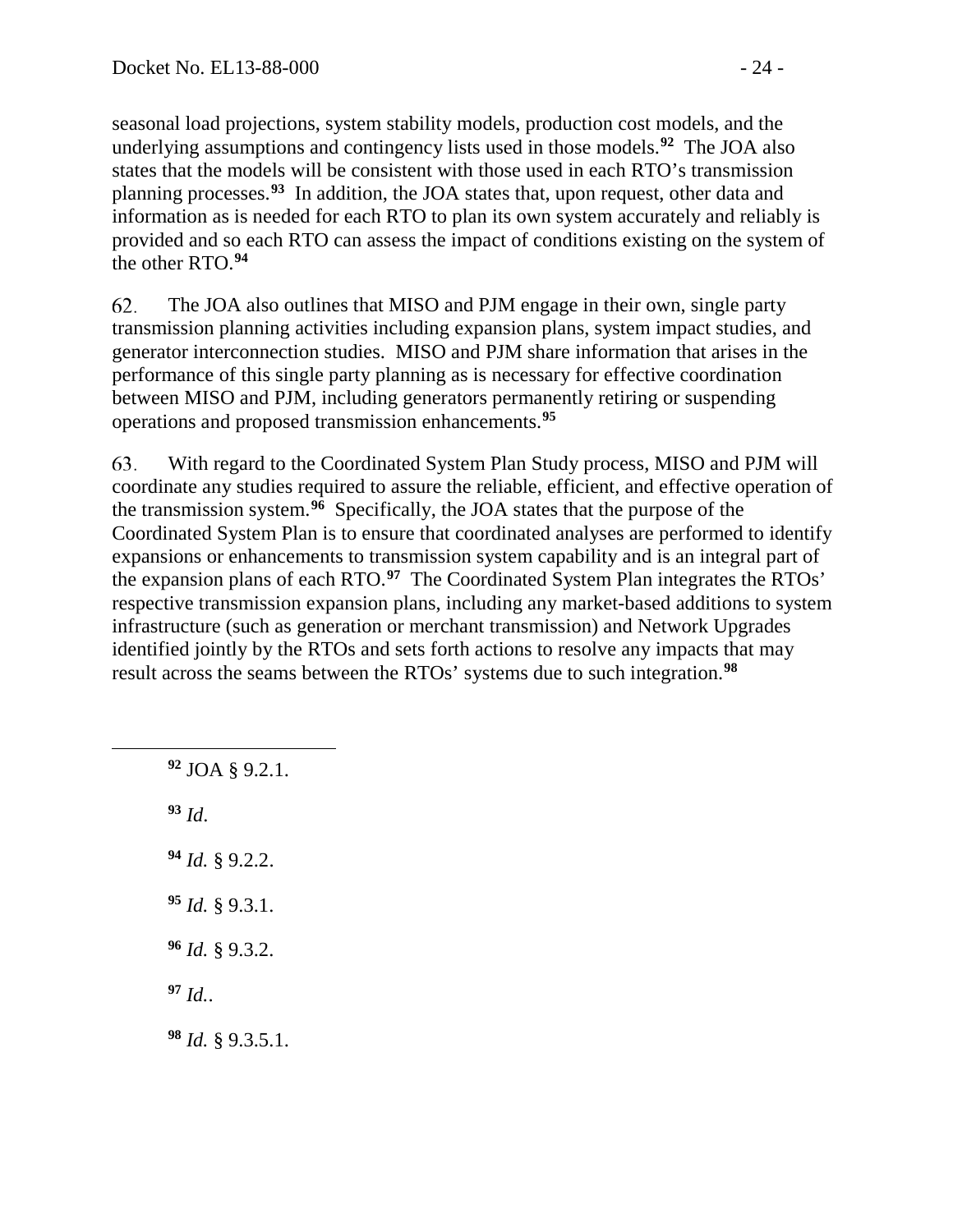64. According to the JOA, the Joint RTO Planning Committee develops an initial scope and procedure for the coordinated planning analysis, which includes evaluations of issues resulting from the annual coordinated review and analysis of each RTO's transmission issues. The JOA then outlines that MISO and PJM will document the scope and assumptions for the conduct of the Coordinated System Plan Study. The scope design will include the evaluation of the transmission system against the reliability criteria, operational performance criteria, economic performance criteria, and public policy needs applicable to each RTO. Specifically, MISO and PJM use joint study planning models that the Joint RTO Planning Committee develops, which are consistent with the models and assumptions used for the most recently completed or currently underway MTEP and RTEP. The JOA also states that if the Coordinated System Plan Study requires transmission evaluations driven by different regional needs, then the coordination of studies, models, and assumptions will include the analyses appropriate to each region. The JOA outlines that MISO and PJM will develop compromises on assumptions when feasible and will incorporate study sensitivities as appropriate when different regional assumptions must be accommodated. Known updates and revisions to models will be incorporated in a comprehensive fashion when new base planning models are available.**[99](#page-24-0)** Also, the JOA states that the Interregional Planning Stakeholder Advisory Committee will have the opportunity to provide feedback to the Joint RTO Planning Committee regarding the study models and in the development of potential solutions; however, the Joint RTO Planning Committee is responsible for the screening and evaluation of potential solutions, including evaluating the proposed projects for designation as an interregional transmission project.**[100](#page-24-1)**

### **b. Complaint**

65. NIPSCO argues that there should be consistency between the MISO and PJM planning analyses, and that while the RTOs have regional differences, both entities should be consistent in their application of reliability criteria and modeling assumptions. NIPSCO requests that the Commission mandate MISO and PJM to develop and utilize a single combined MISO-PJM regional transmission planning model for annual reliability and economic planning related to interregional transmission issues so that the RTOs use the same modeling assumptions (electric system topology and generation dispatch) in any interregional transmission planning studies. NIPSCO states that commonality between the regional models should translate into commonality in the interregional model. NIPSCO reasons that the use of a common model will eliminate duplication and lead to a

**<sup>99</sup>** *Id.* § 9.3.5.2(b)(vi).

<span id="page-24-1"></span><span id="page-24-0"></span> $\overline{a}$ 

**<sup>100</sup>** *Id.* § 9.3.5.2(b)(vii).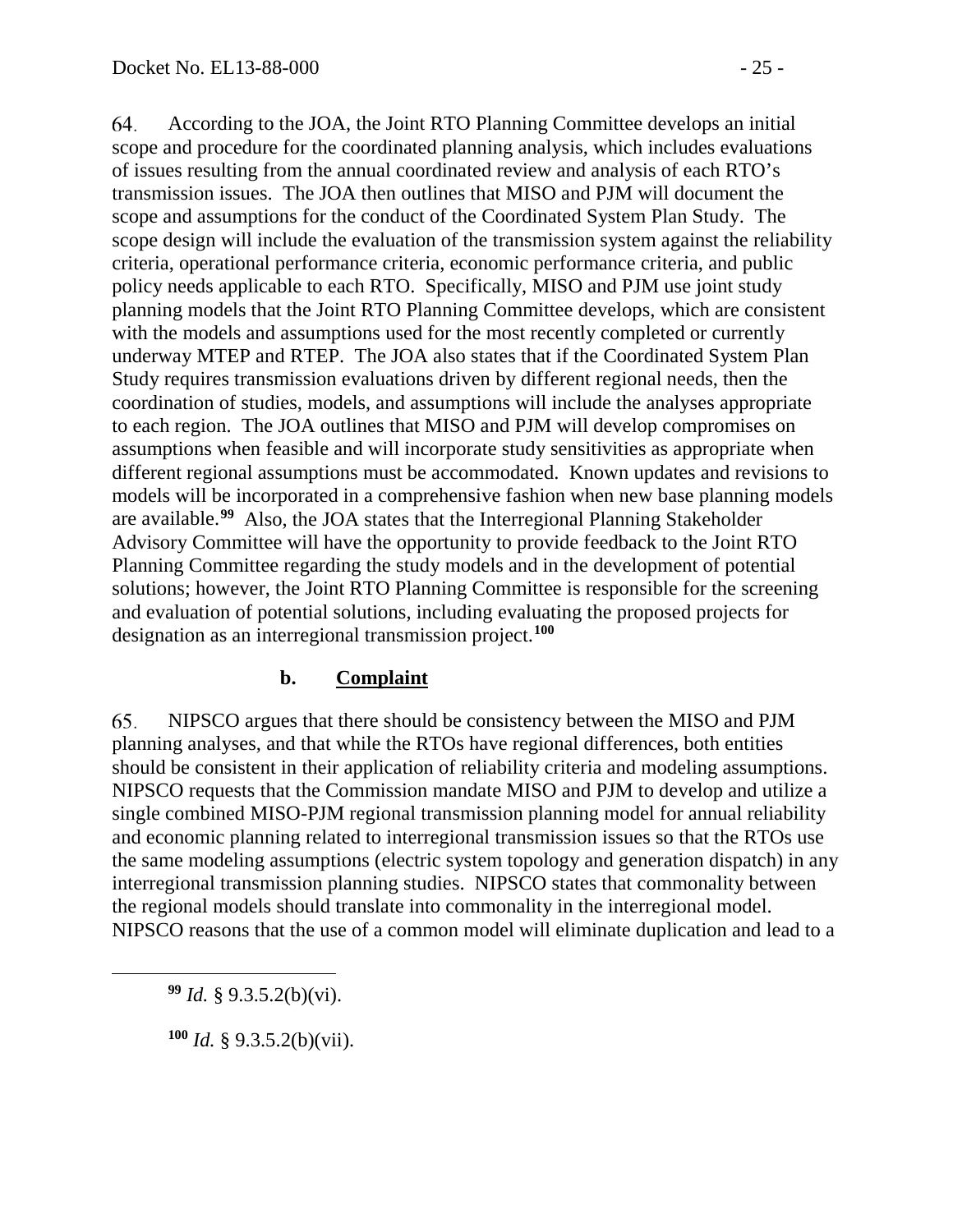more realistic modeling system topology/dispatch that will reflect the system conditions anticipated in the operating horizon. NIPSCO states that simply exchanging data and then using two separate models, studied independently, can lead to inconsistent outcomes and result in a failure to properly identify potential reliability issues. Additionally, NIPSCO states that the RTOs should perform joint analysis for all issues along the seams. NIPSCO also states that the Commission should stipulate timelines associated with development of this common model.**[101](#page-25-0)**

66. On a more specific level, NIPSCO states that the RTOs' regional economic models should contain the same topology and the same (or highly similar) resource and load assumptions, including growth rates for resources and load, for the MISO and PJM footprints that would result in targeting areas where inefficiencies exist both regionally and interregionally.**[102](#page-25-1)** NIPSCO also states that a joint, common model for regional reliability planning studies should be used, which would include base-line reliability, generator interconnection, generator retirements, transmission service requests, and Auction Revenue Rights requests.**[103](#page-25-2)** 

67. NIPSCO maintains that the Commission should require alignment of the planning assumptions and provide a specific date for the RTOs' filing in this regard.**[104](#page-25-3)** NIPSCO asserts that the Commission should direct MISO and PJM to amend the JOA to eliminate disconnects that occur interregionally when combining two differing regional processes, including benchmarking their interregional model to actual system operation. NIPSCO recounts that these regional differences tend to obscure the way the system along the seam is modeled and planned compared to the way it is operated.**[105](#page-25-4)**

68. Finally, NIPSCO requests that until such time as MISO and PJM produce joint models for seams related studies, MISO and PJM should be required to be consistent in their application of each RTO's reliability and economic assumptions and criteria. NIPSCO states that, for example, when PJM is studying a PJM generator interconnection request for possible impacts on the MISO system, PJM should use the MISO criteria applicable to the potentially impacted MISO facilities instead of PJM criteria, and vice-

<span id="page-25-2"></span><span id="page-25-1"></span><span id="page-25-0"></span> $\overline{a}$ 

**<sup>102</sup>** NIPSCO March 31, 2015 Pre-Technical Conference Comments at 9.

**<sup>103</sup>** *Id.* at 10; Complaint at 27.

<span id="page-25-3"></span>**<sup>104</sup>** NIPSCO July 15, 2015 Comments at 8.

<span id="page-25-4"></span>**<sup>105</sup>** NIPSCO August 14, 2015 Comments at 8.

**<sup>101</sup>** Complaint at 7-8, 42.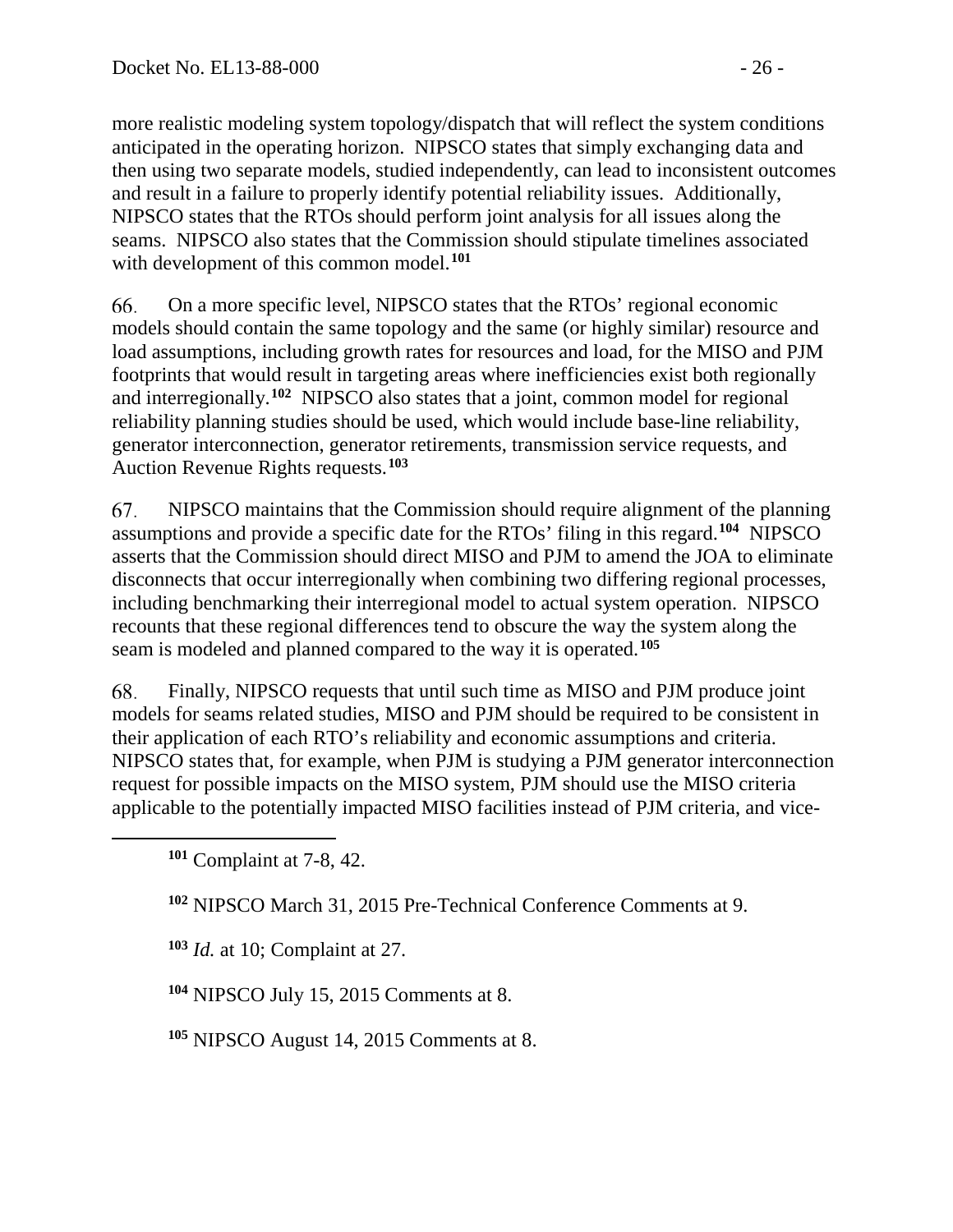versa. Otherwise, according to NIPSCO, one RTO could miss a potential problem on the other RTO's transmission system.**[106](#page-26-0)**

#### **c. Comments Supporting Complaint**

69. ATC, ITC, AWEA, Generator Group and Indiana Commission support the use of a single, joint model. Specifically, commenters state that the Commission should require MISO and PJM to develop and use a single, joint model that uses the same assumptions, metrics, and future scenarios in the cross-border transmission planning process to identify and evaluate interregional transmission projects.**[107](#page-26-1)** AWEA and Generator Group also support a uniform use of reliability criteria and modeling assumptions until a new single model is put in place.**[108](#page-26-2)** AWEA states that a joint model should include a common single combined MTEP/RTEP with common load, generator dispatch, and other core assumptions for use in the cross-border transmission planning process. In addition, AWEA states that the joint model should more realistically reflect congestion seen in the day-ahead and real-time markets and achieve commonality between the regional models. AWEA also acknowledges that MISO and PJM currently produce a single model to use in evaluating interregional economic transmission projects through the Interregional Planning Stakeholder Advisory Committee; however, AWEA states that there is still work to be done in improving the development of this joint model and for greater alignment between each region's intraregional modeling. **[109](#page-26-3)**

70. Southern Indiana states that the current, single Interregional Planning Stakeholder Advisory Committee interregional economic transmission project process is a good first step in developing such a joint, common model. However, Southern Indiana states that the Interregional Planning Stakeholder Advisory Committee process requires additional improvements in congestion modeling, common resource and load assumptions

**<sup>106</sup>** *Id.* at 8.

<span id="page-26-0"></span> $\overline{a}$ 

<span id="page-26-1"></span>**<sup>107</sup>** ATC March 30, 2015 Pre-Technical Conference Comments at 4; AWEA March 31, 2015 Pre-Technical Conference Comments at 3; ITC March 31, 2015 Pre-Technical Conference Comments at 5; NIPSCO March 31, 2015 Pre-Technical Conference Comments at 8; Indiana Commission March 31, 2015 Pre-Technical Conference Comments at 3-4; Generator Group March 31, 2015 Pre-Technical Conference Comments at 6; Southern Indiana March 31, 2015 Comments at 3.

<span id="page-26-3"></span><span id="page-26-2"></span>**<sup>108</sup>** AWEA March 31, 2015 Pre-Technical Conference Comments at 3; Generator Group March 31, 2015 Pre-Technical Conference Comments at 6.

**<sup>109</sup>** AWEA March 31, 2015 Pre-Technical Conference Comments at 3-4.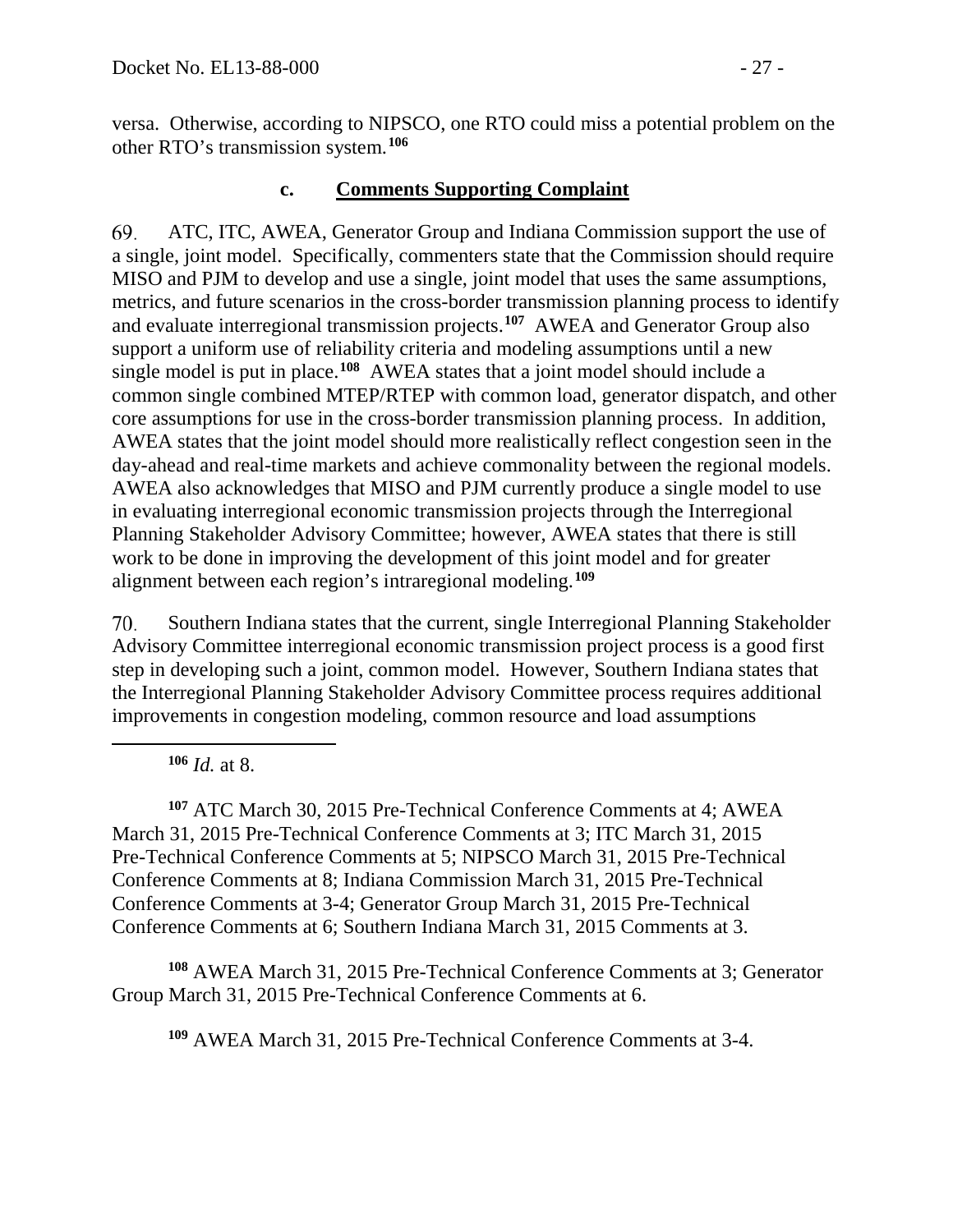<span id="page-27-1"></span><span id="page-27-0"></span> $\overline{a}$ 

(including projected growth rates) before it can serve as a firm foundation for the development of such a model. Southern Indiana states that the use of a common model would ensure common assumptions and projections of baseline reliability, generator interconnections, generator retirements, and transmission service requests, which, in turn, would allow issues to be identified and addressed in planning processes, reducing the need to deal with these issues in real-time operations.**[110](#page-27-0)**

71. ITC recognizes that MISO and PJM have made some progress toward developing a joint model that uses the same assumptions in the interregional transmission planning process since the time that NIPSCO filed the Complaint, as the RTOs did develop a joint model during the inaugural Coordinated System Plan Study. ITC argues that the benefits associated with MISO and PJM's use of a joint model were, however, diminished by the fact that the two RTOs were unable to agree on all aspects of the model, including how to evaluate the benefits of potential transmission projects using various future scenarios. ITC states that it is vitally important that MISO and PJM agree on all aspects of the joint model, including any assumptions, metrics, and scenarios.**[111](#page-27-1)** ATC agrees that the Joint RTO Planning Committee should use common models and a common set of criteria during the subsequent interregional transmission planning process to evaluate possible interregional transmission facilities.**[112](#page-27-2)** Similarly, Indiana Commission supports a single model.**[113](#page-27-3)**

72. AEP and Exelon argue for the elimination of the interregional transmission study process for determining reliability needs in favor of each RTO using its regional study process to determine its regional reliability needs. However, AEP and Exelon state that when running their respective regional reliability studies, each RTO should study facilities that are located in the neighboring RTO footprint to ensure that all reliability impacts on both RTO footprints caused by each RTO's planning criteria are identified and addressed. Similarly, AEP and Exelon state that each RTO should also model similar testing conditions in the other RTO footprint when conducting reliability testing of its own regional facilities. AEP and Exelon state that this should ensure that unrealistic testing discontinuities are not created across the seam. Finally, AEP and Exelon state that

- **<sup>111</sup>** ITC March 31, 2015 Pre-Technical Conference Comments at 5.
- **<sup>112</sup>** ATC March 30, 2015 Pre-Technical Conference Comments at 4.
- <span id="page-27-3"></span><span id="page-27-2"></span>**<sup>113</sup>** Indiana Commission March 31, 2015 Pre-Technical Conference Comments at 3-4.

**<sup>110</sup>** Southern Indiana March 31, 2015 Pre-Technical Conference Comments at 3.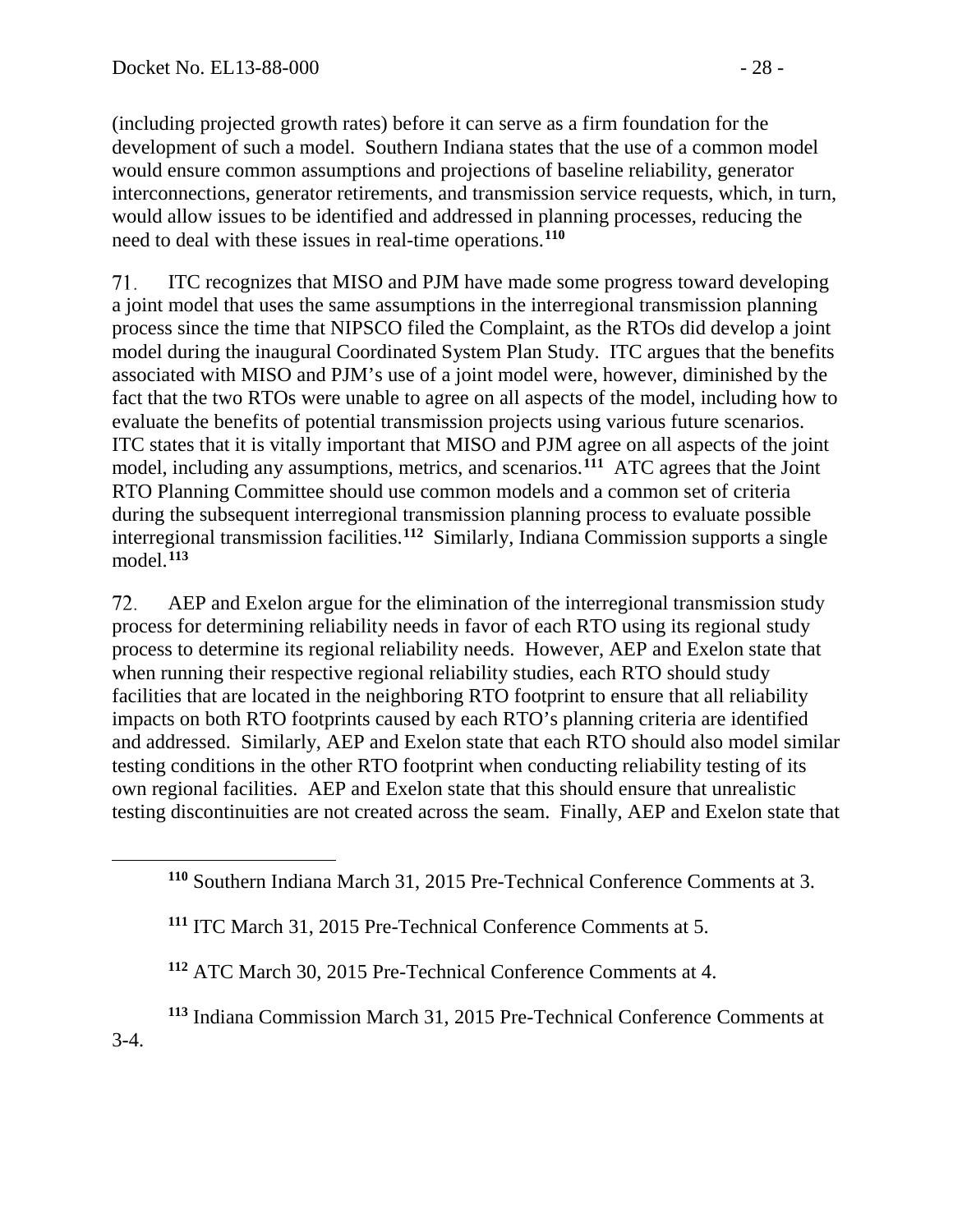reliability upgrades that are physically located entirely within one RTO footprint that eliminate the need for reliability upgrades that are physically located entirely within the other RTO footprint should also be considered during the planning process.**[114](#page-28-0)**

73. Generator Group notes that each RTO has different methods and thresholds for modelling criteria and assumptions for baseline reliability analyses, Network Resource Interconnection Studies, Energy Resource Interconnection Studies, generator interconnection studies, and generator retirement studies.**[115](#page-28-1)** Generator Group argues that MISO and PJM need to apply the same standards so project developers can accurately assess data provided in studies, because when a proposed transmission project impacts the seam, it is very difficult for a generation developer to evaluate data in MISO and PJM-provided studies and to independently assess the market when MISO and PJM do not apply the same standards. **[116](#page-28-2)** Additionally, Generator Group states that the Commission should look to harmonize the actual dispatch that is used in modeling. Generator Group states that insofar as the seam is concerned, actual dispatch data should be compared to determine whether MISO and PJM should employ the same dispatch assumptions since dispatch assumptions that differ from actual can exacerbate congestion at the seam.**[117](#page-28-3)** Generator Group states that MISO and PJM also model previously queued generator projects, active in the Definitive Planning Phase, and projects in suspension, differently.**[118](#page-28-4)**

74. With regard to identifying constraints and flowgates, Generator Group states that the two RTOs apparently apply different definitions (i.e., "tests") to identify constrained facilities and flowgates, which Generator Group says results in large variances in the number of identified constrained transmission facilities. Generator Group states that chronic congestion at the seam has thus not resulted in transmission solutions and that the two RTOs do not see or model the seams landscape in the same way. Generator Group also suggests that the Commission require MISO to address whether it agrees with the results of PJM's application of MISO's test and why MISO has not proposed a

**<sup>114</sup>** AEP/Exelon March 31, 2015 Pre-Technical Conference Comments at 10-11.

<span id="page-28-3"></span><span id="page-28-2"></span><span id="page-28-1"></span>**<sup>115</sup>** Generator Group March 31, 2015 Pre-Technical Conference Comments at 6-12.

**<sup>116</sup>** *Id.* at 7-9.

<span id="page-28-0"></span> $\overline{a}$ 

**<sup>117</sup>** *Id.* at 10-11; Generator Group August 14, 2015 Comments at 7.

<span id="page-28-4"></span>**<sup>118</sup>** Generator Group March 31, 2015 Pre-Technical Conference Comments at 13.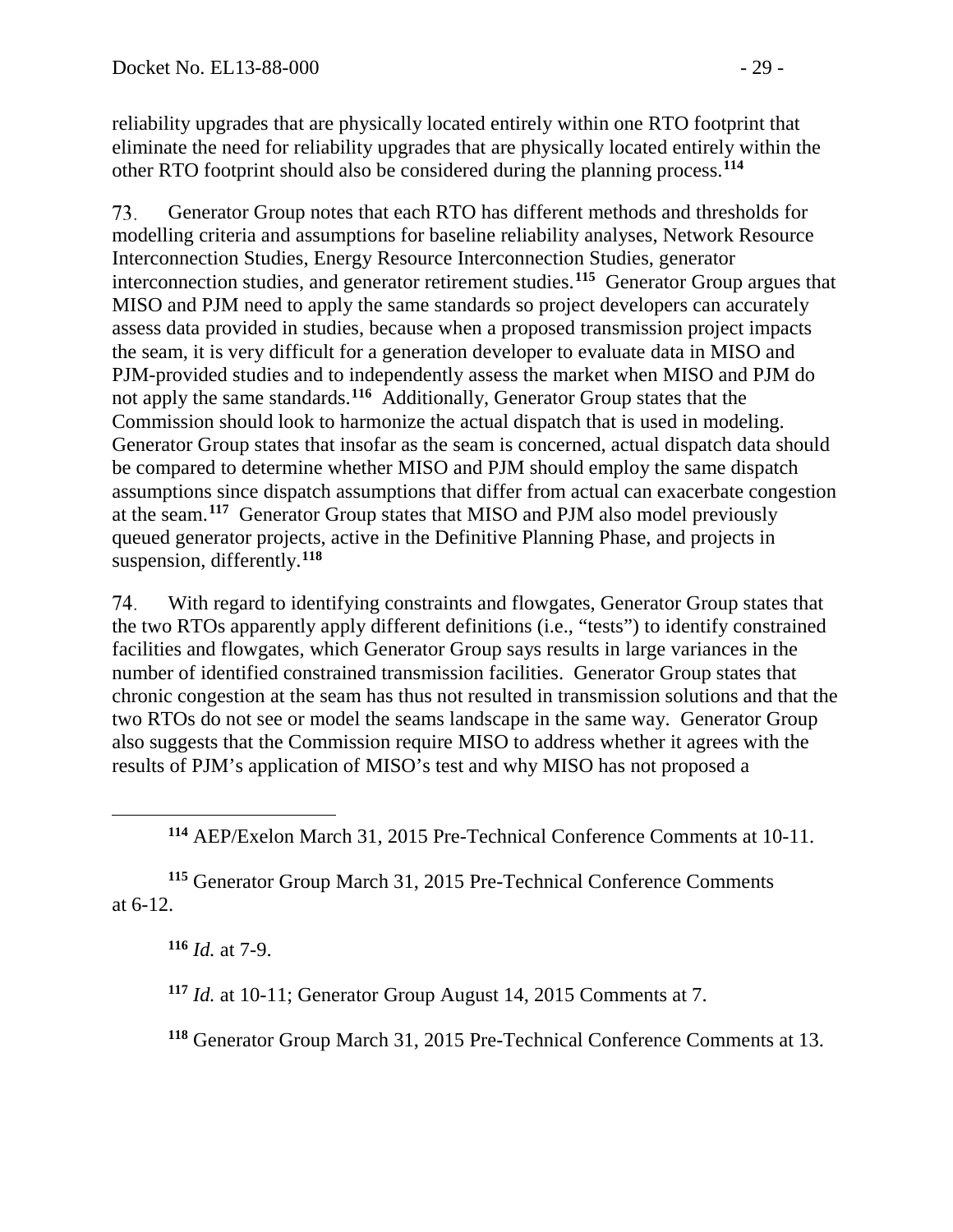transmission solution for each limiting facility and flowgate. Generator Group states that this divergence shows there is a need for a single model that uses similar assumptions.**[119](#page-29-0)**

75. Generator Group states that MISO and PJM should be required to include all transmission facilities that are affected by congestion caused by the neighboring RTO even if not all facilities individually meet the threshold to be identified as a constrained transmission facility (i.e. identified as a market-to-market flowgate). Generator Group states that properly defined flowgates and constraints are a must if the benefits of a joint and common market are to be realized. Generator Group states that the current constructs have not been shown to properly define and identify constraints for the MISO-PJM region. Instead, Generator Group states that properly defined and identified constraints and flowgates could lead to transmission solutions, which in turn would reduce the cost of energy and market-to-market payments, lead to a more stable and reliable grid, and incentivize the generation development community to invest in new generation.**[120](#page-29-1)**

76. Generator Group states that panelists at the technical conference drew a distinction between reliability needs and operational needs, and they contended addressing reliability needs is not an issue; however, Generator Group disagrees. Generator Group states that one of the drivers of the failure to maintain a robust grid at the seam is the difference in how MISO and PJM apply NERC reliability criteria. Generator Group believes that PJM applies NERC criteria in a way that tends to require the most robust grid, but MISO does the opposite. Generator Group states that this mismatch contributes to system congestion and an under-developed grid.**[121](#page-29-2)**

77. With respect to study horizons, Generator Group comments that MISO's most recent July Planning Advisory Committee meeting, transmission owners within MISO stated they opposed a move to the five-year model. Generator Group believes this issue remains at a stalemate, but that there is a need to eliminate the mismatch of MISO looking ten years out and PJM looking five years out.**[122](#page-29-3)**

<span id="page-29-2"></span><span id="page-29-1"></span><span id="page-29-0"></span> $\overline{a}$ 

<span id="page-29-3"></span>**<sup>122</sup>** *Id.* at 4-5.

**<sup>119</sup>** *Id.* at 13-14.

**<sup>120</sup>** *Id.* at 14-15.

**<sup>121</sup>** Generator Group August 14, 2015 Comments at 3-4.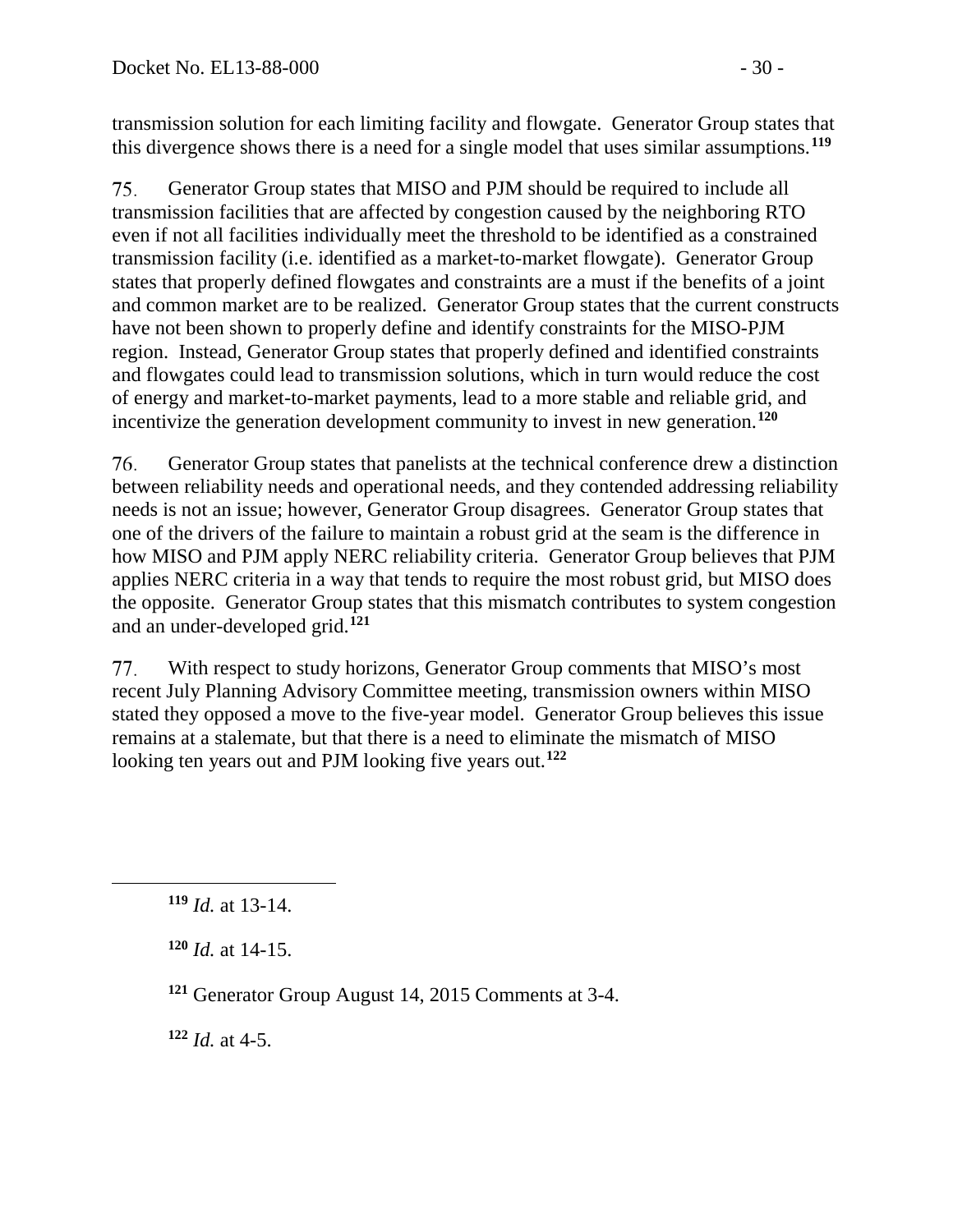#### **d. Comments Opposing Complaint**

78. MISO and PJM state that they have structured their regional and interregional transmission planning processes to achieve a single model and common assumptions for use in the Coordinated System Plan Study. Specifically, MISO and PJM state that commencing in 2012 and ending in 2014, the RTOs used a single model that applied the same assumptions in a joint coordinated planning study that evaluated cross-border transmission issues and identified opportunities for transmission expansion. With regard to NIPSCO's proposal to require consistency between the MISO and PJM planning analyses, MISO contends that while Order No. 1000 requires that regional data and models be harmonized, it does not require that they be identical. MISO states that under existing practices, MISO already coordinates its model development with PJM and updates the PJM representation in its models based on feedback received. MISO states that going forward, the mandated exchange of modeling data on an annual basis under Order No. 1000 will ensure that parties to the JOA will have the most up-to-date representation of the neighboring region's transmission system in the models used for regional transmission planning. MISO states that it intends to use the models it receives from PJM to represent PJM's regional transmission system (including topology, generation dispatch, generation projections, and load forecasts) for purposes of interregional coordination and planning.**[123](#page-30-0)**

79. MISO states that it is willing to consider potential improvements in the consistency of the analysis and modeling performed pursuant to the JOA. In addition, to the extent the issues raised in the Complaint relate more to the appropriate implementation of the JOA, MISO states that such implementation matters should be addressed through the JOA's own coordination mechanisms, including the Interregional Planning Stakeholder Advisory Committee's interregional stakeholder process. Moreover, MISO states that collateral estoppel precludes challenges to Order No. 1000's requirement that an interregional process be significantly derived from regional analyses, including the application of reliability criteria and modeling assumptions.**[124](#page-30-1)**

80. MISO and PJM state that for their regional transmission planning processes, the RTOs use the most recent available model of the neighboring RTO's system. MISO and PJM explain that under their Order No. 1000 interregional compliance filings, the RTOs committed to exchange reliability and economic models on an annual basis to use them to develop a common model for interregional transmission studies. MISO and PJM state

**<sup>124</sup>** *Id.* at 34-35.

<span id="page-30-1"></span><span id="page-30-0"></span> $\overline{a}$ 

**<sup>123</sup>** MISO October 31, 2013 Comments at 34.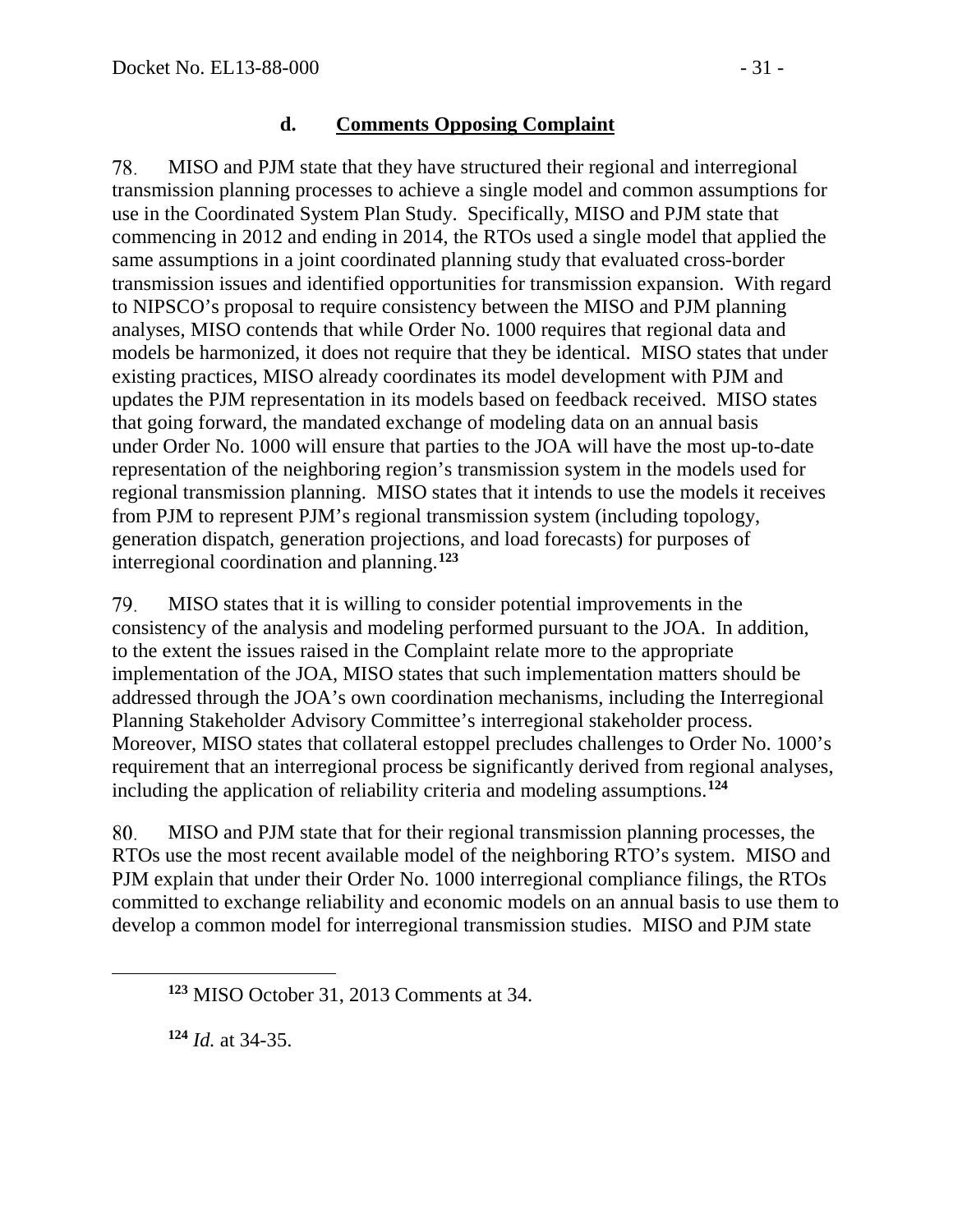that they also proposed JOA revisions explaining that known updates will be factored into study models that will be available for stakeholder review.**[125](#page-31-0)** MISO and PJM reiterate that they already have developed and currently use a single model that applies common assumptions to an interregional study. MISO and PJM state that given that the Order No. 1000 revisions were accepted by the Commission in the MISO-PJM First Interregional Compliance Order, the RTOs should not be forced to abandon such efforts before being given an opportunity to apply the revisions intended to apply the single model and common assumptions for use in the Coordinated System Plan Study. **[126](#page-31-1)**

81. MISO Transmission Owners and Xcel contend that requiring consistency between the MISO and PJM planning process and requiring that MISO and PJM to effectively be considered one region in the interregional economic transmission project planning process is not required and that the JOA, as revised in the Order No. 1000 interregional compliance filings, continues to be just and reasonable. MISO Transmission Owners and Xcel note that the Commission stated in Order No. 1000 that it would leave to each pair of neighboring regions discretion in the way the procedure for joint evaluation requirement is designed and implemented and would not require that any particular planning horizons or criteria be used.**[127](#page-31-2)** Further, MISO Transmission Owners are concerned that the modifications NIPSCO requests could give PJM a say in MISO's independent regional determinations and analysis (and *vice versa*). **[128](#page-31-3)** MISO Transmission Owners believe that the JOA permits consideration of the information identified by NIPSCO in the Complaint, and if the existing process is failing, such failure should be addressed through a process that involves the stakeholders.**[129](#page-31-4)**

82. Similarly, Xcel believes the Commission should allow MISO and PJM to continue to improve their interregional transmission planning processes under the JOA through the stakeholder process. Xcel explains the processes in place under the JOA that strive for modeling commonalities. Xcel believes the details of interregional transmission planning should remain at the RTO level, as the RTOs and their stakeholder communities are the

**<sup>125</sup>** JOA, § 9.3.5.2(b)(vi).

**<sup>126</sup>** MISO/PJM March 31, 2015 Pre-Technical Conference Comments at 7-8.

<span id="page-31-3"></span><span id="page-31-2"></span><span id="page-31-1"></span>**<sup>127</sup>** MISO Transmission Owners October 31, 2013 Comments at 8; Xcel March 31, 2015 Pre-Technical Conference Comments at 6-7 (citing Order No. 1000, FERC Stats. & Regs. ¶ 31,323 at P 437).

**<sup>128</sup>** MISO Transmission Owners October 31, 2013 Comments at 8-9.

<span id="page-31-4"></span>**<sup>129</sup>** *Id.* at 9.

<span id="page-31-0"></span> $\overline{a}$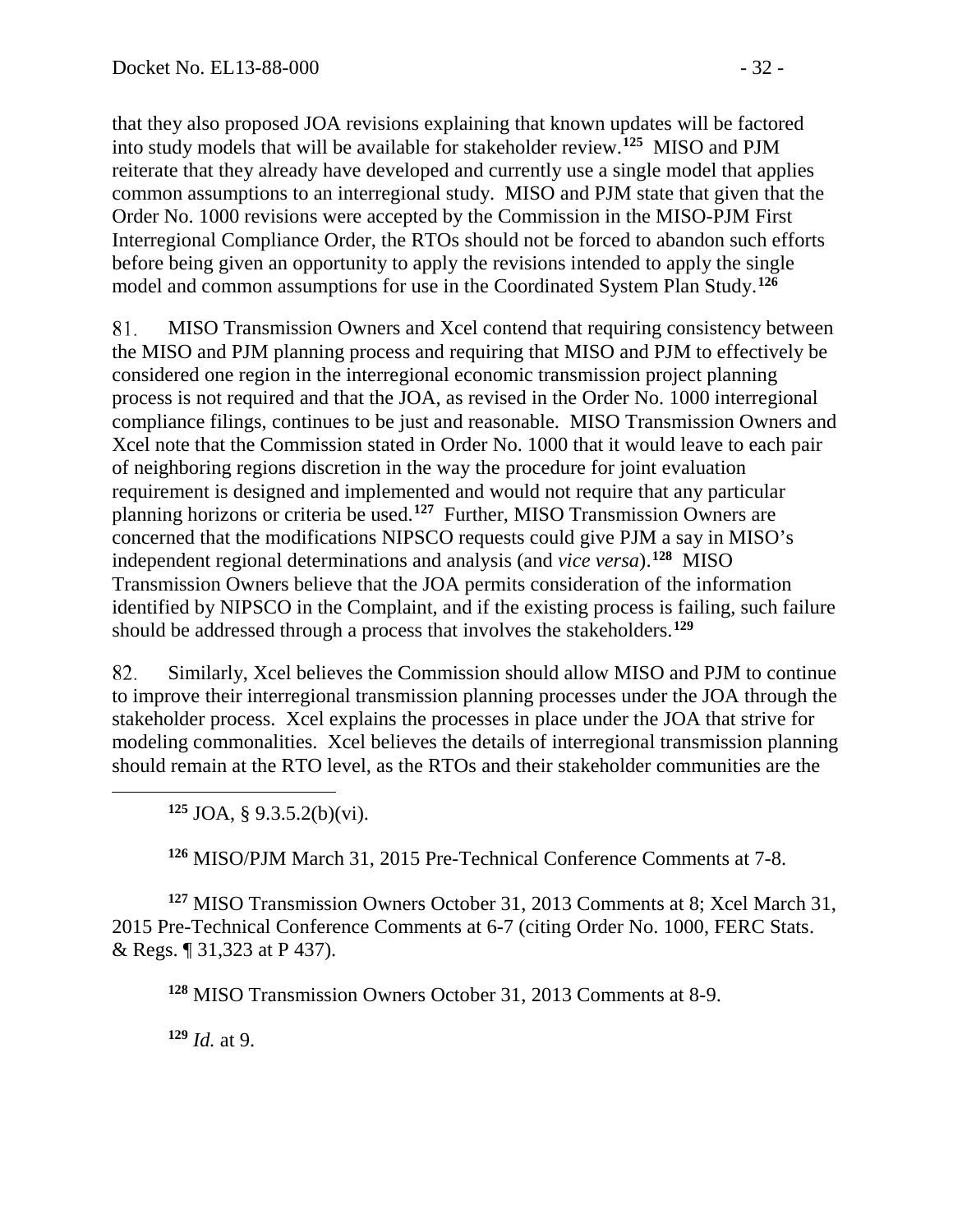<span id="page-32-0"></span> $\overline{a}$ 

experts on the various intricacies of their respective areas. Xcel states that instead of focusing on regional modeling assumptions with the interregional transmission planning process, the Commission should allow MISO and PJM to continue to coordinate regional transmission plans through data exchange. Xcel further states that it does not believe the lack of interregional economic transmission projects to date is necessarily a result of the difference between the models used in MISO and PJM.**[130](#page-32-0)**

83. AEP and Exelon, Xcel, and PSEG Companies note that each RTO has different modeling practices and assumptions in its regional transmission planning criteria that were specifically developed to address that RTO's unique regional needs.**[131](#page-32-1)** PSEG Companies also argue the planning model for each RTO reflects variations in preferences and assumptions about resources that are specific to each RTO and its stakeholder body.**[132](#page-32-2)** AEP and Exelon and PSEG Companies state that given these differences, and the regional reasons for these differences, it is unrealistic and impractical to expect that both RTOs will change their respective regional transmission planning criteria, models and practices to accommodate their joint seam, which is not the only seam each RTO has with its neighbors.<sup>[133](#page-32-3)</sup> PSEG Companies conclude that the existence of different modeling approaches is consistent with the Commission's recognition for regional differences under Order No. 1000.**[134](#page-32-4)**

### **e. Reply Comments**

84. In response to the RTOs and AEP and Exelon, NIPSCO argues that it is important to distinguish the regional differences that reflect composition of a system, longstanding operational and contractual practices, and differences that are choices regarding input into a model. NIPSCO states that the MISO-PJM seam pulls apart a highly interconnected portion of the transmission grid and requires a much greater degree of cooperation and

**<sup>130</sup>** Xcel March 31, 2015 Pre-Technical Conference Comments at 7.

<span id="page-32-1"></span>**<sup>131</sup>** AEP/Exelon March 31, 2015 Pre-Technical Conference Comments at 6-7; Xcel March 31, 2015 Pre-Technical Conference Comments at 6; PSEG Companies July 15, 2015 Comments at 2.

**<sup>132</sup>** PSEG Companies July 15, 2015 Comments at 2.

<span id="page-32-3"></span><span id="page-32-2"></span>**<sup>133</sup>** AEP/Exelon March 31, 2015 Comments at 6-7; PSEG Companies July 15, 2015 Comments at 3.

<span id="page-32-4"></span>**<sup>134</sup>** PSEG Companies July 15, 2015 Comments at 2 (citing Order No. 1000, FERC Stats. & Regs. ¶ 31,323 at P 61).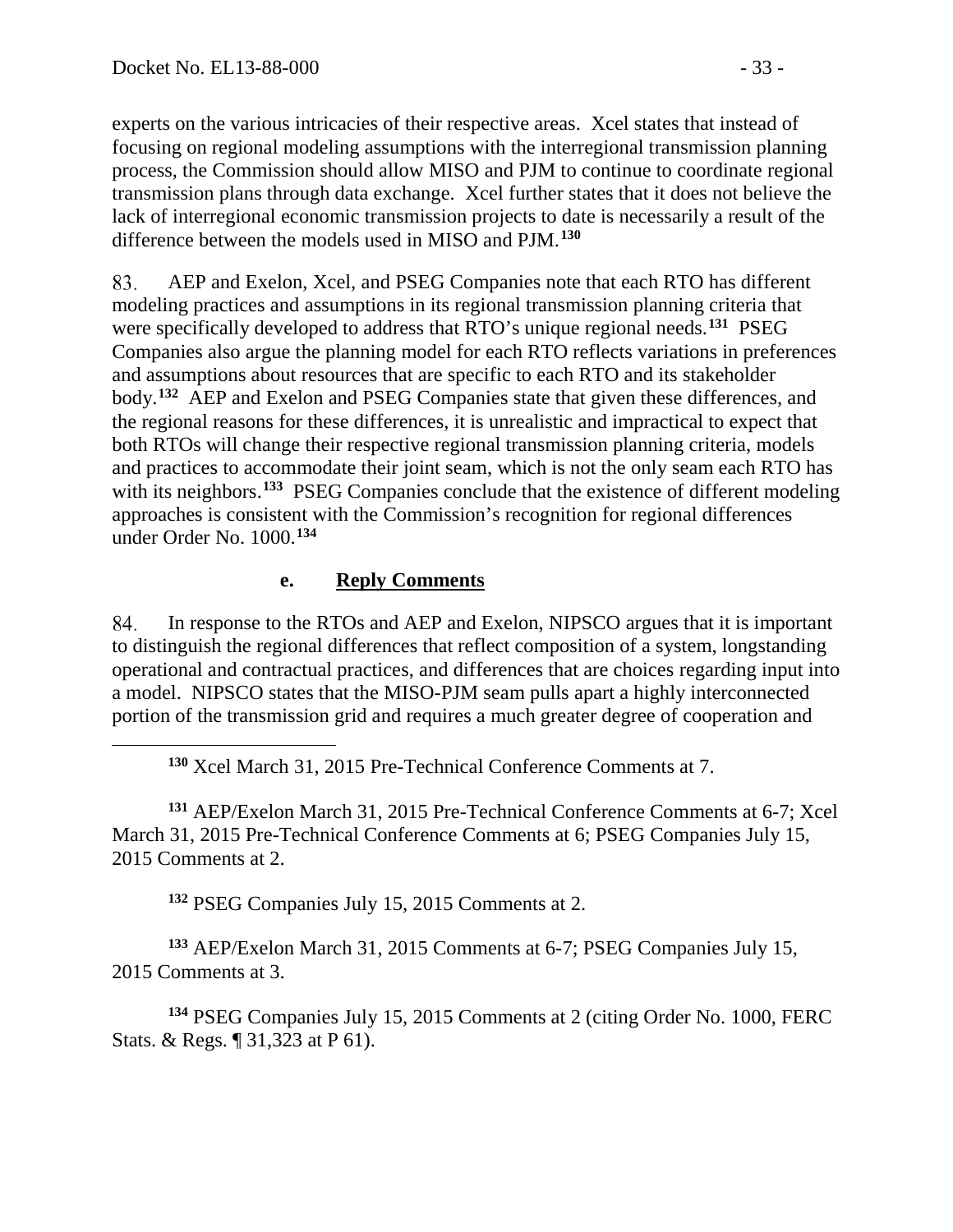consistency. NIPSCO states that although MISO and PJM produce a single model to use in evaluating interregional economic transmission projects through the Interregional Planning Stakeholder Advisory Committee, they have not developed joint models for regional reliability modeling. NIPSCO continues to point out that important differences remain between MISO and PJM in terms of how the single model for interregional economic transmission project is built compared to the regional models, the lack of benchmarking to actual system issues, and how the Coordinated System Plan Study is performed and evaluated.**[135](#page-33-0)**

85. Generator Group comments that not only are the modeling assumptions different in each RTO, but MISO and PJM apparently do not model each other's system the same way. Moreover, Generator Group states that NIPSCO submitted comments showing other disparities, and Generator Group submits that if an interregional transmission project is ever to be built, a single model with similar assumptions should be required.**[136](#page-33-1)**

86. In response to NIPSCO, PJM states that Order No. 1000 required interregional transmission coordination, not interregional transmission planning. PJM notes that the Commission acknowledged in Order No. 1000 that coordination would be required to effectuate the Commission's acceptance of regional differences. PJM states that the RTOs made revisions to the JOA in their respective Order No. 1000 dockets to improve coordination between the seams.**[137](#page-33-2)** For instance, PJM states that the JOA was revised to provide for greater opportunities for data and information exchange, including power flow models, system stability models, production cost models, and assumptions used in the development of those models.**[138](#page-33-3)** PJM also states that the revisions to the Coordinated System Plan Study process provide the RTOs the opportunity to perform more exhaustive benchmark review of such models.**[139](#page-33-4)**

87. In response to PJM's arguments that Order No. 1000 required interregional transmission coordination, not interregional transmission planning, NIPSCO states that it

**<sup>135</sup>** NIPSCO April 14, 2015 Reply Comments at 13-14.

**<sup>136</sup>** Generator Group April 15, 2015 Reply Comments at 5.

**<sup>137</sup>** PJM September 3, 2015 Reply Comments at 4.

<span id="page-33-3"></span>**<sup>138</sup>** *Id.* at 4 (citing JOA, § 9.2).

<span id="page-33-4"></span>**<sup>139</sup>** *Id.* at 3-4.

<span id="page-33-2"></span><span id="page-33-1"></span><span id="page-33-0"></span> $\overline{a}$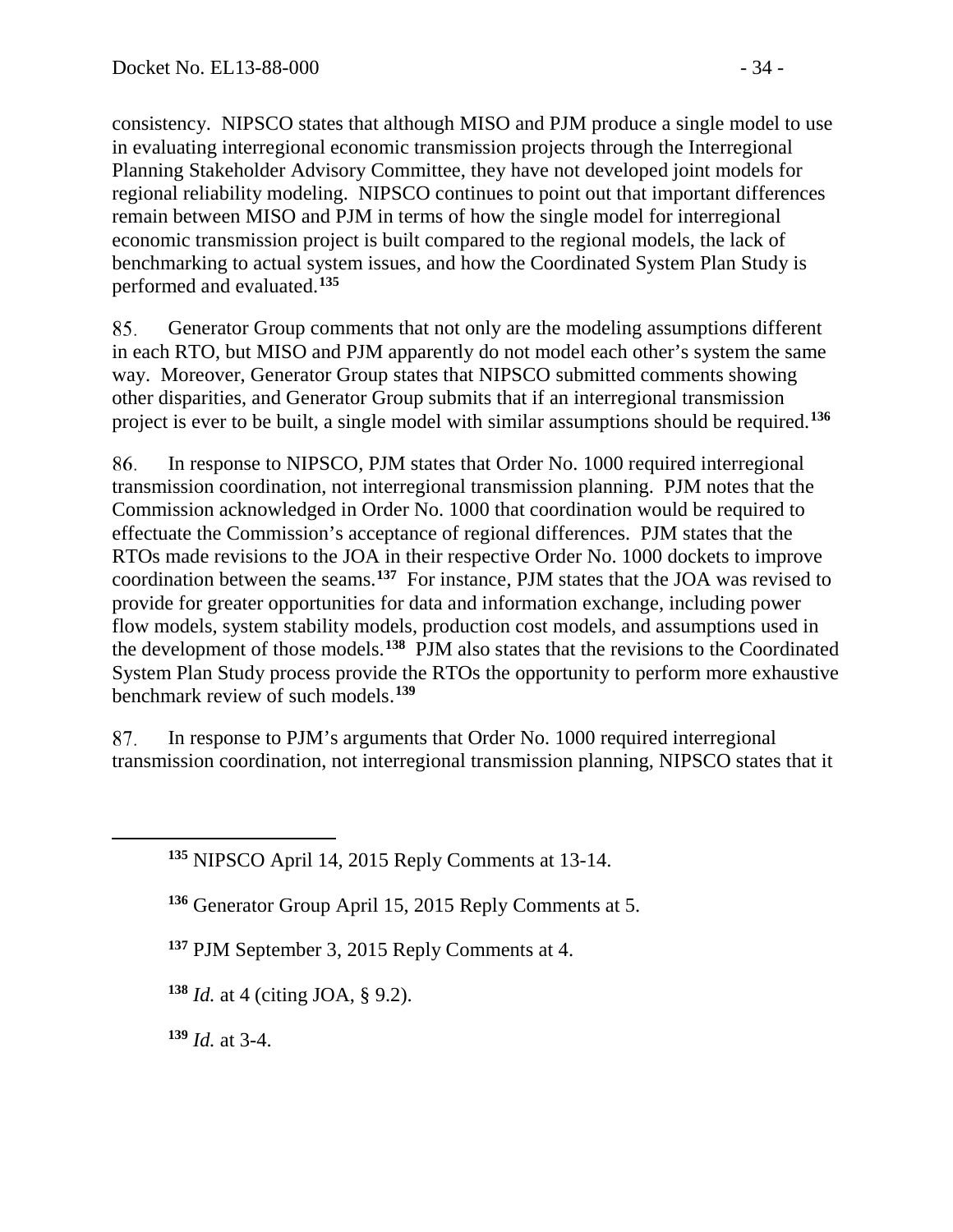has repeatedly reiterated in this proceeding why the MISO-PJM seam is unique, and the Commission has acknowledged the unique nature of this seam.**[140](#page-34-0)**

### **f. Commission Determination**

88. We deny NIPSCO's Complaint with regard to modeling and criteria. As we discuss below, we find that the JOA already requires MISO and PJM to use a joint model with the same assumptions for reliability and economic planning when they conduct interregional planning under the JOA. However, MISO and PJM do not use a joint model with the same assumptions and criteria for the reliability and economic planning each RTO conducts as part of its own regional transmission planning, pursuant to its individual tariff. Given the concerns present along the MISO-PJM seam, we find that, as discussed further below, MISO and PJM should explore the potential use of a joint model with the same assumptions and criteria and submit informational report on this issue to the Commission.

89. With respect to the interregional transmission planning, the JOA already requires an annual exchange of data between the RTOs**[141](#page-34-1)** as well as a process to conduct the Coordinated System Plan Study, which includes compromises on assumptions and a joint model for transmission expansion planning.**[142](#page-34-2)** Additionally, we find that the JOA outlines a process for MISO and PJM to develop common assumptions for the Coordinated System Plan Study. MISO and PJM must then document the scope and assumptions, including the process and schedule for the conduct of the Coordinated System Plan Study.**[143](#page-34-3)** We also note that, if a particular Coordinated System Plan Study process is meant to address different regional needs, then the studies, models, and assumptions will include the analyses appropriate to address the region-specific needs. Moreover, we also note that the JOA requires that known updates and revisions to models be incorporated in a comprehensive fashion when new base planning models are available.**[144](#page-34-4)**

**<sup>141</sup>** JOA, § 9.2.1.

<span id="page-34-2"></span>**<sup>142</sup>** *Id.* § 9.3.2.

<span id="page-34-3"></span> $143$  *Id.* § 9.3.5.2(b)(v).

<span id="page-34-4"></span>**<sup>144</sup>** *Id.* § 9.3.5.2(b)(v-vi).

<span id="page-34-1"></span><span id="page-34-0"></span> $\overline{a}$ **<sup>140</sup>** NIPSCO September 28 Limited Answer at 5 (citing Technical Conference Order, 149 FERC ¶ 61,248 at P 35).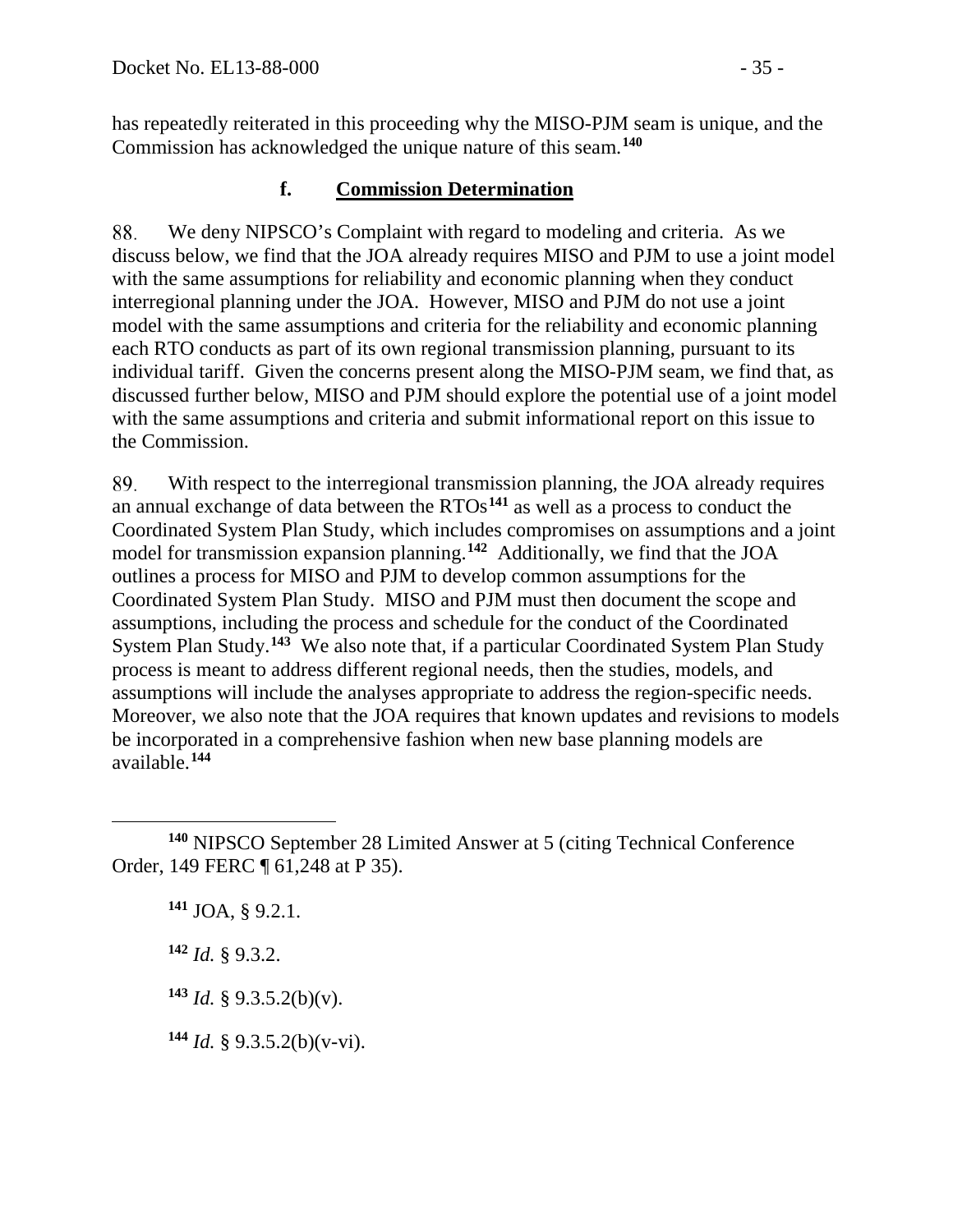90. In addition, the existing Coordinated System Plan Study process under the JOA already requires the use of a joint study model that is consistent with the models and assumptions used for the MTEP and RTEP cycles most recently completed or under development for each region.**[145](#page-35-0)** In addition, MISO and PJM must develop compromises on assumptions when feasible and will incorporate study sensitivities as appropriate when different regional assumptions must be accommodated.<sup>[146](#page-35-1)</sup> As such, the joint model will reflect common load level assumptions, generation dispatch, and system topology and the study sensitivities will address any differing regional assumptions. The JOA also requires MISO and PJM to use a joint interregional study model with a single set of common assumptions**[147](#page-35-2)** and provides stakeholders with an opportunity to provide comments on the joint model and the common assumptions.**[148](#page-35-3)**

91. With regard to commenters' arguments that MISO and PJM should be consistent in their application of each RTO's reliability and economic assumptions and criteria, we find that the JOA already has data exchange procedures in place such that each RTO is able to accurately capture the reliability and economic assumptions and criteria of the other RTO's system.**[149](#page-35-4)** Indeed, MISO and PJM state that for their regional transmission planning processes, the RTOs use the most recent available model of the neighboring RTO's system.**[150](#page-35-5)** We also note that within the single party planning provisions of the JOA, the RTOs agree to share, on an ongoing basis, information when they individually perform such single party planning activities so that they are effectively coordinating between themselves and so that they can identify proposed transmission system enhancements that may affect the RTOs' respective systems.**[151](#page-35-6)**

**<sup>145</sup>** *Id.* § 9.3.5.2(b)(vi).

**<sup>146</sup>** *Id.*

<span id="page-35-2"></span><span id="page-35-1"></span><span id="page-35-0"></span> $\overline{a}$ 

- **<sup>147</sup>** *Id.* § 9.3.5.2(b)(ii-vi).
- <span id="page-35-3"></span>**<sup>148</sup>** *Id.* § 9.3.5.2(b)(ii, vii).

<span id="page-35-4"></span>**<sup>149</sup>** JOA § 9.2.1.

<span id="page-35-5"></span>**<sup>150</sup>** MISO/PJM March 31, 2015 Comments at 7.

<span id="page-35-6"></span>**<sup>151</sup>** JOA § 9.3.1.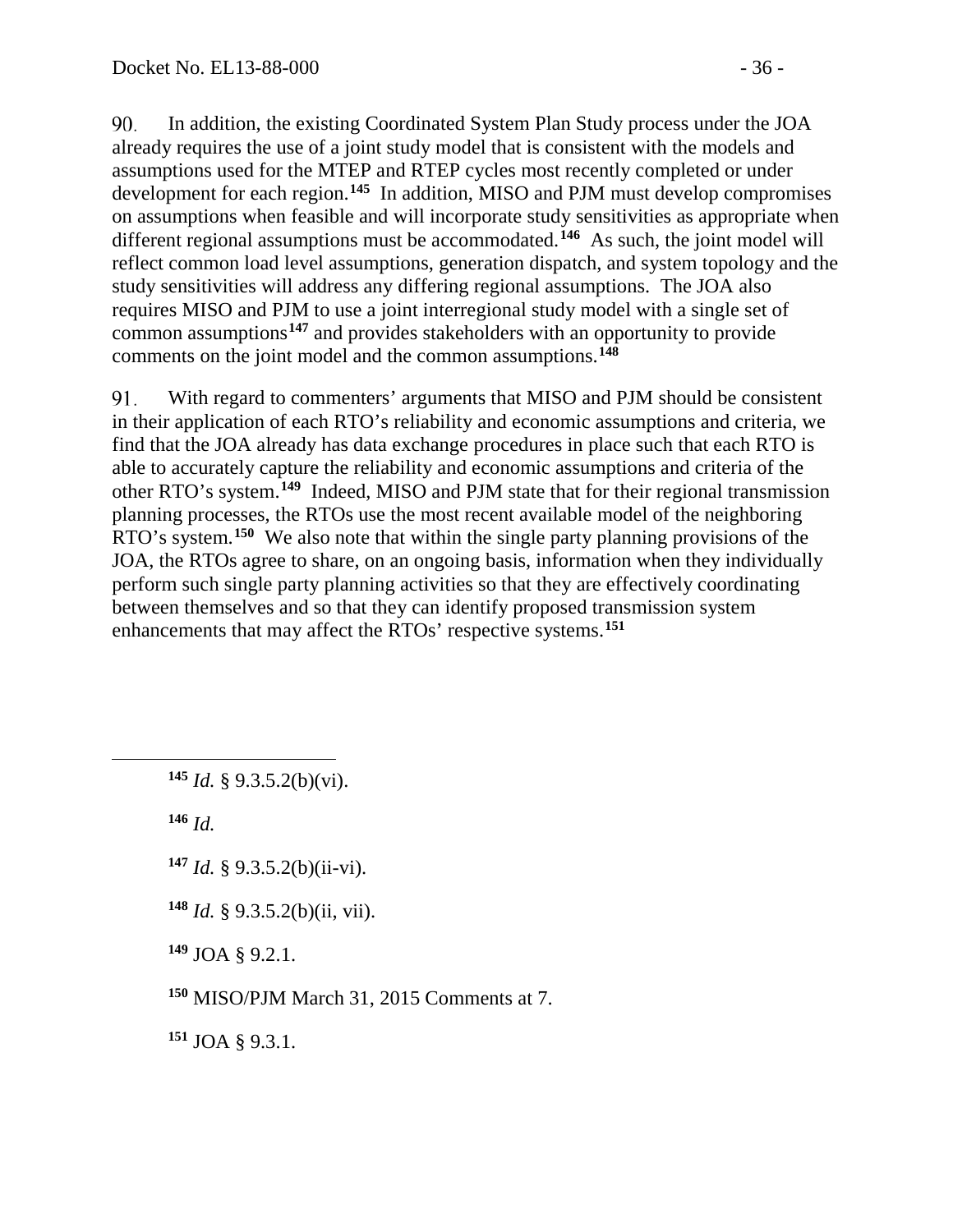92. We note that commenters argue that many of the underlying issues are occurring because the MTEP and RTEP use different assumptions and criteria.**[152](#page-36-0)** Specifically, with respect to commenters' request that the MTEP and RTEP use the same models and assumptions, we find that, based on the record in this proceeding, it is not appropriate at this time to require MISO and PJM to change their respective regional transmission planning criteria and practices. We understand that the regional transmission planning models for each RTO were designed to reflect variations in preferences and assumptions about resources that are specific to each RTO and its stakeholders. We also note that the coordination and data exchange in place within the JOA are designed to address how conflicts in the application and modeling of regional criteria, assumptions, solutions, and modeling will be resolved. However, we agree with commenters that argue that many issues along the MISO-PJM seam might be more easily identified and resolved if MISO and PJM did use a joint model with the same assumptions and criteria when conducting regional transmission planning. Therefore, we direct MISO and PJM to jointly explore through the stakeholder process the potential use of a joint model with the same assumptions and criteria in their regional transmission planning processes. We also direct MISO and PJM to submit, within 180 days of the date of issuance of this order, an informational report describing how MISO and PJM could implement a joint model with the same assumptions and criteria in their regional transmission planning processes.

Some commenters also suggest that some transmission planning models the RTOs 93. use in baseline reliability analyses, generator interconnection, generator retirement studies, Network Resource Interconnection Studies, and Energy Resource Interconnection Studies do not use realistic dispatch assumptions.**[153](#page-36-1)** While there may be potential changes that could improve how joint and regional models reflect congestion in the day-ahead and real-time markets, commenters have not demonstrated that the existing dispatch assumptions lead to unjust and unreasonable results. However, to the extent there are potential improvements that could be implemented and agreed upon, we encourage the stakeholder process to address these issues. For example, we understand that there are current efforts to improve metrics and processes within the Interregional

<span id="page-36-0"></span> $\overline{a}$ **<sup>152</sup>** This issue is brought up by commenters in the context of baseline reliability studies, generator interconnection studies, generator retirement studies, transmission service requests, NRIS studies, ERIS studies, and Auction Revenue Rights requests.

<span id="page-36-1"></span>**<sup>153</sup>** NIPSCO March 31, 2015 Pre-Technical Conference Comments at 10; Southern Indiana March 31, 2015 Pre-Technical Conference Comments at 3; Generator Group March 31, 2015 Pre-Technical Conference Comments at 6-12.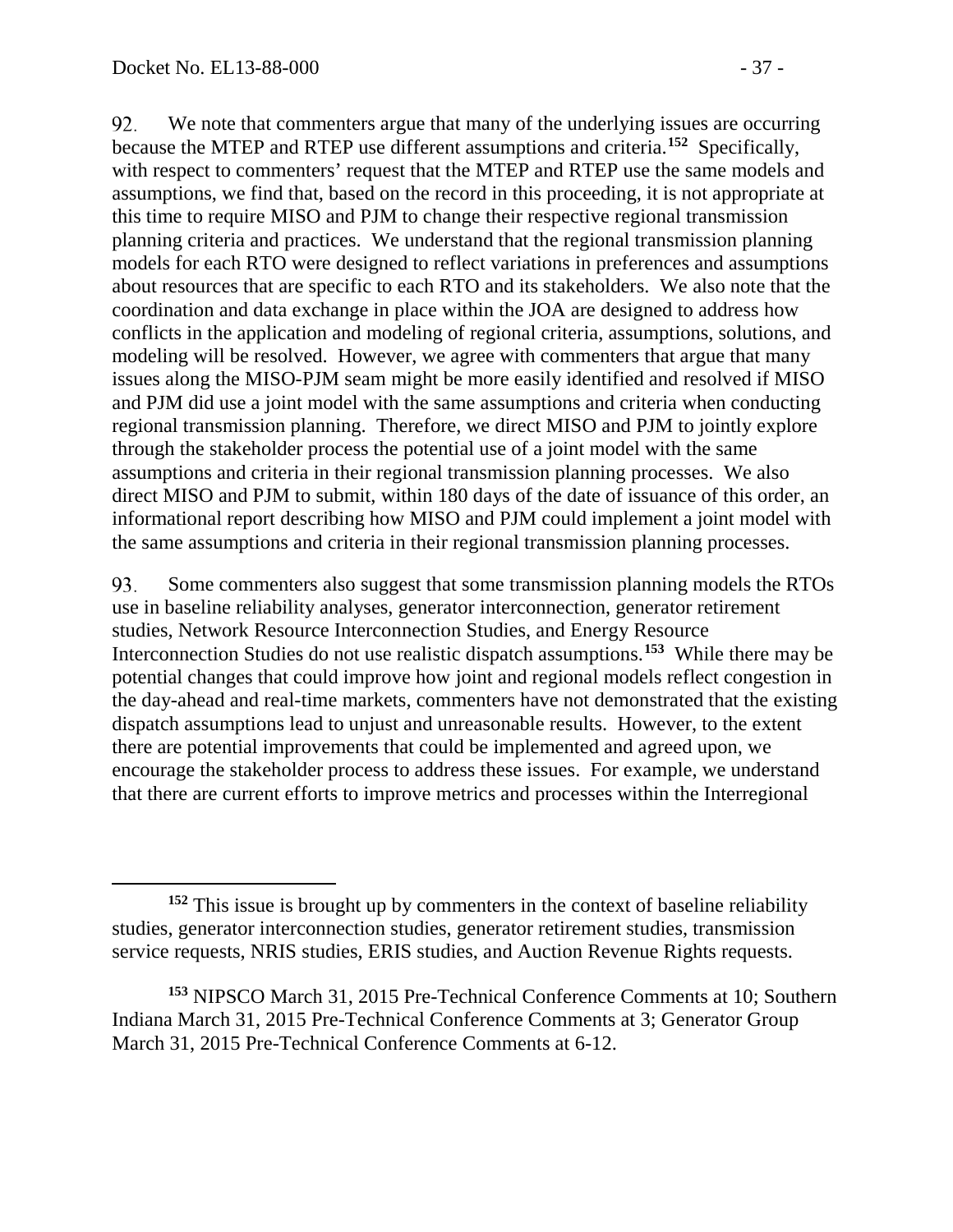Planning Stakeholder Advisory Committee, and we encourage those efforts to continue.**[154](#page-37-0)**

94. With regard to Generator Group's contention that MISO and PJM need to better identify constraints and flowgates, not use an outdated definition of flowgate, and should include consideration of all flowgates that cause congestion, not just those that meet the market-to-market tests; we note that the currently-effective JOA contains the processes the RTOs use to establish agreed-upon flowgates for which they will monitor congestion and jointly dispatch their systems when the flowgates are constrained and either party initiates the market-to-market process.**[155](#page-37-1)** In any event, this issue was not raised in the Complaint and, as such, goes beyond the scope of the Complaint.

## **3. Cost Allocation and Lower Voltage Transmission**

## <span id="page-37-6"></span>**a. Currently Effective Cost Allocation Criteria and Methods**

95. To qualify as a interregional economic transmission project under the JOA, a transmission project must: (1) have an estimated cost of \$20 million or greater;**[156](#page-37-2)** (2) be evaluated as part of a Coordinated System Plan Study or joint study process; (3) meet a 1.25 to 1 benefit to cost ratio, calculated using the method outlined in the JOA;**[157](#page-37-3)** (4) qualify as an economic transmission enhancement or expansion under the terms of the PJM RTEP**[158](#page-37-4)** and as a Market Efficiency Project**[159](#page-37-5)** under the terms of the MISO tariff,

<span id="page-37-0"></span> $\overline{a}$ **<sup>154</sup>** MISO and PJM began discussing some of these issues within the Interregional Planning Stakeholder Advisory Committee in the third quarter of 2015.

**<sup>155</sup>** *See* JOA, Attachment 3, § 1.

<span id="page-37-2"></span><span id="page-37-1"></span>**<sup>156</sup>** On December 2, 2015, in Docket Nos. ER16-488-000 and ER16-490-000, MISO and PJM submitted a filing to the Commission proposing to remove the \$20 million threshold in the JOA. On February 5, 2016, the Commission approved the proposal with an effective date of February 8, 2016. *See PJM Interconnection, L.L.C.*, 154 FERC ¶ 61,083 (2016).

**<sup>157</sup>** JOA, § 9.4.4.1.2.1.

<span id="page-37-5"></span><span id="page-37-4"></span><span id="page-37-3"></span>**<sup>158</sup>** An Economic-based Enhancement or Expansion shall be included in the RTEP recommended to the PJM Board, if the relative benefits and costs of the Economic-based Enhancement or Expansion meet a benefit to cost ratio threshold of at least 1.25:1. *See* PJM, Intra-PJM Tariffs, OATT, Operating Agreement, Schedule 6.1, § 1.5.7(d)(4.0.0).

**<sup>159</sup>** Market Efficiency Projects are defined as:

(continued ...)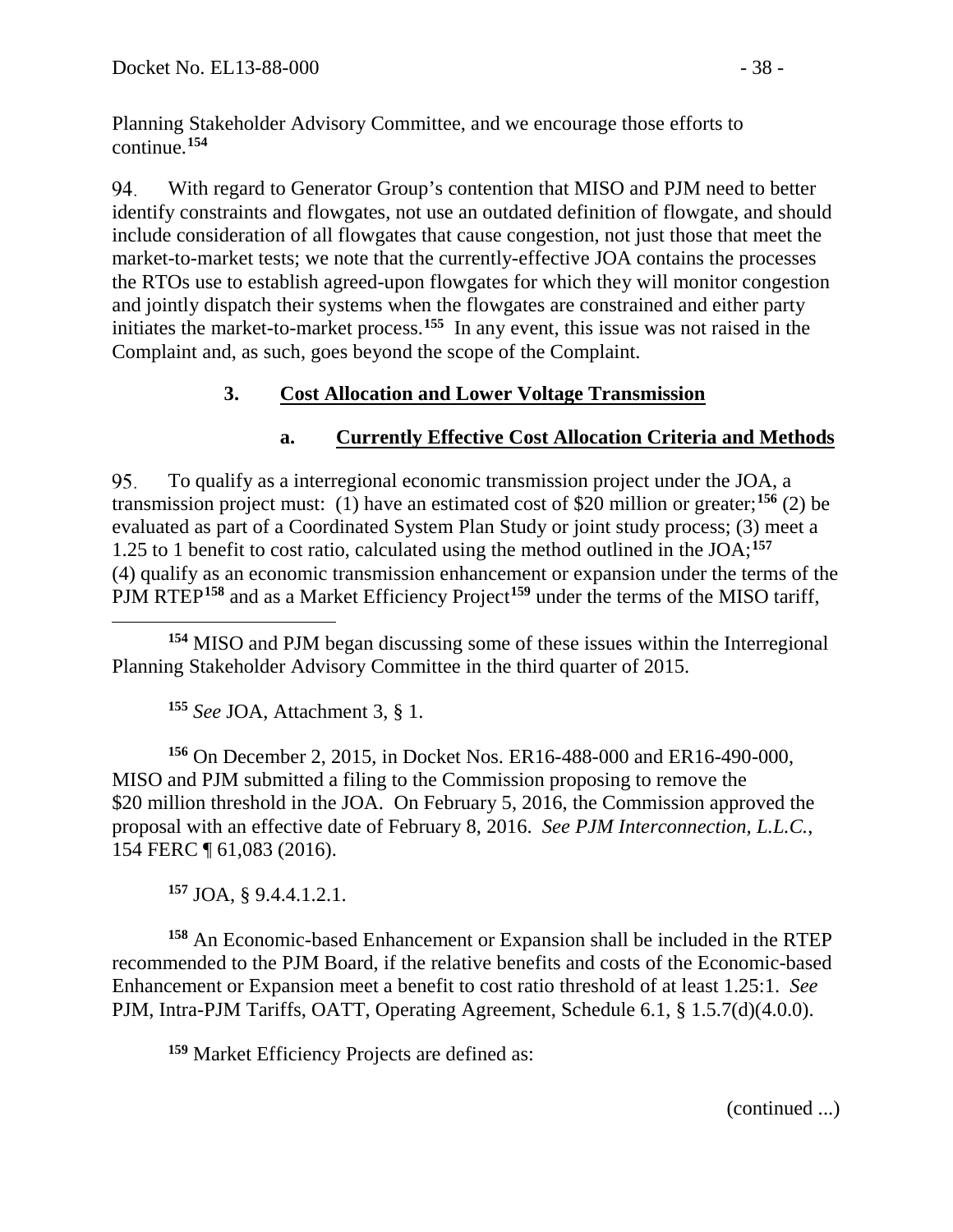among other things;**[160](#page-38-0)** and (5) address one or more constraints for which at least one dispatchable generator in the adjacent market has a Generation-to-Load Distribution Factor of five percent or greater with respect to serving load in that adjacent market, as determined using the Coordinated System Plan power flow model.**[161](#page-38-1)**

96. The table below summarizes the three sets of thresholds (MISO's, PJM's and the JOA's) that a transmission project must meet to qualify as an interregional economic transmission project under the JOA.

> Network Upgrades: (i) that are proposed by the Transmission Provider, Transmission Owner(s), ITC(s), Market Participant(s), or regulatory authorities; (ii) that are found to be eligible for inclusion in the [MTEP] or are approved pursuant to…the [MISO Transmission Owners Agreement]…; (iii) that have a Project Cost of \$5 million or more; (iv) that involve facilities with voltages of 345 kV or higher; and that may include any lower voltage facilities of 100 kV or above that collectively constitute less than fifty percent (50%) of the combined project cost, and without which the 345 kV or higher facilities could not deliver sufficient benefit to meet the required [1.25] benefit-to-cost ratio threshold…; (v) that are not determined to be Multi Value Projects; and (vi) that are found to have regional benefits under…Attachment FF.

MISO, FERC Electric Tariff, Attachment FF, § II.B (43.0.0).

<span id="page-38-1"></span><span id="page-38-0"></span>**<sup>160</sup>** Any minimum project cost threshold required to qualify as the relevant transmission project under either the PJM tariff or MISO tariff shall apply the total project cost of the interregional economic transmission project and not the allocated cost. *See* JOA, § 9.4.4.1.2.iv.

**<sup>161</sup>** *See* JOA, § 9.4.4.1.2.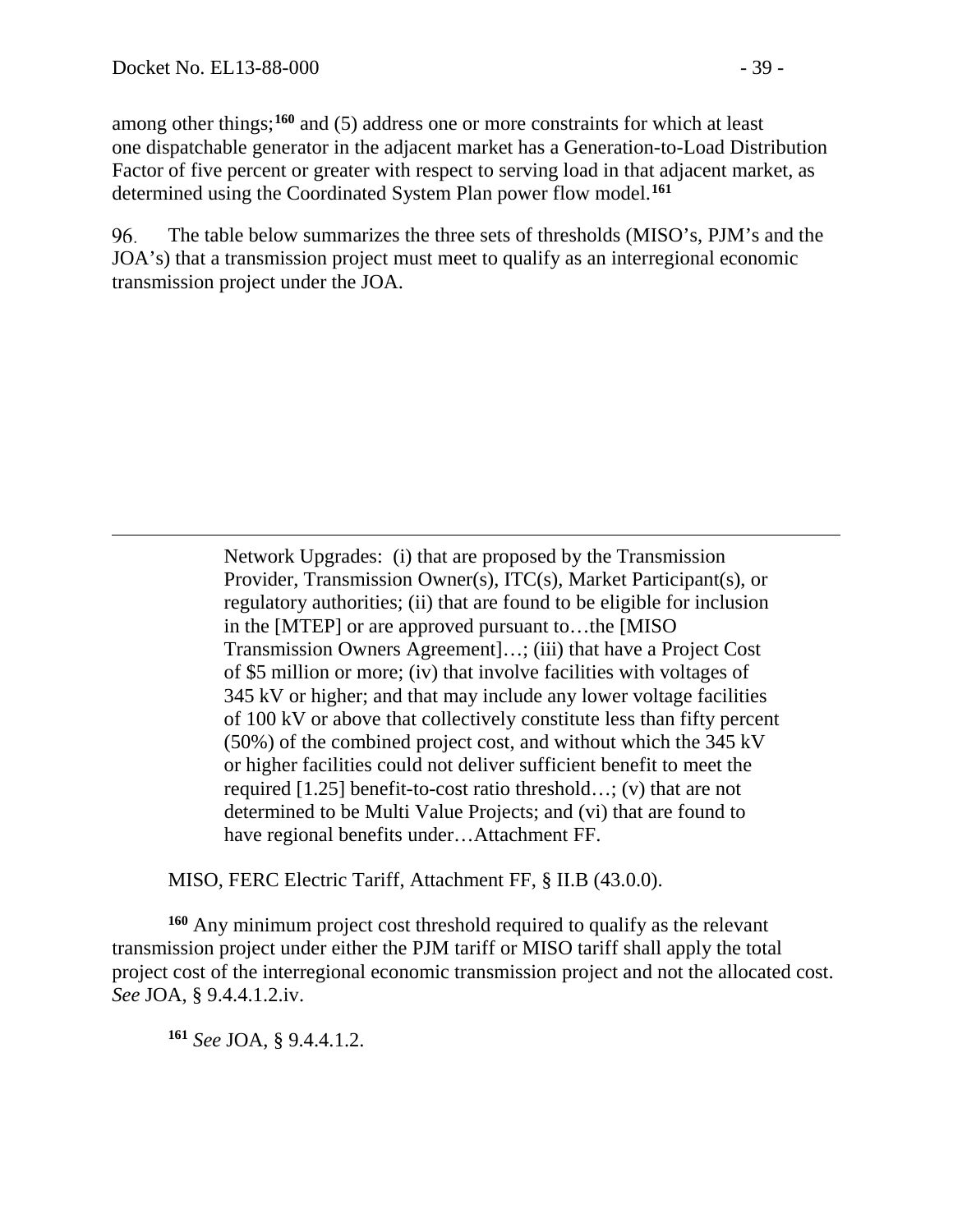| <b>Interregional Market Efficiency Project Threshold</b>                                       |                                                                              |                                                             |                                                           |
|------------------------------------------------------------------------------------------------|------------------------------------------------------------------------------|-------------------------------------------------------------|-----------------------------------------------------------|
|                                                                                                | <b>MISO-PJM</b><br>JOA <sup>162</sup>                                        | <b>MISO</b><br><b>Regional</b><br>Thresholds <sup>163</sup> | <b>PJM</b><br><b>Regional</b><br><b>Thresholds</b><br>164 |
| Cost                                                                                           | No Minimum                                                                   | \$5 million                                                 | No Minimum                                                |
| <b>Voltage</b>                                                                                 | No Minimum                                                                   | $\geq$ 345 kV                                               | >100kV                                                    |
| <b>Cost/Benefit</b><br><b>Ratio</b>                                                            | 1/1.25                                                                       | 1/1.25                                                      | 1/1.25                                                    |
| <b>Benefit</b><br><b>Calculation</b><br><b>Used for</b><br><b>Cost/Benefit</b><br><b>Ratio</b> | 70% adjusted<br>production<br>costs (APC) /<br>30% net load<br>payment (NLP) | 100% APC                                                    | 50% APC /<br>50% NLP                                      |

#### **b. Complaint**

97. NIPSCO states that an interregional economic transmission project must navigate three separate and significantly different processes and their applicable criteria: (1) the MTEP regional process and criteria; (2) the RTEP process and criteria; and (3) the joint interregional process and criteria as specified in the JOA. NIPSCO asserts that the requirement to pass all three, divergent criteria (the "triple hurdle") provides an unjust

**<sup>162</sup>** *See* JOA, § 9.4.4.1.2 and § 9.4.4.1.2.1.

<span id="page-39-0"></span> $\overline{a}$ 

<span id="page-39-1"></span>**<sup>163</sup>** *See* MISO, FERC Electric Tariff, Attachment FF, § II.B (Market Efficiency Projects) and MISO, FERC Electric Tariff, Attachment FF, § II.B.1 (Criteria to Determine Whether a Project Should be Included as a Market Efficiency Project) (43.0.0).

<span id="page-39-2"></span>**<sup>164</sup>** *See* PJM, Intra-PJM Tariffs, OATT, Schedule 12, § (b)(v) (Economic Projects)  $(6.1.0).$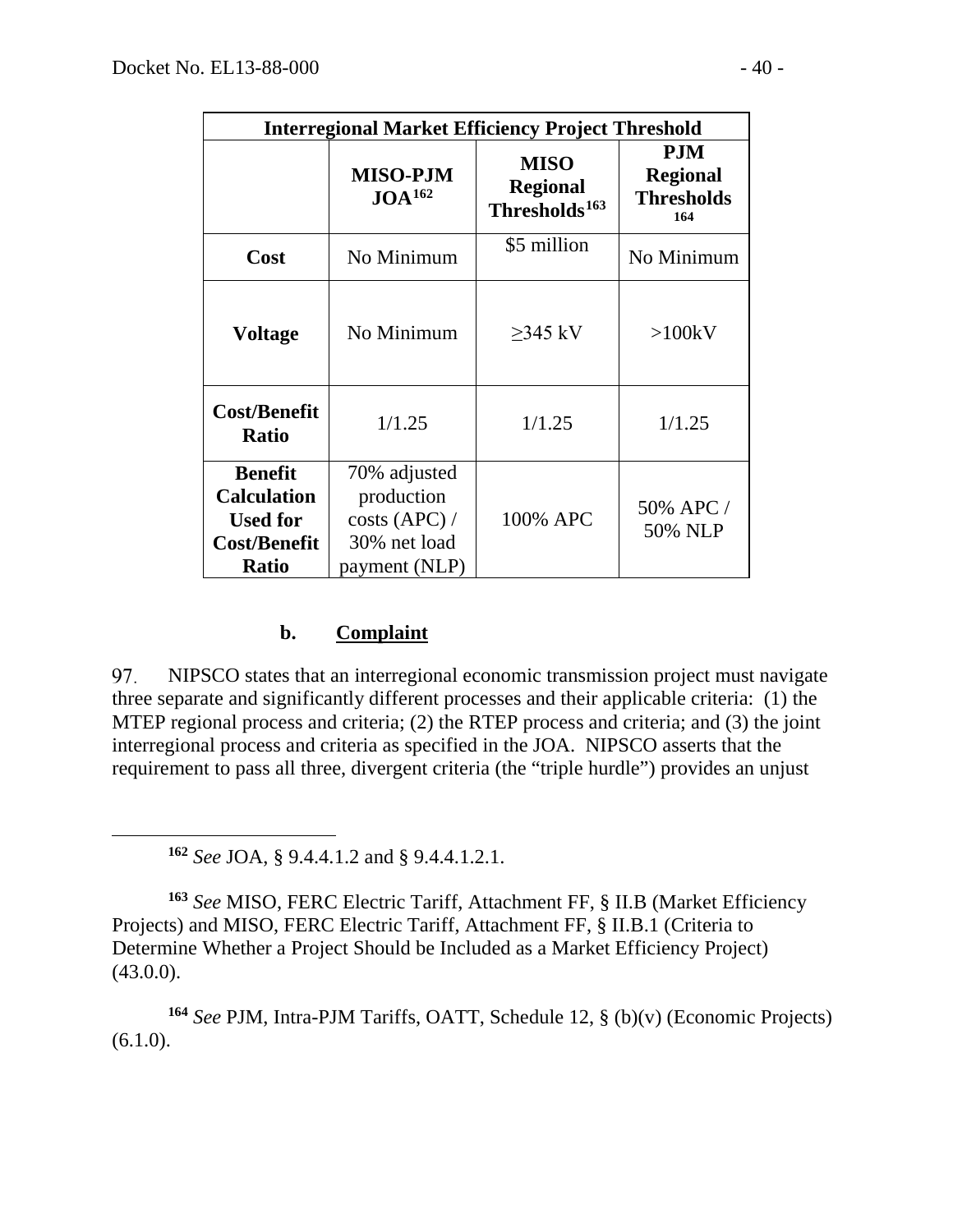and unreasonable impediment to finding the most cost effective solution for customers.**[165](#page-40-0)** NIPSCO requests, therefore, that the Commission require MISO and PJM to develop a single, jointly agreed upon set of interregional criteria instead of the current three sets of criteria required by the JOA.**[166](#page-40-1)** As evidence that this change is needed, NIPSCO argues that to date, no MISO-PJM interregional economic transmission project has met all three sets of criteria.**[167](#page-40-2)**

### **c. Comments Supporting Complaint**

98. AEP, ATC, AWEA, E.ON, Exelon, Generator Group, Hoosier Wind, Indiana Commission, Indiana Consumer Counsel, ITC, Southern Indiana, PSEG Companies, and Wisconsin Electric generally support NIPSCO's proposal to reform the criteria and benefits metrics for interregional economic transmission projects. Generator Group states that there are benefits to be achieved from moving to uniform criteria to evaluate interregional economic transmission projects because the current process and criteria are too restrictive.**[168](#page-40-3)** Indiana Commission supports the use of a single common set of criteria to evaluate interregional economic transmission projects because it believes that it would serve to expedite cross-border transmission planning and the ultimate approval of projects.**[169](#page-40-4)** Specifically, Indiana Commission supports a change in the interregional economic transmission project criteria to include projects lower than 345 kV and below the \$20 million threshold, which will provide the RTOs with flexibility in identifying the most cost-effective solutions.**[170](#page-40-5)** ITC agrees with NIPSCO that the current JOA process creates a series of insurmountable hurdles to the approval of beneficial interregional projects—such as requiring projects to meet three distinct sets of criteria to be approved as interregional projects. ITC therefore recommends that once an interregional economic transmission project is approved pursuant to the provisions of the JOA, MISO and PJM should automatically recommend the project for approval in their respective regional

**<sup>165</sup>** Complaint at 44.

**<sup>166</sup>** *Id.* at 46.

<span id="page-40-1"></span><span id="page-40-0"></span> $\overline{a}$ 

**<sup>167</sup>** *Id.* at 44.

<span id="page-40-3"></span><span id="page-40-2"></span>**<sup>168</sup>** Generator Group March 31, 2015 Pre-Technical Conference Comments at 15-16.

<span id="page-40-5"></span><span id="page-40-4"></span>**<sup>169</sup>** Indiana Commission March 31, 2015 Pre-Technical Conference Comments at 4; Indiana Commission July 15 Comments at 2-3.

**<sup>170</sup>** Indiana Commission July 15 Comments at 2-3.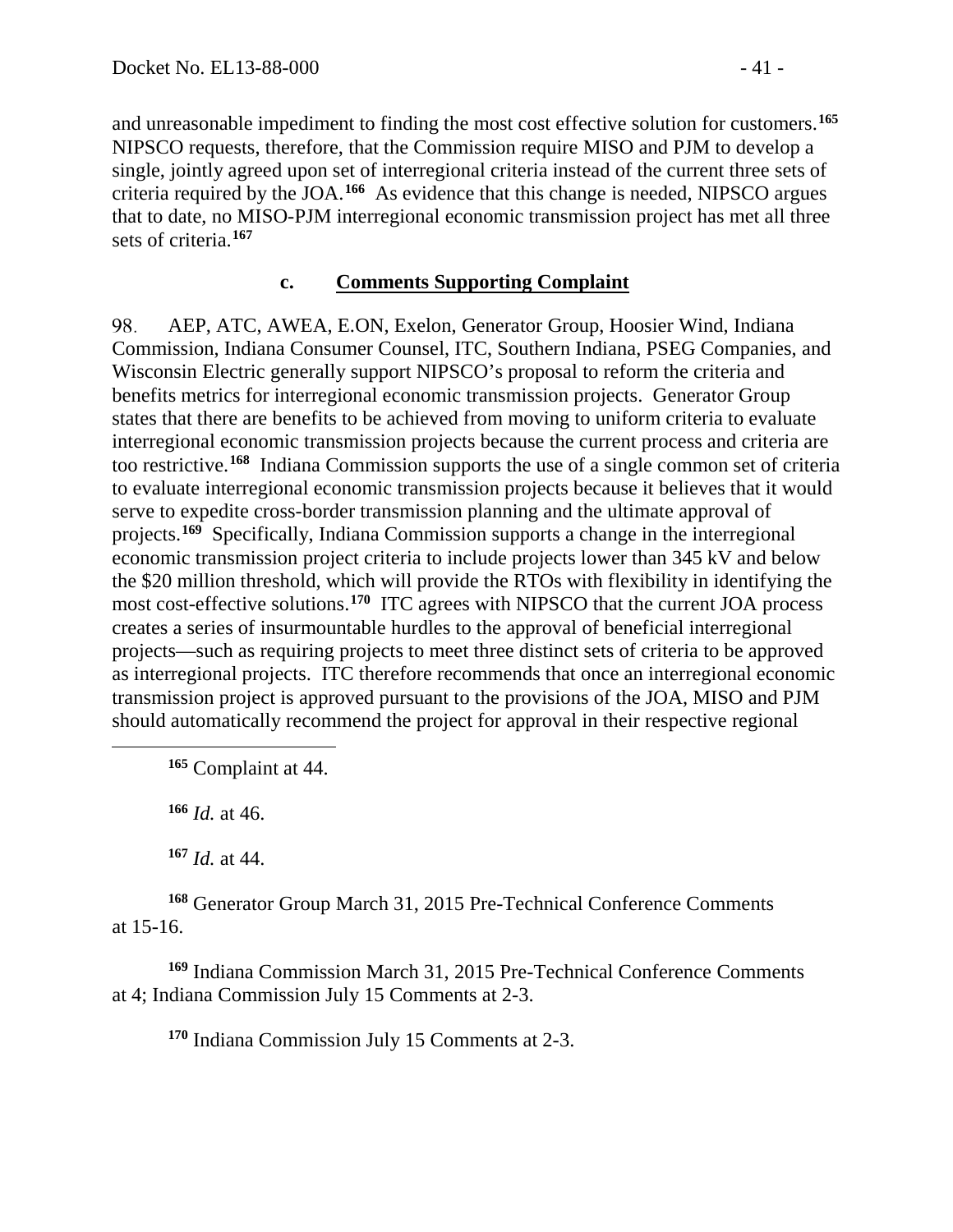transmission plans for purposes of regional cost allocation.**[171](#page-41-0)** Southern Indiana states that the proposed regional solutions should be evaluated only on the individual region's criteria because the three existing study processes have precluded the approval of any proposed interregional economic transmission project.**[172](#page-41-1)**

99. With respect to how the benefits metrics and benefit to cost ratio are calculated and performed, NIPSCO proposes to change the formulation of Adjusted Production Cost in the JOA. NIPSCO argues that the value of exports and imports for areas within each RTO should be counted at the zonal level,**[173](#page-41-2)** not just exports and imports at the RTOwide level. Furthermore, NIPSCO argues that curtailed or infeasible Auction Revenue Rights/Long-Term Transmission Rights allocation should be taken into account instead of using the current assumption that all internal generation to load within an RTO is fully hedged. NIPSCO also proposes, among other things, to change the Net Load Payment benefit calculation by eliminating the phrase "the estimated value of congestion hedging transmission rights."**[174](#page-41-3)**

AWEA, Generator Group, E.ON, Hoosier Wind, Indiana Commission, ITC and Southern Indiana generally support NIPSCO's proposal to change the voltage and cost thresholds. Generator Group believes that based on the data gathered from the RTOs' Quick Hit Analysis,**[175](#page-41-4)** there is a need to study the benefits of lowering the threshold to 100 kV. According to Generator Group, NIPSCO's proposed 100 kV threshold in the Complaint is reasonable and is consistent with the voltage threshold under NERC standards for determining facilities that impact the bulk electric system.**[176](#page-41-5)** ITC maintains that the current voltage and minimum project cost thresholds arbitrarily limit the projects that are considered, as demonstrated by the fact that a project could potentially qualify in each RTO as a regional transmission project for cost allocation but be excluded in the

**<sup>171</sup>** ITC March 31, 2015 Pre-Technical Conference Comments at 6-7.

**<sup>172</sup>** Southern Indiana March 31, 2015 Pre-Technical Conference Comments at 2-3.

<span id="page-41-2"></span><span id="page-41-1"></span><span id="page-41-0"></span>**<sup>173</sup>** According to NIPSCO, these transactions are subject to market-to-market payments and are not fully hedged. NIPSCO August 14, 2015 Comments at 13.

**<sup>174</sup>** NIPSCO August 14, 2015 Comments at 13-15.

<span id="page-41-5"></span><span id="page-41-4"></span><span id="page-41-3"></span>**<sup>175</sup>** The Quick Hit Analysis is an effort by MISO, PJM and its stakeholders to identify near-term interregional economic transmission projects to remedy recent historical interregional congestion issues. *See infra* P [108.](#page-45-0)

**<sup>176</sup>** Generator Group March 31, 2015 Pre-Technical Conference Comments at 20.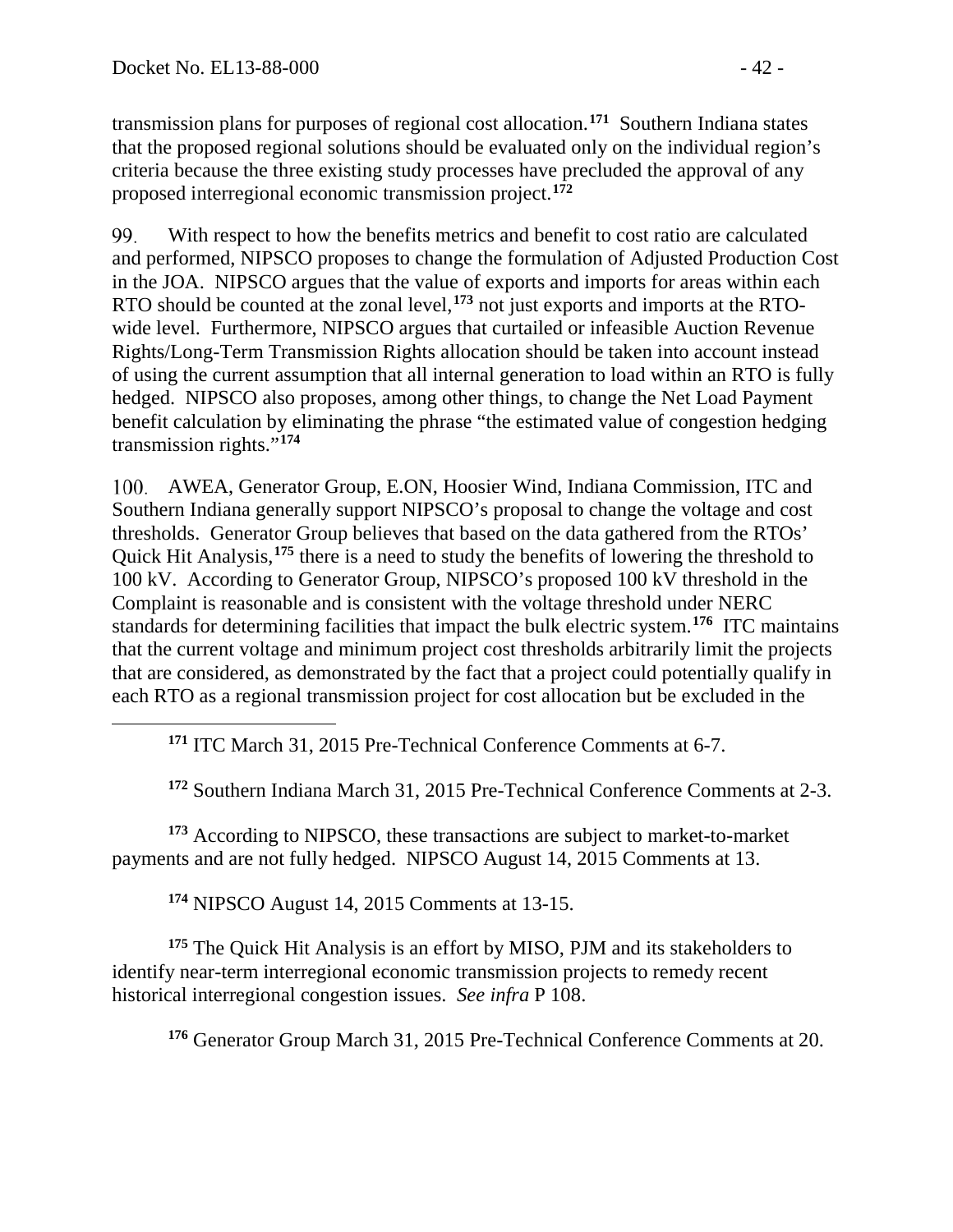interregional process.**[177](#page-42-0)** Hoosier Wind advocates for 69 kV and above.**[178](#page-42-1)** Southern Indiana agrees with NIPSCO that MISO and PJM should have a process for joint planning and cost allocation of lower voltage and lower cost interregional economic transmission projects.**[179](#page-42-2)** ATC argues that including lower voltage projects in the interregional transmission planning process will streamline the process by allowing for evaluation of a project that would otherwise be overlooked as a cost-effective and more efficient solution.**[180](#page-42-3)**

As an alternative, AEP and Exelon propose a process whereby both the interregional study process for determining and quantifying regional market efficiency needs and for determining reliability needs should be eliminated in favor of each RTO using its respective and established regional study process to determine and quantify its respective regional market efficiency needs and its regional reliability needs.**[181](#page-42-4)** AEP and Exelon state that the Interregional Planning Stakeholder Advisory Committee continues to explore potential revisions to the interregional transmission planning process and stakeholder discussions have been robust. AEP and Exelon request that the Commission refrain from directing specific planning revisions through this proceeding and instead allow the stakeholder process to continue until the end of the year. However, they suggest that the Commission provide a clear timeline within which the stakeholders of both RTO's must work on possible revisions to the process.**[182](#page-42-5)**

ITC disagrees with AEP and Exelon's suggestion that the regional criteria of each RTO should be used in the interregional transmission planning process because it believes that each RTO uses different metrics in its respective regional transmission planning processes to measure the benefits associated with particular projects as well as the benefits associated with a potential interregional transmission project. As a result, the appropriate cost allocation for a particular interregional transmission project, which is based on the benefits of the project to each RTO, would not be clear. ITC further notes

<span id="page-42-1"></span><span id="page-42-0"></span> $\overline{a}$ **<sup>177</sup>** ITC March 31, 2015 Pre-Technical Conference Comments at 8; ITC July 15, 2015 Comments at 1, 4, 6-7; ITC August 14, 2015 Comments at 4-5, 10.

**<sup>178</sup>** Hoosier Wind October 31, 2013 Comments at 7-9.

<span id="page-42-2"></span>**<sup>179</sup>** Southern Indiana March 31, 2015 Pre-Technical Conference Comments at 4.

<span id="page-42-3"></span>**<sup>180</sup>** ATC March 30, 2015 Pre-Technical Conference Comments at 4.

<span id="page-42-4"></span>**<sup>181</sup>** AEP/Exelon March 31, 2015 Pre-Technical Conference Comments at 7-8.

<span id="page-42-5"></span>**<sup>182</sup>** AEP/Exelon August 14, 2015 Comments at 4.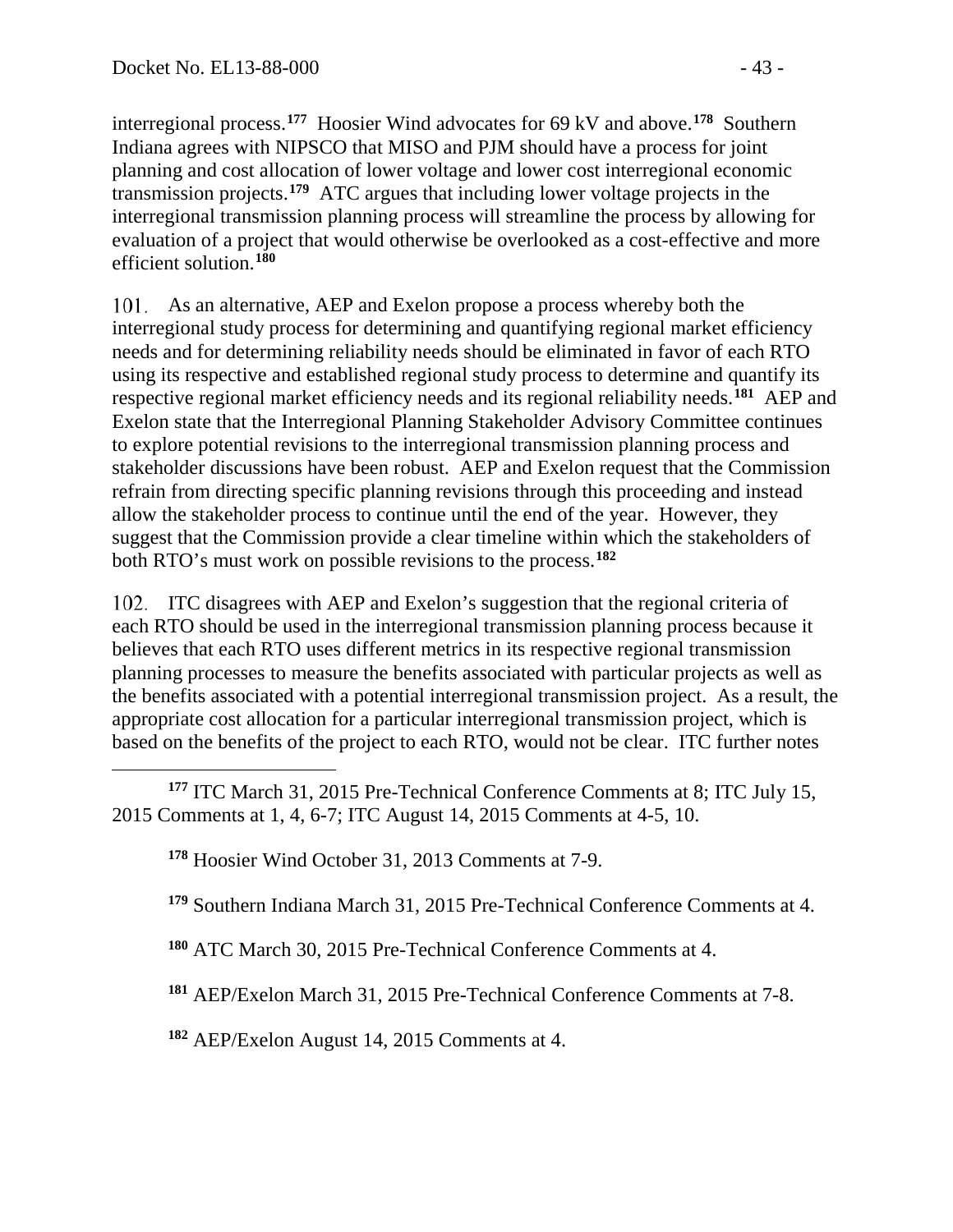that such uncertainty will lead to disputes over cost allocation and will continue to preclude necessary interregional projects from being built. Accordingly, ITC posits the only path forward is to create one set of interregional criteria that will clearly determine the benefits of a particular project to each RTO.**[183](#page-43-0)** ITC states that it is only aware of two projects that qualified as interregional economic transmission projects under the MISO-PJM interregional transmission planning criteria with benefit/cost ratios of 1.84 and 2.15, respectively, but which were not approved as interregional transmission projects because they did not meet MISO's regional Market Efficiency Project requirement of a minimum voltage of 345 kV. Accordingly, ITC submits this is a result of the design of the JOA planning process and interregional cost allocation framework, which recognizes only a single type of benefit per transmission project and ignores a host of additional benefits a project may provide. ITC believes that the Commission should direct MISO and PJM to create an interregional process which aligns interregional and regional project criteria in a single, separate interregional project category contained in both the regional and interregional transmission planning processes.**[184](#page-43-1)**

PSEG Companies add that each region should, at a minimum, be allowed to retain its respective thresholds for clearing an interregional transmission project because each region, consistent with the regional differences recognized by the Commission, values different types of projects differently. For instance, one RTO might value wind resources while the other RTO values natural gas resources and solar, such that retaining each RTO's approval criteria will appropriately allow recognition of each region's supply and public policy preferences.**[185](#page-43-2)**

NIPSCO states that a change to the thresholds should be adopted because lower voltage and lower cost transmission projects will help the RTOs achieve the most costeffective solutions for customers consistent with Order No. 1000 and earlier orders. NIPSCO argues that the RTOs have no plans to make any changes to the JOA or individual RTO tariffs.**[186](#page-43-3)** NIPSCO continues to argue that lower voltage transmission projects provide interregional benefits. For example, NIPSCO states that the 138 kV Michigan to LaPorte transmission project provides approximately \$62 million of congestion relief, of which \$58.2 million of the benefit is to PJM. However, because the

<span id="page-43-2"></span><span id="page-43-1"></span><span id="page-43-0"></span> $\overline{a}$ 

**<sup>184</sup>** ITC August 14, 2015 Comments at 4-6.

**<sup>185</sup>** PSEG Companies July 15, 2015 Comments at 3-4.

<span id="page-43-3"></span>**<sup>186</sup>** NIPSCO March 31, 2015 Pre-Technical Conference Comments at 25-26.

**<sup>183</sup>** *Id*. at 3.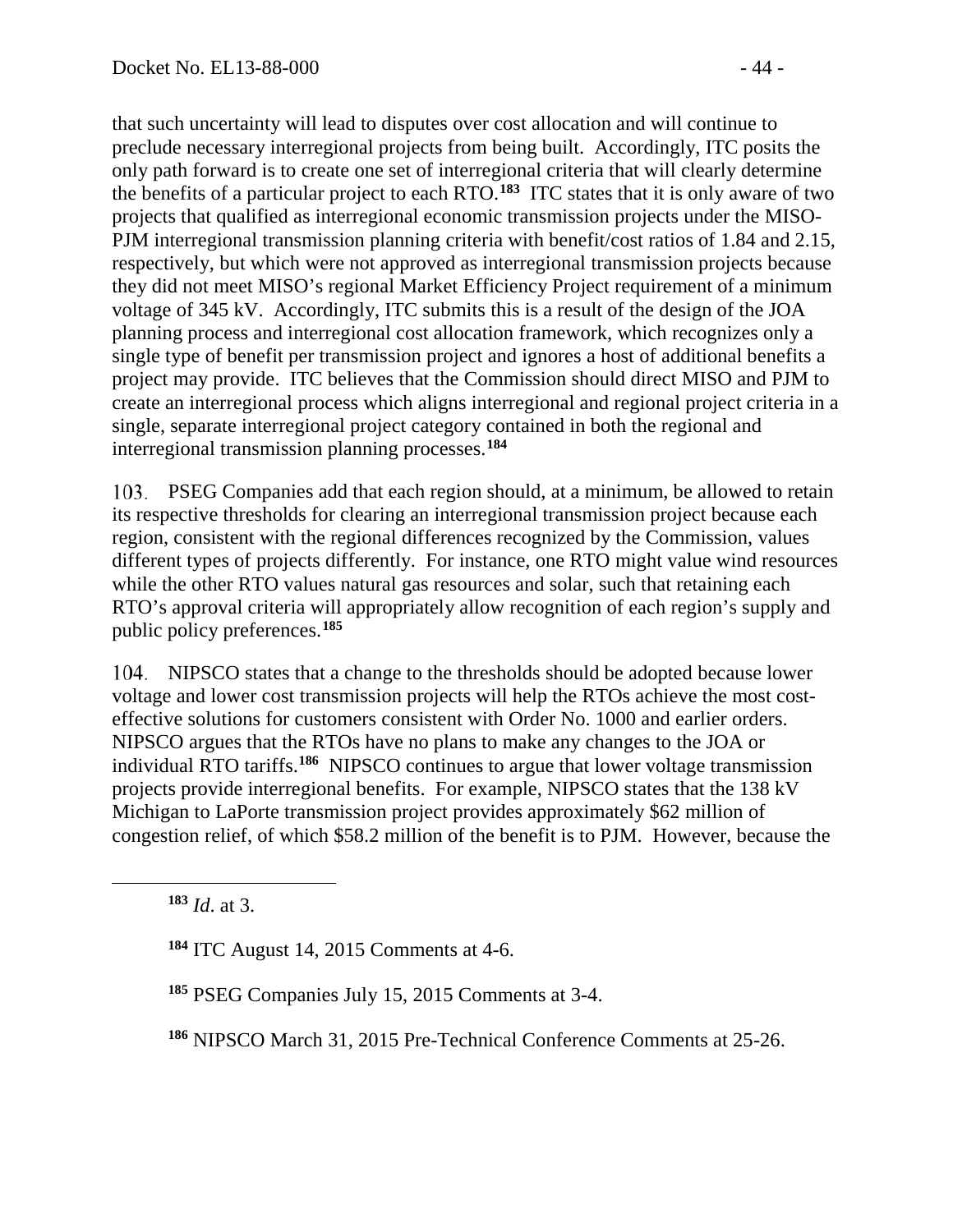Michigan to LaPorte transmission project is a 138 kV transmission line, in cannot meet the 345 kV threshold under MISO's tariff.

NIPSCO argues that although MISO testified that MISO is "not necessarily opposed" to changing the voltage criteria as they relate to the PJM seam, MISO's representative noted that a significant majority of the stakeholders are opposed to the change. NIPSCO argues that such a change to MISO's cost allocation method(s) must therefore occur on compliance from a Commission order.**[187](#page-44-0)** Generator Group adds that no progress has been made to lower the voltage threshold for interregional transmission projects in the MTEP. **[188](#page-44-1)**

## **d. Comments Opposing Complaint**

MISO and PJM argue that the tiered criteria embodied in the JOA were developed in recognition of the principle that transmission projects should benefit both regions if they are to be built and their costs shared between the two regions' customers. MISO and PJM state that the JOA also recognizes the reality that states may be reluctant to site transmission projects that cross their state but provide few benefits to their customers. In addition, MISO and PJM note that states may be reluctant to site transmission produced by or that are based on assumptions that may be inconsistent with assumptions adopted by stakeholders in their transmission planning region.**[189](#page-44-2)** MISO and PJM note that neither the JOA nor the RTEP include a voltage limitation for consideration of interregional economic transmission projects. However, MISO states that it has previously discussed with its stakeholders the possibility of modifying the 345 kV Market Efficiency Project voltage threshold that is a requirement for such a project to be selected in the MTEP, but no consensus has been reached on such a change.**[190](#page-44-3)** MISO and PJM maintain, however, that the individual regional analyses are a necessary component of the

**<sup>187</sup>** NIPSCO July 15, 2015 Comments at 15-16.

**<sup>188</sup>** Generator Group August 14, 2015 Comments at 2-3.

<span id="page-44-2"></span><span id="page-44-1"></span><span id="page-44-0"></span>**<sup>189</sup>** MISO and PJM argue that requiring a single criterion regardless of the regions' determination of benefits to each region would require a fundamental rethinking by the Commission of Order No. 1000 criteria which: (1) allows one region to veto projects that traverse their region and do not benefit them; and (2) holds that interregional plans flow from regional plans by examining regional plans for more efficient or cost-effective alternatives. *See* MISO/PJM March 31, 2015 Pre-Technical Conference Comments at 8-9.

<span id="page-44-3"></span>**<sup>190</sup>** MISO/PJM March 31, 2015 Pre-Technical Conference Comments at 12.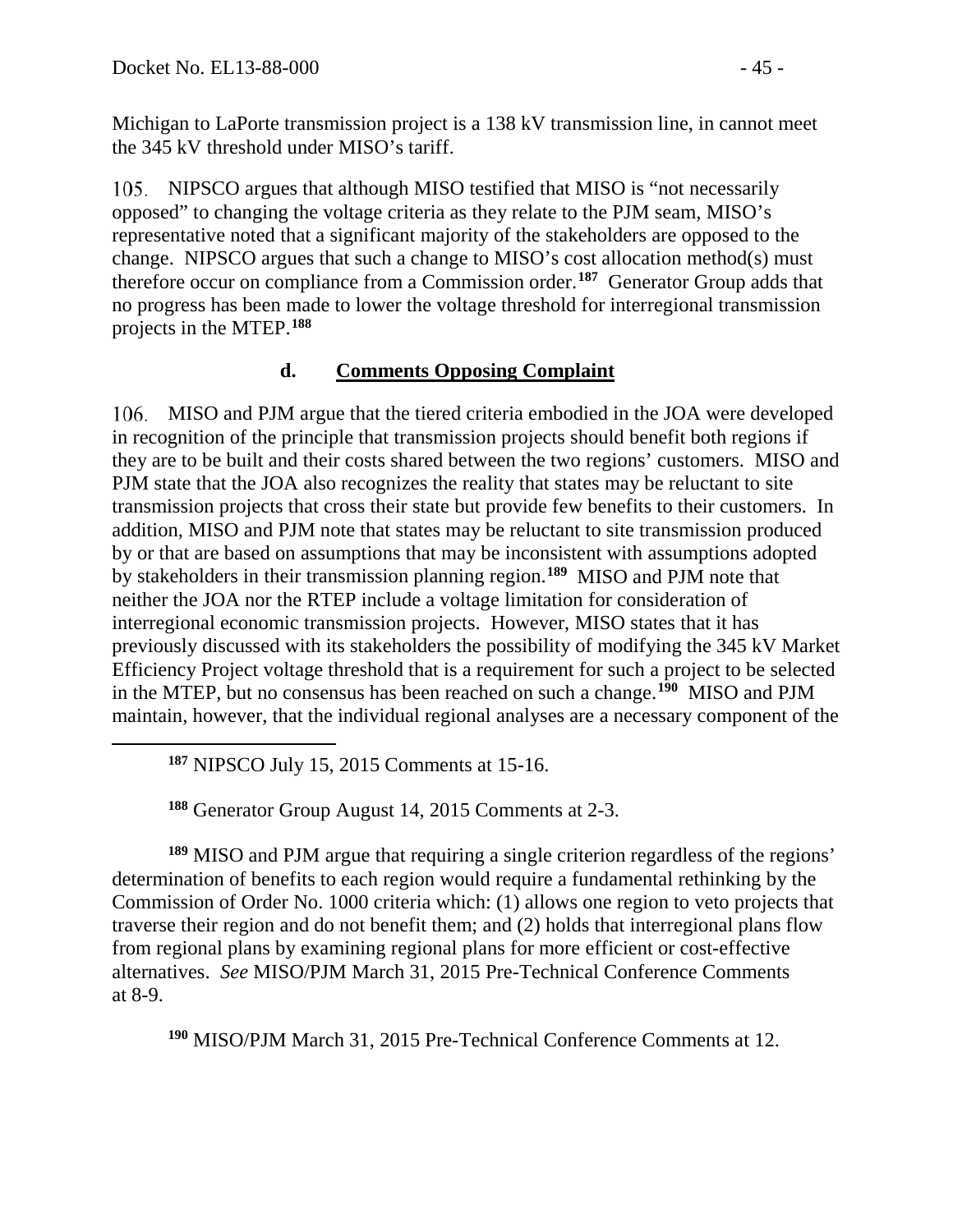interregional study process to ensure that an interregional transmission project is a more efficient or cost effective solution to a regional issue. They claim that, without the regional reviews, they would not be able to determine whether or not the interregional transmission projects addresses regional needs or how it would compare as an alternative to a proposed regional solution.**[191](#page-45-1)**

107. Nevertheless, both RTOs agree that it may be appropriate to lower the JOA's project cost thresholds,**[192](#page-45-2)** and they agree that further examination of the criteria for transmission projects qualifying as interregional transmission projects should be explored. Accordingly, MISO and PJM state that they have been working on incremental improvements to the criteria set forth in the JOA. MISO and PJM explain that beginning in late 2014 after the completion of the MISO-PJM Joint Planning Study, the RTOs conducted an extensive fact-finding analysis. MISO and PJM also state that they are committed to work through the Interregional Planning Stakeholder Advisory Committee to improve interregional study metrics and processes, starting with a metrics and process review. **[193](#page-45-3)** However, they believe that these potential changes are interregional coordination issues that should be addressed through the Interregional Planning Stakeholder Advisory Committee.**[194](#page-45-4)** MISO and PJM state that they are committed to work with their stakeholders to review the process and metrics for interregional economic projects such as, but not limited to, how the benefits metrics are calculated and how the cost/benefit test is performed.**[195](#page-45-5)**

<span id="page-45-0"></span>MISO and PJM explain that in an effort to identify potential interregional economic transmission projects, they initiated the Quick Hit Analysis to identify nearterm interregional transmission projects to remedy recent historical interregional congestion issues. MISO and PJM state that, more specifically, the Quick Hit Analysis was conducted to identify near-term economic upgrades, and includes transmission projects that may not otherwise meet the cost and voltage thresholds of interregional economic transmission projects and/or MISO's regional Market Efficiency Project

**<sup>193</sup>** *Id*. at 9.

<span id="page-45-3"></span><span id="page-45-2"></span><span id="page-45-1"></span> $\overline{a}$ 

<span id="page-45-4"></span>**<sup>194</sup>** MISO/PJM March 31, 2015 Pre-Technical Conference Comments at 12.

<span id="page-45-5"></span>**<sup>195</sup>** MISO/PJM August 14, 2015 Pre-Technical Conference Comments at 6.

**<sup>191</sup>** MISO/PJM August 14, 2015 Pre-Technical Conference Comments at 6.

**<sup>192</sup>** MISO/PJM March 31, 2015 Pre-Technical Conference Comments at 12.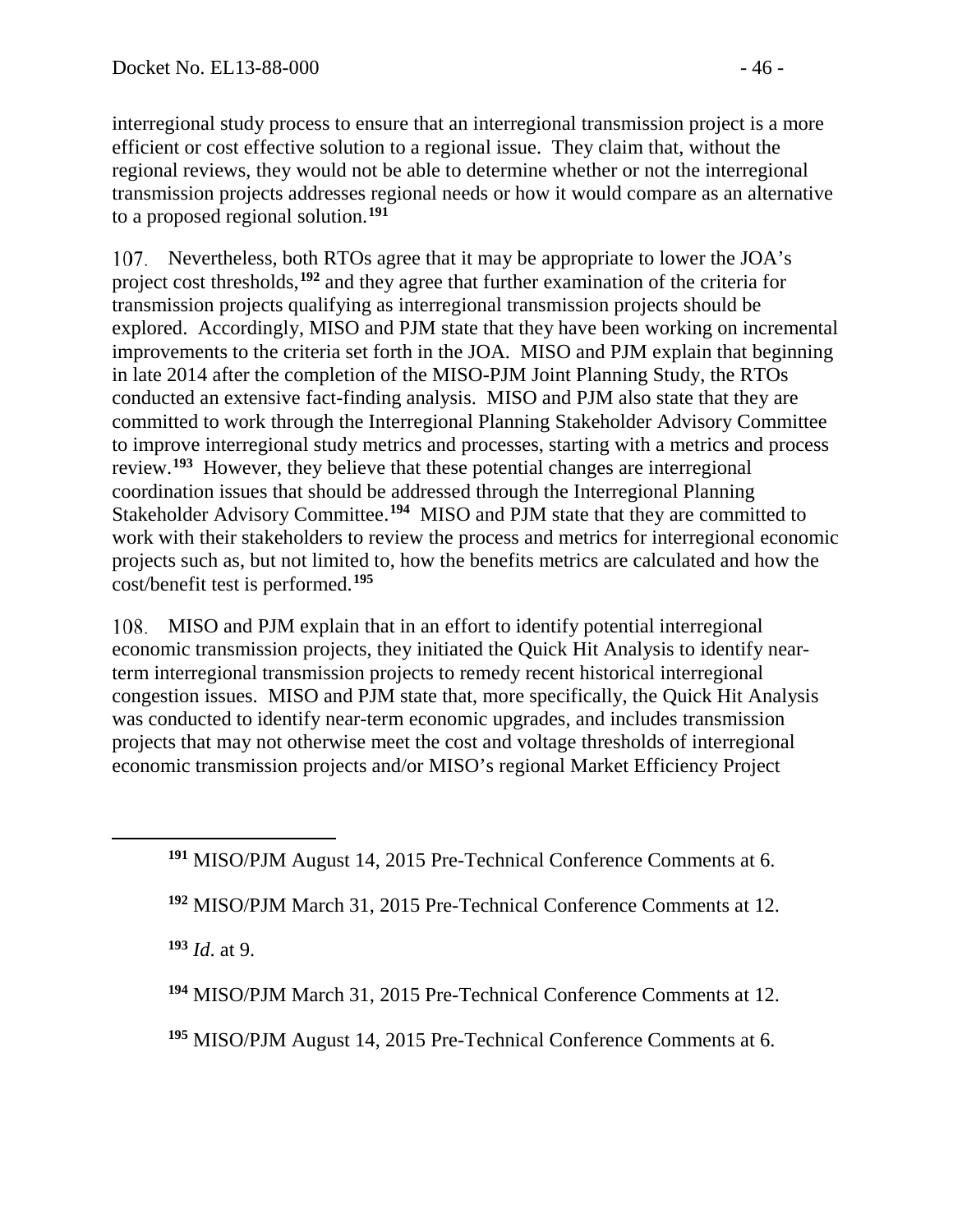<span id="page-46-4"></span>criteria. The Quick Hit Analysis identified approximately 40 transmission projects.**[196](#page-46-0)** MISO and PJM state that they continue to review the results with stakeholders and, importantly, to discuss how to allocate the costs of these projects.**[197](#page-46-1)** MISO and PJM state that many of the transmission upgrades in the Quick Hit Analysis were relatively small in scope, lower voltage facilities and well below the \$20 million threshold required by the JOA. In order for these transmission projects to be included as interregional economic transmission projects, the JOA would have to be revised to reduce the \$20 million threshold.**[198](#page-46-2)** Thus, MISO and PJM propose to lower or eliminate the \$20 million cost threshold for interregional market efficiency projects.

In addition, MISO and PJM state that while there is no voltage threshold in the JOA, the MISO tariff limits regional cost allocation of Market Efficiency Projects to 345 kV and above. MISO commits to review the applicability of these regional criteria through its stakeholder process beginning in the fourth quarter of 2015, and will provide an update to the Commission on the progress beginning at the end of the first quarter of 2016.**[199](#page-46-3)** MISO and PJM state that many of the transmission projects identified in the Quick Hit Analysis included transmission projects below \$5 million and voltages as low as 69 kV. In addition, MISO commits to review the applicability of its cost allocation

<span id="page-46-1"></span>**<sup>197</sup>** *See* MISO/PJM March 31, 2015 Pre-Technical Conference Comments at 11, n.24.

**<sup>198</sup>** *See* MISO/PJM August 14, 2015 Comments at 3-4.

<span id="page-46-3"></span><span id="page-46-2"></span>**<sup>199</sup>** On March 31, 2016, MISO submitted an answer to provide an update on the status of the stakeholder process. MISO states that it proposed a timetable for the stakeholder process, including a milestone goal of December 2016 for establishing a conceptual proposal, a subsequent period for additional stakeholder review, and a goal of filing no later than 2018. *See* MISO March 31, 2016 Answer at 5. NIPSCO asks the Commission to reject this process and instead provide specific solutions to address issues along the MISO-PJM seam based on the record in this proceeding. *See* NIPSCO April 8 Answer at 3.

<span id="page-46-0"></span>**<sup>196</sup>** A majority of the identified Quick Hit projects are rated below 345 kV (i.e., 138 or 161 kV) and with a cost below \$20 million. *See* MISO-PJM IPSAC Meeting, *Quick Hit Study* (Mar. 17, 2015), http://www.pjm.com/committees-andgroups/stakeholder-meetings/stakeholder-groups/ipsac-midwest.aspx. *See also* MISO-PJM Interregional Planning Stakeholder Advisory Committee Meeting, *Quick Hit Analysis Executive Summary* (Apr. 14, 2015), http://www.pjm.com/committees-andgroups/stakeholder-meetings/stakeholder-groups/ipsac-midwest.aspx.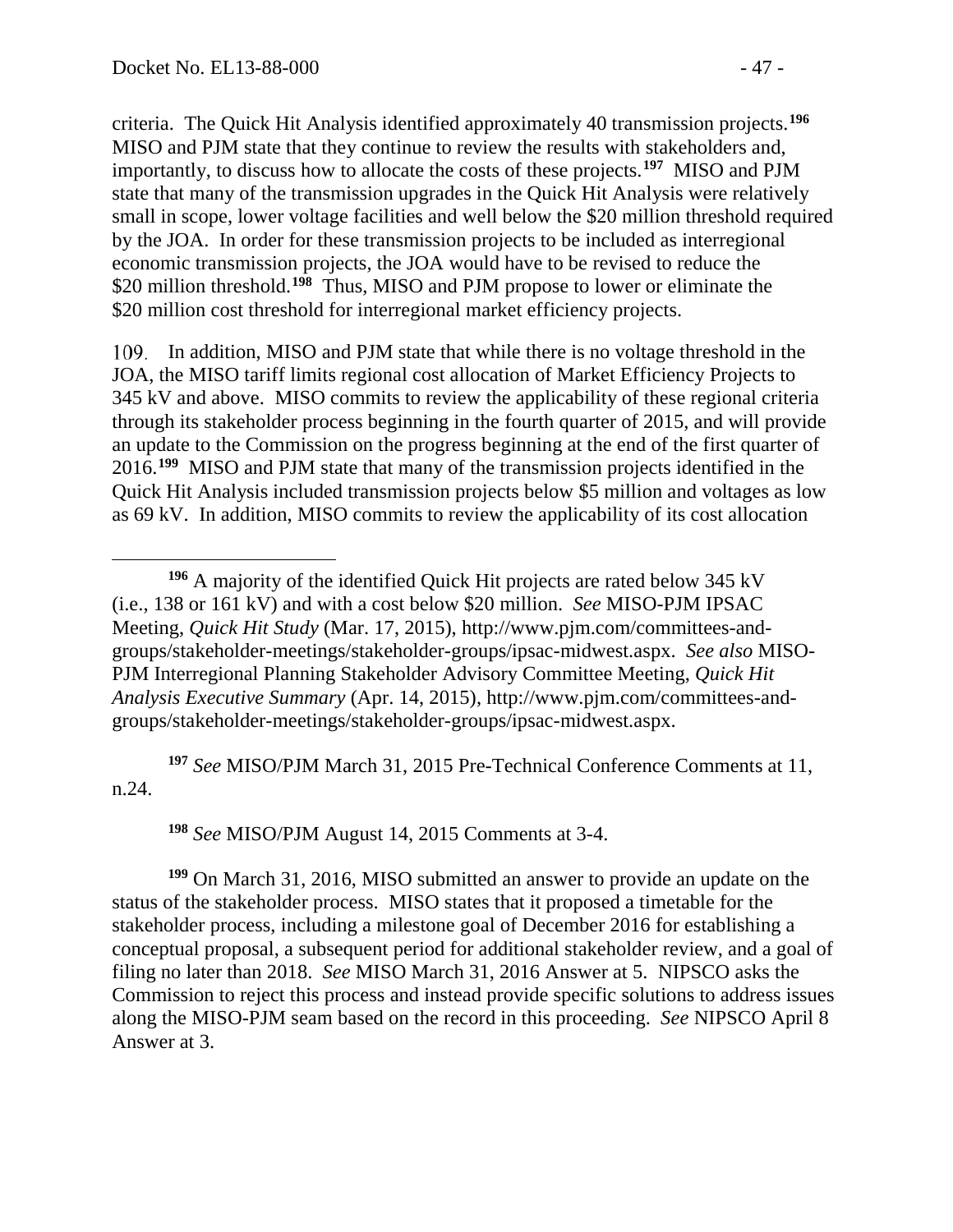thresholds to interregional economic transmission projects through the MISO stakeholder process beginning in the 4th quarter of 2015 and commits to provide an update to the Commission on the progress beginning at the end of the 1st quarter of 2016.**[200](#page-47-0)**

Xcel believes that NIPSCO's Complaint is a request for the Commission to order MISO and PJM to be considered one region for interregional transmission planning purposes, which Xcel argues could undermine the independent regional determinations necessary for successful MTEP and RTEP planning. Xcel asserts that stakeholders in each region have differing values, needs, and expectations that are difficult to combine into a single planning process.**[201](#page-47-1)** Xcel does not support a requirement to relax or modify existing cost allocation and/or benefits criteria for the interregional economic transmission projects. Xcel opposes any reduction of the 345 kV threshold as it believes the voltage requirement is neither unreasonable nor an impediment to the development of projects lower than 345 kV that provide significant economic benefits.**[202](#page-47-2)**

MISO Transmission Owners do not oppose using common criteria, but state that it would be a long-term goal best suited for the RTO stakeholder processes to ensure that proposed reforms do not violate Order No. 1000 and other Commission policies.**[203](#page-47-3)** With respect to lower voltage transmission projects, MISO Transmission Owners note that both MISO and PJM stakeholders rejected such a proposal leading up to the submission of the Order No. 1000 interregional compliance filings and that NIPSCO's proposal should be rejected as unnecessary and contrary to stakeholders' intent.**[204](#page-47-4)**

## **e. Reply Comments/Answers**

In response to MISO and PJM's assertion that interregional coordination issues should be addressed in the Interregional Planning Stakeholder Advisory Committee, NIPSCO states that there must be some reasonable limit on the extent to which the

**<sup>202</sup>** *Id.* at 8-9.

<span id="page-47-2"></span><span id="page-47-1"></span><span id="page-47-0"></span> $\overline{a}$ 

<span id="page-47-4"></span>**<sup>204</sup>** *Id.* at 12-13.

**<sup>200</sup>** *See* MISO/PJM August 14, 2015 Comments at 3-4.

**<sup>201</sup>** Xcel March 31, 2015 Pre-Technical Conference Comments at 5-6.

<span id="page-47-3"></span>**<sup>203</sup>** MISO Transmission Owners October 31, 2013 Comments at 9-10.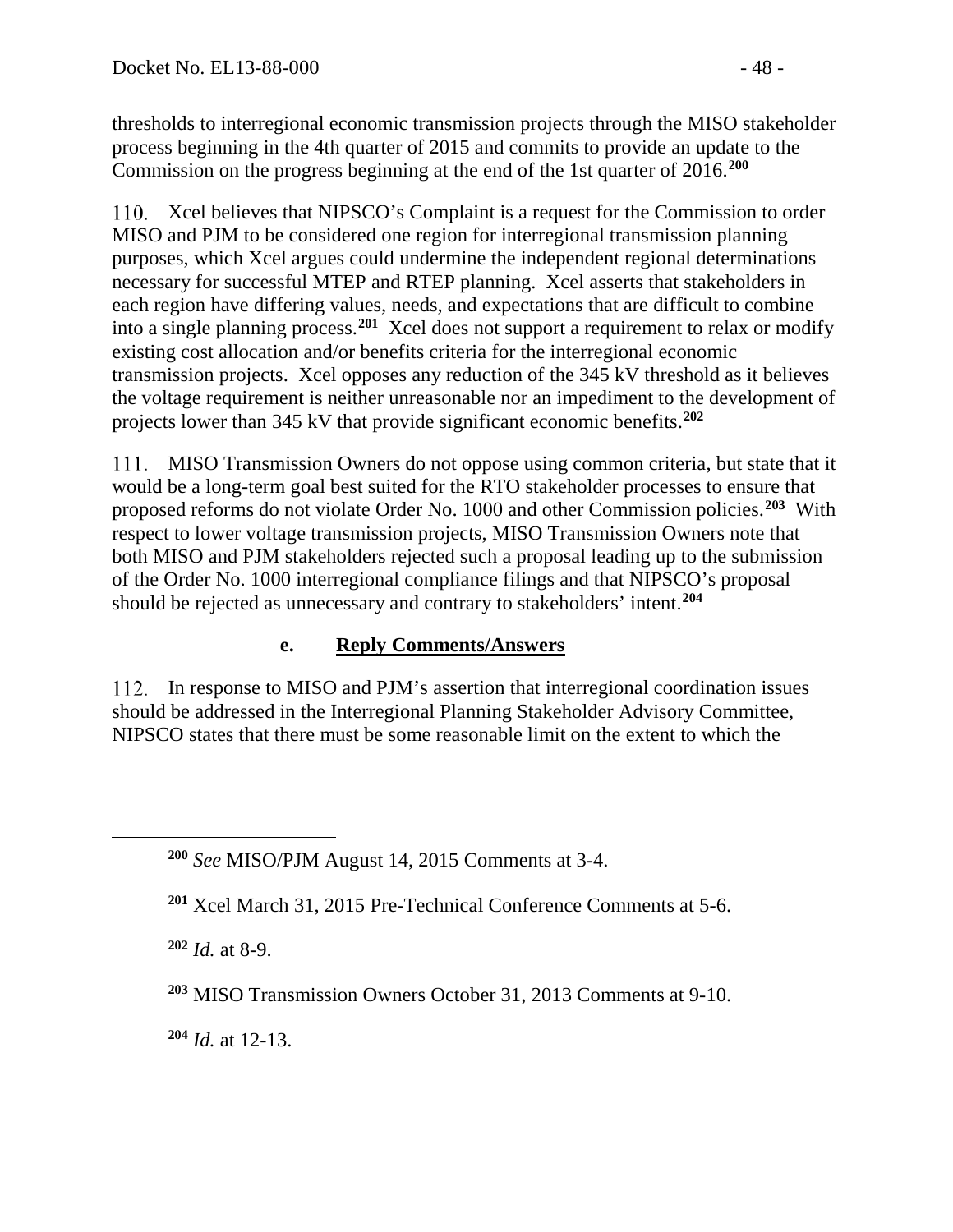stakeholder process can provide meaningful reform. NIPSCO notes that stakeholders present their commercial interests, not the public interest.**[205](#page-48-0)**

In reply to AEP and Exelon's suggestion that their proposed joint planning process would identify the most efficient and cost-effective solutions, irrespective of their voltage rating, NIPSCO states that it has discussed at length in prior pleadings the potential value that lower cost and lower voltage projects can deliver. In particular, NIPSCO believes that these lower voltage facilities work in tandem with higher voltage facilities in the transmission network to provide a path for both RTOs to move their economic power to the rest of their respective footprints. NIPSCO reasons that having one of these lower voltage facilities limiting the transfer capability of the higher voltage facilities is inefficient and should not be ignored just because of a regionally specific decision of MISO's stakeholders.**[206](#page-48-1)**

AEP and Exelon disagree with Xcel's argument that the regional voltage and project cost criteria should not be changed for joint transmission planning and cost allocation. AEP and Exelon state that MISO and PJM have shown that "no upgrade below 345 kV or upgrade with installed costs estimated at less than \$20 Million would be able to gain final approvals in both regions." AEP and Exelon appreciate ITC's recommendation to lower the thresholds for interregional projects from \$20 million to \$5 million and the voltage threshold to 100kV. However, even with a \$5 million threshold, the problem remains that there is no guarantee that local transmission owners will make the upgrades themselves.**[207](#page-48-2)**

Generator Group opposes the suggestion that further discussions should occur 115. through the MISO stakeholder process and instead urge the reform through this docket. Generator Group states that it provided information with its initial comments demonstrating that the MISO stakeholder process considered this issue and it was rejected. Accordingly, Generator Group concludes that the MISO stakeholder process will not bring about the reform that is needed.<sup>[208](#page-48-3)</sup> Generator Group disagrees with Xcel's contention that the voltage floor is not "an impediment to the development of projects lower than 345 kV."<sup>[209](#page-48-4)</sup> Generator Group also argues that the Commission should reject

**<sup>205</sup>** NIPSCO April 15, 2015 Reply Comments at 16.

**<sup>206</sup>** *Id.* at 21.

<span id="page-48-2"></span><span id="page-48-1"></span><span id="page-48-0"></span> $\overline{a}$ 

**<sup>207</sup>** AEP/Exelon April 15, 2015 Reply Comments at 6-10.

<span id="page-48-3"></span>**<sup>208</sup>** *Id.* at 1-2.

<span id="page-48-4"></span>**<sup>209</sup>** *Id.* at 12-13.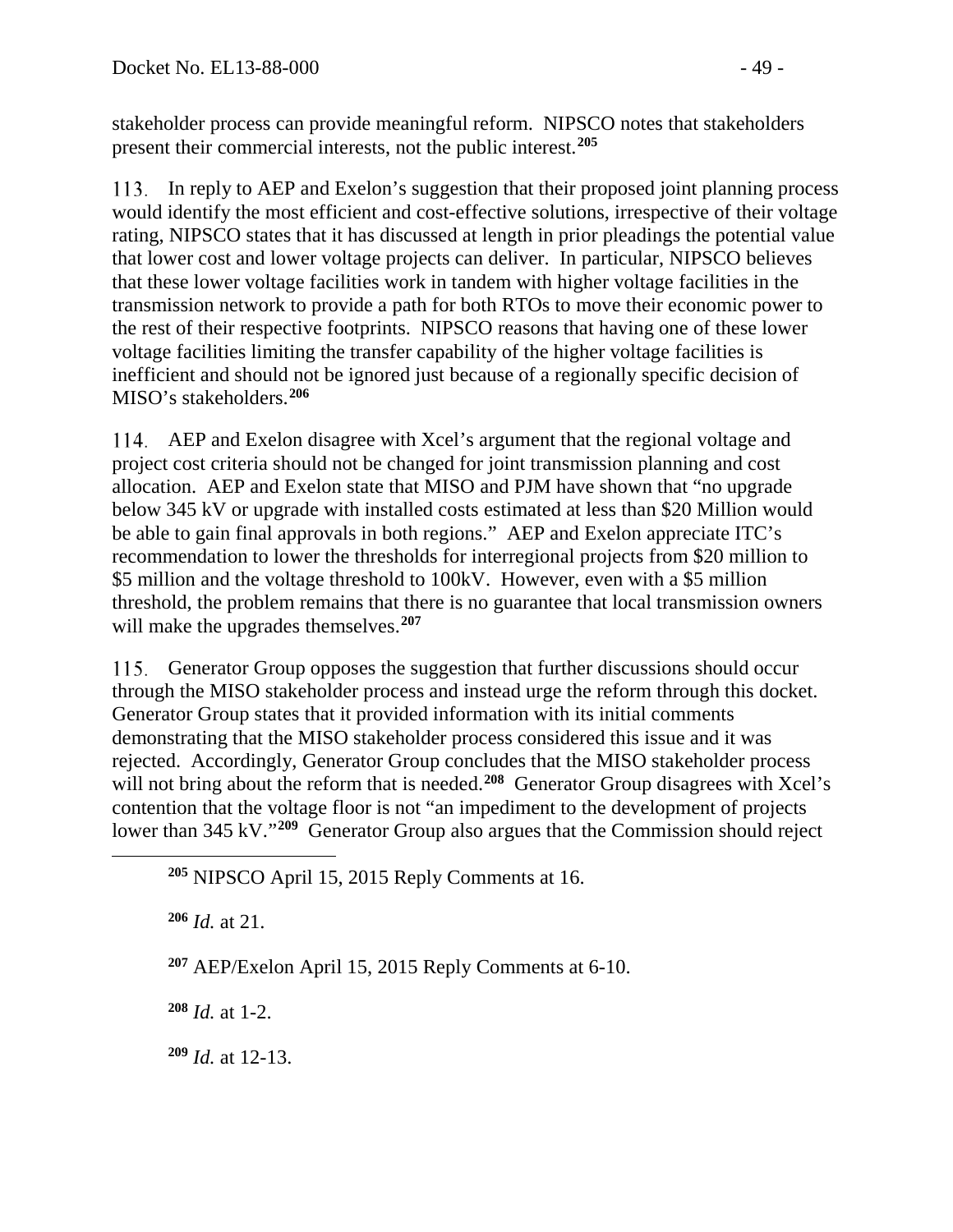AEP and Exelon's proposal to eliminate the interregional study process for reliability projects.**[210](#page-49-0)**

AEP and Exelon maintain that NIPSCO's suggestion to eliminate the regional screens for interregional transmission planning and only using the interregional metrics is neither feasible nor required by Order No. 1000. AEP and Exelon state that in Order No. 1000, the Commission explained that each transmission planning region "has unique characteristics and, therefore, this Final Rule accords transmission planning regions significant flexibility to tailor regional transmission planning and cost allocation processes to accommodate these regional differences."**[211](#page-49-1)** As such, AEP and Exelon suggest that the Commission should reject NIPSCO's proposal and state that a more pragmatic approach to eliminating the "three hurdle" burden would be to keep the regional metrics and eliminate the interregional metrics.**[212](#page-49-2)** AEP and Exelon agree with MISO and PJM that having a single set of interregional criteria that is dramatically different from regional criteria will lead to reluctance by the states to site transmission in their state.**[213](#page-49-3)**

ITC disagrees with MISO and PJM that a single, unified interregional project category precludes consideration of those interregional transmission projects in each regional transmission planning process.**[214](#page-49-4)** ITC also argues that AEP and Exelon's recommendation to eliminate the interregional study process for determining and quantifying regional market efficiency needs and for determining reliability needs will fail to consider the full range of interregional transmission project benefits on an additive basis and will block otherwise beneficial projects due to differences in regional criteria and project categorization.**[215](#page-49-5)**

**<sup>210</sup>** *Id.* at 4-5.

<span id="page-49-0"></span> $\overline{a}$ 

<span id="page-49-3"></span><span id="page-49-2"></span><span id="page-49-1"></span>**<sup>211</sup>** AEP/Exelon August 31, 2015 Reply Comments at 2 (citing Order No. 1000, FERC Stats. & Regs. ¶ 31,323 at P 61).

**<sup>212</sup>** *Id*. at 3.

**<sup>213</sup>** AEP/Exelon April 15, 2015 Reply Comments at 5.

<span id="page-49-4"></span>**<sup>214</sup>** ITC August 31, 2015 Reply Comments at 2.

<span id="page-49-5"></span>**<sup>215</sup>** *Id*. at 3.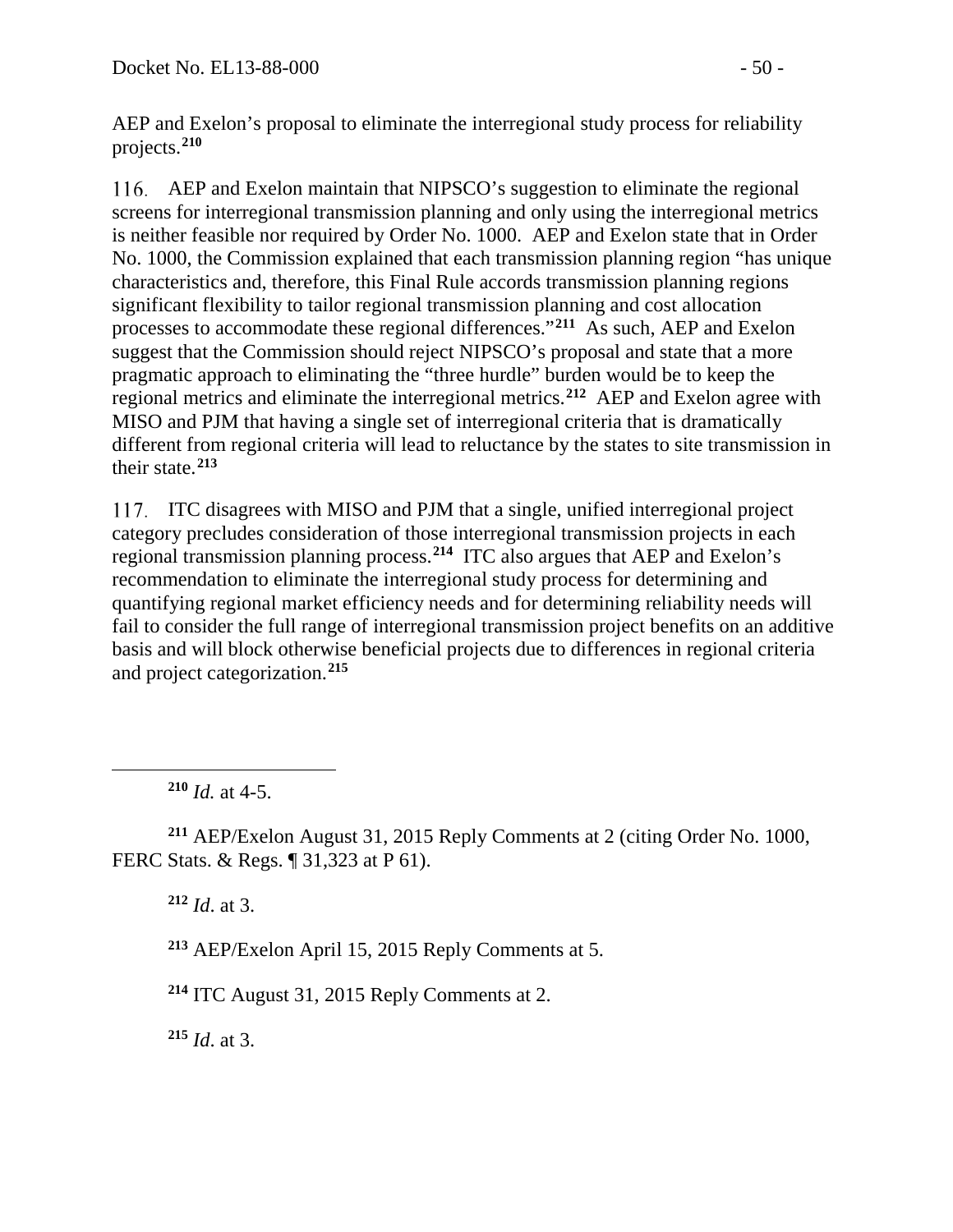With respect to NIPSCO's preference to use one set of interregional test, rather than three separate tests, and to eliminate the assumption that all "internal RTO" transactions are fully hedged, PJM objects to this change as it would force each region to accept projects without any analysis confirming that the project addresses regional needs. Furthermore, PJM notes that without first identifying regional needs, an interregional transmission project could not be found to be a more efficient or cost effective solution to address a regional need (because there is no regional need to compare it to) and thus would make it impossible to determine whether each region benefits and to what degree. PJM also contends that NIPSCO's proposed changes to the benefits metrics in the JOA should be rejected. PJM argues that these new issues are being raised for the first time by NIPSCO in this docket rather than the stakeholder forum. PJM maintains that all stakeholders, not just NIPSCO, should have the opportunity to thoroughly review proposals that may affect their market position in order to evaluate the proposal and agree upon such changes.**[216](#page-50-0)**

Generator Group supports the Quick Hit Analysis and recommends that the JOA, MISO tariff, and/or PJM tariff be revised in order to allow a voltage threshold down to 69 kV and dollar threshold to \$5 million for interregional transmission projects.**[217](#page-50-1)** NIPSCO adds that it does not support a separate process in the JOA to conduct future Quick Hit Analyses, but that MISO and PJM should be required to lower the voltage and cost thresholds.**[218](#page-50-2)** PJM states that it supports lowering the voltage and cost thresholds.**[219](#page-50-3)** PJM adds that the results of the Quick Hit study showed, among other things, that congestion on lower voltage facilities could be resolved with low cost incremental upgrades (i.e., upgrades costing less than \$5 million).**[220](#page-50-4)**

120. In response to Exelon's argument that the Commission should refrain from directing specific planning revisions and instead allow the stakeholder process to continue, Generator Group asserts that the Commission should not let the MISO stakeholder process run its course unchecked. Generator Group observes that MISO has stated its support for numerous changes to remove barriers to the development of interregional economic transmission projects in MISO and under the JOA. According to

<span id="page-50-2"></span><span id="page-50-1"></span><span id="page-50-0"></span> $\overline{a}$ 

**<sup>218</sup>** NIPSCO August 31, 2015 Reply Comments at 7-8, 9, 20.

<span id="page-50-3"></span>**<sup>219</sup>** PJM September 3, 2015 Reply Comments at 11-12.

<span id="page-50-4"></span>**<sup>220</sup>** *Id.* at 4.

**<sup>216</sup>** *Id*. at 10-11.

**<sup>217</sup>** Generator Group August 31, 2015 Reply Comments at 8-9.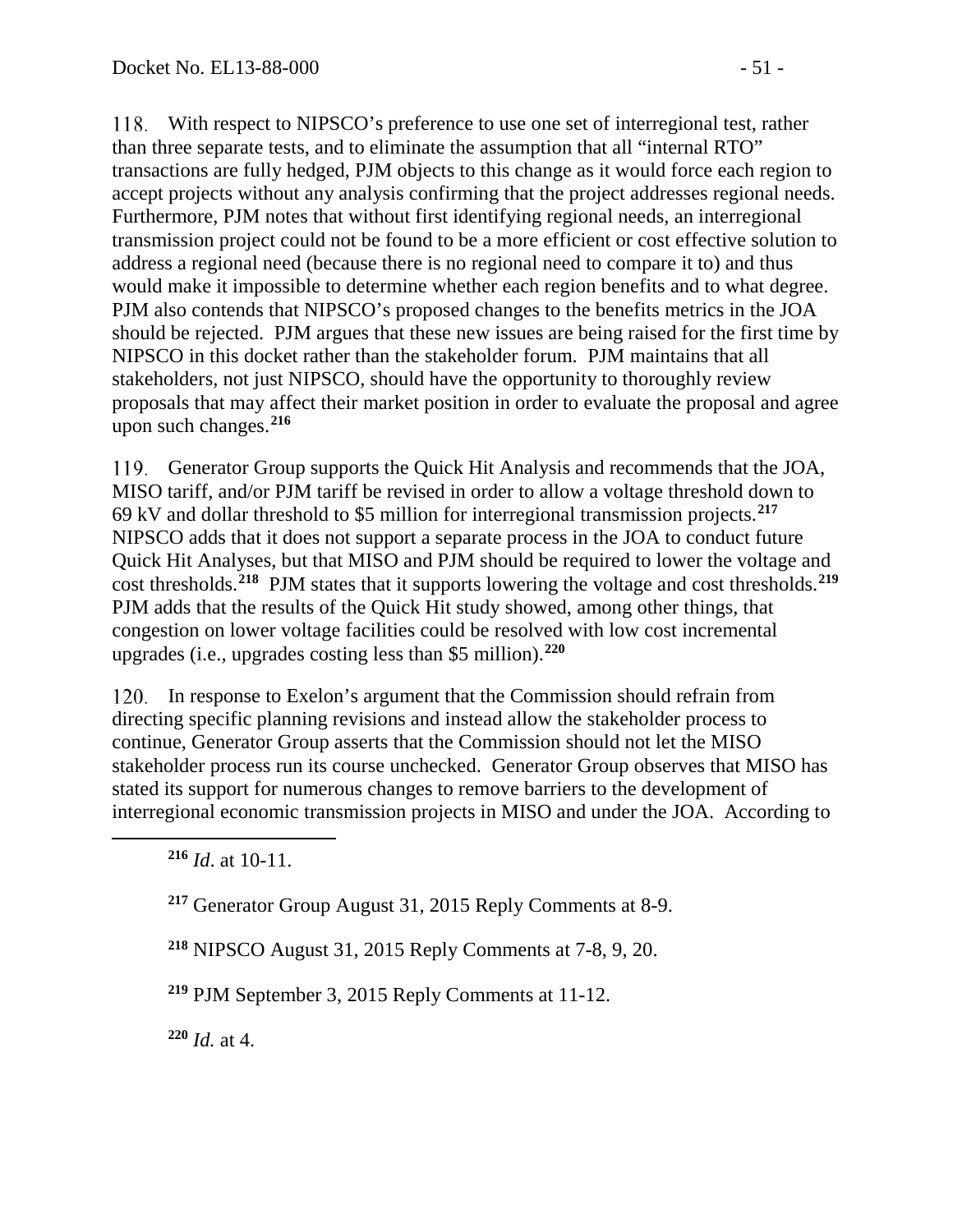Generator Group, this indicates that MISO's current tariff is impeding the development of such projects and that the Commission must act. Generator Group therefore urges the Commission to impose December 1, 2016 as the deadline for MISO to file tariff revisions to resolve the cost allocation and voltage threshold issues raised in the Complaint.**[221](#page-51-0)**

121. Noting that the Generator Group relies on the MISO Whitepaper in support of its assertion that MISO supports changes to remove barriers to market efficiency projects, Xcel argues that such reliance is misplaced because the purpose of the MISO Whitepaper is to identify potential issues that MISO should evaluate before any tariff changes are made.**[222](#page-51-1)**

122. Xcel also argues that it is both procedurally improper and premature for the Commission to impose a December 1, 2016 deadline for MISO to submit tariff changes as requested by Generator Group. Xcel states that the record in this proceeding is insufficient to support the changes desired by the Generator Group, and requiring a change with no supporting analysis would likely result in unintended consequences and potentially, unjust and unreasonable cost allocations and resulting transmission rates. Further, Xcel states that the Commission has not found the current MISO cost allocation process unjust and unreasonable and has not ordered MISO to change from the currently approved cost allocation process. According to Xcel, the Commission should allow MISO, along with its neighboring RTOs and stakeholders, to continue to assess appropriate regional and interregional cost allocation methodologies.**[223](#page-51-2)**

MISO Transmission Owners state that while they do not take a position with respect to the underlying issues, they oppose any attempt to impose a hard deadline on the stakeholder process. MISO Transmission Owners therefore assert that the Commission should reject Generator Group's request for a December 1, 2016 deadline by which MISO must file tariff revisions revising criteria for evaluating market efficiency projects.**[224](#page-51-3)**

<span id="page-51-1"></span>**<sup>222</sup>** Xcel February 18, 2016 Answer at 4-6.

<span id="page-51-2"></span>**<sup>223</sup>** *Id.* at 6-9.

<span id="page-51-3"></span>**<sup>224</sup>** MISO Transmission Owners February 22, 2016 Answer at 4-6.

<span id="page-51-0"></span> $\overline{a}$ **<sup>221</sup>** Generator Group February 3, 2016 Answer/Supplemental Comments at 4-10 (citing MISO*, Cost Allocation Issues Whitepaper* (Sept. 14, 2015, Revised Nov. 9, 2015), https://www.misoenergy.org/Library/Repository/Meeting%20Material/Stakeholder/REC BTF/2015/20151112/20151118%20RECBTF%20Item%20XX%20Cost%20Allocation% 20Issue%20Summary%20Paper%20clean.pdf) (MISO Whitepaper).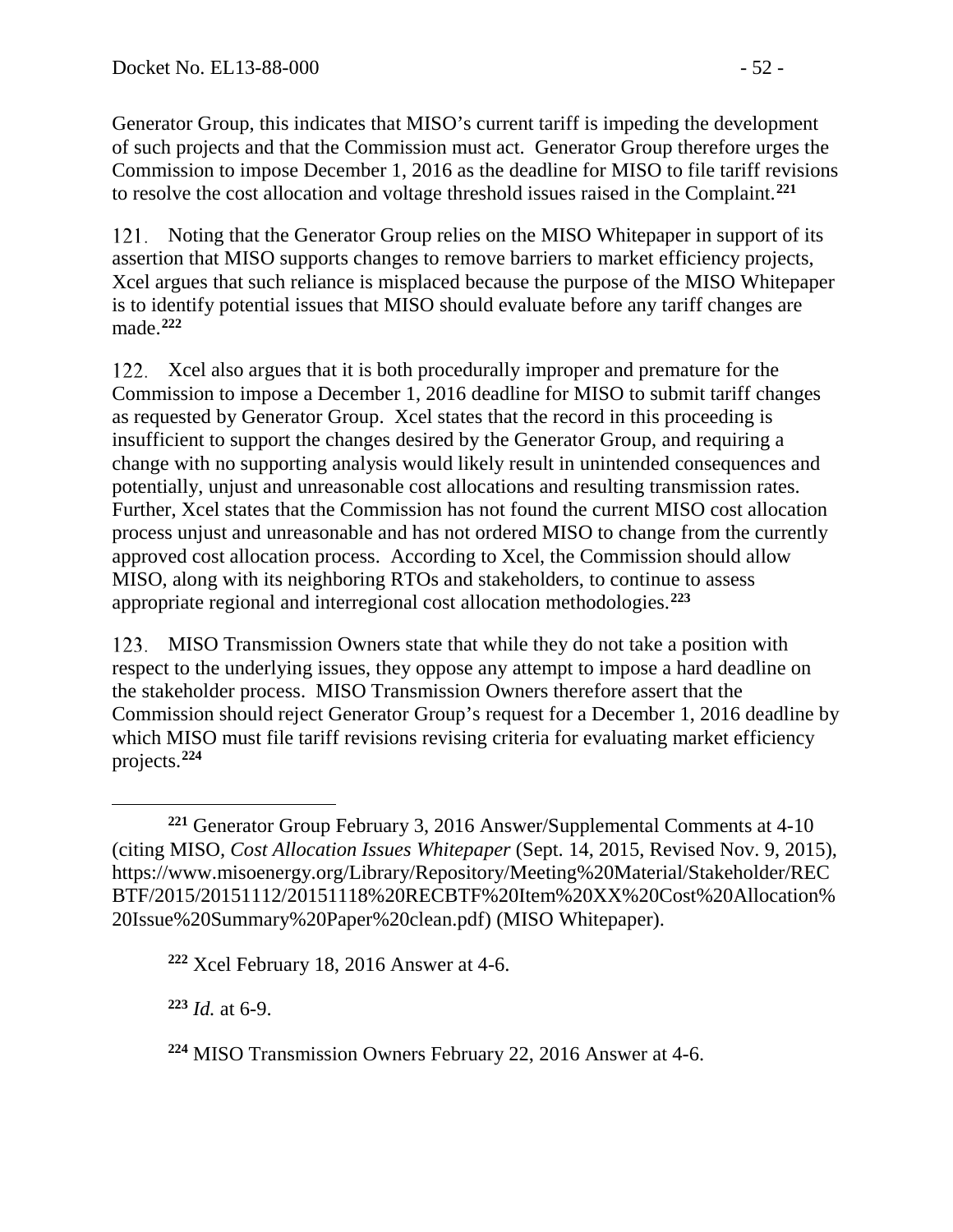124. Generator Group states that while it understands the value of a stakeholder process, that process has not resulted in solutions in this instance after years of discussion. According to Generator Group, MISO tariff revisions are necessary to develop necessary transmission facilities, and setting a deadline is the most effective means for producing those revisions. Generator Group maintains that the MISO Whitepaper identifies the need for, and potential benefits from, revised interregional economic transmission project criteria.**[225](#page-52-0)** Although Generator Group states that it agrees that analysis of cost allocation methodologies is necessary, Generator Group argues that it should not be allowed to proceed without end.**[226](#page-52-1)**

125. Generator Group disagrees with Xcel's argument that the imposition of a deadline is premature because, according to Generator Group, the record in this proceeding demonstrates that market efficiency project criteria have inhibited and continue to inhibit the development of new transmission in MISO and as interregional economic transmission projects under the JOA. With respect to MISO Transmission Owners' argument that the deadline may inhibit analysis and discussion in the stakeholder process, Generator Group argues that MISO Transmission Owners have not explained how this would happen. According to Generator Group, the deadline will ensure that such analysis and discussion will take place on a timely basis. Generator Group observes that MISO did not file in opposition to Generator Group's deadline request or state that the deadline will inhibit discussion and analysis.**[227](#page-52-2)**

Generator Group disagrees with Xcel's argument that the record is insufficient in this proceeding to support the changes identified by the Generator Group. According to Generator Group, the specific changes – lower the interregional economic transmission project voltage level, expand the interregional economic transmission project benefits definition and change the MEP benefits/cost ratio – are well-known and documented. Generator Group asserts that it is not advocating any specific outcome, but has rather only requested a deadline by when whatever outcome is decided is filed at the Commission. Generator Group adds that the Commission has previously imposed a

**<sup>226</sup>** *Id.* at 2-3.

<span id="page-52-2"></span><span id="page-52-1"></span><span id="page-52-0"></span> $\overline{a}$ 

**<sup>227</sup>** *Id.* at 3-4.

**<sup>225</sup>** Generator Group February 29, 2016 Answer at 3 (citing MISO Whitepaper).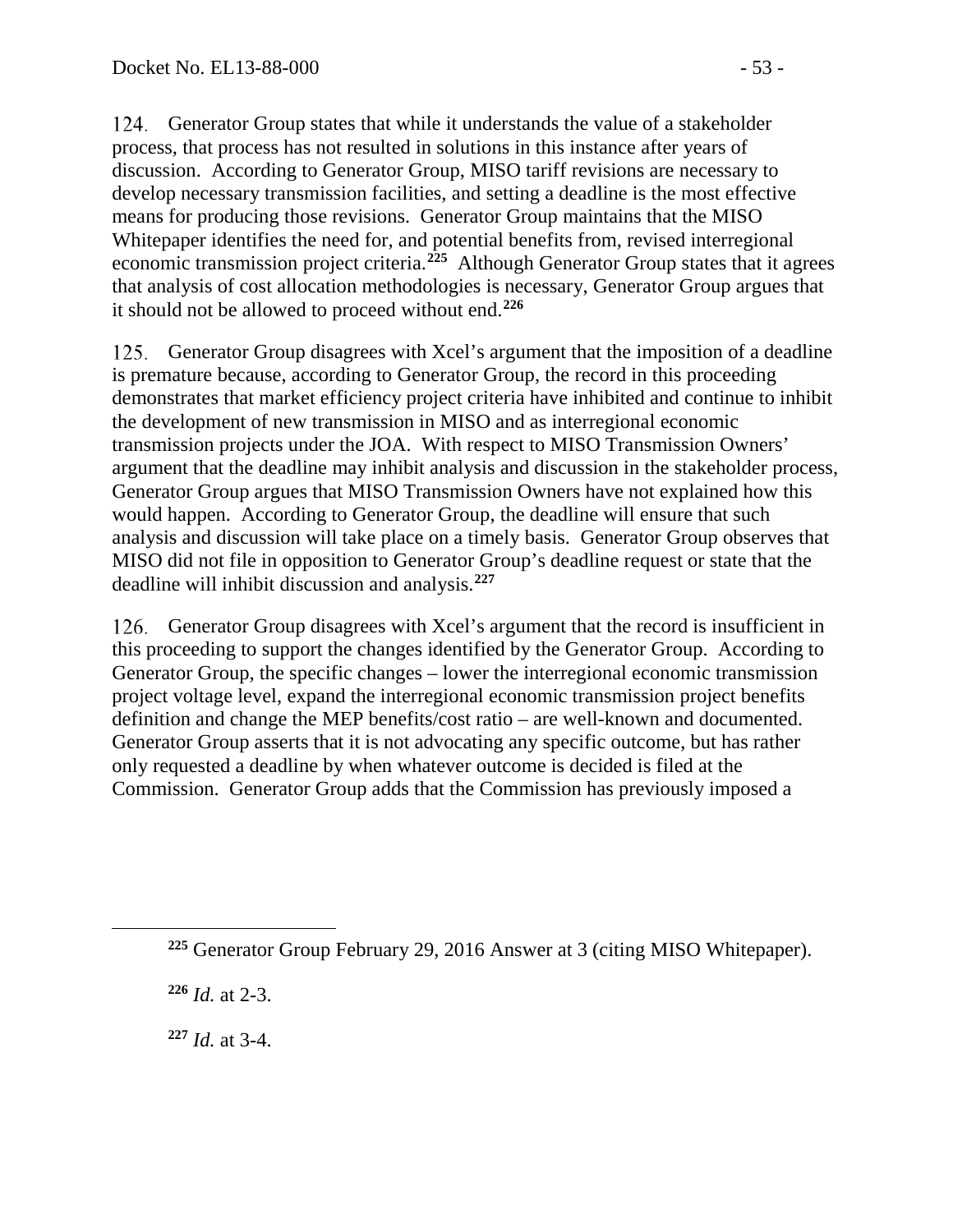similar deadline in MISO regarding transmission cost allocation issues, and MISO and the MISO stakeholders responded and met that deadline.**[228](#page-53-0)**

127. In response to PJM's arguments regarding Quick Hit projects, NIPSCO asserts that PJM has no answer for the missing half of the Quick Hit study equation: cost allocation. According to NIPSCO, the fundamental flaw with the Quick Hit study process is that there is no cost allocation plan included in the tariffs and agreements that properly allocates cost to load within both PJM and MISO based on relative benefits. NIPSCO argues that the Quick Hit process does not exist in any tariff or the JOA and flies in the face of Order No. 1000.**[229](#page-53-1)**

In response to NIPSCO's arguments regarding the Quick His Analysis, PJM states that it would not be productive to address cost allocation for projects identified under a Quick Hit Analysis until the threshold requirements for interregional market efficiency projects under the JOA are either reduced or eliminated. PJM maintains that many of the upgrades identified under the Quick Hit Analysis were not able to satisfy the interregional economic transmission project criteria under the JOA because they are below the requisite estimated project cost threshold of \$20 million and cannot satisfy the 345 kV threshold to qualify as a market efficiency project under MISO's tariff. PJM argues that, contrary to NIPSCO's assertions, the ability of the RTOs to build projects identified under the Quick Hit study process is not dependent upon the RTOs developing a cost allocation methodology, but rather is much more dependent upon first reducing or eliminating (i) the \$20 million cost threshold for interregional market efficiency projects in the JOA**[230](#page-53-2)** and (ii) the voltage threshold in MISO's regional tariff. PJM states that reducing or eliminating the project cost and voltage threshold would enable projects identified under the Quick Hit study process to satisfy the criteria to qualify as an interregional economic transmission project for purposes of cost allocation under the JOA.**[231](#page-53-3)**

**<sup>229</sup>** NIPSCO September 28 Limited Answer at 4-6.

<span id="page-53-3"></span><span id="page-53-2"></span><span id="page-53-1"></span>**<sup>230</sup>** As noted above, the \$20 million cost threshold for interregional market efficiency projects in the JOA was subsequently eliminated. *See supra* n[.156.](#page-37-6)

**<sup>231</sup>** PJM October 13 Answer at 2-3.

<span id="page-53-0"></span> $\overline{a}$ **<sup>228</sup>** *Id.* at 4-5 (citing *Midwest Indep. Transmission Sys. Operator, Inc.,* 129 FERC ¶ 61,060 (2009) (according to Generator Group, that deadline led to MISO's submission of its MVP transmission criteria to build new transmission)).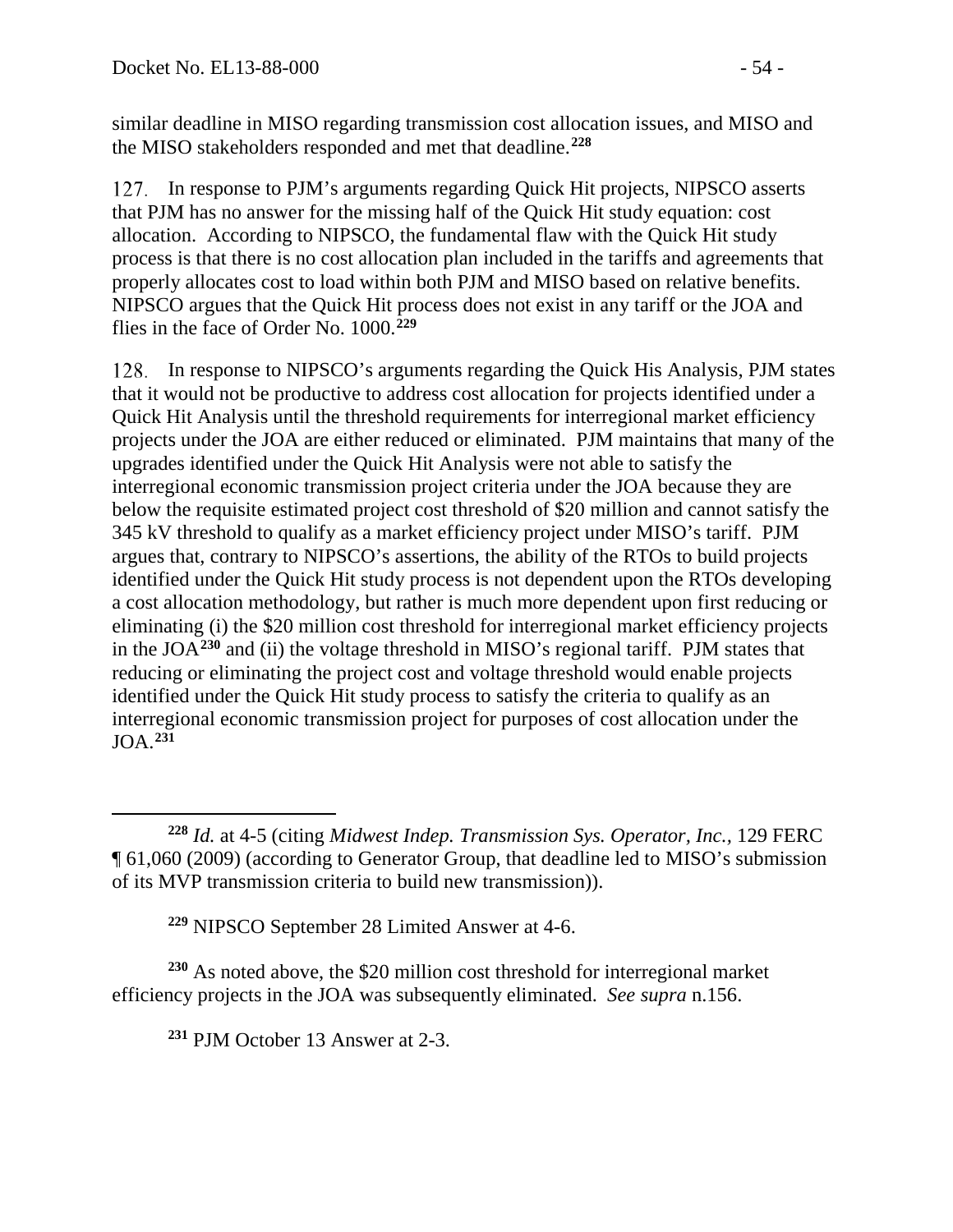## **f. Commission Determination**

We grant in part and deny in part the Complaint. We find that NIPSCO has demonstrated that certain provisions of the JOA and MISO tariff are unjust, unreasonable, or unduly discriminatory or preferential pursuant to section 206 of the FPA because the current cost and voltage thresholds prohibit from consideration certain transmission projects in the MISO-PJM interregional transmission planning process that benefit both regions, as evidenced by the Quick Hit Analysis. Therefore, as discussed further below, we require MISO to reduce its minimum voltage threshold for a interregional economic transmission project from 345 kV to 100 kV. In addition, we require MISO to eliminate the \$5 million cost threshold for interregional economic transmission projects. Finally, we require MISO and PJM to remove the requirement in the JOA to conduct a third, separate benefit-cost analysis for the combined MISO and PJM regions.

As a threshold issue, we reject NIPSCO's request that the JOA requirement that an interregional economic transmission project qualify as both an economic transmission project under the PJM tariff and as a Market Efficiency Project under the MISO tariff be replaced with a single set of interregional criteria and a single benefit calculation. We find that replacing both sets of regional criteria and benefit calculations would not recognize that MISO and PJM have separate regional transmission planning processes and that each region should be able to evaluate a potential interregional economic transmission project to ensure it provides sufficient benefits to its region. However, we find that two of MISO's regional Market Efficiency Project thresholds are unjust and unreasonable when applied to interregional economic transmission projects.

131. Specifically, we agree with NIPSCO that certain aspects of the identified "triple hurdle" prevent interregional economic transmission projects from being evaluated in the interregional transmission planning process. Importantly, we agree with NIPSCO and commenters that the Quick Hit Analysis has validated that many identified interregional economic transmission projects that are less than 345 kV and cost less \$5 million may nevertheless provide benefits to each region and should therefore not be automatically excluded from consideration.**[232](#page-54-0)** We find that a majority of the identified Quick Hit projects are rated below 345 kV (i.e., 138/161 kV) and cost less than \$5 million (with several costing only several hundred thousand dollars).**[233](#page-54-1)** In fact, the Quick Hit Analysis

**<sup>233</sup>** *See* MISO/PJM August 14, 2015 Comments at 4.

<span id="page-54-1"></span><span id="page-54-0"></span> $\overline{a}$ **<sup>232</sup>** *See, e.g.*, NIPSCO July 15, 2015 Comments at 15-16; ITC Companies August 14, 2015 Comments at 8.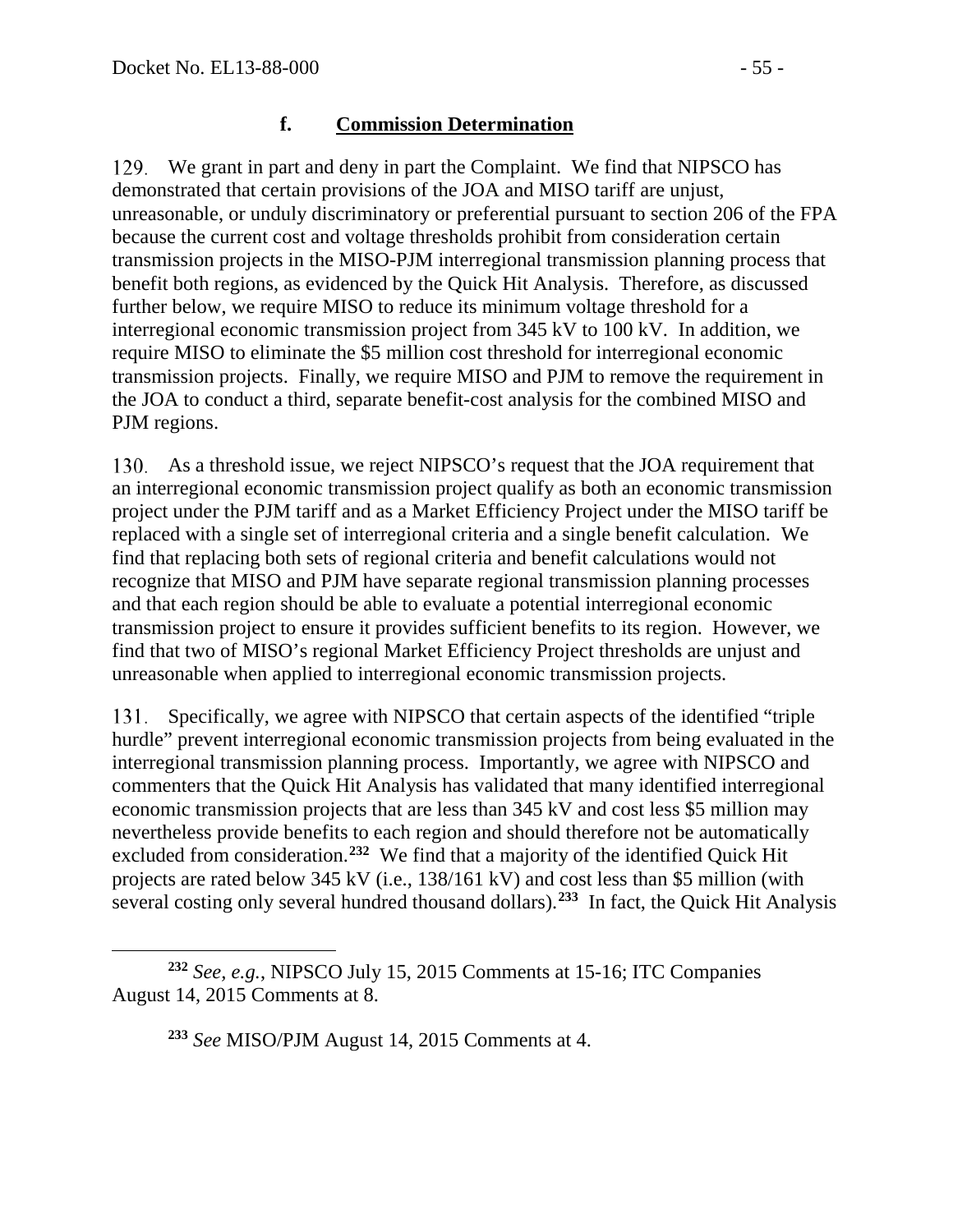identified interregional economic transmission upgrades (1) below \$1 million and (2) 138 kV and above with significant economic benefits to both RTOs.**[234](#page-55-0)** In their posttechnical conference comments, MISO and PJM concede that cost and voltage thresholds would need to be "addressed" in order to approve the identified solutions from the Quick Hit Analysis.**[235](#page-55-1)** While MISO and PJM state that they continue to review the results with stakeholders, we find that there is sufficient evidence from the Quick Hit Analysis**[236](#page-55-2)** to demonstrate that MISO and PJM must remove the thresholds that are preventing them from being able to select the interregional economic transmission projects that they have identified as providing benefits to both regions.**[237](#page-55-3)** We therefore direct MISO to submit, within 60 days of the date of issuance of this order, a filing to revise its tariff to remove the requirement that an interregional economic transmission project must be at least 345 kV and cost at least \$5 million. Specifically, MISO must revise its tariff to revise the Market Efficiency Project thresholds that apply to qualify as an interregional economic transmission project by (1) lowering the minimum voltage threshold to 100 kV and (2) removing the \$5 million minimum cost requirement. This will allow an interregional economic transmission project above 100 kV to qualify as a Market Efficiency Project regardless of its cost so long as it meets the other requirements, including MISO's regional cost benefit threshold.**[238](#page-55-4)**

MISO and PJM also identified several transmission projects in the Quick Hit Analysis that will relieve congestion and benefit both MISO and PJM, but did not meet the 1.25 benefit-to-cost ratio for the combined region under the JOA.**[239](#page-55-5)** We find it is

**<sup>234</sup>** *See id.*

<span id="page-55-0"></span> $\overline{a}$ 

**<sup>235</sup>** *See id.* at 3-4*.*

<span id="page-55-2"></span><span id="page-55-1"></span>**<sup>236</sup>** *See supra* P [108,](#page-45-0) n. [196;](#page-46-4) *see also, e.g.*, MISO/PJM August 14, 2015 Comments at 3-4.

<span id="page-55-3"></span>**<sup>237</sup>** *See* MISO/PJM March 31, 2015 Pre-Technical Conference Comments at 11, n.24.

<span id="page-55-4"></span>**<sup>238</sup>** We are not requiring MISO to change the Market Efficiency Project 345 kV and \$5 million dollar minimum thresholds for MISO regional transmission projects (i.e., regional transmission projects that are not interregional economic transmission projects under the JOA must still meet those thresholds to qualify as Market Efficiency Projects).

<span id="page-55-5"></span>**<sup>239</sup>** *See, e.g.*, MISO/PJM March 31, 2015 Pre-Technical Conference Comments at 19; AEP/Exelon August 14, 2015 Comments at 5.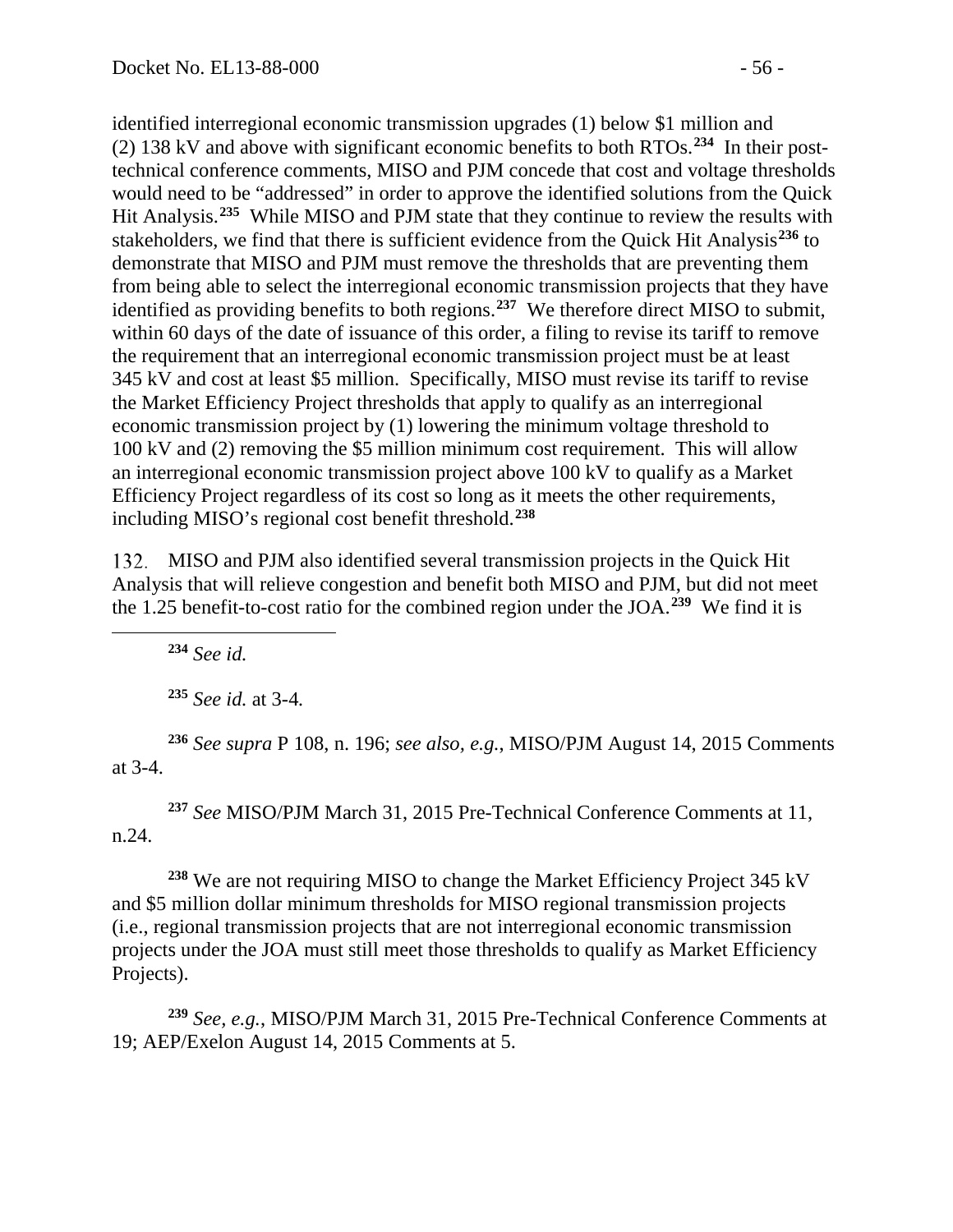unjust and unreasonable that an interregional economic transmission project that MISO and PJM each find provides sufficient benefits to its individual region to be rejected because a separate interregional cost-benefit analysis calculated differently than either RTO's analysis cannot be met. While MISO and PJM concede that "[s]everal [Quick Hit Projects] relieved congestion and showed benefit to both MISO and PJM, but did not meet the 1.25 benefit-to-cost ratio threshold[]",**[240](#page-56-0)** we find that MISO and PJM fail to explain or otherwise justify why the use of a separate interregional benefit-cost analysis, calculated differently than either of their individual benefit-cost analysis, continues to be just and reasonable when each region must still find that an interregional economic transmission project provides sufficient benefits to meet the regional benefit-cost analysis. We therefore direct MISO and PJM to submit, within 60 days of the date of issuance of this order, a filing to revise section 9.4.4.1.2.1 (Determination of Benefits to Each RTO from an Interregional Market Efficiency Project) of the JOA to remove the requirement that an interregional economic transmission project meet a 1.25-to-1 benefit-to-cost ratio for the combined MISO-PJM regions in addition to having to meet a 1.25-to-1 benefit-to-cost ratio for both MISO and PJM separately.

We also direct MISO and PJM to revise section 9.4.4.2.2 (Cost Allocation for an Interregional Market Efficiency Project), as follows:

> For [interregional economic transmission projects] that meet all the qualifications of section 9.4.4.1.2 [(interregional economic transmission project criteria)], the applicable project costs shall be allocated to the respective RTOs in proportion to the net present value of the total benefits calculated for each RTO pursuant to Section 9.4.4.1.2.1.aeach RTO's respective tariff.

With this change, MISO will calculate the dollar value of the benefits for a potential interregional economic transmission project using its MTEP analysis (i.e., 100 percent based on adjusted production costs) and PJM will calculate the dollar value of the benefits using its RTEP analysis (i.e., 50 percent based on adjusted production costs and 50 percent based on net load payments). Each RTO will then determine whether the potential interregional economic transmission project meets its individual 1.25-to-1 benefit-to-cost threshold using the RTO's pro rata share of the total cost based on its share of the total dollar value of the benefits. **[241](#page-56-1)**

<span id="page-56-1"></span><span id="page-56-0"></span>**<sup>241</sup>** For example, assume a proposed interregional economic transmission project has an estimated cost of \$9 million. Also assume that MISO calculates that it will receive

(continued ...)

**<sup>240</sup>** MISO/PJM March 31, 2015 Pre-Technical Conference Comments at 19.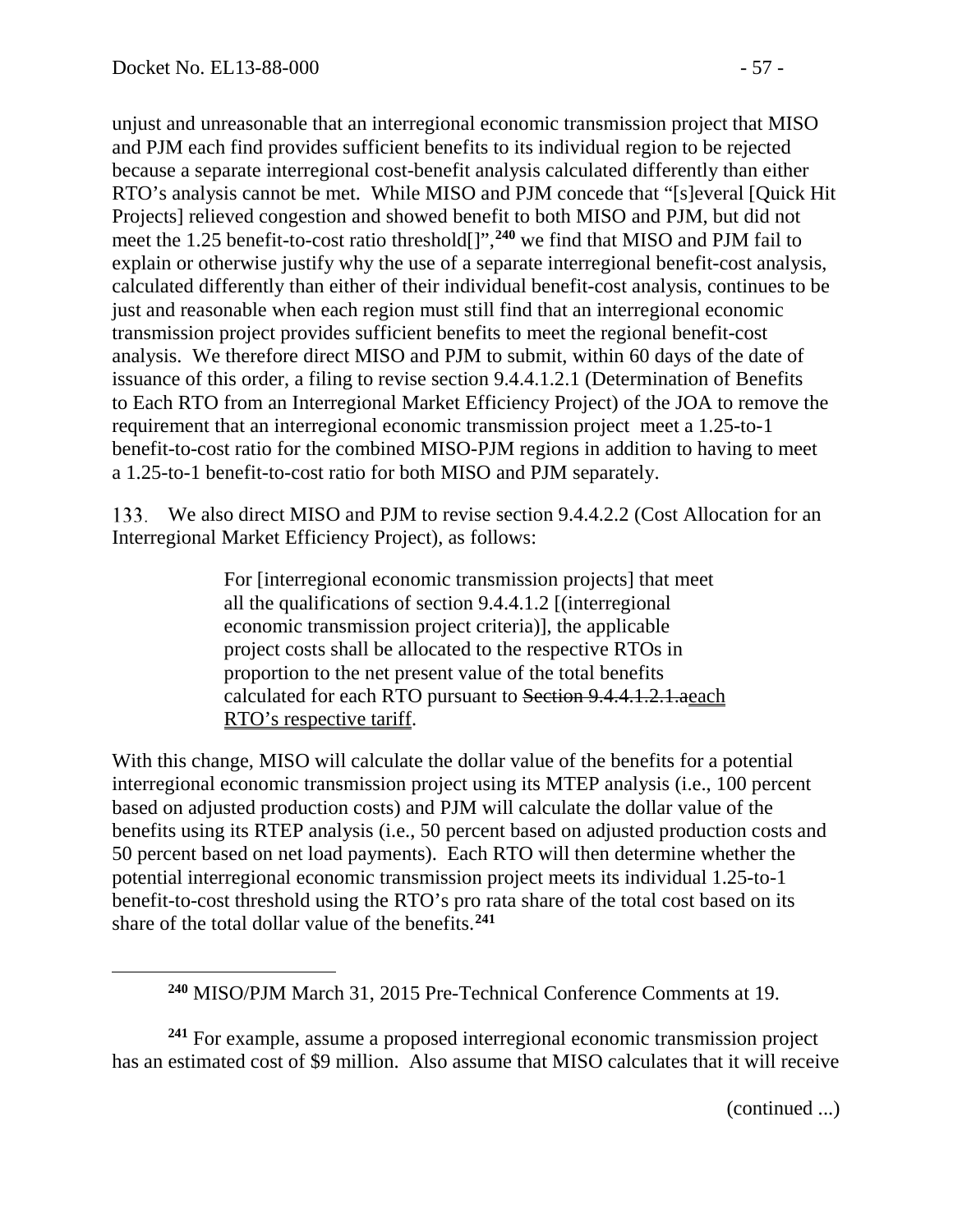With respect to the comments of AEP and Exelon suggesting that changes should also be made to the interregional economic transmission project method, we dismiss these suggestions since they were not raised in the Complaint.

We commend MISO, PJM and its stakeholders for its continued progress in discussing how best to address the limitations of the interregional economic transmission project criteria and thresholds in order to facilitate the approval of interregional economic transmission projects. The Commission recently accepted the proposal by MISO and PJM to remove the \$20 million threshold from the JOA, **[242](#page-57-0)** and we believe this is a step in the right direction. However, we disagree with commenters that we should delay action on the Complaint to allow the stakeholder process to address such reforms, given that we find the record justifies ordering relief; accordingly, we here address the Complaint on the merits and direct certain revisions to the JOA and MISO tariff, as discussed above.

# **4. Market-to-Market Payments**

## **a. JOA**

Under the terms of the JOA, an interregional economic transmission project must meet several criteria, including having a cost-to-benefit ratio of at least 1-to-1.25. When calculating the benefits, the RTOs use a weighted combination of the change in Adjusted Production Costs and Net Load Payments. Seventy percent of the metric is based on Adjusted Production Costs, which represent the changes in each RTO's production costs, adjusted for interchange purchases and sales. Thirty percent is based on Net Load Payments, which represents each RTO's gross load payment minus the estimated value of congestion-hedging transmission rights in each RTO.**[243](#page-57-1)**

 $\overline{a}$ \$20 million in benefits from the proposed interregional economic transmission project using its MTEP analysis, and PJM calculates that it would receive \$10 million in benefits using its RTEP analysis. Under this example, MISO would conduct its cost-to-benefit calculation by assuming it would be allocated \$6 million for the proposed interregional transmission project (because MISO estimated that it would receive two-thirds (\$20 million) of the total \$30 million of total estimated benefits) and PJM would assume it would be allocated \$3 million (because PJM estimated that it will receive one-third (\$10 million) of the total estimated \$30 million of benefits).

<span id="page-57-0"></span>**<sup>242</sup>** *See infra* n[.156.](#page-37-6)

<span id="page-57-1"></span>**<sup>243</sup>** JOA, § 9.4.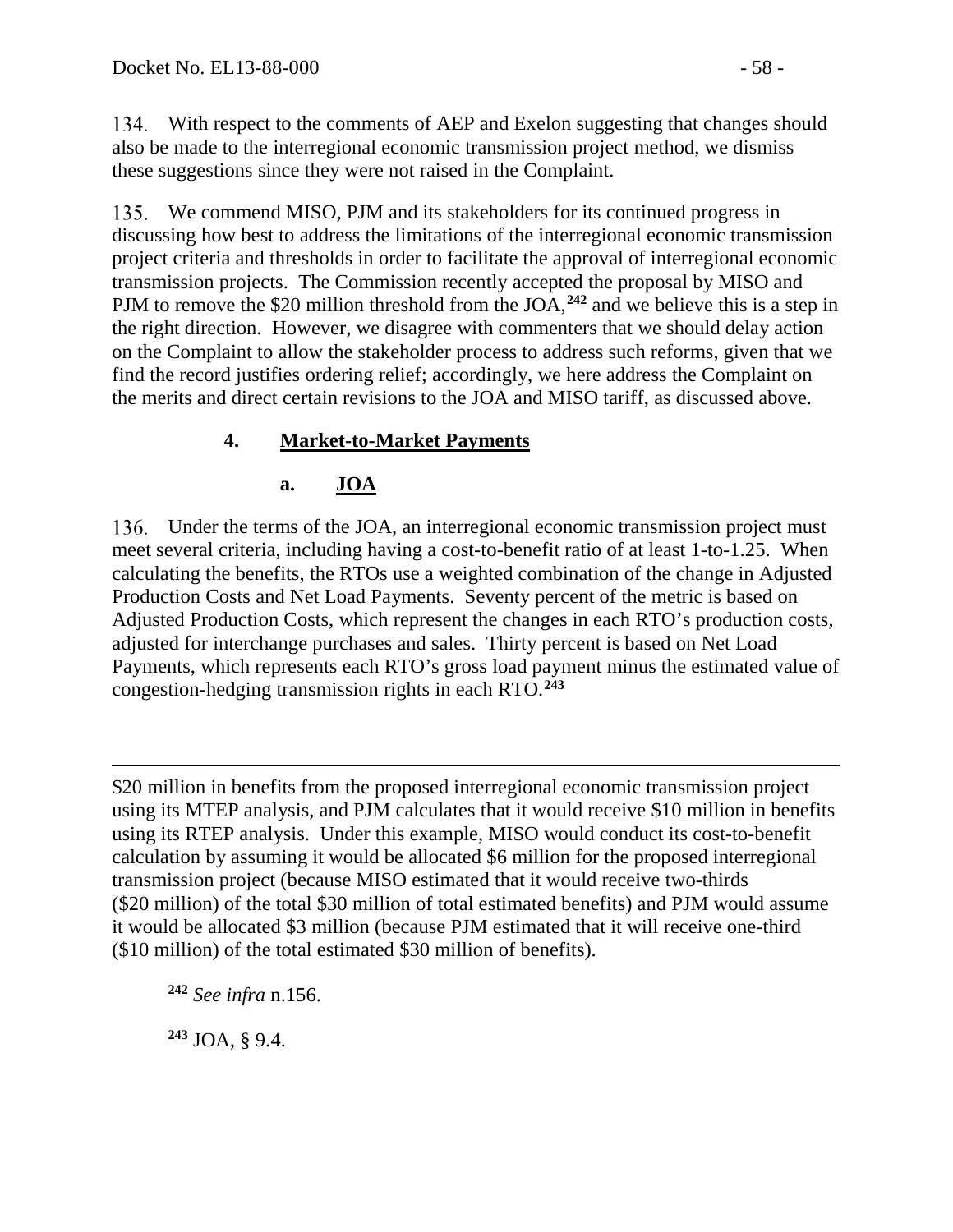### **b. Complaint**

137. NIPSCO argues that the criteria for approval of an interregional economic transmission project should be amended to include avoidance of market-to-market payments as a benefit.**[244](#page-58-0)** NIPSCO states that while the current MISO-PJM market-tomarket redispatch methodology provides an efficient and effective method of reallocating transmission capacity in the short term to provide interregional congestion relief, marketto-market payments also provide an important and currently unutilized measure of the economic benefits of a longer-term transmission solution. NIPSCO states that the RTOs should compile the market-to-market settlement payments data per flowgate, add it to their benefits calculation, and compare this to the cost of a potential interregional economic transmission project that would address the same congested flowgate(s) issue on a permanent basis. NIPSCO submits that in some cases, mitigating the market-tomarket payments for one RTO alone may be sufficient to justify the building of an interregional economic transmission project. NIPSCO states that the mitigation of market-to-market payments would be compared to the revenue requirement for the interregional economic transmission project. **[245](#page-58-1)**

NIPSCO argues that the currently approved interregional transmission planning process and cost allocation methods in the JOA must be updated to recognize the profound benefits of a facility located in one RTO that presents significant congestion relief for the other RTO. NIPSCO recognizes that such market-to-market payments should be considered for chronic, consistent congestion issues and not be due to temporary issues such as transmission line outages or network reconfiguration due to maintenance, or unexpected equipment failures. NIPSCO states that currently, however, the JOA does not consider avoided market-to-market payments as a benefit justifying

<span id="page-58-1"></span>**<sup>245</sup>** Complaint at 46.

 $\overline{a}$ 

<span id="page-58-0"></span>**<sup>244</sup>** Market-to-market payments are used to economically account for a congested flowgate. A flowgate is one or more transmission lines, transformers or other transmission facilities monitored for overload during normal operations or contingencies. Instead of relying on the Transmission Loading Relief procedure to alleviate congestion by curtailing transactions between the RTOs, the RTOs redispatch generation in the RTO with the lower cost for redispatch, while the other RTO that has exceeded its Firm Flow Entitlements pays for the redispatch. Firm Flow Entitlements are the amount of firm flow on a flowgate that PJM or MISO is entitled to use based on historical usage.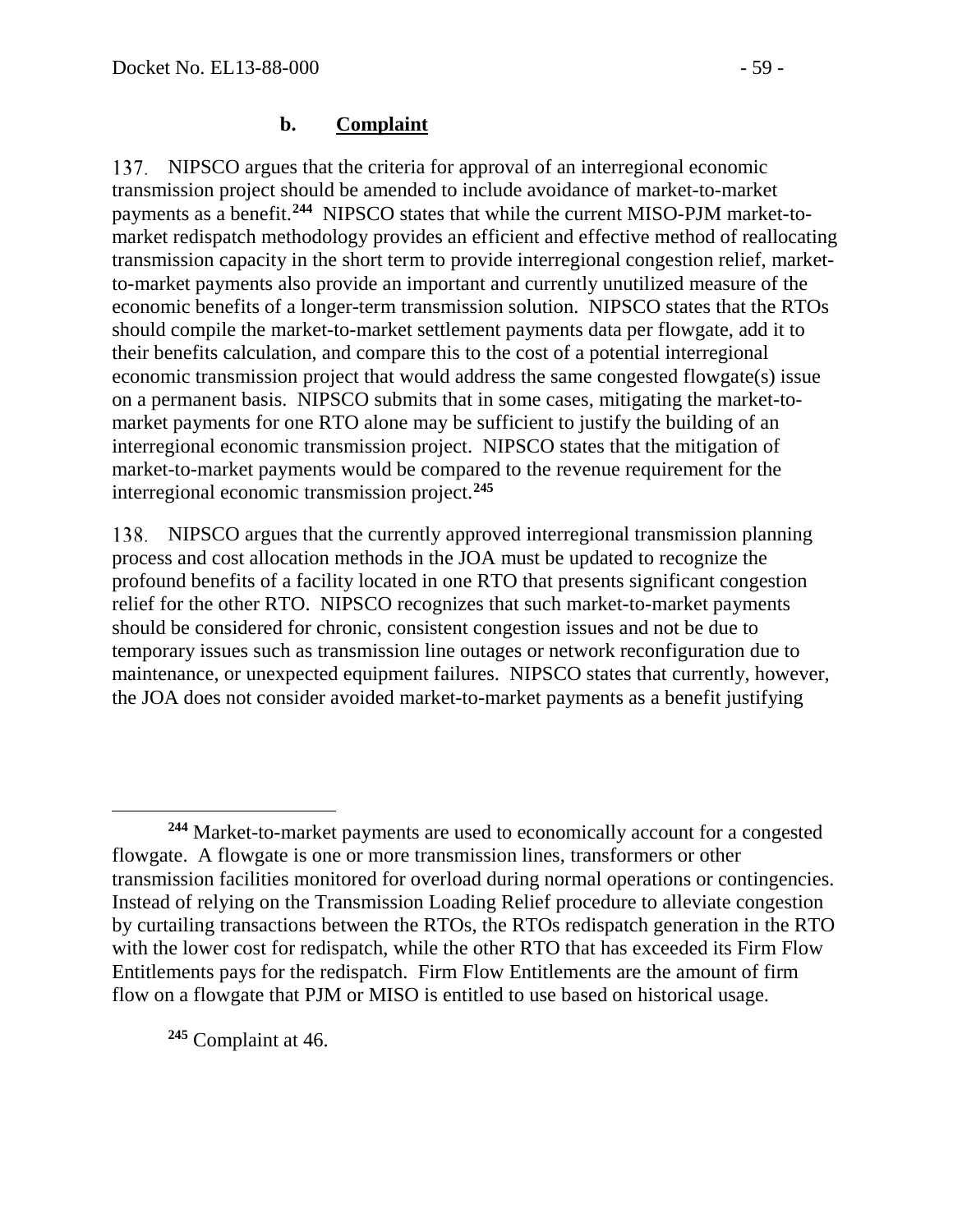cross border allocation of transmission costs which may produce uneconomic results to the detriment of customers.**[246](#page-59-0)**

## **c. Comments Supporting Complaint**

NIPSCO reiterates its argument that the amount of market-to-market payments far exceeds the cost of new transmission solutions.**[247](#page-59-1)** NIPSCO proposes using both the value of Firm Flow Entitlements and market-to-market payments in the transmission planning process.**[248](#page-59-2)** NIPSCO contends that persistent market-to-market payments and the value of the corresponding Firm Flow Entitlements are good indicators of the need for new transmission and gives examples of several constrained transmission lines where the value of market-to-market payments exceed the cost of new transmission.**[249](#page-59-3)**

ATC, ITC, AWEA, Indiana Commission, and Generator Group agree with NIPSCO that interregional economic transmission facilities should be evaluated based upon how they address all known benefits, specifically including, but not limited to, avoidance of future market-to-market payments made to compensate for the reallocation of short-term transmission capacity in the real-time operation of the system.**[250](#page-59-4)** Generator Group asserts that market-to-market payments are a clear indicator of constrained facilities. Generator Group submits that if market-to-market payments are not included in the benefit calculus, then the Commission should direct MISO and PJM to address what cumulative dollar level and over what period should constitute the trigger to assess whether a transmission solution should be explored.<sup>[251](#page-59-5)</sup> AWEA and Indiana Commission propose not only the use of market-to-market payments in assessing interregional economic transmission project benefits, but also the underlying value of the allocated

**<sup>246</sup>** *Id.* at 46-47.

<span id="page-59-1"></span><span id="page-59-0"></span> $\overline{a}$ 

**<sup>247</sup>** NIPSCO March 31, 2015 Pre-Technical Conference Comments at 21-22.

**<sup>248</sup>** *Id.* at 23-24.

**<sup>249</sup>** *Id.* at 31, 35-37.

<span id="page-59-4"></span><span id="page-59-3"></span><span id="page-59-2"></span>**<sup>250</sup>** ATC March 30, 2015 Pre-Technical Conference Comments at 4; ITC March 31, 2015 Pre-Technical Conference Comments at 7-8; AWEA March 31, 2015 Pre-Technical Conference Comments at 5.

<span id="page-59-5"></span>**<sup>251</sup>** Generator Group March 31, 2015 Pre-Technical Conference Comments at 17-18, 25.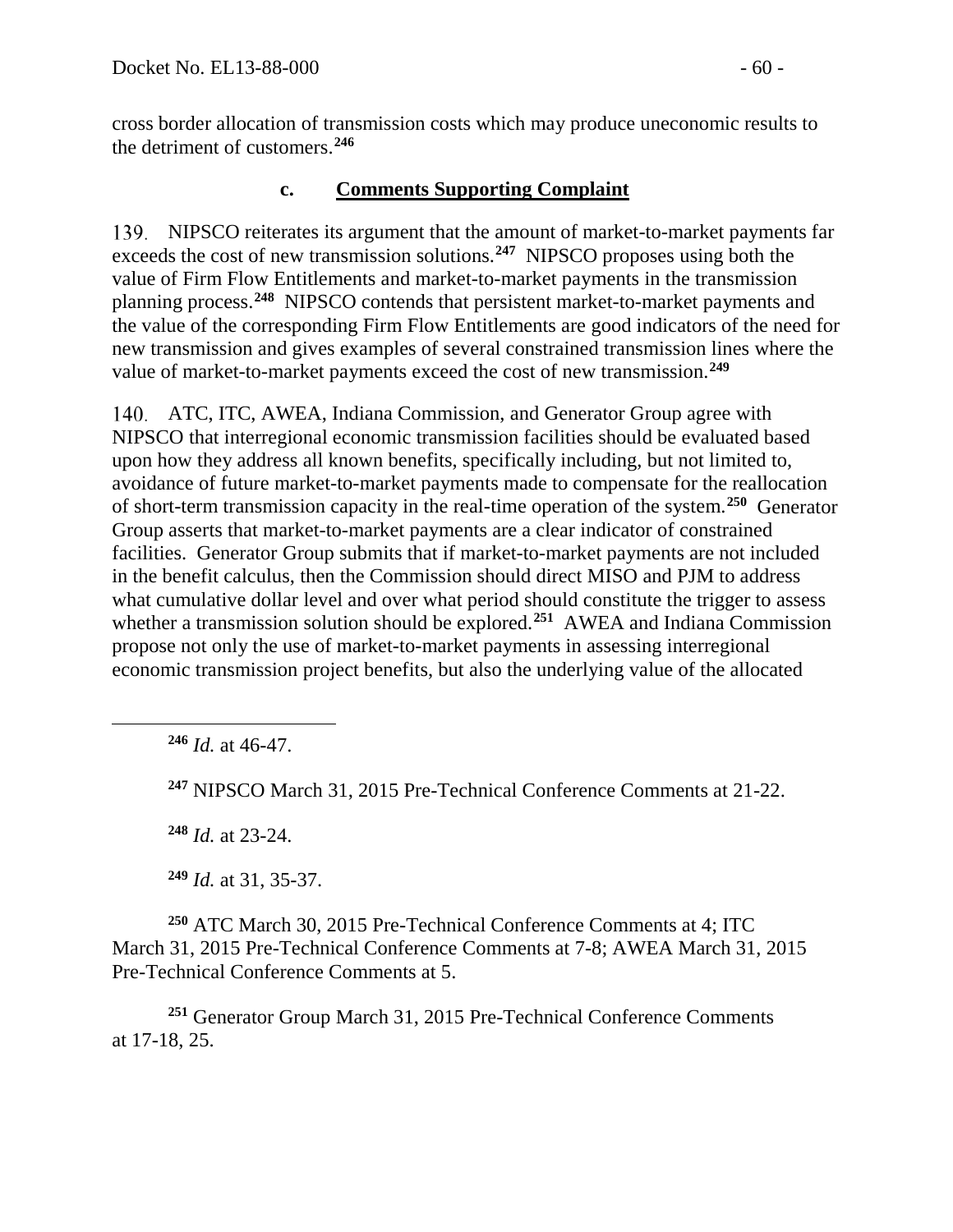Firm Flow Entitlement as part of the benefit metrics to justify transmission upgrades.**[252](#page-60-0)** ITC and Generator Group assert that market-to-market payments are a clear indicator of the need for transmission and support requiring all known and potential benefits to be assessed.**[253](#page-60-1)** ITC contends that market-to-market payments are a measure based on actual market data, and should be viewed as an opportunity to address congestion.**[254](#page-60-2)** Generator Group provides suggested revisions to the JOA to address this need.**[255](#page-60-3)**

#### **d. Comments Opposing Complaint**

MISO and PJM state that the potential avoidance of market-to-market settlement payments is not an independent, incremental benefit metric to the metrics used for current interregional economic transmission projects. MISO and PJM explain that market-tomarket payments are a settlement mechanism that shifts congestion dollars between MISO and PJM based on over or under use of each RTO's Firm Flow Entitlements, but does not change the total congestion experienced on a given flowgate. MISO and PJM state that the total congestion for a market-to-market flowgate is the sum of the MISO and PJM congestion and this congestion, applicable to each RTO, is adjusted based on a comparison of Firm Flow Entitlements and Market Flow**[256](#page-60-4)** *via* the market-to-market settlement process to determine the market-to-market payment; however, the total congestion does not change. MISO and PJM explain that the market-to-market payment from one RTO to the other is a mechanism used to adjust the congestion charges for an RTO's over or under usage of their Firm Flow Entitlements. MISO and PJM state that, if there is congestion on a market-to-market constraint, then the total congestion on the constraint will equal the sum of the RTOs' congestion. According to MISO and PJM, the market-to-market payments will not impact this total congestion but result in an

<span id="page-60-0"></span>**<sup>252</sup>** AWEA March 31, 2015 Pre-Technical Conference Comments at 5; Indiana Commission March 31, 2015 Amended Pre-Technical Conference Comments at 4.

<span id="page-60-2"></span><span id="page-60-1"></span>**<sup>253</sup>** ITC August 14, 2015 Comments at 9-10; Generator Group August 14, 2015 Comments at 15.

**<sup>254</sup>** ITC August 14, 2015 Comments at 9-10.

**<sup>255</sup>** Generator Group August 14, 2015 Comments at 17.

<span id="page-60-4"></span><span id="page-60-3"></span>**<sup>256</sup>** Market Flows are flows resulting from the dispatch of generation serving load within a market footprint.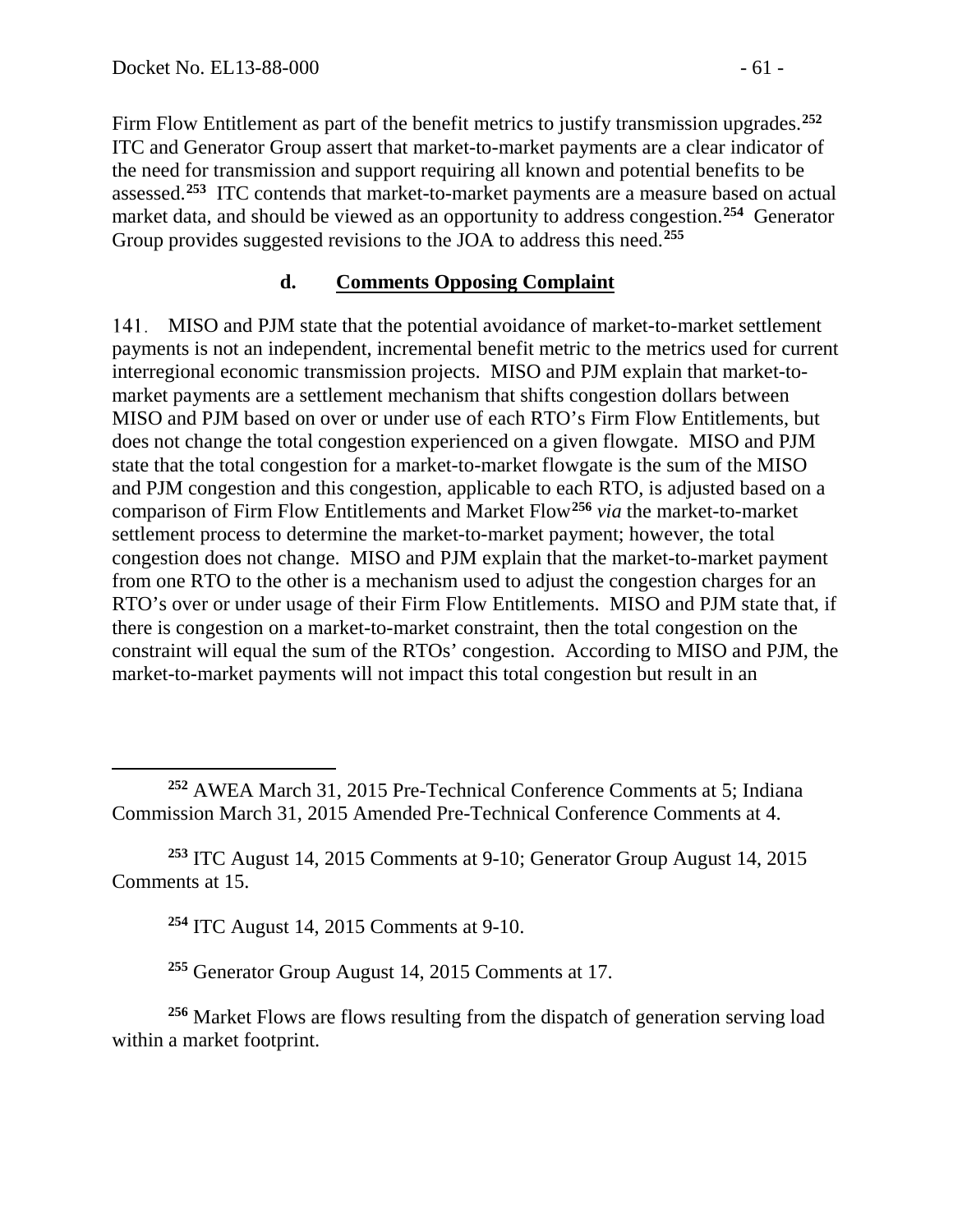adjustment to each individual RTO's congestion costs *via* a market-to-market settlement.**[257](#page-61-0)**

142. MISO and PJM explain that if PJM is the non-monitoring RTO<sup>[258](#page-61-1)</sup> for a MISO flowgate, and if, during an hour when that flowgate is constrained and binding in MISO, the PJM Market Flow on the flowgate is greater than PJM's Firm Flow Entitlements on that flowgate, PJM will make a market-to-market payment to MISO. MISO and PJM state that the result is that PJM's congestion cost on this flowgate is increased while MISO's congestion cost is decreased by the same value; however, the total of the MISO and PJM congestion will remain unchanged. MISO and PJM explain that the market simulation software used by MISO and PJM measures the total congestion for both RTOs, which includes the portion attributable to the market-to-market payments. Thus, MISO and PJM conclude that market-to-market payments should not be added to any simulated congestion, as adding market-to-market payments on top of the total simulated congestion would double count a portion of the congestion.**[259](#page-61-2)**

AEP and Exelon, PSEG Companies, and Wisconsin Electric agree with the RTOs.**[260](#page-61-3)** AEP and Exelon claim that including past market-to-market payments as avoided costs double-counts benefits, discounts any upgrades to the system, and ignores market-to-market payments on the next constraint.**[261](#page-61-4)** AEP and Exelon note that historic market-to-market payments are backward looking costs that cannot be extrapolated onto a future system with changed topology with any degree of accuracy.**[262](#page-61-5)** Although AEP and Exelon oppose adding market-to-market payments to the benefit calculation, they

**<sup>257</sup>** MISO/PJM March 31, 2015 Pre-Technical Conference Comments at 10.

<span id="page-61-1"></span><span id="page-61-0"></span>**<sup>258</sup>** If a flowgate is within an RTO's territory, that RTO is the monitoring RTO. The other RTO is the non-monitoring RTO.

**<sup>259</sup>** MISO/PJM March 31, 2015 Pre-Technical Conference Comments at 10-11.

<span id="page-61-4"></span><span id="page-61-3"></span><span id="page-61-2"></span>**<sup>260</sup>** AEP/Exelon March 31, 2015 Comments at 13-14; PSEG Companies July 15, 2015 Comments at 4; Wisconsin Electric March 31, 2015 Pre-Technical Conference Comments at 7-10.

**<sup>261</sup>** AEP/Exelon March 31, 2015 Pre-Technical Conference Comments at 12.

<span id="page-61-5"></span>**<sup>262</sup>** AEP/Exelon August 14, 2015 Comments at 11.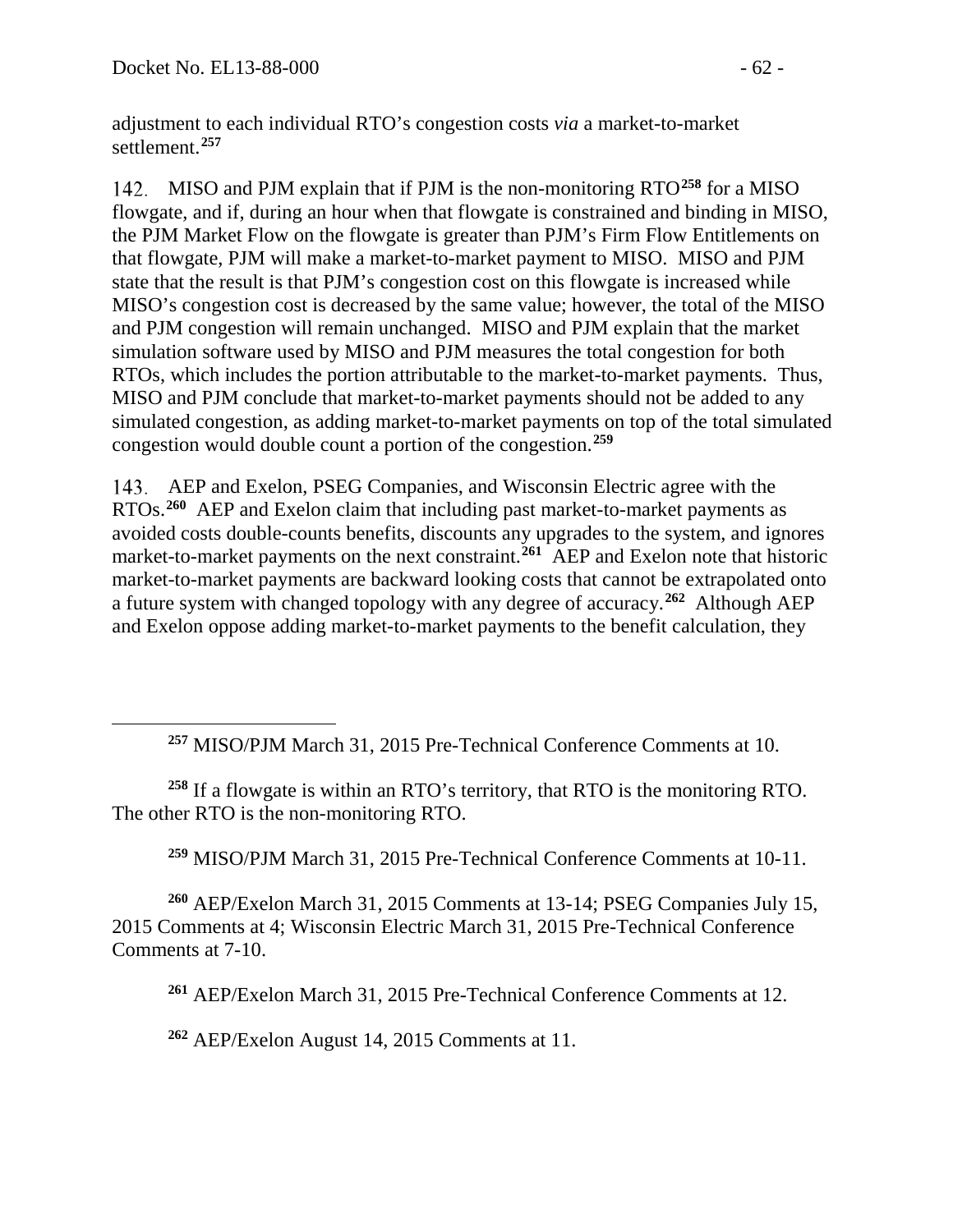believe that using PROMOD analysis to account for generation and transmission outages would improve the accuracy of studies.**[263](#page-62-0)**

Exelon states that congestion on the MISO-PJM seam is already considered when evaluating benefits for interregional economic transmission projects in the existing benefit calculation under the JOA. Exelon claims that rewarding market-to-market payments with new transmission will eliminate incentives to properly dispatch the system. **[264](#page-62-1)** PSEG Companies contend that the existence of market-to-market payments is not an indicator that there is anything wrong with either the transmission planning process or the PJM energy and/or capacity markets. PSEG Companies state that marketto-market payments reflect a market-based monetization of the value derived by the RTOs from use of each other's systems. PSEG Companies state that eliminating the payments through the transmission upgrade would only likely result in a misallocation of costs versus benefits.**[265](#page-62-2)**

145. Xcel states that it believes the decision to include the avoidance of market-tomarket payments as a benefit for seams projects should be addressed at the RTO level. Xcel states that market-to-market payments are real-time payments that are highly correlated with the Firm Flow Entitlements and the day-ahead commitment process, and therefore, may not be reflective of true congestion.**[266](#page-62-3)** Similarly, Wisconsin Electric asserts that market-to-market payments are not a direct result of the congestion but rather a result of a mismatch between Firm Flow Entitlements and actual flows.**[267](#page-62-4)**

### **e. Reply Comments**

<span id="page-62-0"></span>In response to AEP and Exelon's proposal to use PROMOD analysis to account for generation and transmission outages, NIPSCO states that although PROMOD is capable of calculating congestion, the RTOs remove this congestion from their benefits calculation. **[268](#page-62-5)** NIPSCO reiterates the total size of market-to-market payments and the

**<sup>263</sup>** AEP/Exelon March 31, 2015 Pre-Technical Conference Comments at 13-14.

<span id="page-62-1"></span>**<sup>264</sup>** Exelon October 31, 2013 Corrected Answer at 10-12.

**<sup>265</sup>** PSEG Companies July 15, 2015 Comments at 4.

**<sup>266</sup>** Xcel March 31, 2015 Pre-Technical Conference Comments at 11-12.

<span id="page-62-5"></span><span id="page-62-4"></span><span id="page-62-3"></span><span id="page-62-2"></span>**<sup>267</sup>** Wisconsin Electric March 31, 2015 Pre-Technical Conference Comments at 7-10.

**<sup>268</sup>** NIPSCO April 15, 2015 Reply Comments at 18.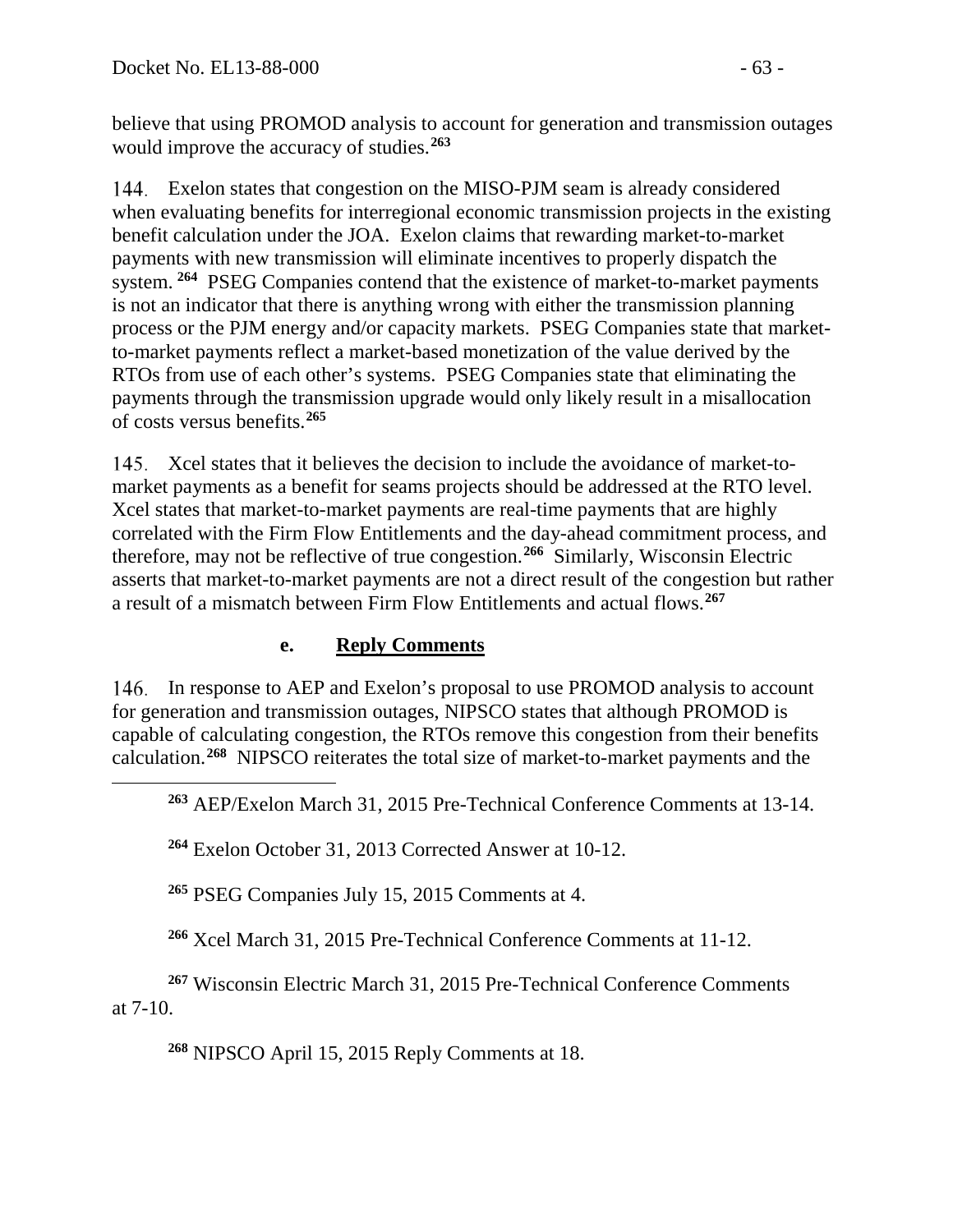lack of progress in the interregional transmission planning process outside of "one off" transmission projects. **[269](#page-63-0)** NIPSCO reiterates that RTOs adjust the flows in their analysis to account for financial transmission rights and seams, and exclude congestion at the seams.**[270](#page-63-1)**

PJM continues to object to adding market-to-market payments on top of calculated project benefits because that would double count project benefits.**[271](#page-63-2)** In response to NIPSCO's criticism of the MISO-PJM Joint Common Market initiative regarding Firm Flow Entitlements, PJM states that this issue is being addressed in Docket No. AD14-3 and NIPSCO should therefore not be allowed to use this proceeding to preempt other stakeholder interests and issues outside of Docket No. AD14-3.**[272](#page-63-3)** NIPSCO argues that the Commission should reject PJM's late-filed September 3 Comments. Nonetheless, NIPSCO asserts that it disagrees with PJM's statements regarding Firm Flow because, among other things, Firm Flow Entitlement values are an integral part of the entire market-to-market system and evaluating the overall value of interregional transmission paths.**[273](#page-63-4)**

AEP and Exelon agree with the RTOs that the potential avoidance of market-tomarket payments is not an independent benefit metric that should be used to justify transmission investment.**[274](#page-63-5)** AEP and Exelon provide an example of flows changing due to changes in system topology that render the use of past market-to-market payments problematic for estimating the future benefits of transmission projects.**[275](#page-63-6)**

<span id="page-63-2"></span><span id="page-63-1"></span><span id="page-63-0"></span> $\overline{a}$ 

<span id="page-63-3"></span>**<sup>272</sup>** *Id.* at 3.

- <span id="page-63-4"></span>**<sup>273</sup>** NIPSCO September 28 Limited Answer at 2-4.
- <span id="page-63-5"></span>**<sup>274</sup>** AEP/Exelon April 15, 2015 Reply Comments at 5.
- <span id="page-63-6"></span>**<sup>275</sup>** AEP/Exelon August 31, 2015 Reply Comments at 4.

**<sup>269</sup>** *Id.* at 28.

**<sup>270</sup>** NIPSCO August 31, 2015 Reply Comments at 18.

**<sup>271</sup>** PJM September 3, 2015 Reply Comments at 9-10.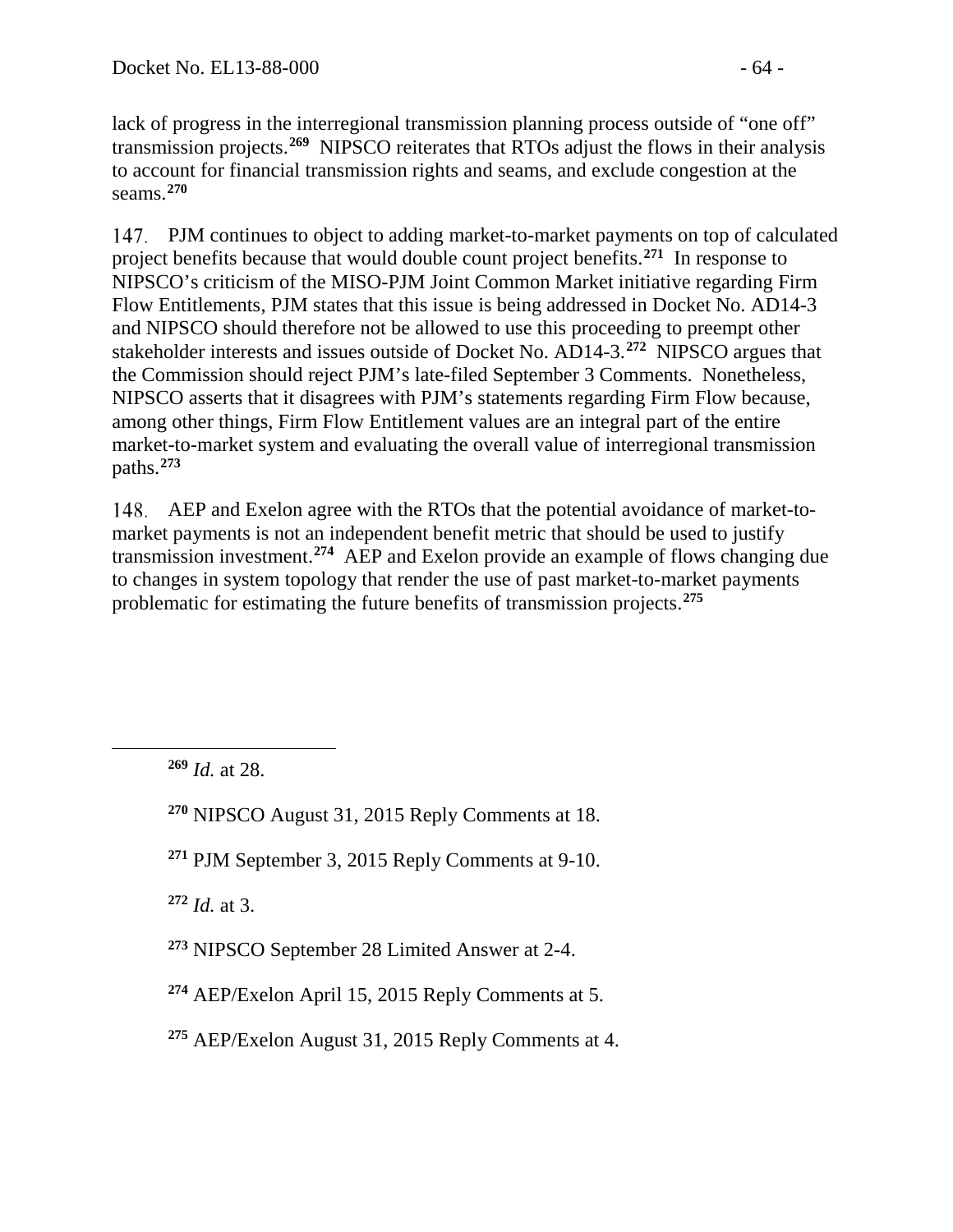149. Generator Group disagrees with AEP and Exelon's suggestion to use PROMOD analysis and their statement that market-to-market payments are backward looking and thus cannot be used as a basis upon which to approve new transmission.**[276](#page-64-0)**

150. Generator Group contends that numerous transmission projects in MISO and PJM's Quick Hit Analysis were identified *because of* chronic, historical market-tomarket payments. Generator Group contends that historic market-to-market payments were the sole criteria that led the transmission owners within MISO and PJM to decide to upgrade the grid. Generator Group contests MISO and PJM's suggestion that market-tomarket payments are a settlement mechanism that shifts congestion dollars between MISO and PJM and that total congestion for MISO and PJM on a market-to-market flowgate is not affected by market-to-market payments. Generator Group argues that there *is* chronic "total congestion" on numerous flowgates, yet this congestion is not being used as a data point in MTEP, RTEP and Interregional Planning Stakeholder Advisory Committee processes to call for new transmission. Generator Group argues that this is a deficiency that needs to be corrected and that MISO and PJM should be required to run "total congestion" reports frequently on all sub-regions of their respective RTO and at the seam, to make public the inputs used to develop those reports and the results of those reports, and to address this congestion at annual MTEP, RTEP and joint processes.**[277](#page-64-1)**

## **f. Commission Determination**

We deny NIPSCO's request to require MISO and PJM to include avoidance of market-to-market payments as a separate, discrete category of benefits for approval of an interregional economic transmission project. We agree with the commenters that argue that adding market-to-market payments on top of the total simulated congestion would double count a portion of the congestion. In response to NIPSCO and the commenters supporting NIPSCO, we find that market-to-market payments are already included in the production cost calculation part of the benefit analysis. Market-to-market payments are thus not a separate, discrete cost that should be reflected in the benefit analysis but instead are merely transfer payments that have no net effect when both RTOs' systems are taken into account. Therefore, we deny NIPSCO's Complaint on this issue. However, as the Quick Hit analysis demonstrates, we note that market-to-market payments may be used to identify flowgates or other limiting elements along the seam that require further study.

**<sup>277</sup>** *Id.* at 5-6.

<span id="page-64-1"></span><span id="page-64-0"></span> $\overline{a}$ 

**<sup>276</sup>** Generator Group August 31, 2015 Reply Comments at 4-5.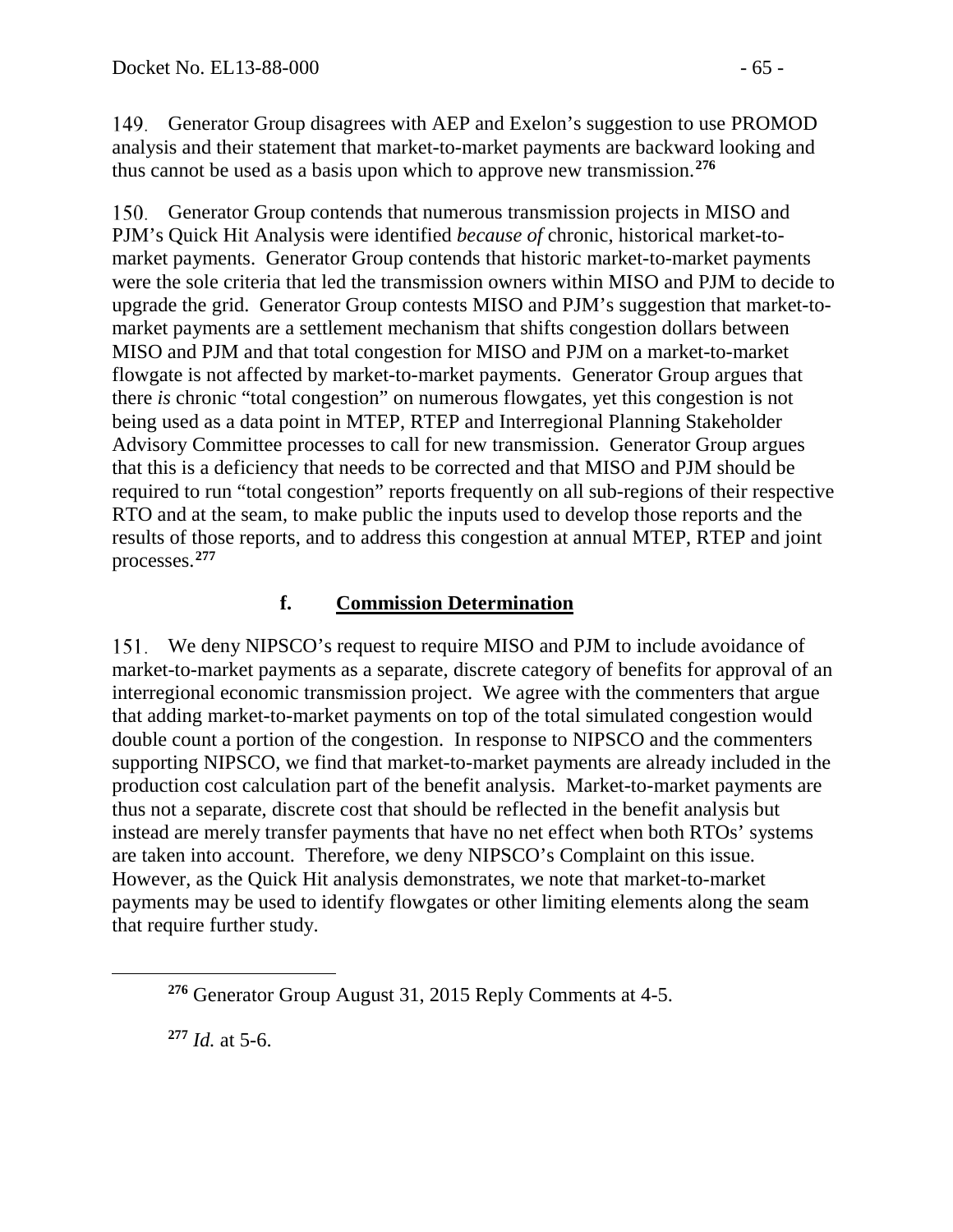### **5. Generator Interconnections and Retirements**

## **a. Complaint**

152. NIPSCO argues that the Commission should require MISO and PJM to improve coordination regarding the study of generator interconnections and generator retirements that can have material impact across the seam. NIPSCO states that the JOA has proven ineffective in preventing adverse impacts to NIPSCO's transmission system.**[278](#page-65-0)** As an example, NIPSCO states that the interconnection of the Meadow Lake wind farms in PJM has had adverse impacts associated with overloads of NIPSCO's Monticello to East Winamac 138 kV line in MISO.**[279](#page-65-1)** NIPSCO states that although the 2010 PJM System Impact Study concluded that the Meadow Lake project did not require any upgrades to the MISO system, the study indicated that constraints across three NIPSCO lines needed to be resolved to award capacity interconnection rights to the project. NIPSCO states that the interconnection of the Meadow Lake project in PJM required the development and implementation of an operating guide to mitigate constraints on the NIPSCO system. NIPSCO argues that MISO and PJM should jointly study the period between 2015 and the projected in-service date of 2019 to determine what the total impacts are of adding additional generation from the next phases of the Meadow Lake project. Further, NIPSCO argues that if PJM and Meadow Lake decide to bring the other phases of the project online, the existing operating guide should be re-evaluated.**[280](#page-65-2)**

NIPSCO also argues that incorrect generator dispatch assumptions for the PJM system were used when analyzing the retirement of the Crawford and Fisk coal stations located in the ComEd territory of PJM. NIPSCO contends that "more realistic" dispatch levels demonstrated that the retirement of these units could result in reliability issues on NIPSCO's system.**[281](#page-65-3)** NIPSCO states that the JOA is currently silent regarding generator retirements. NIPSCO argues that retirements should be analyzed through the use of a single model developed by MISO and PJM which incorporates agreed-upon assumptions.**[282](#page-65-4)**

**<sup>279</sup>** *Id.* at 52-54.

<span id="page-65-2"></span><span id="page-65-1"></span><span id="page-65-0"></span> $\overline{a}$ 

**<sup>280</sup>** *Id.* at 53-54.

<span id="page-65-3"></span>**<sup>281</sup>** *Id.*, Affidavit of Timothy A. Dehring (Dehring Aff.) ¶¶ 32-34.

<span id="page-65-4"></span>**<sup>282</sup>** NIPSCO April 15, 2015 Reply Comments at 24.

**<sup>278</sup>** Complaint at 50, 52.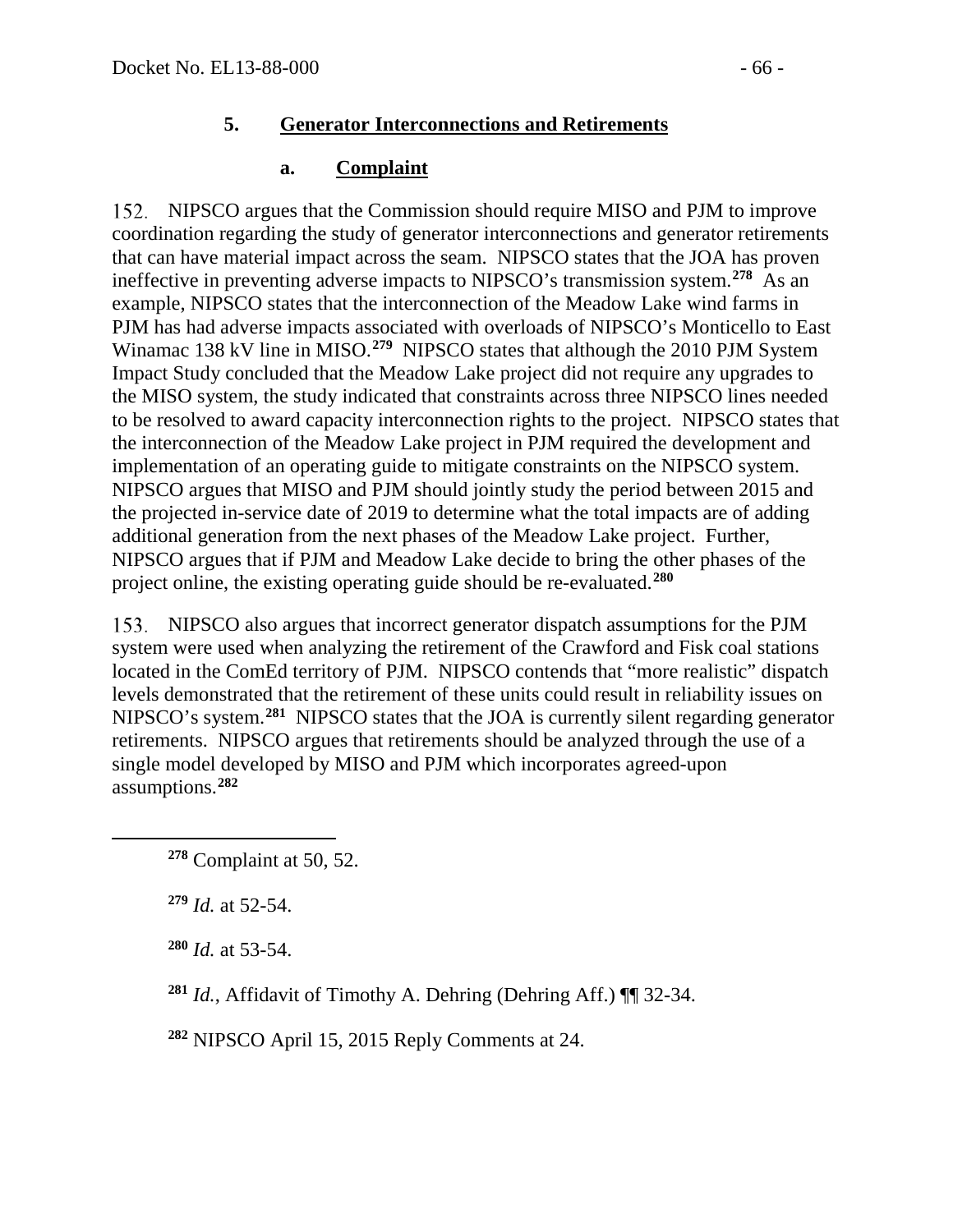NIPSCO states that MISO and PJM have made several improvements in their generator interconnection study process since NIPSCO filed its Complaint. However, NIPSCO maintains that further improvements are needed with respect to the approach MISO and PJM each uses to study generator interconnection projects. According to NIPSCO, although the MISO and PJM models may have similar transmission system topology, the two models use different generation dispatch assumptions. NIPSCO states that this disparity in generation dispatch assumptions leads to potential omissions when identifying issues on the system during the interconnection process, such as misrepresentations of the allocation of integration service by MISO and PJM to their respective interconnecting generators. As a result, NIPSCO states that the reduced dispatch of generators with interconnection service results in a reduction in total net loading on facilities that can misrepresent the available loading a facility has, and that this can cause constraints in real-time operations.**[283](#page-66-0)** NIPSCO states that MISO and PJM should develop a single model with agreed-upon assumptions, including dispatch assumptions, and conduct a joint study to ensure all potential issues are identified and mitigated.**[284](#page-66-1)**

NIPSCO also states that the RTOs need to establish a process in the JOA to study generator retirements; that retirements should be analyzed in a similar manner as generator interconnections; and that retirements should be analyzed using a single model which incorporates agreed-upon assumptions.**[285](#page-66-2)**

NIPSCO requests that the Commission mandate the RTOs enforce the existing generator interconnection coordination requirements under the JOA, and make necessary changes to the JOA to require the RTOs conduct joint studies for generation interconnections and to coordinate retirements with the other RTO. NIPSCO states that, as related to generator interconnection and retirement planning, it seeks one model benchmarked to reality and divorced of regional differences and a defined process for joint or coordinated analyses. For generator retirements, NIPSCO states that it seeks a defined method for allocating costs for upgrades identified through this yet-to-be-defined generator retirement process.**[286](#page-66-3)**

**<sup>285</sup>** NIPSCO July 15, 2015 Comments at 18.

<span id="page-66-2"></span><span id="page-66-1"></span><span id="page-66-0"></span> $\overline{a}$ 

<span id="page-66-3"></span>**<sup>286</sup>** NIPSCO August 14, 2015 Comments at 17-18.

**<sup>283</sup>** NIPSCO March 31, 2015 Pre-Technical Conference Comments at 26-30.

**<sup>284</sup>** *Id.* at 30; NIPSCO July 15, 2015 Comments at 17-18.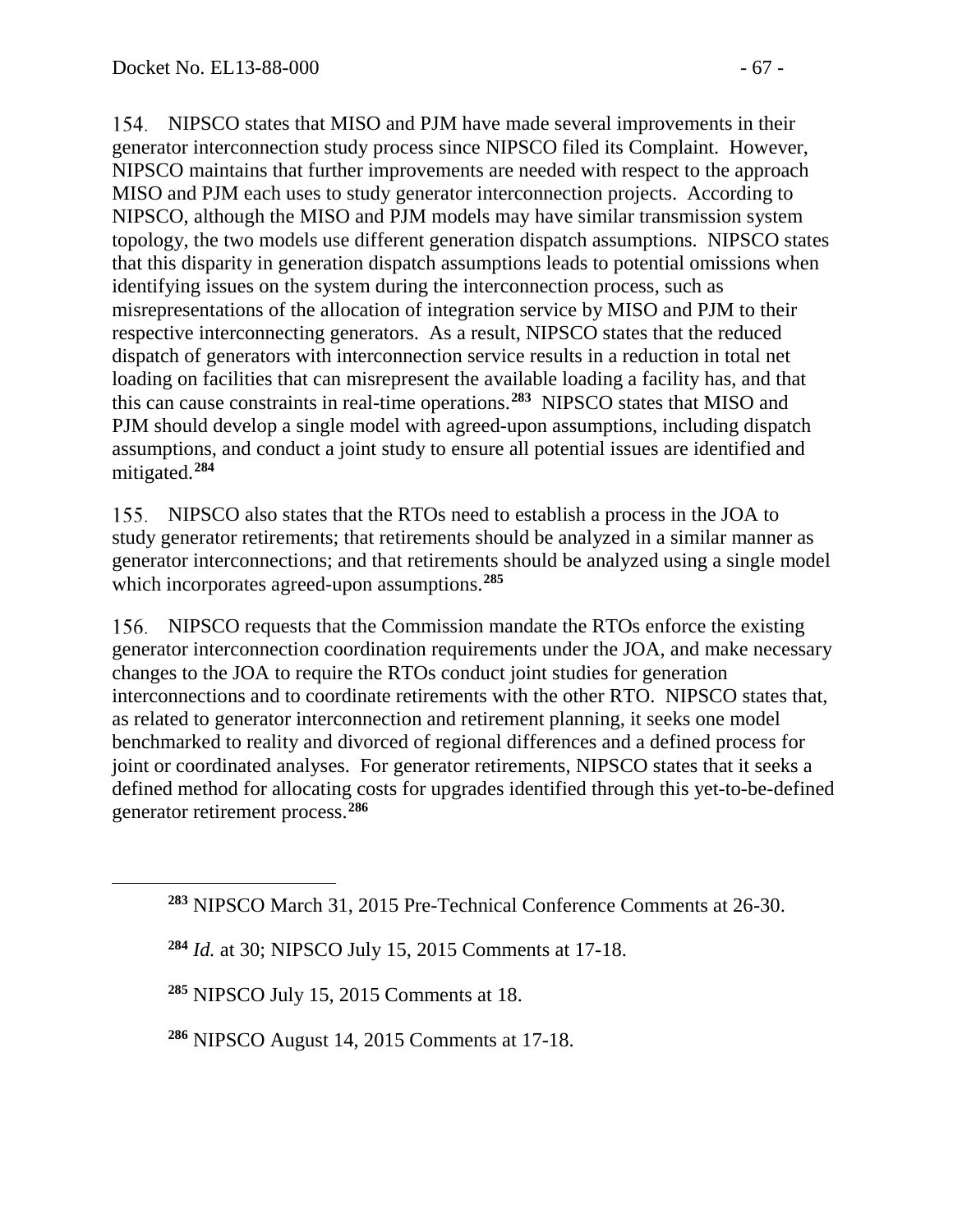NIPSCO states that the following language should be added to section 9.3.3 of the JOA: "The Parties shall develop a joint model to be used in connection with each Party's interconnection service studies.<sup>"[287](#page-67-0)</sup> NIPSCO states that corresponding changes to that section should make clear that the RTOs are to use this joint model in carrying out the requirements of section 9.3.3 and that each party shall be obligated to identify issues to be mitigated and clearly communicate those issues to the other party. NIPSCO states that the JOA is silent on the treatment of generation retirements, and that the Commission should direct that the JOA be amended by adding a new section addressing coordination of generator retirements and the allocation of associated costs in line with the cost allocation principles of Order No. 1000. NIPSCO notes that the Commission could either order the RTOs to submit language in a compliance filing or by ordering a targeted settlement process aimed at arriving at consensus language designed to carry out the Commission's findings in an order on the Complaint.**[288](#page-67-1)**

## **b. Comments Supporting Complaint**

158. Several commenters support NIPSCO's proposal. AWEA argues that the interconnection process should require a joint study using a common model that takes into account generation retirements, transmission service requests, and market participant funded upgrades. AWEA states that the interconnection process should also include a cost allocation methodology aligning costs with beneficiaries.**[289](#page-67-2)**

ITC notes that, if a generator interconnects in MISO and subsequently causes a reliability concern in PJM, PJM would not address the concern until PJM conducts the facilities study or the following year's RTEP analysis. ITC states that MISO and PJM should coordinate and share information at the feasibility study phase of the generator interconnection and retirement process in order to efficiently address any issues caused by the interconnection.**[290](#page-67-3)**

160. Southern Indiana contends that the different interconnection processes currently used by MISO and PJM result in incorrect assumptions and uncertainties in the interregional economic transmission project evaluation processes. According to Southern Indiana, this prevents the identification of real-time operation constraints that could have

**<sup>287</sup>** *Id.* at 17.

<span id="page-67-2"></span><span id="page-67-1"></span><span id="page-67-0"></span> $\overline{a}$ 

**<sup>288</sup>** *Id.* at 17-18.

**<sup>289</sup>** AWEA March 31, 2015 Pre-Technical Conference Comments at 6.

<span id="page-67-3"></span>**<sup>290</sup>** ITC March 31, 2015 Pre-Technical Conference Comments at 9.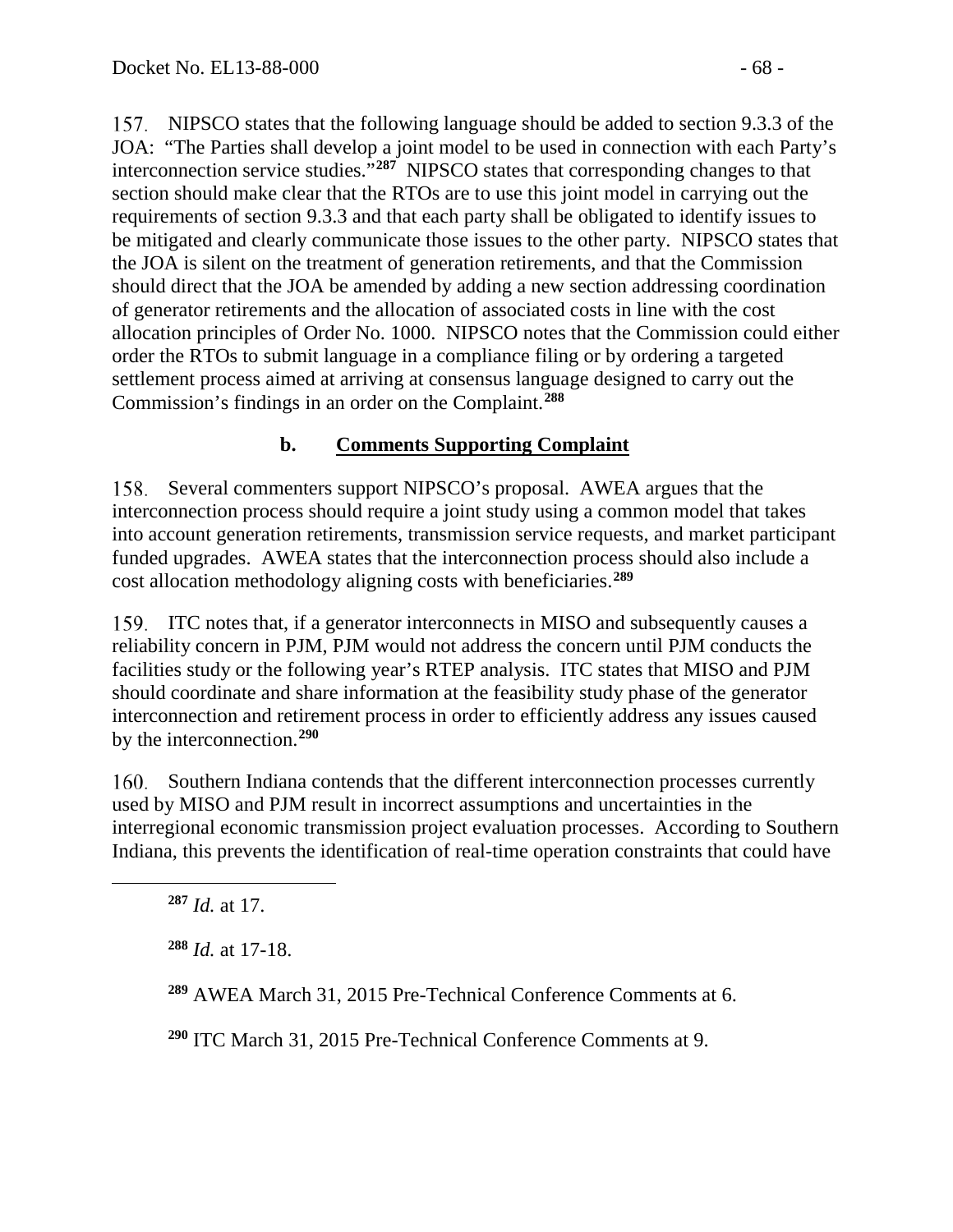been identified and corrected in advance during planning studies. Southern Indiana argues that MISO and PJM should conduct joint studies to improve identification and mitigation of potential issues during planning in order to reduce the issues that occur in real-time operations.**[291](#page-68-0)**

Xcel states that the Commission should evaluate MISO's process for accrediting external generators in its resource adequacy construct.**[292](#page-68-1)** As new generators are interconnected and studied for deliverability to a neighboring utility's system, Xcel argues that the study should account for and appropriately cost allocate local reliability impacts for power delivered across the seam. Xcel states, however, that alreadyestablished firm external resource capacity accreditation should not be jeopardized by modification to the planning process.**[293](#page-68-2)**

E.ON states that section 9.3.3 of the JOA requiring MISO and PJM to coordinate to address the impact of interconnection customers on each other's transmission systems has not been followed. E.ON notes that the problems on NIPSCO's system related to the Meadow Lake wind farm were addressed by operational changes rather than network upgrades, but that the JOA requires the installation of network upgrades. E.ON asserts that if MISO had been apprised of the Meadow Lake interconnection on a timely basis, as the JOA requires, MISO would have performed its study during the time that PJM was performing its study, MISO would have determined that upgrades are required in the Duke and NIPSCO areas, PJM would have included those MISO-determined upgrades in its System Impact Study, and the milestone schedule for the Meadow Lake project would have included the schedule to complete these MISO-needed upgrades as a requirement to obtain interconnection service.**[294](#page-68-3)**

E.ON states that, because no upgrades were made, there is significant congestion on the NIPSCO system that could have been mitigated to a degree, and that the resulting congestion is costly to generators like Pioneer Trail and Settlers Trail, two of its subsidiaries, in the form of lost energy sales from curtailment. E.ON states that the

**<sup>291</sup>** Southern Indiana March 31, 2015 Pre-Technical Conference Comments at 4-5.

<span id="page-68-2"></span><span id="page-68-1"></span><span id="page-68-0"></span>**<sup>292</sup>** Module E-1 of the tariff sets forth MISO's annual resource adequacy construct and explains, among other things, the process by which external resources may qualify as planning resources which are required to provide capacity as required by MISO. MISO, FERC Electric Tariff, Module E-1, § 69A.3.1.c (35.0.0).

**<sup>293</sup>** Xcel March 31, 2015 Pre-Technical Conference Comments at 13.

<span id="page-68-3"></span>**<sup>294</sup>** E.ON October 31, 2013 Comments at 12-13.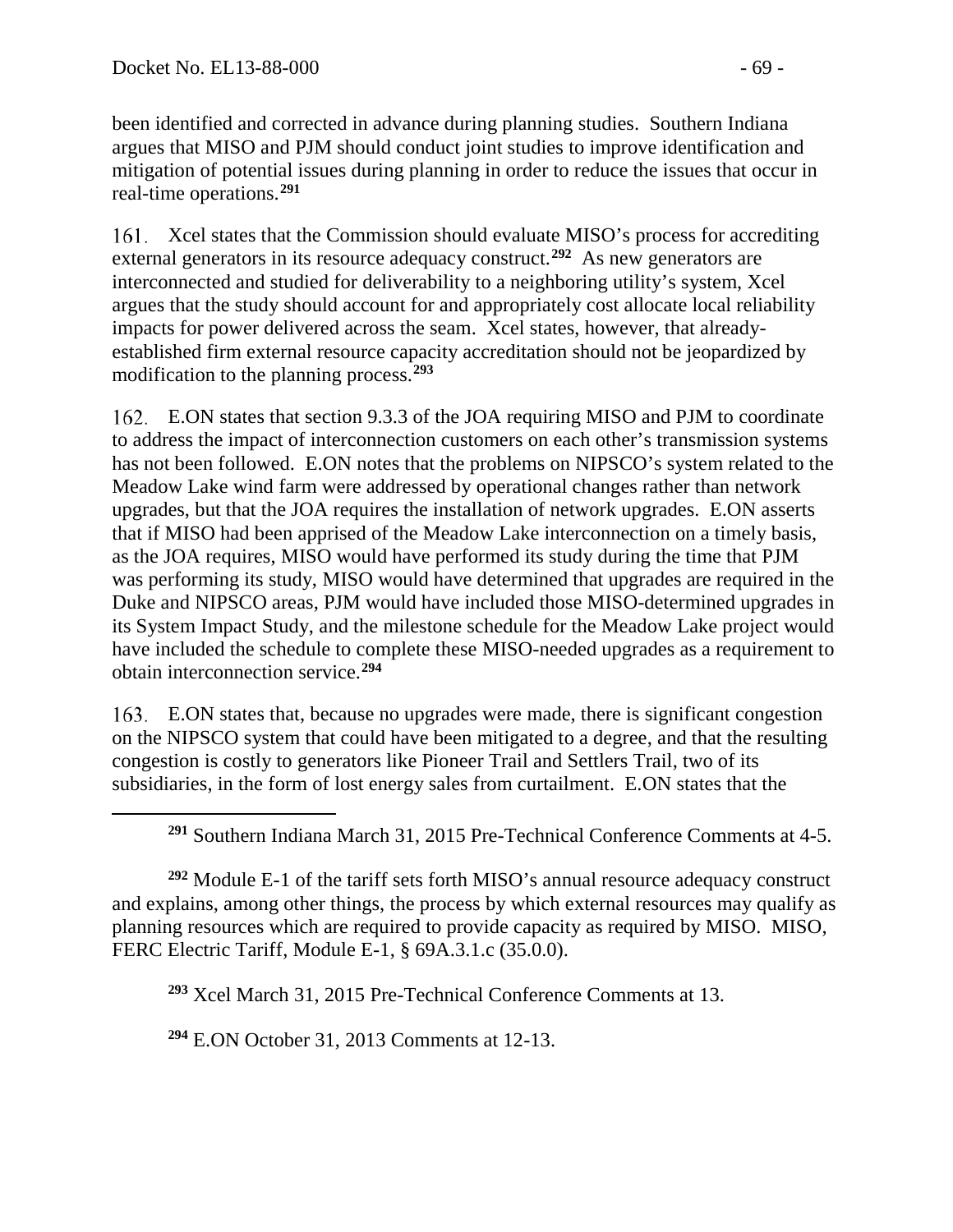breakdown in coordination between MISO and PJM demonstrates that revisions to the JOA are needed to guard against these types of market-impacting results.**[295](#page-69-0)**

E.ON states that its experience in PJM represents another failure to coordinate as required by the JOA. E.ON notes that it submitted an interconnection request in early 2009 for a 100 MW project near the MISO-PJM border. E.ON states that the System Impact Study that PJM undertook for this project did not include any information about impacts and network upgrades needed on the MISO system as JOA section 9.3.3 requires. E.ON states that PJM later informed E.ON that there may be impacts on the MISO system, and that E.ON could have saved time, expense and effort had it been provided this information on a timely basis as the JOA requires. E.ON states that the information provided by NIPSCO demonstrates a failure to employ comparable and nondiscriminatory interconnection service.**[296](#page-69-1)**

E.ON states that the Commission should exercise its authority under FPA section 206 and order an investigation into the use of operating guides in MISO and in PJM. E.ON states that operating guides should be transparent to the market both for operational and comparability reasons.**[297](#page-69-2)**

166. Generator Group points to the RTOs' application of different methods for modelling criteria and assumptions for baseline reliability analyses, Network Resource Interconnection Studies, Energy Resource Interconnection Studies, generator interconnection studies, and generator retirement studies. Generator Group notes that each RTO has different thresholds and solutions for performing the above studies.**[298](#page-69-3)** Generator Group argues that MISO and PJM need to apply the same standards so project developers can accurately assess data provided in studies, because when a proposed project impacts the seam, it is very difficult for a generation developer to evaluate data provided in MISO and PJM-provided studies, and even to independently assess the market, when MISO and PJM do not apply the same standards. **[299](#page-69-4)**

**<sup>295</sup>** *Id.* at 13.

<span id="page-69-1"></span><span id="page-69-0"></span> $\overline{a}$ 

**<sup>296</sup>** *Id.* at 13-14.

**<sup>297</sup>** *Id.* at 15-16.

<span id="page-69-4"></span><span id="page-69-3"></span><span id="page-69-2"></span>**<sup>298</sup>** Generator Group March 31, 2015 Pre-Technical Conference Comments at 6-12.

**<sup>299</sup>** *Id.* at 7-9.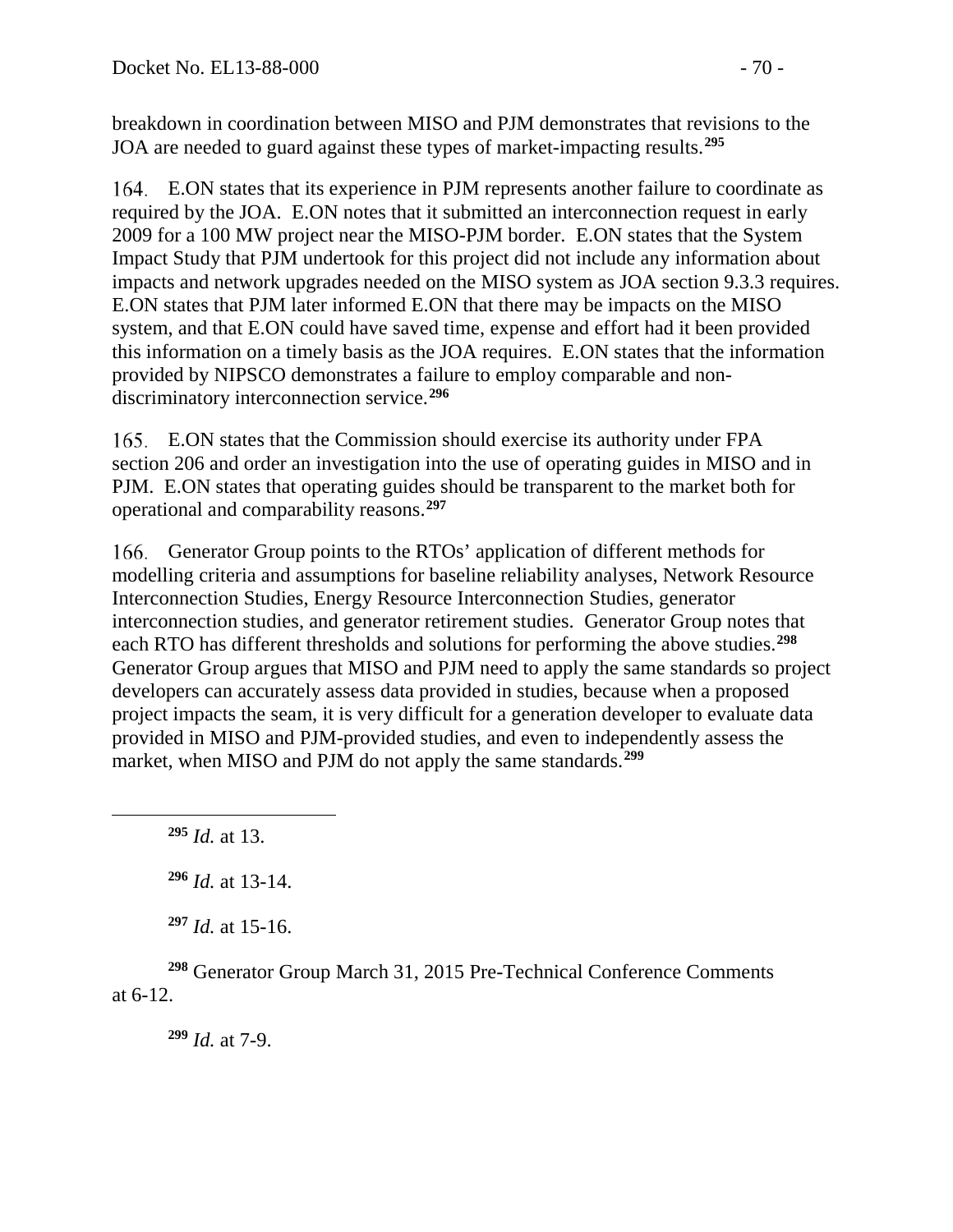167. Generator Group states that the Commission should require MISO and PJM to submit informational reports twice a year identifying generation projects in the queue that implicated the other RTO, the date the system impact study agreement was signed, the date the other RTO was notified, what was requested of the other RTO and the date when the other RTO provided study results to the siting RTO.**[300](#page-70-0)**

Generator Group also notes that there are discrepancies regarding how generation projects in the interconnection queue for each RTO are modeled. Generator Group argues that there should be a guide that describes in detail how to model new generation.**[301](#page-70-1)** Further, Generator Group states that MISO and PJM should employ synonymous terminology, definitions and nomenclature in order for generation developers to review system impact study results at the seam. Generator Group states that synonymous criteria will make it easier for a generation developer to review system impact study results, help to ensure that accurate study results are being prepared, make the process more transparent and facilitate confidence to develop new generation.**[302](#page-70-2)**

AEP and Exelon suggest that the status of interconnection studies performed by MISO and PJM, results of those studies, and any operating guides associated with new interconnection requests be posted on the already active Joint and Common Market webpage.**[303](#page-70-3)** According to AEP and Exelon, this would allow affected interconnection customers and transmission owners to track the status of the coordinated study schedule and to identify any errors in the coordinated study and individual models.**[304](#page-70-4)** Similarly, Generator Group states that the status, results, and any operating guides associated with new interconnection requests for all generation within the two RTOs be posted on the MISO and PJM Joint and Common Market webpage since it is difficult to know what projects do and do not impact the seam.**[305](#page-70-5)**

**<sup>300</sup>** *Id.* at 23.

<span id="page-70-1"></span><span id="page-70-0"></span> $\overline{a}$ 

**<sup>301</sup>** *Id.* at 24.

**<sup>302</sup>** Generator Group August 14, 2015 Comments at 19-20.

<span id="page-70-4"></span><span id="page-70-3"></span><span id="page-70-2"></span>**<sup>303</sup>** The Joint and Common Market webpage describes PJM's and MISO's efforts toward implementation of a joint and common wholesale energy market covering their regions. Joint and Common Market, About, http://www.miso-pjm.com/joint-andcommon-market.aspx.

**<sup>304</sup>** AEP/Exelon March 31, 2015 Pre-Technical Conference Comments at 17.

<span id="page-70-5"></span>**<sup>305</sup>** Generator Group April 15, 2015 Reply Comments at 17.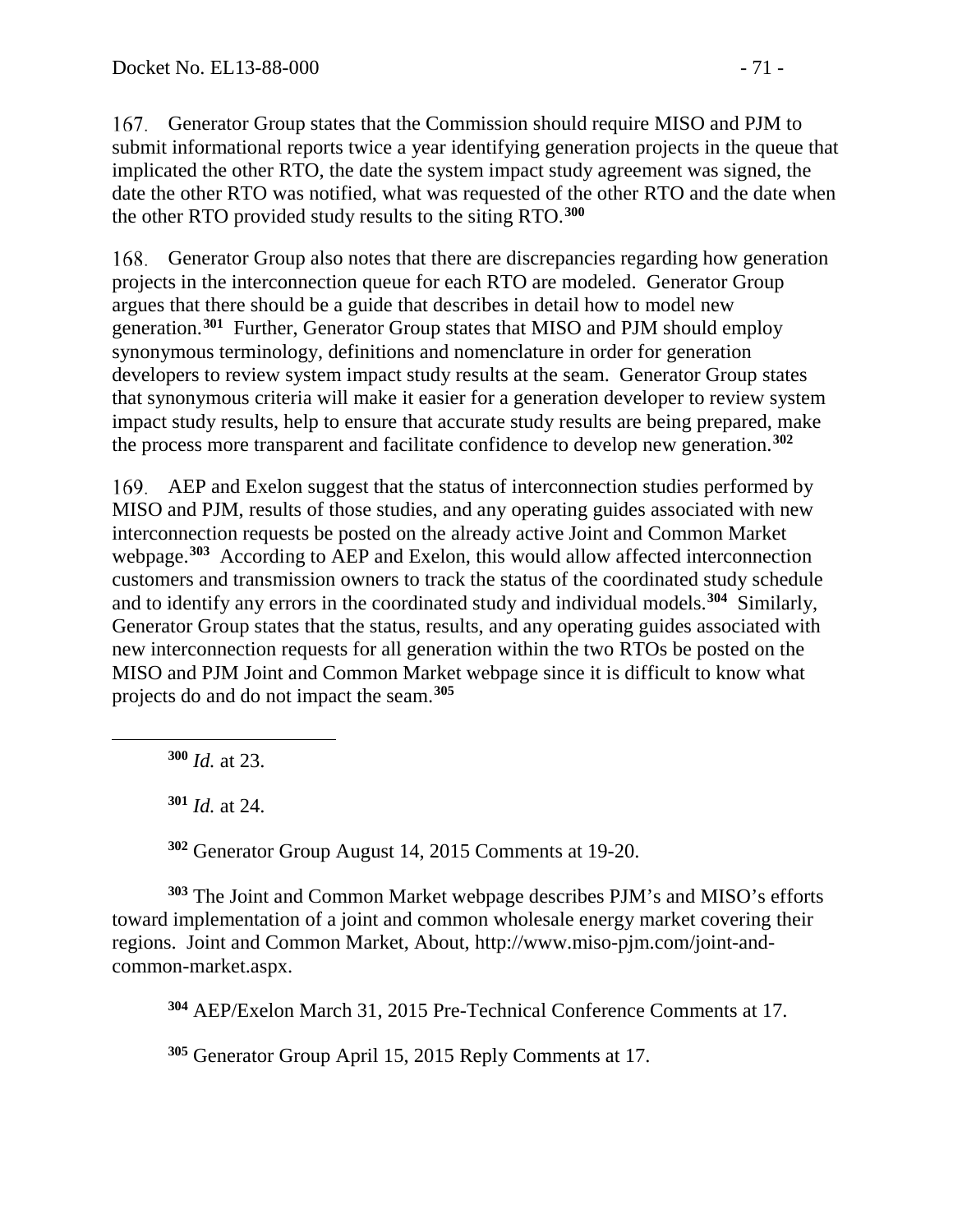170. In addition, AEP and Exelon suggest that MISO and PJM consider the feasibility of establishing a common queue for certain areas of MISO and PJM that are very tightly integrated and perform an integrated study process for that queue. AEP and Exelon also suggest eliminating provisional and conditional interconnections. AEP and Exelon state that these interconnections contribute to system congestion and market-to-market payments.**[306](#page-71-0)**

171. Generator Group states that MISO and PJM should sync-up their study timelines for generators. Generator Group states that MISO's timeline is three and 10 years out, and PJM's timeline is five years out, and that both should be on a five-year schedule and proposes specific revisions to the JOA.**[307](#page-71-1)**

AWEA argues that the JOA is generally silent regarding retirements. AWEA states that retirements should be analyzed in a similar manner as generator interconnections, including the use of a single model that incorporates assumptions agreed upon by MISO and PJM.**[308](#page-71-2)**

173. AEP and Exelon state that both RTOs can start their analyses on generator deactivations as soon as formal notification to the RTO in which the generator is located is made to the neighboring RTO. In addition, AEP and Exelon state that each RTO must be cognizant of the tariff deadlines for the neighboring RTO. For example, AEP and Exelon note that the rules for generation deactivation in MISO and PJM are different. AEP and Exelon states that PJM allows a generator to retire upon 90-days' notice while MISO requires a 26-week notice for generators that have decided to suspend operations or retire.**[309](#page-71-3)**

## **c. Comments Opposing Complaint**

174. MISO and PJM state that the RTOs are required to conduct coordinated studies associated with interconnection requests, and must include common provisions in their business practice manuals regarding coordination of interconnection studies and network

<span id="page-71-0"></span>**<sup>306</sup>** AEP/Exelon March 31, 2015 Pre-Technical Conference Comments at 17.

<span id="page-71-1"></span>**<sup>307</sup>** Generator Group August 14, 2015 Comments at 18-19.

<span id="page-71-2"></span>**<sup>308</sup>** AWEA March 31, 2015 Pre-Technical Conference Comments at 6.

<span id="page-71-3"></span>**<sup>309</sup>** AEP/Exelon March 31, 2015 Pre-Technical Conference Comments at 19.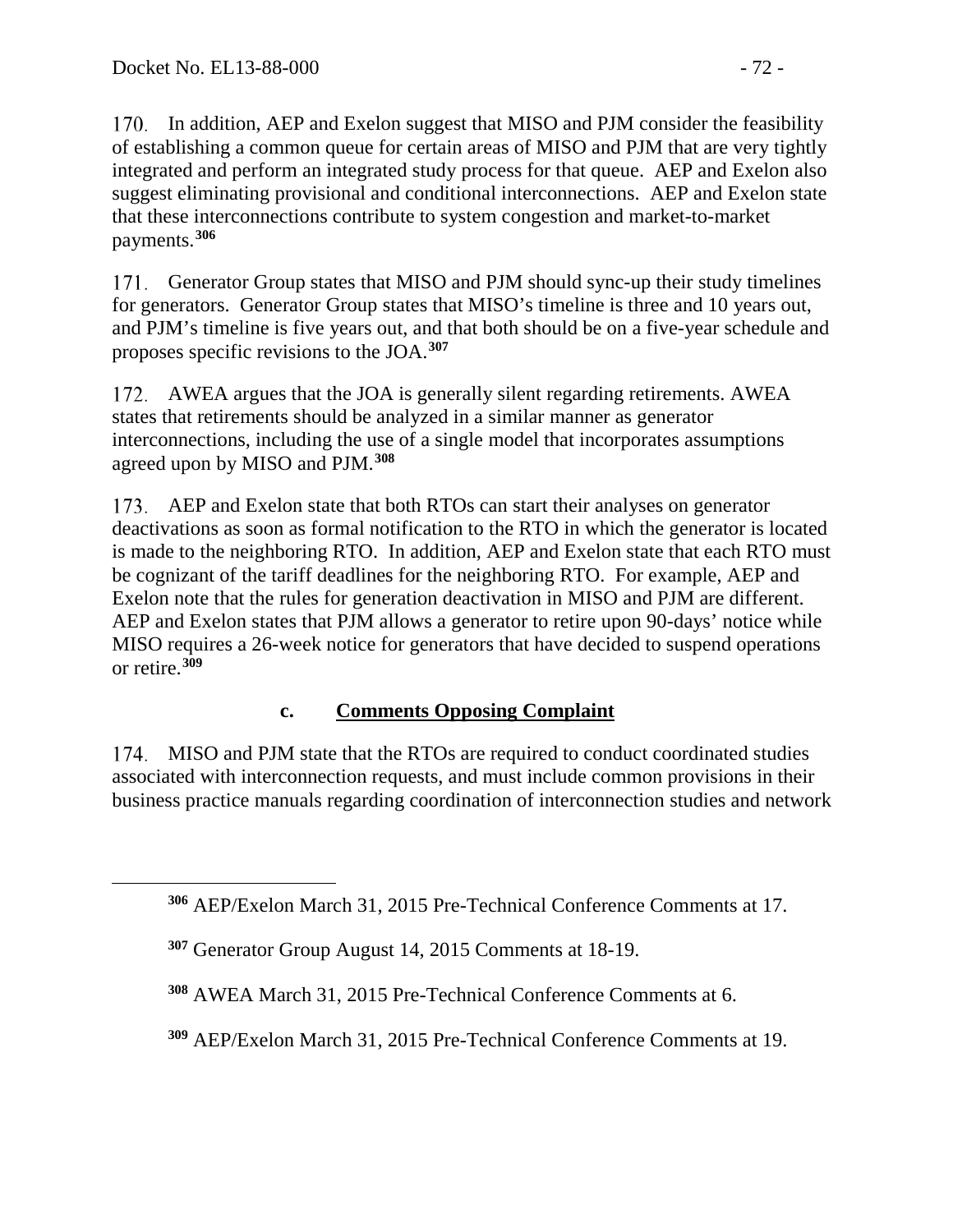upgrades.**[310](#page-72-0)** MISO and PJM also state that they have made improvements, since the filing of the Complaint, in the coordination of their respective generator interconnection queues in both the JOA and their respective business practice manuals. MISO and PJM state that MISO is embarking on a process to reform its Generator Interconnection Queue, and notes that revisions to the JOA would depend on the final outcome of MISO's Queue Reform process.**[311](#page-72-1)**

MISO and PJM do not believe revisions to the JOA are required at this time to coordinate planning of generation retirements. MISO and PJM state that the RTOs currently exchange information about new retirement requests, and that new retirements are then incorporated into each region's planning models and shared in the model development processes. MISO and PJM state that each RTO's deactivation process for generator retirements is defined in their respective regional tariffs, and that, reliability issues caused by the retirement of an external generation unit in a neighboring system is evaluated by the RTOs together with their stakeholders, at which time the RTOs coordinate with the impacted transmission owners to identify and plan for construction of necessary transmission upgrades. MISO and PJM note that the "Annual Data and Information Exchange Requirement" in the JOA already includes provisions for the exchange of power flow models for the planning horizon, which include generation development and retirements.**[312](#page-72-2)** MISO and PJM state that the RTOs are open to considering improved coordination between the MISO and PJM planning for generator retirements but note that the different market constructs and the enhanced Order No. 1000 coordination make this goal difficult to achieve. MISO and PJM note that potential enhancements with respect to interregional coordination of generator retirements are more appropriate for consideration in the stakeholder process.**[313](#page-72-3)**

AEP and Exelon state that reliability needs due to retirements should be dealt with in each RTO's reliability planning process and that it would not be appropriate within the JOA to attempt to change the criteria of each RTO for evaluating retirements. AEP and Exelon state, moreover, that there is no reason to look at cost allocation for retirements

<span id="page-72-0"></span> $\overline{a}$ **<sup>310</sup>** MISO/PJM March 31, 2015 Pre-Technical Conference Comments at 13 (citing JOA, § 9.3.3).

<span id="page-72-3"></span><span id="page-72-2"></span><span id="page-72-1"></span>**<sup>311</sup>** MISO/PJM August 14, 2015 Comments at 7. *See Midcontinent Indep. Sys. Operator, Inc.*, 154 FERC ¶ 61,247 (2016).

**<sup>312</sup>** MISO/PJM August 14, 2015 Comments at 8.

**<sup>313</sup>** MISO/PJM March 31, 2015 Pre-Technical Conference Comments at 14.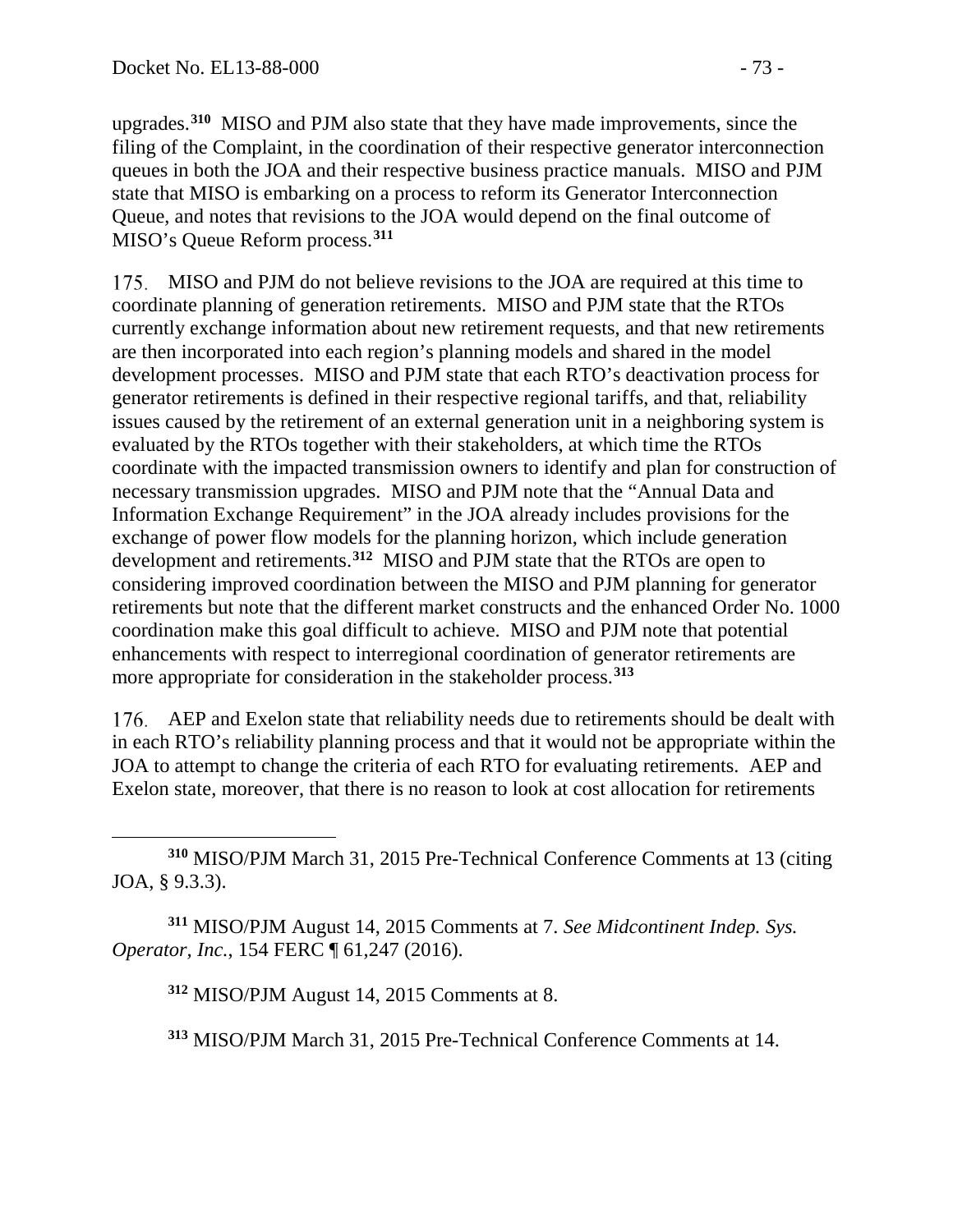since they are just one of many changes to the system, and interconnected companies need to plan for these changes just as they plan for other changes to the system.**[314](#page-73-0)**

177. MISO Transmission Owners state that new generator interconnections and unit retirements should already be taken into account under the existing terms of the JOA, and that no change to the language of the JOA should be needed. MISO Transmission Owners state that, to the extent the terms of the JOA are not being enforced, this should be addressed within the Interregional Planning Stakeholder Advisory Committee. **[315](#page-73-1)**

## **d. Reply Comments/Answers**

178. Generator Group states that it is imperative that the Commission require proper modeling by MISO and PJM of external generation. Generator Group states that external generation can have a substantial impact on deliverability within the neighboring RTO. Generator Group notes that approximately 3,300 MW of generation external to MISO entered MISO's August 2014 Definitive Planning Phase, the vast majority of which are located within PJM. Generator Group agrees with Xcel that the Commission should address this issue in this docket, and states that the outcome has a direct bearing on establishing a just and reasonable joint and common market at the MISO-PJM seam.**[316](#page-73-2)**

179. Generator Group supports AEP and Exelon's suggestion that MISO and PJM maintain a common queue for certain areas of MISO and PJM that are very tightly integrated and perform an integrated study process for that queue. Generator Group states that such may provide a means to reconcile the different dispatch and modeling assumptions that each RTO applies, and that this approach should be explored in this docket rather than in the stakeholder process. Generator Group states that, until a new common queue is established, the Commission should require that current modeling assumptions for generation interconnection be assessed, substantiated and reconciled for common use.**[317](#page-73-3)**

Generator Group disagrees with AEP and Exelon's suggestion that provisional 180. and conditional interconnection service be eliminated. Generator Group states that provisional and conditional interconnection service is allowed only up to levels that can

**<sup>314</sup>** AEP/Exelon August 14, 2015 Comments at 12-13.

**<sup>315</sup>** MISO Transmission Owners October 31, 2013 Comments at 13-14.

**<sup>316</sup>** Generator Group April 15, 2015 Reply Comments at 14-16.

<span id="page-73-3"></span>**<sup>317</sup>** *Id.* at 17.

<span id="page-73-2"></span><span id="page-73-1"></span><span id="page-73-0"></span> $\overline{a}$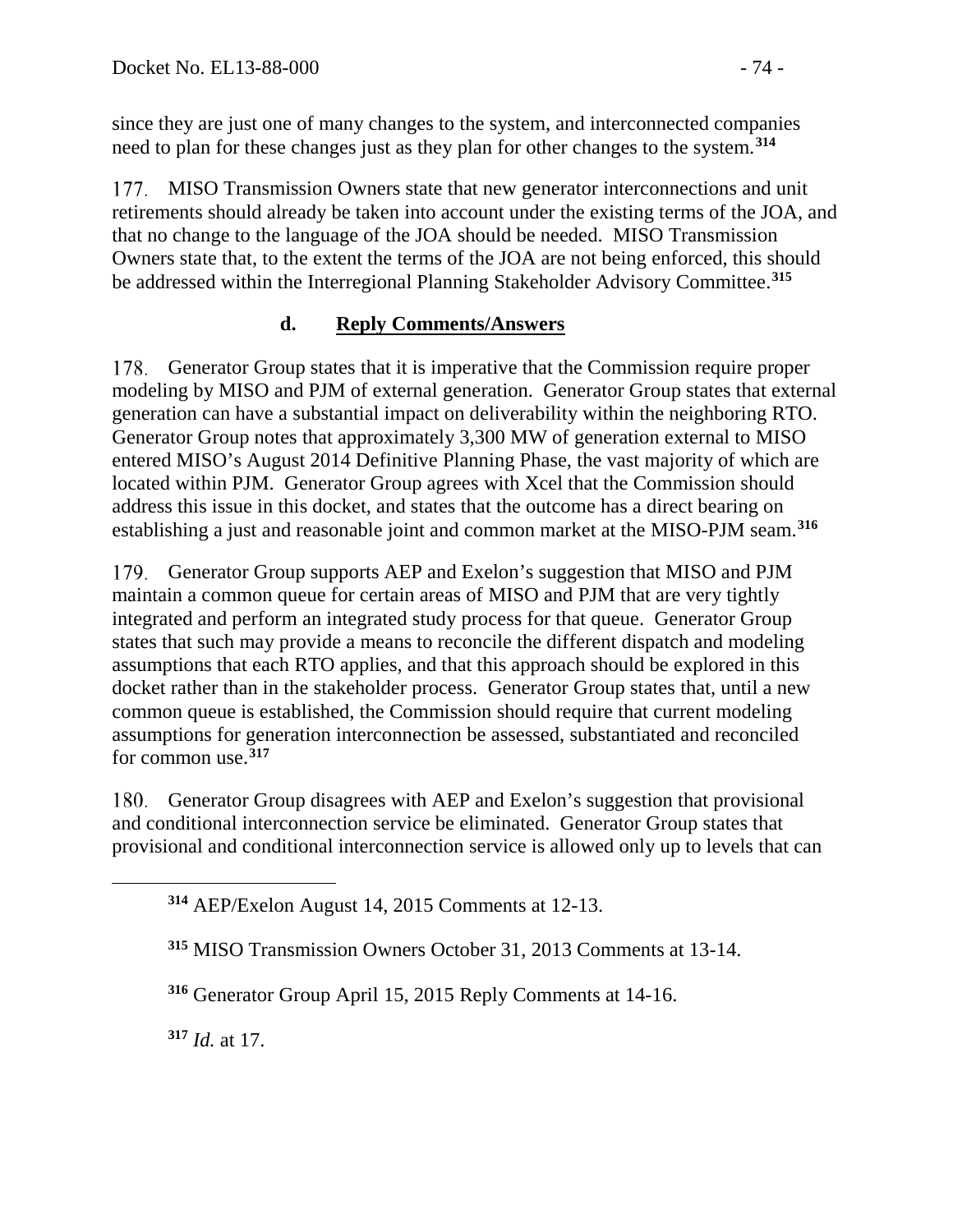be handled by existing capacity, and that, if there is congestion, the service is curtailed because it is only an as-available, conditional service. Generator Group states, therefore, that AEP and Exelon have not shown that provisional and conditional service is a cause of congestion and market-to-market payments. **[318](#page-74-0)**

181. Generator Group argues that, in order to properly assess flows on the RTOs' systems and at the seam, as well as assess the need for transmission, the RTOs must use a joint model that incorporates justified dispatch assumptions.**[319](#page-74-1)** Generator Group expresses support for NIPSCO's recommendation to amend section 9.3.3 of the JOA to require that: "The Parties shall develop a joint model to be used in connection with each Party's interconnection service studies."**[320](#page-74-2)**

PJM states that NIPSCO fails to acknowledge the improved coordination between the RTOs with regard to their respective generator interconnection queues and that it fails to demonstrate any need to make further revisions to the generator interconnection process outside of the stakeholder processes. PJM states that revisions to the JOA provide for the exchange of power flow models on an annual basis for projected system conditions including planned generation development and retirements. PJM states that NIPSCO's suggestion concerning the allocation of costs for upgrades needed due to a generator's retirement is "far wide of what is currently required of a generator choosing to deactivate its unit," and that load should not be required to pay for upgrades needed to address reliability problems in another region just because a generator retired. PJM states that this issue is one which would require a national policy change and, thus, should have been raised in the context of the Commission's deliberations leading up to Order No. 1000 rather than in this proceeding. **[321](#page-74-3)**

MISO states that the common provisions used in each RTO's manuals include those related to the exchange of power flow modeling data; the coordination of study results; provisions allowing participation in studies by the impacted party under certain circumstances; the coordination of Facilities Study agreements; and submission to the Interregional Planning Stakeholder Advisory Committee of the RTOs' list of

**<sup>318</sup>** *Id.* at 18.

<span id="page-74-0"></span> $\overline{a}$ 

**<sup>319</sup>** *Id.* at 9-10.

<span id="page-74-3"></span><span id="page-74-2"></span><span id="page-74-1"></span>**<sup>320</sup>** Generator Group August 31, 2015 Reply Comments at 10 (citing NIPSCO August 14, 2015 Comments at 17).

**<sup>321</sup>** PJM September 3, 2015 Reply Comments at 12-13.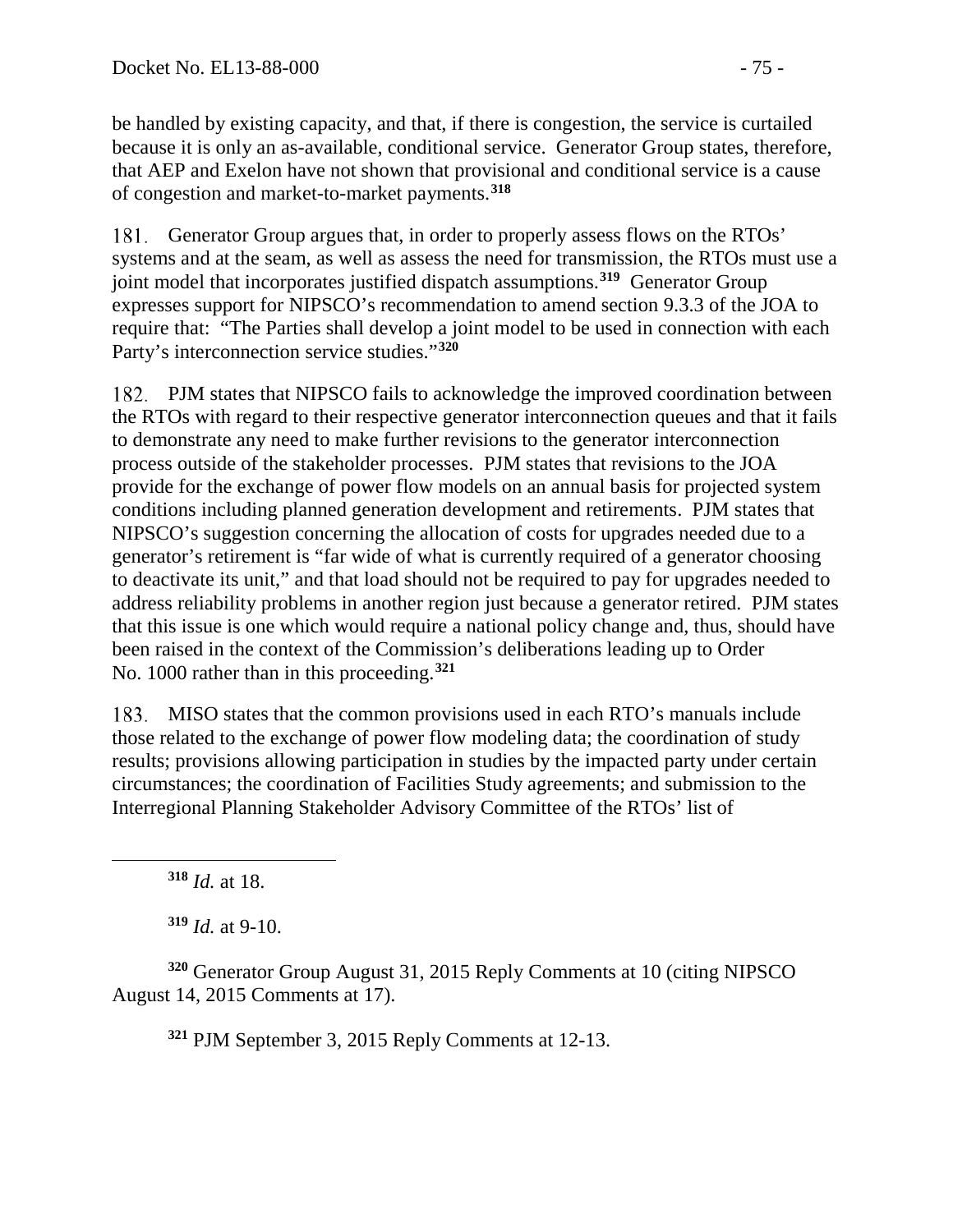interconnection requests that could potentially impact the systems of both parties.**[322](#page-75-0)** MISO notes that NIPSCO has had, and will continue to have, an opportunity to present such proposals to stakeholders.**[323](#page-75-1)**

## <span id="page-75-4"></span>**e. Commission Determination**

We deny NIPSCO's request to require MISO and PJM to use a joint model to study generator interconnection requests. As discussed above, the JOA currently requires MISO and PJM to use a joint interregional study model with a single set of agreed-upon assumptions and provides stakeholders with an opportunity to provide comments on the joint model and assumptions used.**[324](#page-75-2)** In addition, the MISO and PJM business practice manuals require that each RTO coordinate potential impacts to the other RTO's transmission system due to interconnection requests. **[325](#page-75-3)** We will also not require, as Generator Group suggests, MISO and PJM to apply the same standards in their respective interconnection studies, the establishment of a common queue between MISO and PJM, or that MISO and PJM sync up their study timelines. In addition, we deny ITC's request to require MISO and PJM to coordinate and share information at the feasibility study phase of the generator interconnection and retirement process. As explained above, we find that the currently existing provisions of the JOA related to modeling and interconnection studies, when appropriately adhered to, are just and reasonable.

Nevertheless, we find that including in the JOA details about the coordination of interconnection studies currently found only in the MISO and PJM business practice manuals will provide additional transparency that will help ensure MISO and PJM are

**<sup>322</sup>** MISO October 31, 2013 Answer at 41.

**<sup>323</sup>** *Id.* at 42-43.

<span id="page-75-1"></span><span id="page-75-0"></span> $\overline{a}$ 

**<sup>324</sup>** JOA, § 9.3.6.2(b)(vi).

<span id="page-75-3"></span><span id="page-75-2"></span>**<sup>325</sup>** PJM Business Practice Manual 14A (Generation and Transmission Interconnection Process), § 1.12.1 (Study of PJM Interconnection Request impacts on MISO transmission) and 1.12.2 (Study of MISO Interconnection Request impact on PJM Transmission); MISO Business Practice Manual 15 (Generator Interconnection Business Practice Manual), § 6.3.1 (Study of PJM Interconnection Request impacts on MISO Transmission) and § 6.3.2 (Study of MISO Interconnection Request impact on PJM Transmission).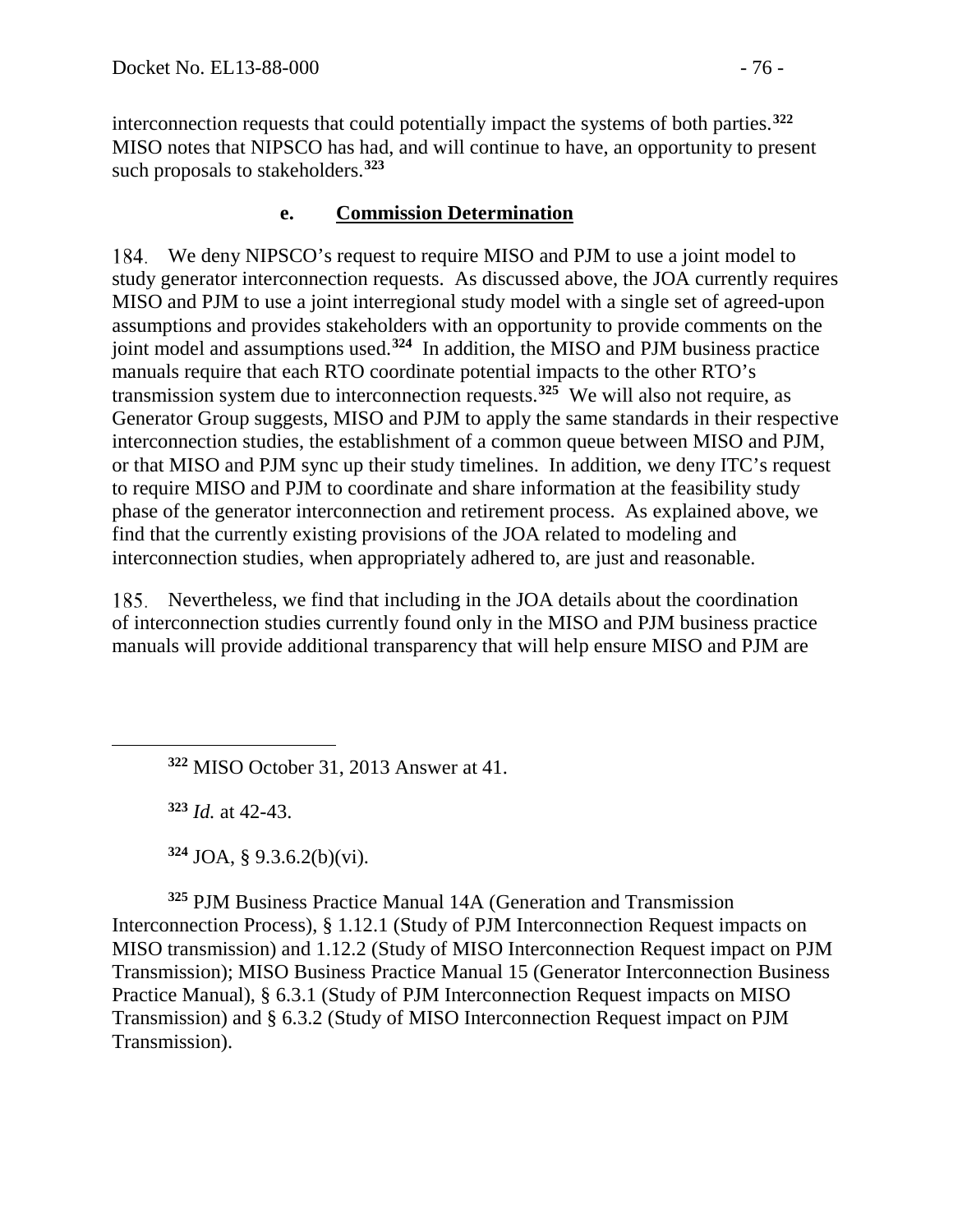following the JOA coordination procedures.**[326](#page-76-0)** For example, there is a disagreement about whether MISO and PJM sufficiently coordinated the generator interconnection study for NIPSCO's Meadow Lake wind farm, which may be due in part to the lack of details in the JOA about the what level of coordination is required. Including a single description of the interconnection coordination requirements in the JOA rather than in separate business practice manuals will provide more clarity regarding the coordination requirements in the JOA. While the language in the MISO and PJM business practice manuals appears to be generally consistent,<sup>[327](#page-76-1)</sup> there is language in MISO's business practice manual that does not appear to have corresponding language in PJM's business practice manual, and vice versa.**[328](#page-76-2)** In addition, the business practice manuals have deadlines for when MISO and PJM must share information regarding interconnections studies,**[329](#page-76-3)** and including those deadlines in the JOA is consistent with our earlier requirement to include in the JOA specific deadlines for each step in the Coordinated System Plan Study process.**[330](#page-76-4)** Therefore, to provide transparency and more clarity regarding the interconnection coordination requirements in the JOA, we direct MISO and PJM to submit, within 60 days of the date of issuance of the order, revisions to the JOA to include the description of the interconnection coordination procedures that are currently in the MISO and PJM business practice manuals. Because MISO and PJM will have to integrate the language currently in their separate business practice manuals to create a new single set of revisions to the JOA, we will review the language they propose on compliance to ensure it is consistent with the coordination requirements in the JOA that the Commission previously accepted.

<span id="page-76-1"></span>**<sup>327</sup>** The JOA states, "Both Parties' manual language shall be coordinated so as to ensure the communication of requirements is consistent…." *Id.*

<span id="page-76-2"></span>**<sup>328</sup>** Compare PJM Business Practice Manual 14A (Generation and Transmission Interconnection Process), § 1.12 (Coordination of studies between PJM and MISO) and its sub-sections to MISO Business Practice Manual 15 (Generator Interconnection Business Practice Manual), § 6.3 (Coordination of studies between PJM and MISO) and its sub-sections. *See also*, PJM BPM at section 1.14 (Interim Deliverability Studies).

<span id="page-76-3"></span>**<sup>329</sup>** *See supra* n. [325.](#page-75-4)

 $\overline{a}$ 

<span id="page-76-4"></span>**<sup>330</sup>** *See* the Transmission Planning Cycles section of this order, above.

<span id="page-76-0"></span>**<sup>326</sup>** The JOA states, "The process for the coordination of studies and Network Upgrades shall be documented in the respective Party's business practices manuals that are publicly available on each Party's website." *Id.*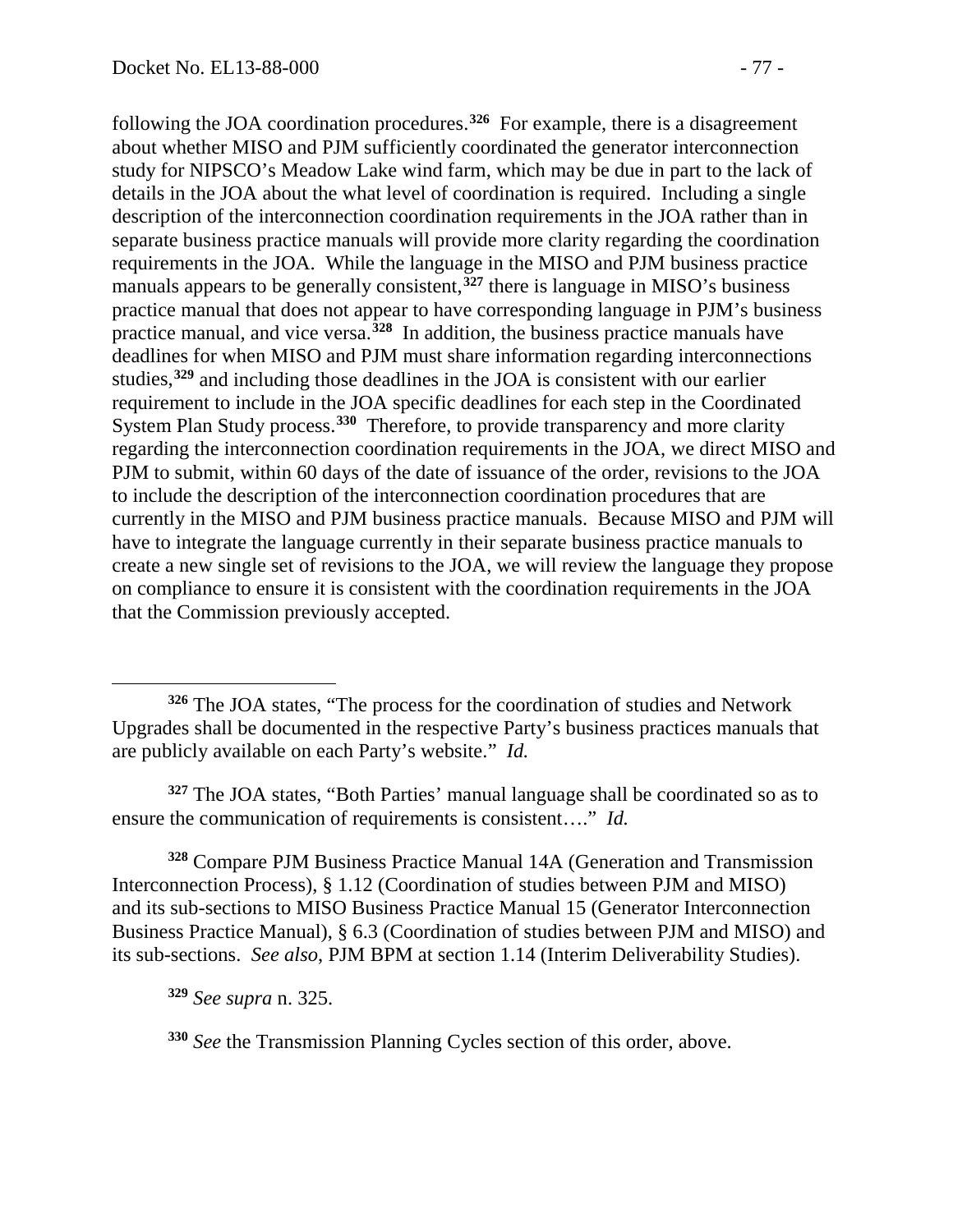We also grant NIPSCO's request to require MISO and PJM to revise the JOA so that they coordinate generator retirement studies. NIPSCO has demonstrated that the lack of coordination for generator retirements has caused harm to parties located near the MISO-PJM seam. In particular, NIPSCO provided testimony indicating that PJM utilized unrealistic dispatch assumptions when it studied the retirement of the Crawford and Fisk generating plants in the ComEd territory of PJM, which caused PJM to fail to identify required upgrades and masked potential problems within MISO, including overloads on NIPSCO's system. **[331](#page-77-0)** NIPSCO also provided testimony indicating that separate analyses conducted by NIPSCO and MISO identified reliability issues on NIPSCO's system caused by the retirement of these two generators within PJM. Given the apparent incongruence between the assumptions and results of the MISO and PJM studies and the resulting harm, we find that greater coordination on this issue is necessary, and that the current lack of generator retirement coordination requirements in the JOA is unjust and unreasonable. Requiring that MISO and PJM coordinate their generator retirement processes, to include, among other things, coordinating their dispatch assumptions, will bring those processes in line with existing requirements for coordinating generator and transmission interconnection requests**[332](#page-77-1)** and long-term firm transmission service requests.**[333](#page-77-2)** Recognizing the effort required to establish generator retirement study coordination processes, we direct MISO and PJM to work with stakeholders to propose revisions to the JOA that require the RTOs to coordinate their generator retirement studies. We direct the RTOs to submit informational status reports on their progress every 60 days starting from the date of the issuance of this order and to propose the required changes no later than December 15, 2016.

We find AWEA's and Xcel's cost allocation proposals, Xcel's proposal regarding accrediting external generators, and AEP and Exelon's proposal regarding provisional and conditional interconnections to be beyond the scope of the Complaint, which solely addresses MISO-PJM studies and coordination. We also find that E.ON's proposal that the Commission exercise its authority under FPA section 206 to order an investigation into the use of operating guides in MISO and PJM is beyond the scope of this proceeding. Such operating guides are for internal dispatch and congestion management and are not related to the interregional coordination of interconnection studies. Although there may be benefits to requiring synonymous terminology, definitions, and assumptions, as well as a guide for modeling new generation, as Generator Group suggests, we will not impose

**<sup>332</sup>** JOA, § 9.3.3.

**<sup>333</sup>** *Id.* § 9.3.4.

<span id="page-77-2"></span><span id="page-77-1"></span><span id="page-77-0"></span> $\overline{a}$ 

**<sup>331</sup>** Complaint, Dehring Aff. ¶¶ 32-34.